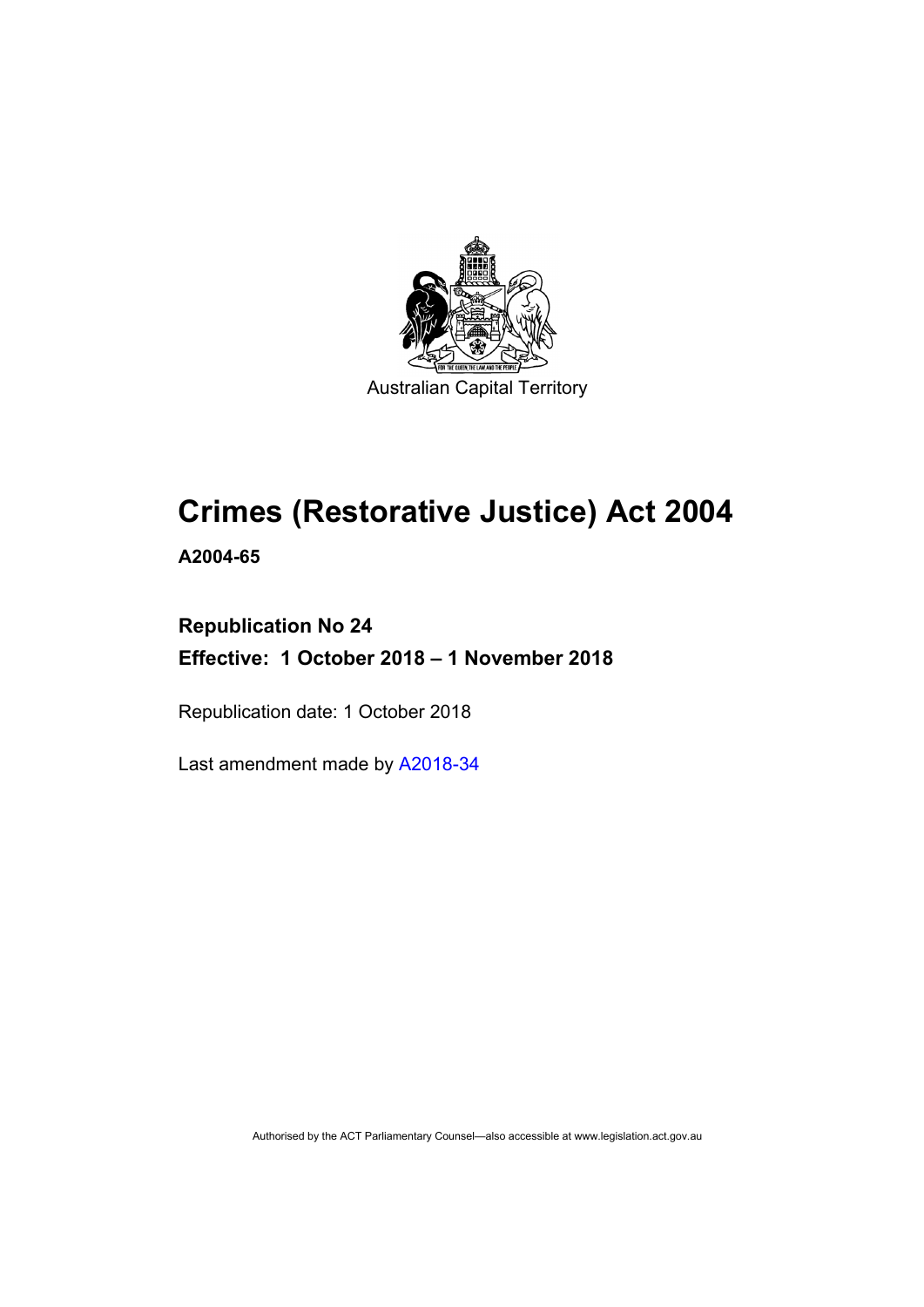## **About this republication**

#### **The republished law**

This is a republication of the *Crimes (Restorative Justice) Act 2004* (including any amendment made under the *[Legislation Act 2001](http://www.legislation.act.gov.au/a/2001-14)*, part 11.3 (Editorial changes)) as in force on 1 October 2018*.*  It also includes any commencement, amendment, repeal or expiry affecting this republished law to 1 October 2018.

The legislation history and amendment history of the republished law are set out in endnotes 3 and 4.

#### **Kinds of republications**

The Parliamentary Counsel's Office prepares 2 kinds of republications of ACT laws (see the ACT legislation register at [www.legislation.act.gov.au\)](http://www.legislation.act.gov.au/):

- authorised republications to which the *[Legislation Act 2001](http://www.legislation.act.gov.au/a/2001-14)* applies
- unauthorised republications.

The status of this republication appears on the bottom of each page.

#### **Editorial changes**

The *[Legislation Act 2001](http://www.legislation.act.gov.au/a/2001-14)*, part 11.3 authorises the Parliamentary Counsel to make editorial amendments and other changes of a formal nature when preparing a law for republication. Editorial changes do not change the effect of the law, but have effect as if they had been made by an Act commencing on the republication date (see *[Legislation Act 2001](http://www.legislation.act.gov.au/a/2001-14)*, s 115 and s 117). The changes are made if the Parliamentary Counsel considers they are desirable to bring the law into line, or more closely into line, with current legislative drafting practice.

This republication includes amendments made under part 11.3 (see endnote 1).

#### **Uncommenced provisions and amendments**

If a provision of the republished law has not commenced, the symbol  $|\mathbf{U}|$  appears immediately before the provision heading. Any uncommenced amendments that affect this republished law are accessible on the ACT legislation register [\(www.legislation.act.gov.au\)](http://www.legislation.act.gov.au/). For more information, see the home page for this law on the register.

#### **Modifications**

If a provision of the republished law is affected by a current modification, the symbol  $\mathbf{M}$  appears immediately before the provision heading. The text of the modifying provision appears in the endnotes. For the legal status of modifications, see the *Legislation Act [2001](http://www.legislation.act.gov.au/a/2001-14)*, section 95.

#### **Penalties**

At the republication date, the value of a penalty unit for an offence against this law is \$150 for an individual and \$750 for a corporation (see *[Legislation Act 2001](http://www.legislation.act.gov.au/a/2001-14)*, s 133).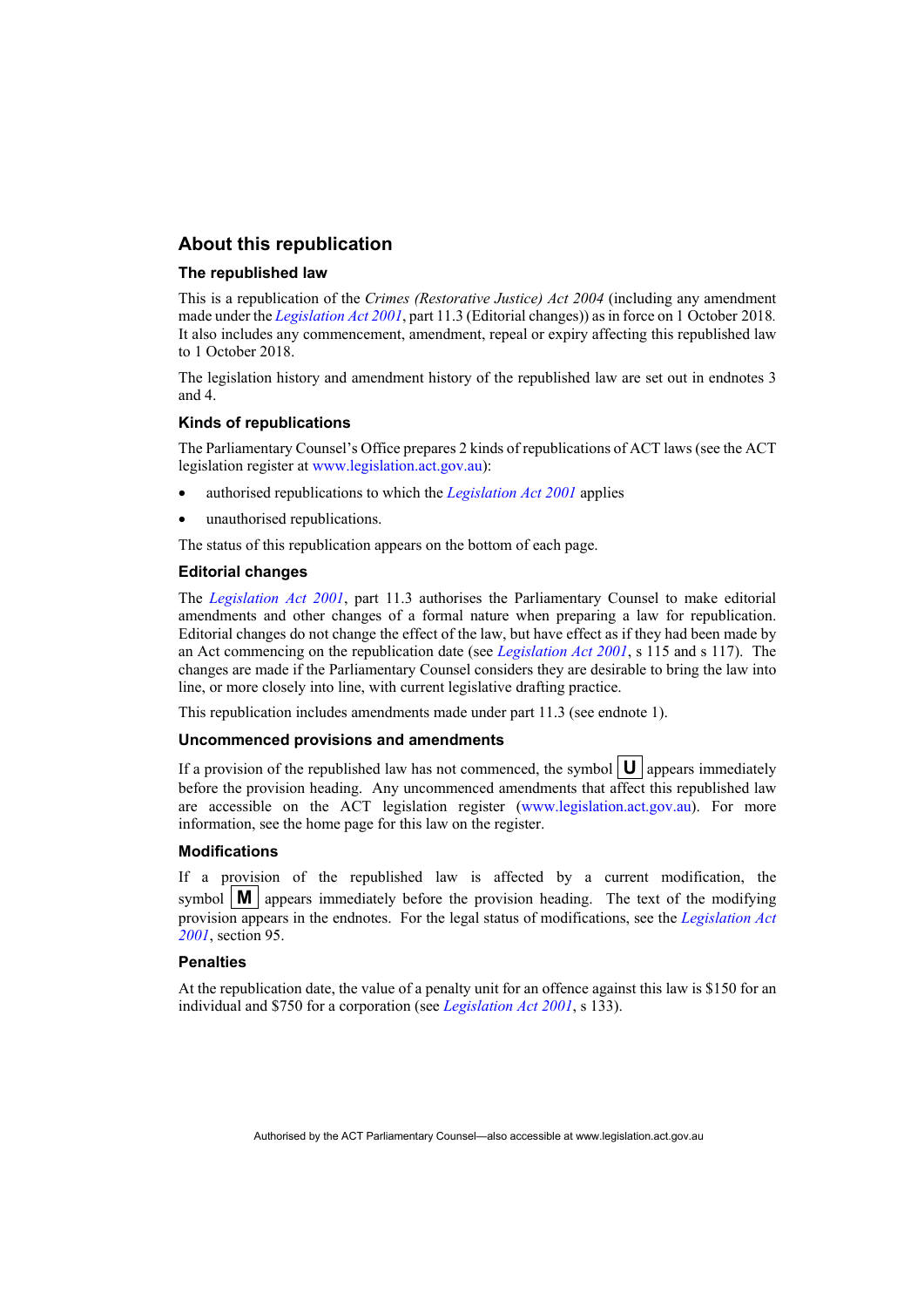

# **Crimes (Restorative Justice) Act 2004**

# **Contents**

|                 |                                                       | Page       |  |
|-----------------|-------------------------------------------------------|------------|--|
| Part 1          | <b>Preliminary</b>                                    |            |  |
| 1               | Name of Act                                           | 2          |  |
| 3               | Dictionary                                            | 2          |  |
| 4               | <b>Notes</b>                                          | 2          |  |
| 5               | Offences against Act—application of Criminal Code etc |            |  |
| Part 2          | Underlying principles                                 |            |  |
| 6               | Objects of Act                                        | 4          |  |
| 7               | Application of restorative justice                    | 4          |  |
| 8               | 5<br>When restorative justice is available            |            |  |
| 9               | No obligation to participate                          |            |  |
| Part 3          | Key concepts                                          |            |  |
| 10              | Definitions-restorative justice                       |            |  |
| 11              | Definitions—child victim, parent and victim           | 8          |  |
| R <sub>24</sub> | Crimes (Restorative Justice) Act 2004                 | contents 1 |  |
| 01/10/18        | Effective: 01/10/18-01/11/18                          |            |  |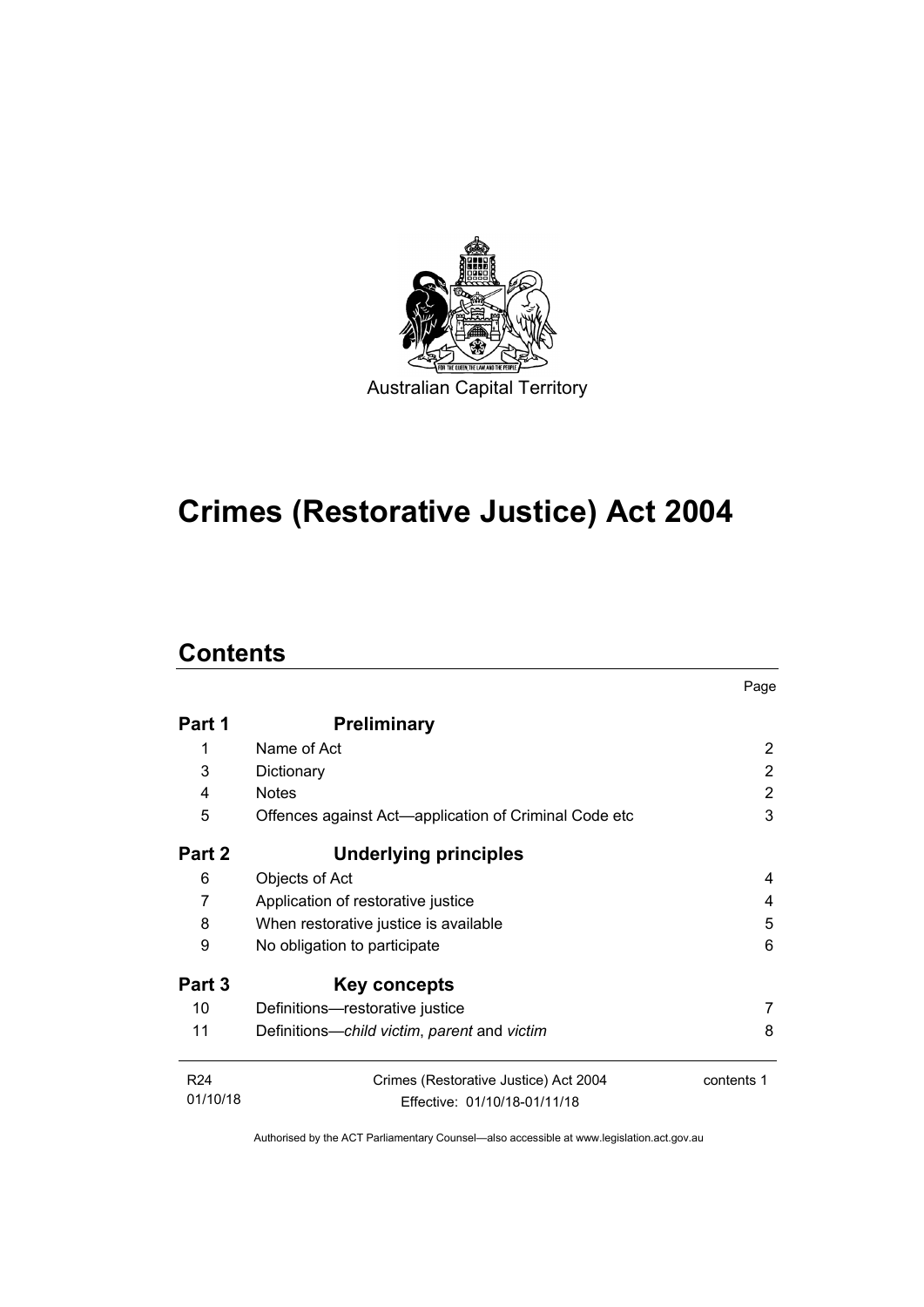| 12<br>13                                                                                                                                    | Definitions-offences and offenders<br>Definition-sentence-related order                                | Page<br>8<br>11                    |
|---------------------------------------------------------------------------------------------------------------------------------------------|--------------------------------------------------------------------------------------------------------|------------------------------------|
| Part 4                                                                                                                                      |                                                                                                        |                                    |
|                                                                                                                                             | <b>Application of Act</b>                                                                              |                                    |
| 14<br>15                                                                                                                                    | Application of Act-less serious offences                                                               | 12 <sub>2</sub><br>12 <sub>2</sub> |
| 16                                                                                                                                          | Application of Act-serious offences<br>Application of Act—family violence offences and sexual offences | 13                                 |
| Part 5                                                                                                                                      | <b>Eligibility for restorative justice</b>                                                             |                                    |
| 17                                                                                                                                          | Eligible victims                                                                                       | 15                                 |
| 18                                                                                                                                          | Eligible parents                                                                                       | 16                                 |
| 19                                                                                                                                          | Eligible offenders                                                                                     | 17                                 |
| 20                                                                                                                                          | Accepting or not denying responsibility for offences                                                   | 18                                 |
| Part 6                                                                                                                                      | Referral for restorative justice                                                                       |                                    |
| <b>Division 6.1</b>                                                                                                                         | Preliminary                                                                                            |                                    |
| 21                                                                                                                                          | Definitions-referral                                                                                   | 19                                 |
| Division 6.2                                                                                                                                | General                                                                                                |                                    |
| 22                                                                                                                                          | Referring entities                                                                                     | 19                                 |
| 23                                                                                                                                          | Referral-procedure                                                                                     | 23                                 |
| 24                                                                                                                                          | Referral power                                                                                         | 23                                 |
| Explanation of restorative justice<br>25<br>Referral by DPP-less serious family violence offences and less<br>26<br>serious sexual offences |                                                                                                        |                                    |
|                                                                                                                                             |                                                                                                        |                                    |
| 27                                                                                                                                          | Referral during court proceeding-before offender enters plea                                           | 26                                 |
| 28                                                                                                                                          | Court referral orders-reports                                                                          | 29                                 |
| <b>Division 6.4</b>                                                                                                                         | Referrals not requiring offender notification                                                          |                                    |
| 28A                                                                                                                                         | Referrals not requiring offender notification--post-sentence stage                                     | 30                                 |
| Part 7                                                                                                                                      | Suitability for restorative justice                                                                    |                                    |
| 29                                                                                                                                          | Meaning of personal characteristics                                                                    | 32                                 |
| 30                                                                                                                                          | Suitability-eligibility requirement                                                                    | 32                                 |
| 31                                                                                                                                          | Finding of eligibility by referring entity                                                             | 33                                 |
| 32                                                                                                                                          | Suitability-decision                                                                                   | 33                                 |
| contents 2                                                                                                                                  | Crimes (Restorative Justice) Act 2004                                                                  | R <sub>24</sub>                    |
|                                                                                                                                             | Effective: 01/10/18-01/11/18                                                                           | 01/10/18                           |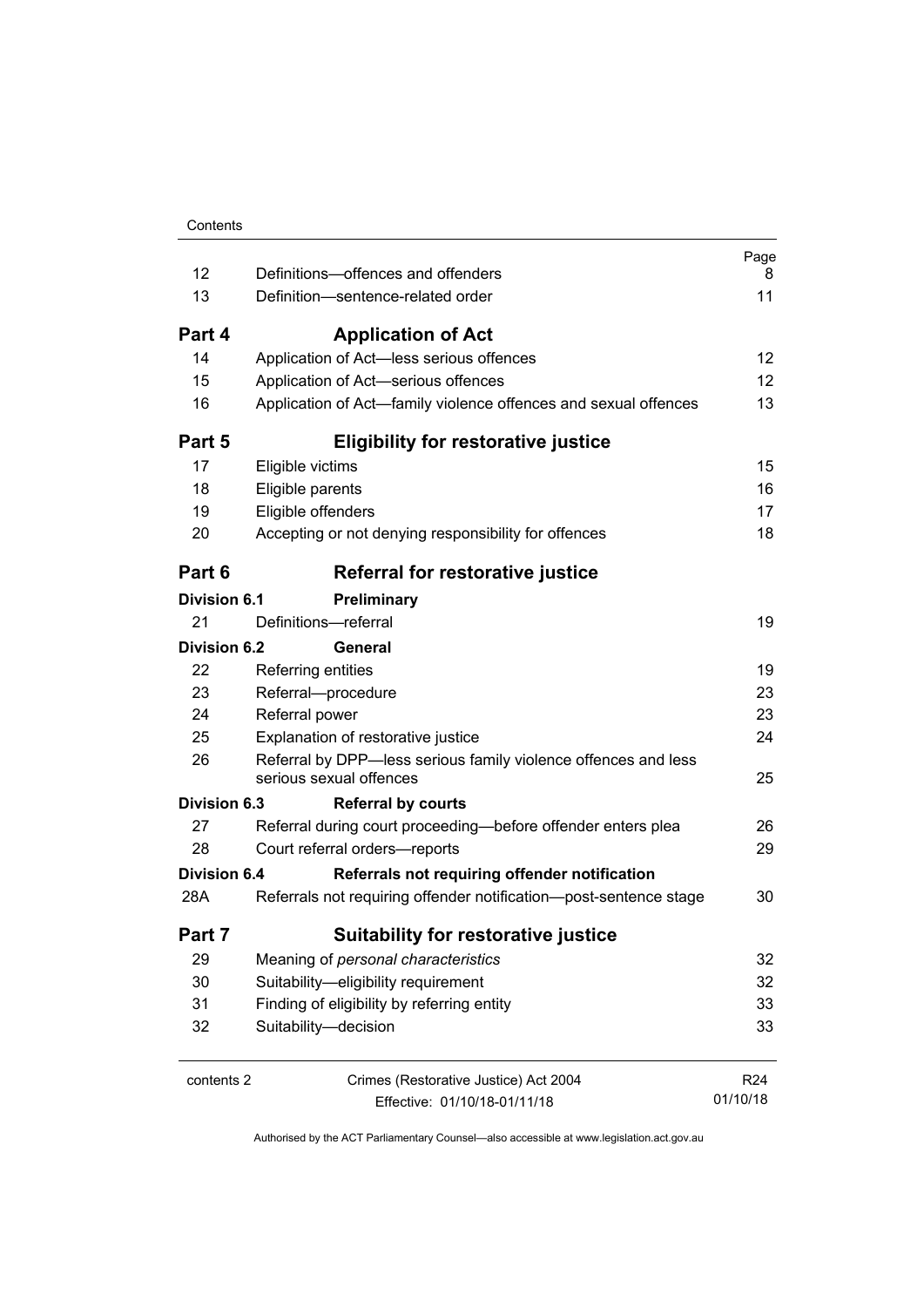| Contents |
|----------|
|          |

| 32A                         | Explanation of restorative justice-before consent                                                                                                                             | Page<br>34 |  |
|-----------------------------|-------------------------------------------------------------------------------------------------------------------------------------------------------------------------------|------------|--|
| 33                          | Suitability-general considerations                                                                                                                                            |            |  |
| 34                          | Suitability-victims                                                                                                                                                           |            |  |
| 35                          | Suitability-eligible parents                                                                                                                                                  | 36<br>37   |  |
| 36                          | Suitability-offenders                                                                                                                                                         | 37         |  |
| Part 8                      | Restorative justice conferences and<br>agreements                                                                                                                             |            |  |
| <b>Division 8.1</b>         | General                                                                                                                                                                       |            |  |
| 37                          | Definitions-pt 8                                                                                                                                                              | 38         |  |
| 38                          | Meaning of referring entity-pt 8                                                                                                                                              | 38         |  |
| 39                          | Decision to call conference                                                                                                                                                   | 38         |  |
| <b>Division 8.2</b>         | <b>Convenors</b>                                                                                                                                                              |            |  |
| 40                          | Appointment of convenors                                                                                                                                                      | 39         |  |
| 41                          | What a convenor does                                                                                                                                                          | 40         |  |
| <b>Division 8.3</b>         | <b>Conduct of conference</b>                                                                                                                                                  |            |  |
| 42                          | Required participants                                                                                                                                                         | 41         |  |
| 43                          | Substitute participants<br>44<br>Invited participants<br><b>Explanation for participants</b><br>45<br>46<br>Form of conference<br>47<br>Discontinuance of restorative justice |            |  |
|                             |                                                                                                                                                                               |            |  |
|                             |                                                                                                                                                                               |            |  |
|                             |                                                                                                                                                                               |            |  |
|                             |                                                                                                                                                                               |            |  |
| 48                          | Report to referring entity about outcome                                                                                                                                      | 45         |  |
| <b>Division 8.4</b>         | <b>Restorative justice agreements</b>                                                                                                                                         |            |  |
| 49                          | Application-div 8.4                                                                                                                                                           | 46         |  |
| 50                          | Agreement as object of conference                                                                                                                                             |            |  |
| 51                          | Nature of agreement                                                                                                                                                           |            |  |
| 52                          | Form of agreement                                                                                                                                                             |            |  |
| 53                          | Explanation of effect of agreement                                                                                                                                            | 48         |  |
| 54                          | Notice of agreement<br>55<br>Amendment of agreement                                                                                                                           |            |  |
|                             |                                                                                                                                                                               |            |  |
| <b>Division 8.5</b>         | Monitoring compliance with restorative justice<br>agreements                                                                                                                  |            |  |
| 56                          | Application-div 8.5                                                                                                                                                           | 51         |  |
| R <sub>24</sub><br>01/10/18 | Crimes (Restorative Justice) Act 2004                                                                                                                                         | contents 3 |  |
|                             | Effective: 01/10/18-01/11/18                                                                                                                                                  |            |  |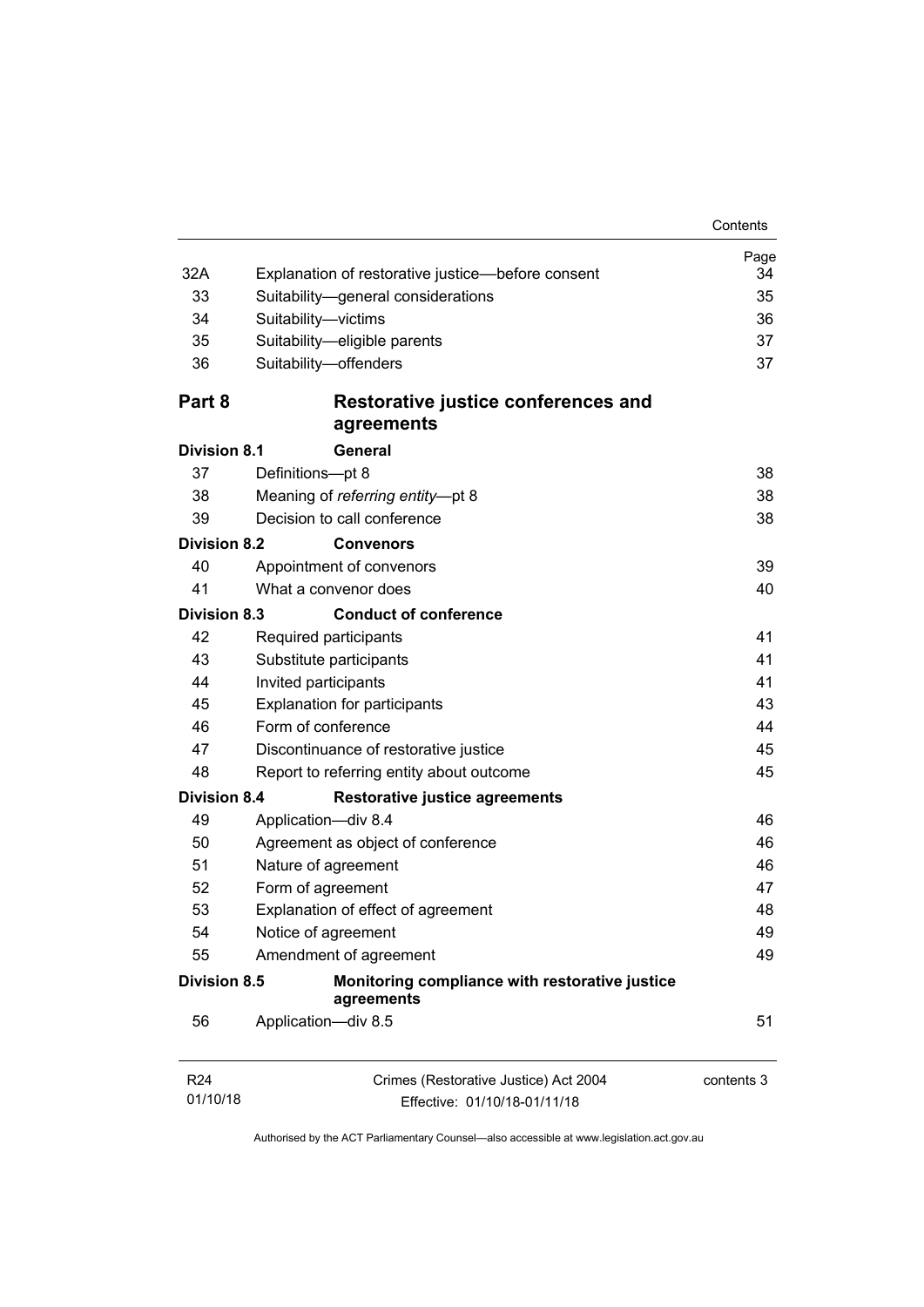| Contents |  |
|----------|--|
|          |  |

|                                 |                                                                                                                                   | Page            |  |  |
|---------------------------------|-----------------------------------------------------------------------------------------------------------------------------------|-----------------|--|--|
| 57                              | Monitoring compliance—director-general (restorative justice)                                                                      | 51              |  |  |
| 58                              | Monitoring compliance-referring entities                                                                                          | 52              |  |  |
| <b>Division 8.6</b>             | <b>Evidence of statements made at conferences</b>                                                                                 | 53              |  |  |
|                                 | Evidence of offences<br>59                                                                                                        |                 |  |  |
| 60                              | Evidence of future offences                                                                                                       | 54              |  |  |
| Part 9                          | <b>Administration</b>                                                                                                             |                 |  |  |
| Division 9.1                    | <b>General administration</b>                                                                                                     |                 |  |  |
| 61                              | Restorative justice guidelines                                                                                                    | 55              |  |  |
| 62                              | Police participation in restorative justice                                                                                       | 55              |  |  |
| 63                              | Information sharing                                                                                                               | 56              |  |  |
| 64                              | Secrecy                                                                                                                           | 56              |  |  |
| 65                              | Secrecy about information acquired under other Acts                                                                               | 58              |  |  |
| 66<br>Protection from liability |                                                                                                                                   |                 |  |  |
| <b>Division 9.2</b>             | <b>Reporting and records</b>                                                                                                      |                 |  |  |
| 67                              | Meaning of referring entity-div 9.2                                                                                               | 59              |  |  |
| 68                              | Quarterly reporting by director-general<br>69<br>Record-keeping by referring entities<br>70<br>Record-keeping by director-general |                 |  |  |
|                                 |                                                                                                                                   |                 |  |  |
|                                 |                                                                                                                                   |                 |  |  |
| 71                              | Restorative justice database                                                                                                      |                 |  |  |
| Part 10                         | <b>Miscellaneous</b>                                                                                                              |                 |  |  |
| 72                              | Exercise of functions by director-general                                                                                         | 63              |  |  |
| 73                              | Approved forms                                                                                                                    | 64              |  |  |
| 74                              | Regulation-making power                                                                                                           |                 |  |  |
| <b>Dictionary</b>               |                                                                                                                                   | 65              |  |  |
| <b>Endnotes</b>                 |                                                                                                                                   |                 |  |  |
| 1                               | About the endnotes                                                                                                                | 68              |  |  |
| 2                               | Abbreviation key                                                                                                                  | 68              |  |  |
| 3                               | Legislation history                                                                                                               | 69              |  |  |
| 4                               | Amendment history                                                                                                                 | 73              |  |  |
| contents 4                      | Crimes (Restorative Justice) Act 2004                                                                                             | R <sub>24</sub> |  |  |
|                                 | Effective: 01/10/18-01/11/18                                                                                                      | 01/10/18        |  |  |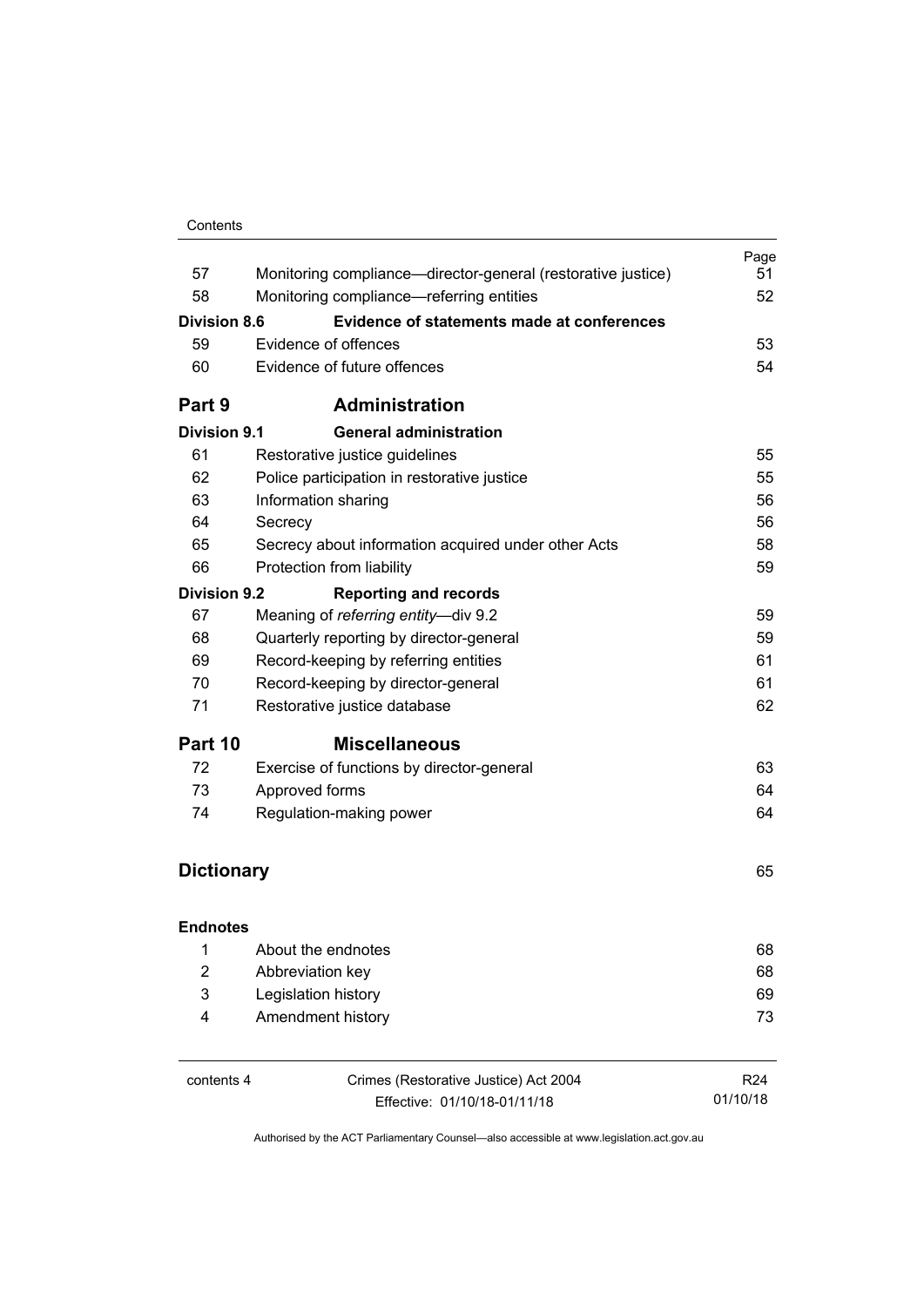**Contents** 

5 [Earlier republications](#page-86-0)

Page<br>79

contents 2 Crimes (Restorative Justice) Act 2004 Effective: 01/10/18-01/11/18

R24 01/10/18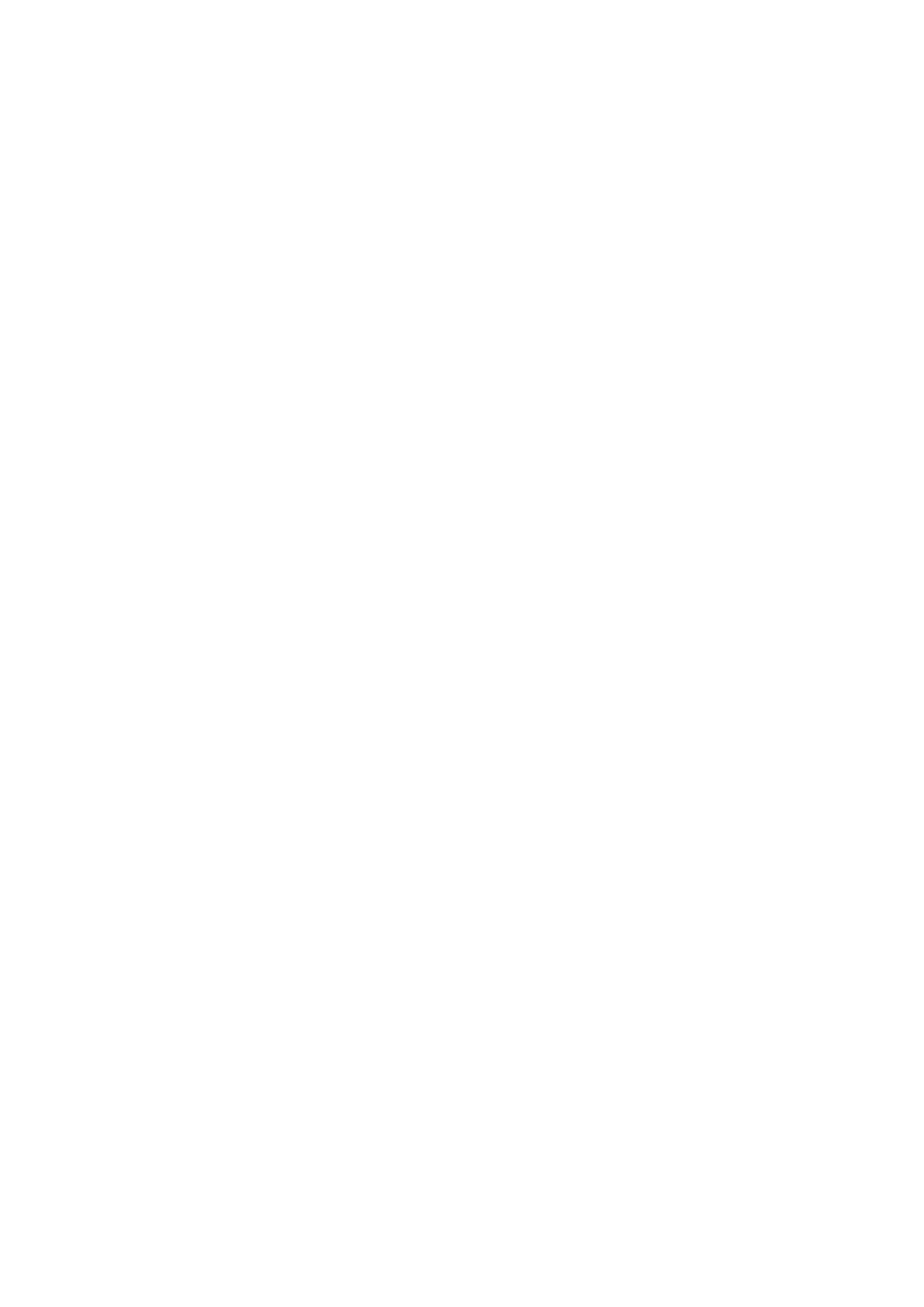

# **Crimes (Restorative Justice) Act 2004**

An Act to provide a process of restorative justice for victims, offenders and the community, and for other purposes

R24 01/10/18

I

Crimes (Restorative Justice) Act 2004 Effective: 01/10/18-01/11/18

page 1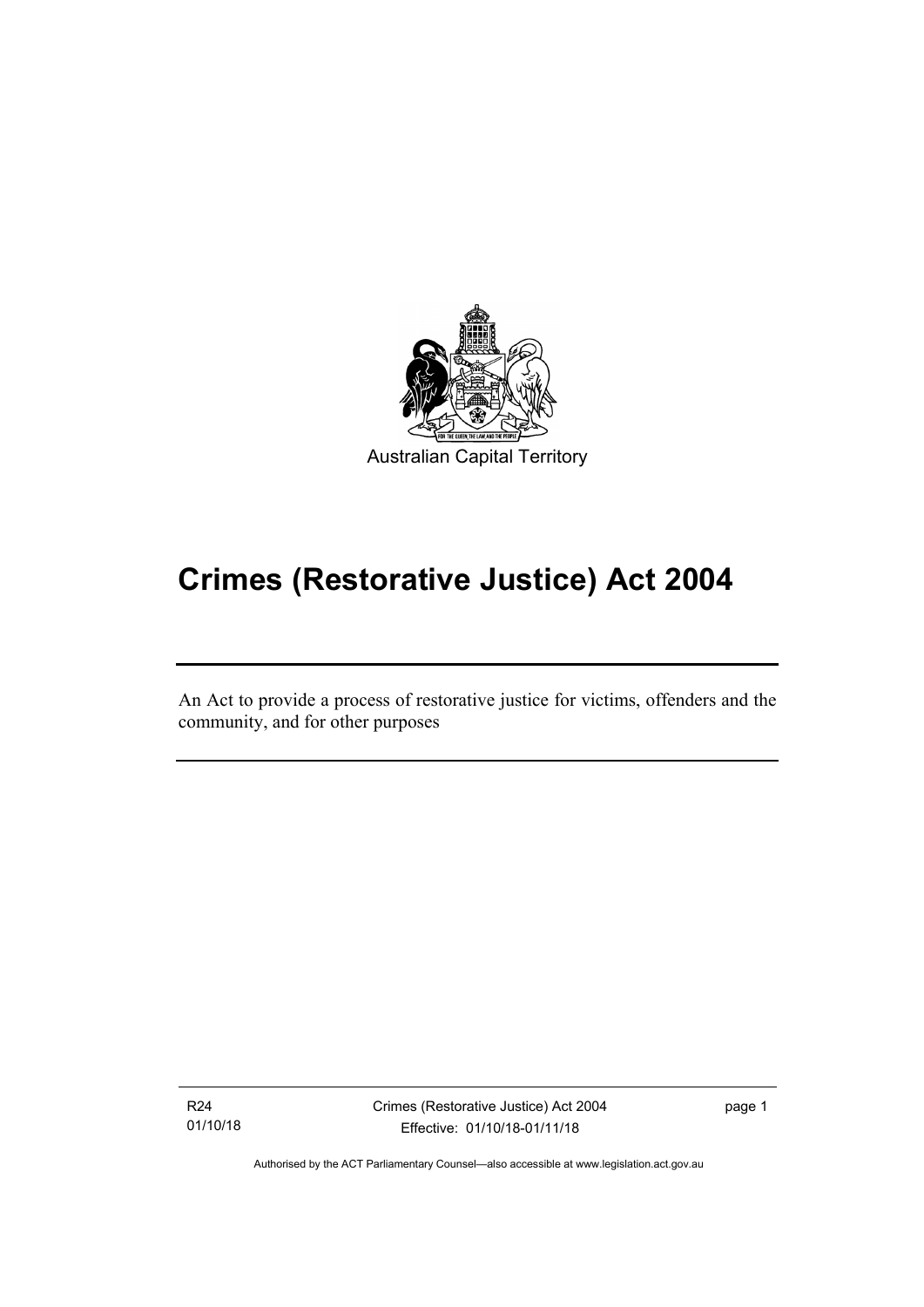#### Part 1 **Preliminary**

Section 1

# <span id="page-9-0"></span>**Part 1 Preliminary**

## <span id="page-9-1"></span>**1 Name of Act**

This Act is the *Crimes (Restorative Justice) Act 2004*.

# <span id="page-9-2"></span>**3 Dictionary**

The dictionary at the end of this Act is part of this Act.

*Note 1* The dictionary at the end of this Act defines certain terms used in this Act, and includes references (*signpost definitions*) to other terms defined elsewhere in this Act.

> For example, the signpost definition '*adult offender*—see section 12.' means that the term 'adult offender' is defined in s 12.

*Note 2* A definition in the dictionary (including a signpost definition) applies to the entire Act unless the definition, or another provision of the Act, provides otherwise or the contrary intention otherwise appears (see [Legislation Act,](http://www.legislation.act.gov.au/a/2001-14) s  $155$  and s  $156$  (1)).

## <span id="page-9-3"></span>**4 Notes**

A note included in this Act is explanatory and is not part of this Act.

*Note* See [Legislation Act,](http://www.legislation.act.gov.au/a/2001-14) s 127 (1), (4) and (5) for the legal status of notes.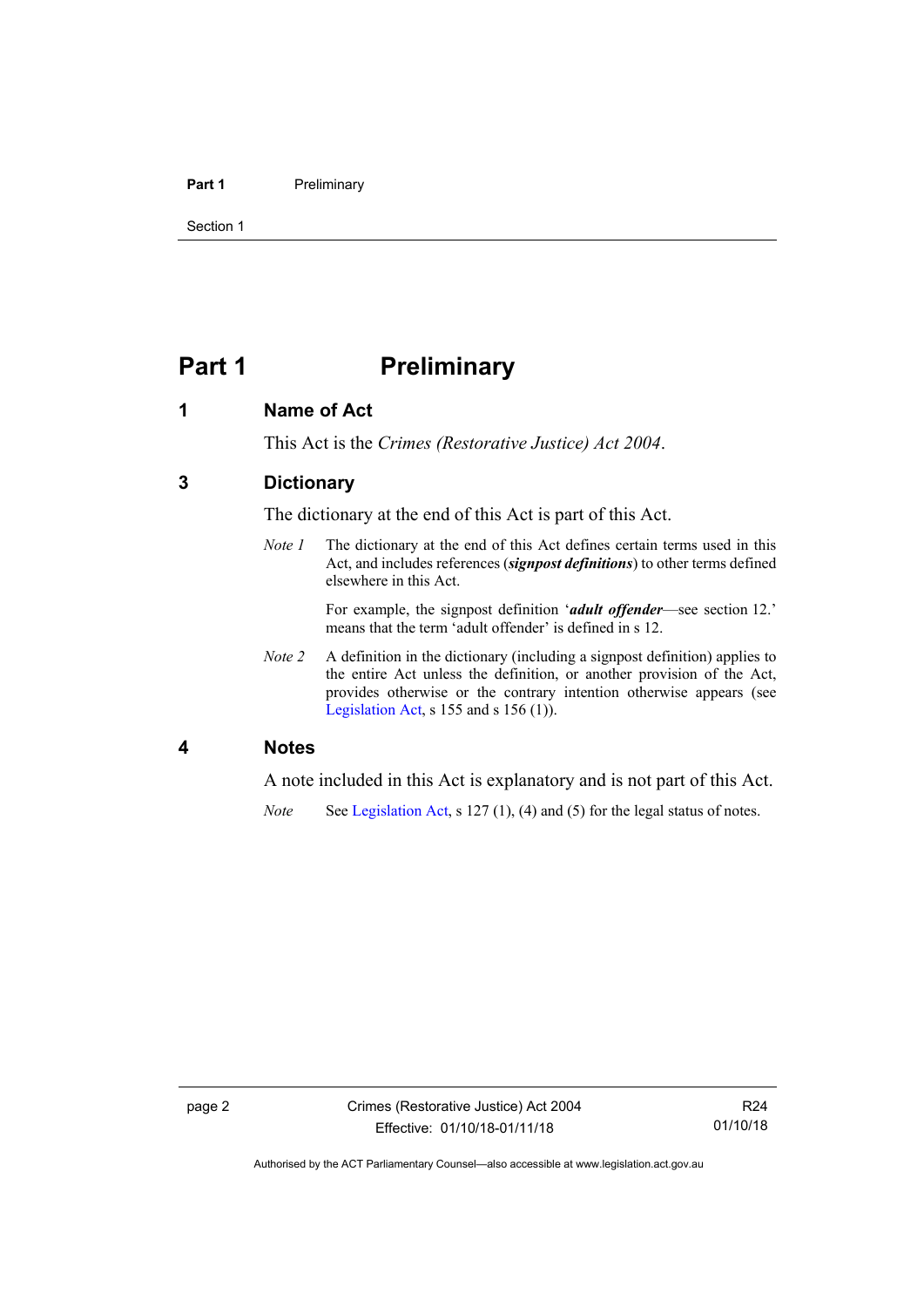## <span id="page-10-0"></span>**5 Offences against Act—application of Criminal Code etc**

Other legislation applies in relation to offences against this Act.

- *Note 1 Criminal Code* The [Criminal Code,](http://www.legislation.act.gov.au/a/2002-51) ch 2 applies to all offences against this Act (see Code, pt 2.1). The chapter sets out the general principles of criminal responsibility (including burdens of proof and general defences), and defines terms used for offences to which the Code applies (eg *conduct*, *intention*, *recklessness* and *strict liability*).
- *Note 2 Penalty units*

The [Legislation Act,](http://www.legislation.act.gov.au/a/2001-14) s 133 deals with the meaning of offence penalties that are expressed in penalty units.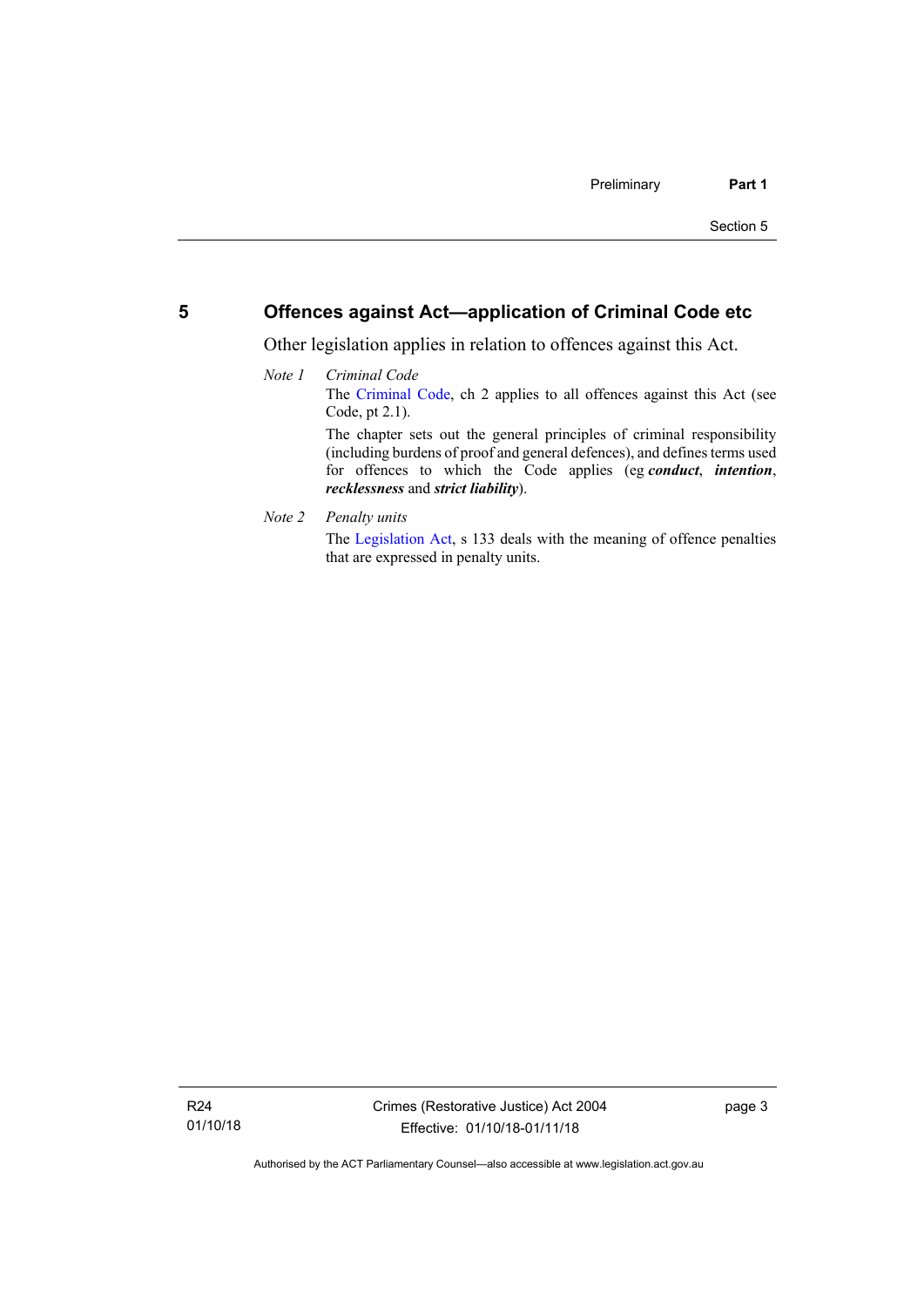#### **Part 2** Underlying principles

Section 6

# <span id="page-11-0"></span>**Part 2 Underlying principles**

# <span id="page-11-1"></span>**6 Objects of Act**

The objects of this Act are as follows:

- (a) to enhance the rights of victims of offences by providing restorative justice as a way of empowering victims to make decisions about how to repair the harm done by offences;
- (b) to set up a system of restorative justice that brings together victims, offenders and their personal supporters in a carefully managed, safe environment;
- (c) to ensure that the interests of victims of offences are given high priority in the administration of restorative justice under this Act;
- (d) to enable access to restorative justice at every stage of the criminal justice process without substituting for the criminal justice system or changing the normal process of criminal justice:
- (e) to enable agencies that have a role in the criminal justice system to refer offences for restorative justice.
- *Note Offence* includes an offence that is alleged to have been committed, but has not yet been tried in court, or proven (see s 12).

# <span id="page-11-2"></span>**7 Application of restorative justice**

- (1) In deciding how to deal with an offence, a referring entity may consider whether it is appropriate to refer the offence for restorative justice before considering other action.
	- *Note Referring entities* are listed at table 22. They represent the agencies responsible for the various stages of the criminal justice process in relation to an offence.

Authorised by the ACT Parliamentary Counsel—also accessible at www.legislation.act.gov.au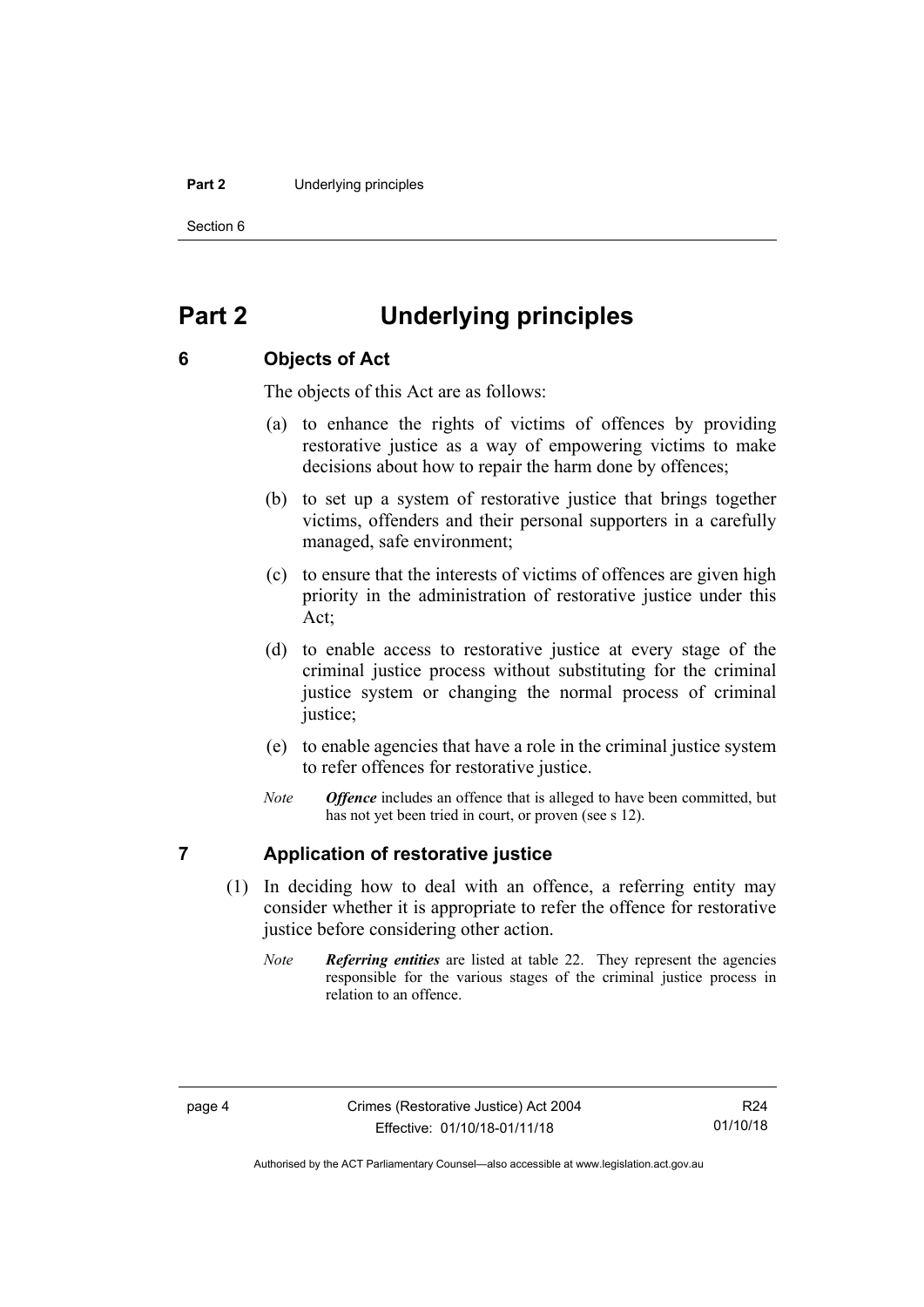(2) However, if an offence is referred for restorative justice, the referral is to have no effect on any other action or proposed action in relation to the offence or the offender by the referring entity.

#### **Example**

Sían is arrested and charged with an offence. The chief police officer refers the offence for restorative justice. The referral of the offence does not prevent Sían being required to attend court to answer the charge.

*Note* An example is part of the Act, is not exhaustive and may extend, but does not limit, the meaning of the provision in which it appears (see [Legislation Act,](http://www.legislation.act.gov.au/a/2001-14) s 126 and s 132).

### <span id="page-12-0"></span>**8 When restorative justice is available**

Restorative justice is available for an offence if all of the following requirements are satisfied:

- (a) there is an eligible victim or eligible parent in relation to the offence;
- (b) the offender is an eligible offender;
- (c) the offence is referred for restorative justice by a referring entity;
- (d) the director-general decides that restorative justice is suitable for the offence.
- *Note 1* Victims, parents and offenders are *eligible* for restorative justice if they qualify under part 5.
- *Note 2* The director-general may only decide that restorative justice is *suitable*  for an offence according to the requirements of pt 7 (see s 10, def).

*Note* 3 The restorative justice process is provided for by this Act as follows:

- pt 5 (Eligibility for restorative justice) deals with eligibility of victims (or their parents) and offenders for restorative justice
- pt 6 (Referral for restorative justice) deals with the referral of offences for restorative justice
- pt 7 (Suitability for restorative justice) deals with the suitability of restorative justice for an offence.

page 5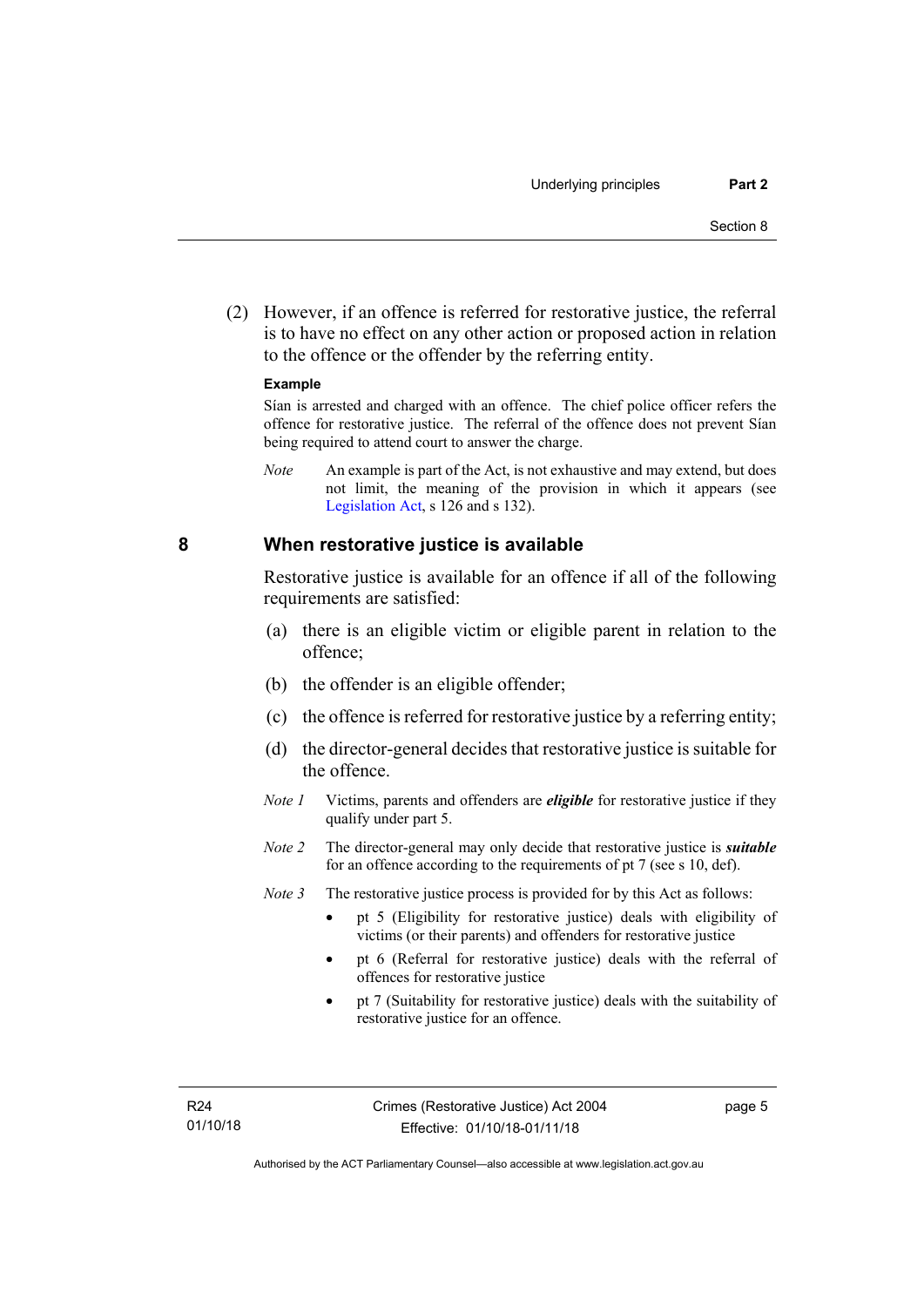#### **Part 2** Underlying principles

Section 9

• pt 8 (Restorative justice conferences and agreements) deals with the calling of restorative justice conferences and the making of restorative justice agreements for an offence

### <span id="page-13-0"></span>**9 No obligation to participate**

There is no obligation on a victim, a parent of a child victim or an offender—

- (a) to take part in restorative justice; or
- (b) to continue to take part in restorative justice after it has started.
- *Note* Victims (or their parents) and offenders must be given clear explanations of the purpose and procedures involved in the restorative justice process before agreeing to take part. In addition, the legal status of the process and the legal effect of entering into a restorative justice agreement must be clearly explained to victims (or their parents) and offenders. See the following:
	- s 25 (Explanation of restorative justice)
	- s 45 (Explanation for participants)
	- s 53 (Explanation of effect of agreement).

Authorised by the ACT Parliamentary Counsel—also accessible at www.legislation.act.gov.au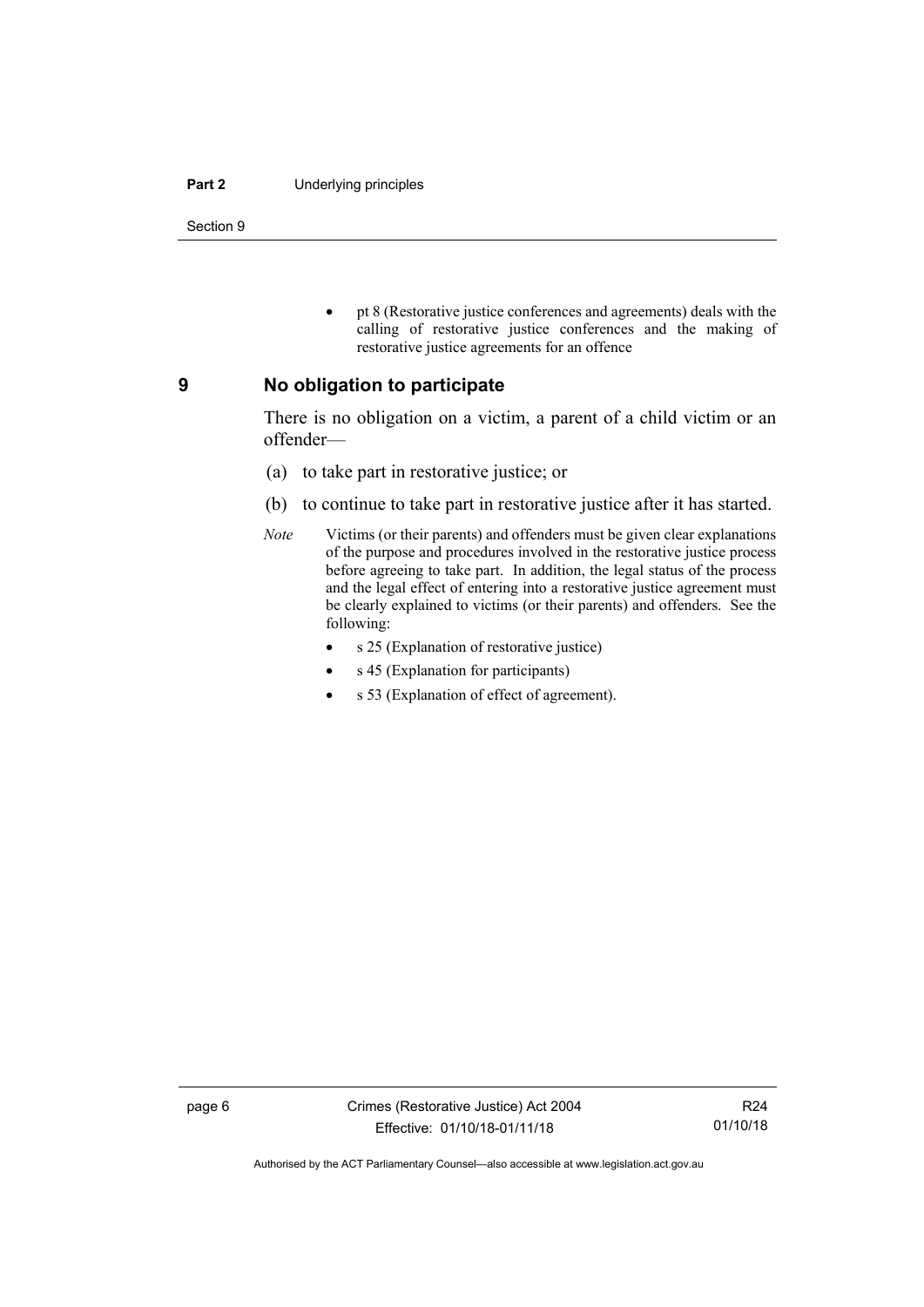# <span id="page-14-0"></span>**Part 3 Key concepts**

# <span id="page-14-1"></span>**10 Definitions—restorative justice**

In this Act:

*eligible offender*—see section 19.

*eligible parent*—see section 18.

*eligible victim*— see section 17.

*referred*, for restorative justice—an offence is *referred* for restorative justice if a referring entity proposes that consideration be given to whether restorative justice is suitable for the offence.

### *referring entity*—

- (a) see section 22; but
- (b) for part 8 (Restorative justice conferences and agreements)—see section 38; and
- (c) for division 9.2 (Reporting and records)—see section 67.

*restorative justice* means the process of restorative justice provided under this Act, including a restorative justice conference under this Act.

*suitable*—restorative justice is *suitable* for an offence, or an eligible victim, parent or offender in relation to an offence, if the director-general decides under part 7 that restorative justice is suitable for the offence, victim, parent or offender.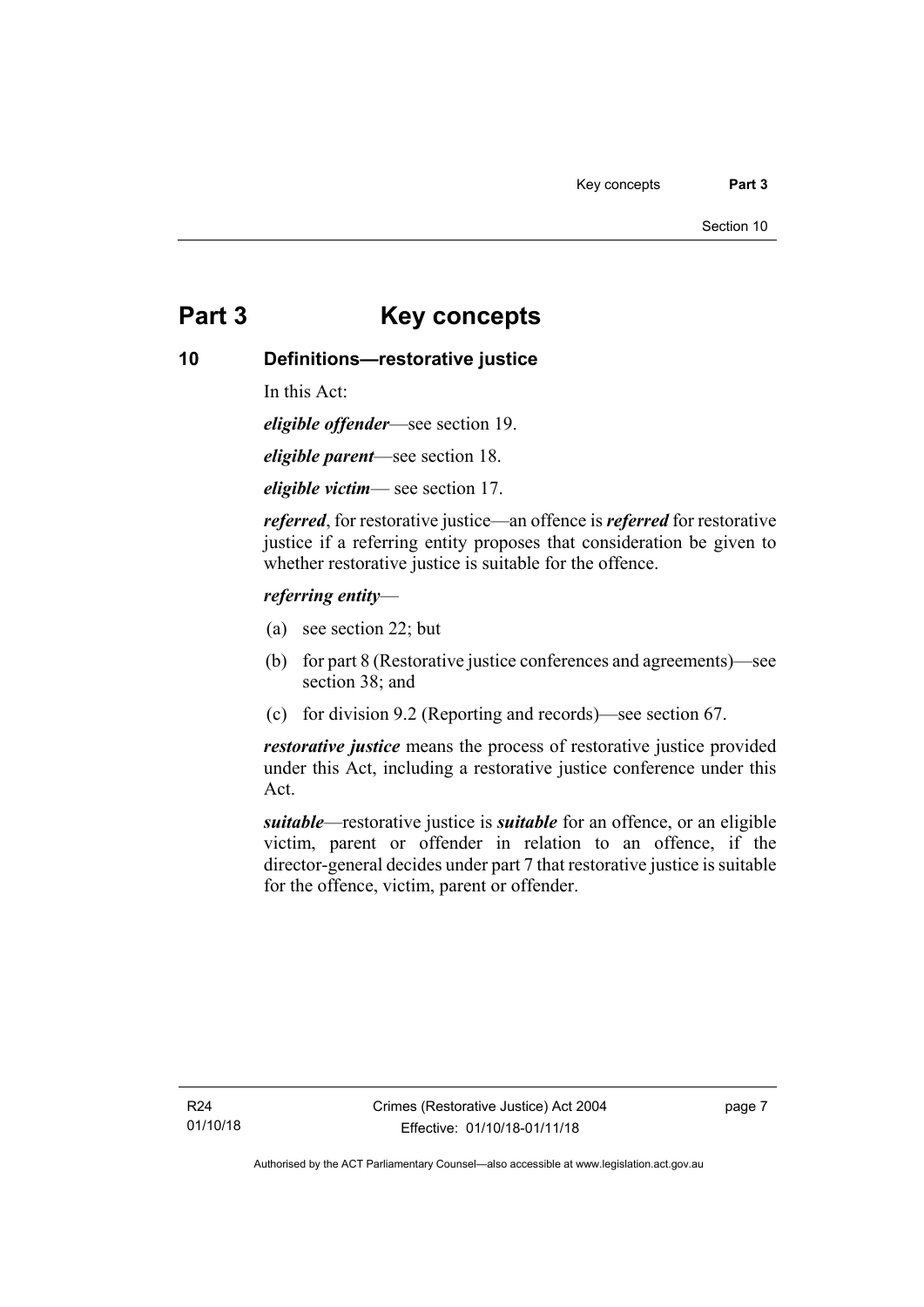#### Part 3 **Key concepts**

Section 11

### <span id="page-15-0"></span>**11 Definitions—***child victim***,** *parent* **and** *victim*

In this Act:

*child victim*, of an offence, means a victim of an offence who is a child.

*Note* A *child* is an individual under 18 years old (se[e Legislation Act,](http://www.legislation.act.gov.au/a/2001-14) dict, pt 1, def *child*).

*parent*, of a child, means a person with parental responsibility for the child within the meaning of the *[Children and Young People Act 2008](http://www.legislation.act.gov.au/a/2008-19)*, division 1.3.2 (Parental responsibility).

#### *victim*—

- (a) has the meaning given by the *[Victims of Crime Act 1994](http://www.legislation.act.gov.au/a/1994-83)*, dictionary; and
- (b) includes a person who would be a victim if a reference in that Act to an *offence* included a reference to an offence that is alleged to have been committed.

## <span id="page-15-1"></span>**12 Definitions—offences and offenders**

In this Act:

*adult offender*, in relation to an offence, means an offender who was an adult when the offence was committed.

*Note* An *adult* is an individual who is at least 18 years old (se[e Legislation Act,](http://www.legislation.act.gov.au/a/2001-14) dict, pt 1, def *adult*).

*commission*, of an offence that is alleged to have been committed, includes the alleged commission of the offence.

*Note Offence* is defined to include an offence that is alleged to have been committed. *Offender* is defined in similar terms. See definitions of *offence* and *offender* in this section.

*family violence offence*—see the *[Family Violence Act 2016](http://www.legislation.act.gov.au/a/2016-42)*, dictionary*.*

R24 01/10/18

Authorised by the ACT Parliamentary Counsel—also accessible at www.legislation.act.gov.au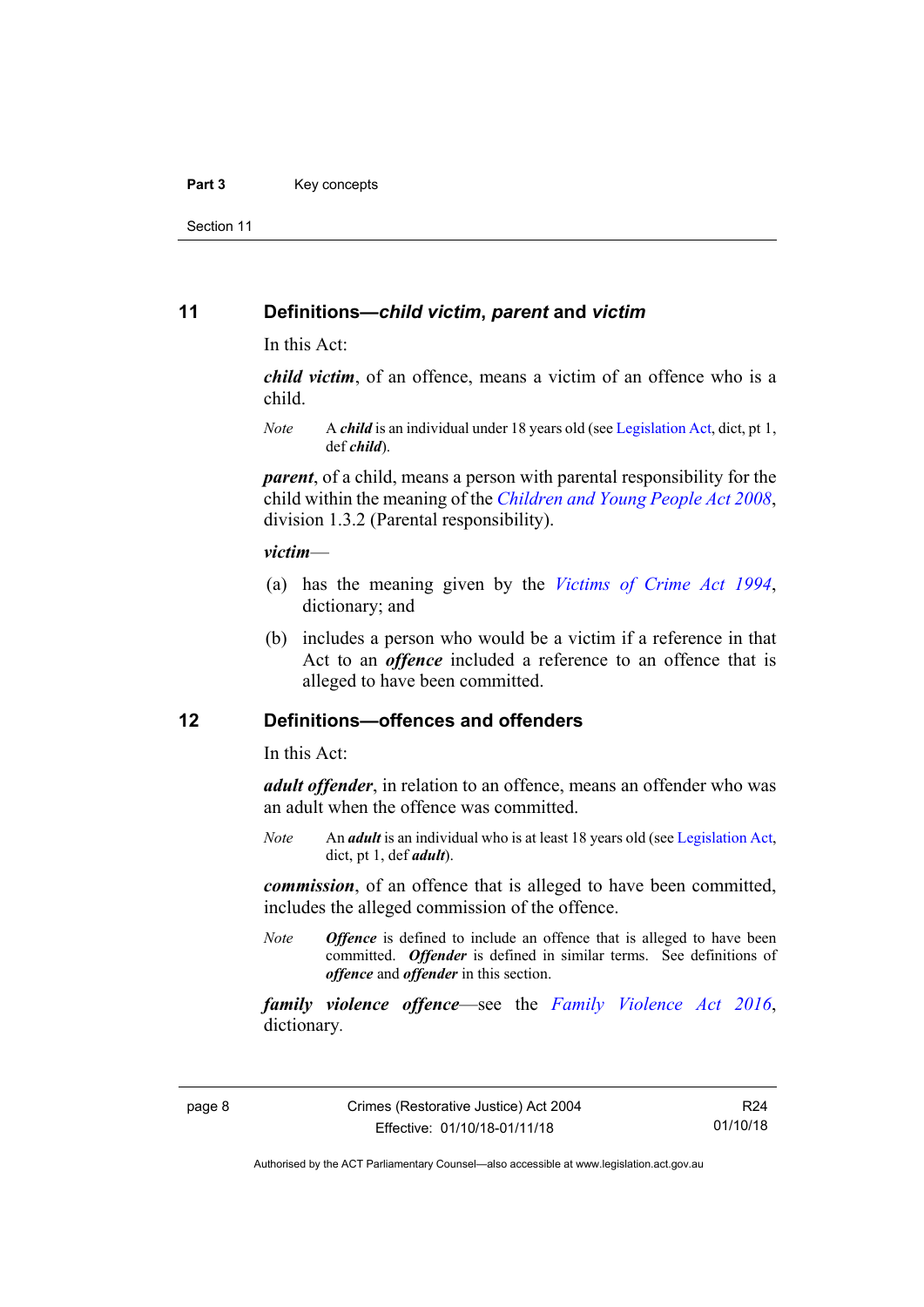#### *less serious family violence offence* means—

- (a) an offence if the conduct making up the offence is family violence under the *[Family Violence Act 2016](http://www.legislation.act.gov.au/a/2016-42)* that is punishable by a term of imprisonment of—
	- (i) if the offence relates to money or other property—14 years or less; or
	- (ii) in any other case—10 years or less; and
- (b) a contravention of a protection order under the *[Family Violence](http://www.legislation.act.gov.au/a/2016-42)  [Act 2016](http://www.legislation.act.gov.au/a/2016-42)*, section 43.

*less serious offence* means an offence other than a serious offence.

*less serious sexual offence* means an offence under the *[Crimes](http://www.legislation.act.gov.au/a/1900-40)  Act [1900](http://www.legislation.act.gov.au/a/1900-40)*, part 3 that is punishable by a term of imprisonment of 10 years or less.

#### *offence*—

- (a) means an offence against a territory law; and
- (b) includes an offence against a territory law that is alleged to have been committed by a person, unless—
	- (i) a court has acquitted the person of the offence; or
	- (ii) a court has dismissed a proceeding against the person for the offence without finding the person guilty.

#### *offender*—

- (a) means a person who has been convicted or found guilty of an offence against a territory law; and
- (b) includes a person who is alleged to have committed an offence against a territory law, unless—
	- (i) a court has acquitted the person of the offence; or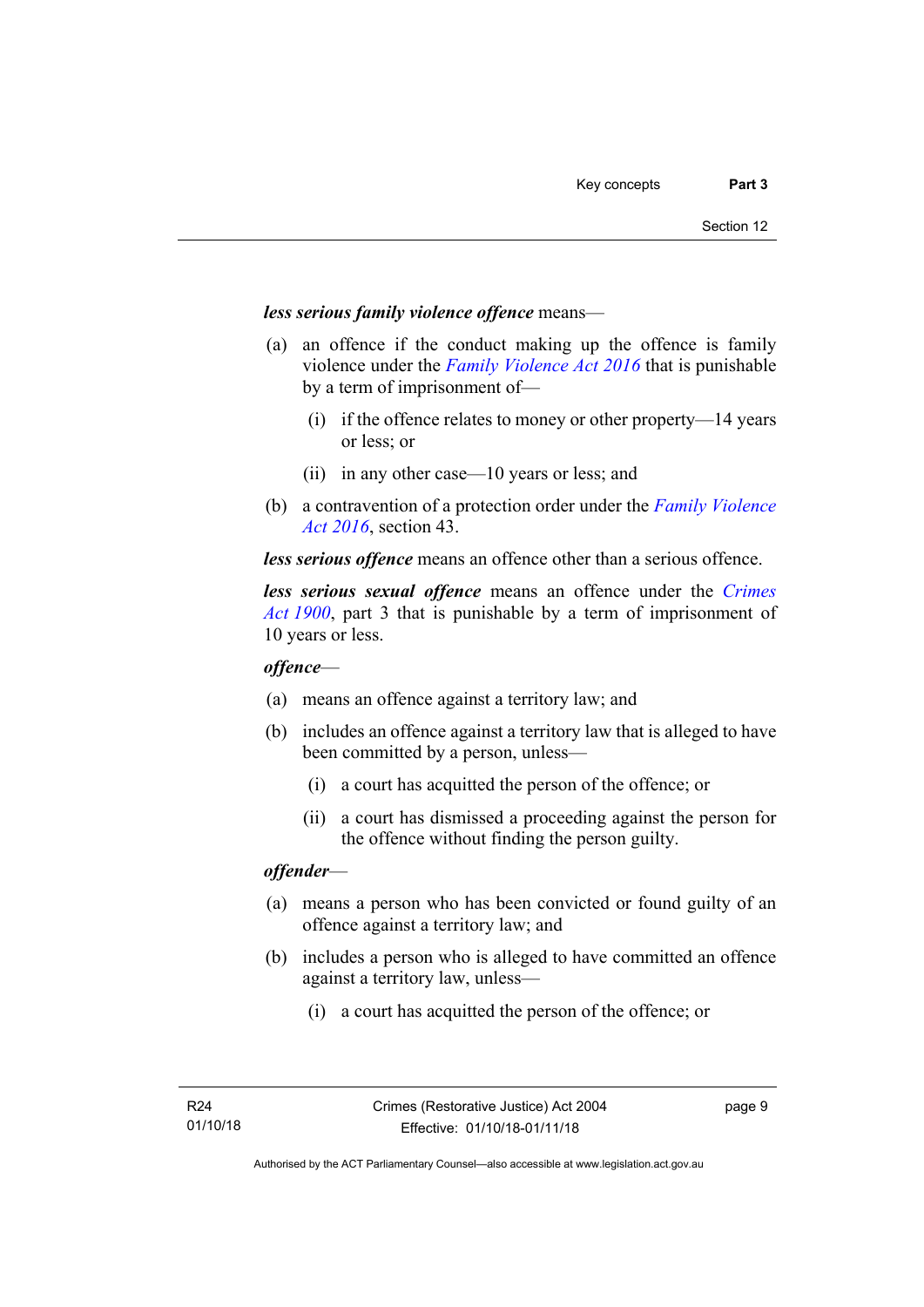#### Part 3 **Key concepts**

Section 12

(ii) a court has dismissed a proceeding against the person for the offence without finding the person guilty.

*serious family violence offence* means an offence if the conduct making up the offence is family violence under the *[Family Violence](http://www.legislation.act.gov.au/a/2016-42)  Act [2016](http://www.legislation.act.gov.au/a/2016-42)* that is punishable by a term of imprisonment of—

- (a) if the offence relates to money or other property—more than 14 years; or;
- (b) in any other case—more than 10 years.

*serious offence* means an offence punishable by imprisonment for a term longer than—

- (a) if the offence relates to money or other property—14 years; or
- (b) in any other case—10 years.

*serious sexual offence* means an offence under the *[Crimes Act](http://www.legislation.act.gov.au/a/1900-40) 1900*, part 3 that is punishable by a term of imprisonment of more than 10 years.

*sexual offence* means a less serious sexual offence or a serious sexual offence.

*young offender*, in relation to an offence, means an offender who was less than 18 years old, but at least 10 years old, when the offence was committed or allegedly committed.

Authorised by the ACT Parliamentary Counsel—also accessible at www.legislation.act.gov.au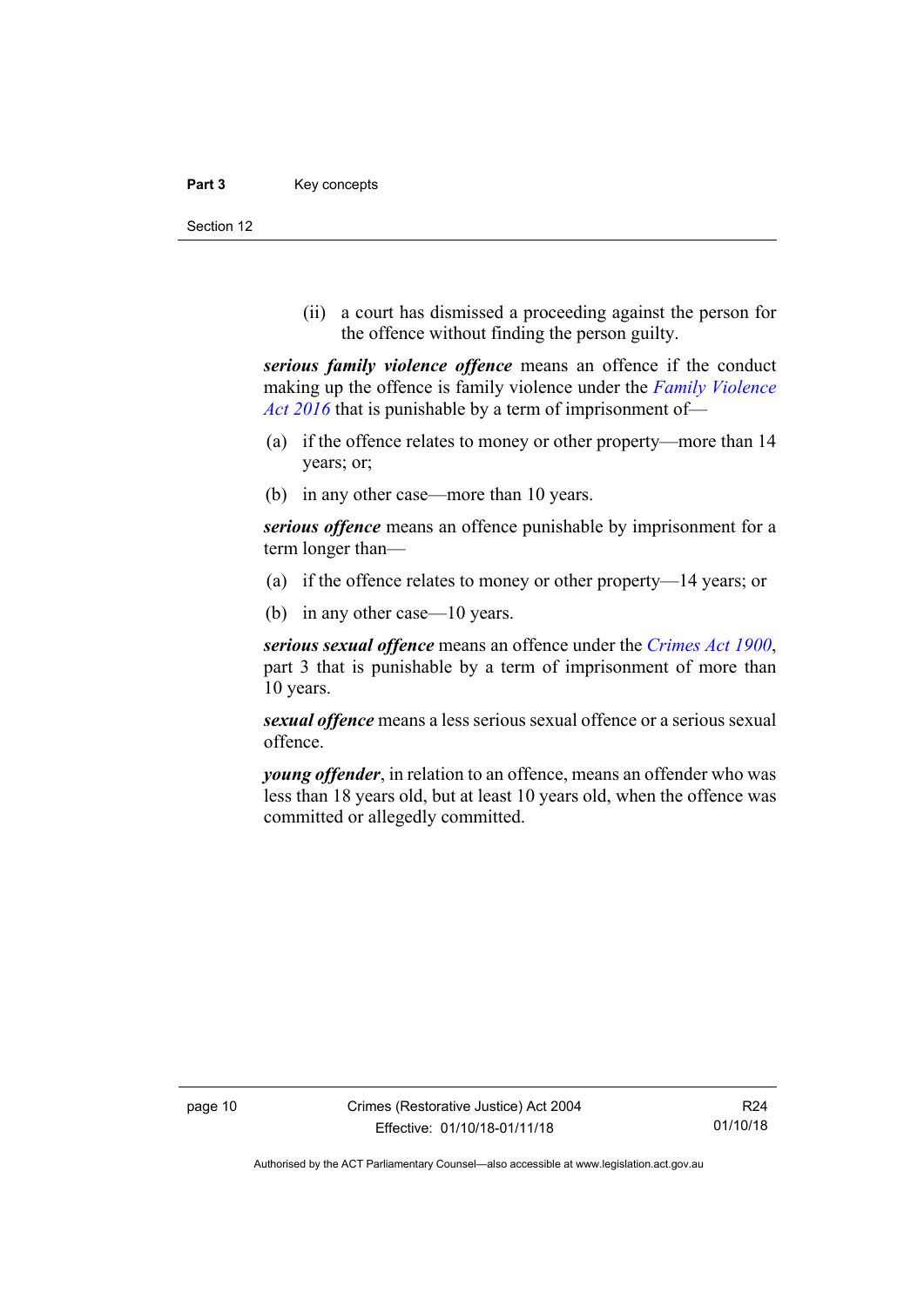### <span id="page-18-0"></span>**13 Definition—sentence-related order**

In this Act:

*sentence-related order*, for an offender who is found guilty of an offence, means any of the following orders of the court:

- (a) an order sentencing the offender;
- (b) an order under the *[Crimes \(Sentencing\) Act 2005](http://www.legislation.act.gov.au/a/2005-58)*, section 12 (Suspended sentences) or section 17 (Non-conviction orders general).

#### **Examples—par (a)**

- 1 an order for a sentence of imprisonment
- 2 an order for intensive correction under the *[Crimes \(Sentencing\) Act](http://www.legislation.act.gov.au/a/2005-58) 2005*
- 3 a good behaviour order under the *[Crimes \(Sentencing\) Act 2005](http://www.legislation.act.gov.au/a/2005-58)*, including an order subject to a community service condition
- *Note 1* Orders under the *[Crimes Act 1900](http://www.legislation.act.gov.au/a/1900-40)*, s 402 (Conditional release of offenders without proceeding to conviction) (repealed) and s 403 (Conditional release of offenders) (repealed) are taken to be orders under the *[Crimes \(Sentencing\) Act 2005](http://www.legislation.act.gov.au/a/2005-58)*, s 12 or s 17 (see *[Crimes \(Sentence](http://www.legislation.act.gov.au/a/2005-59)  [Administration\) Act 2005](http://www.legislation.act.gov.au/a/2005-59)*, s 336 to s 338).
- *Note 2* An example is part of the Act, is not exhaustive and may extend, but does not limit, the meaning of the provision in which it appears (see [Legislation Act,](http://www.legislation.act.gov.au/a/2001-14) s 126 and s 132).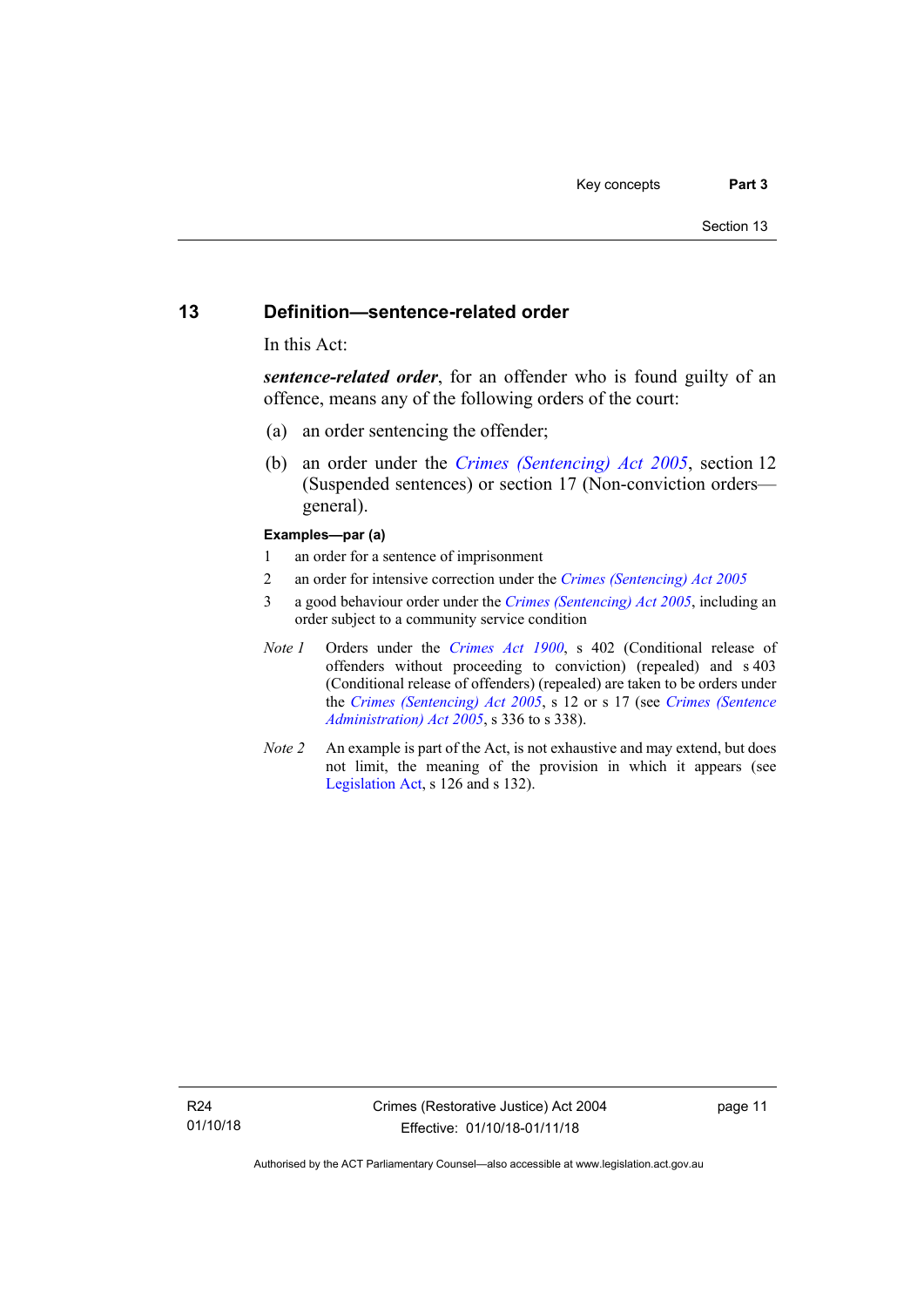#### **Part 4** Application of Act

Section 14

# <span id="page-19-0"></span>**Part 4 Application of Act**

## <span id="page-19-1"></span>**14 Application of Act—less serious offences**

- (1) This Act applies to a less serious offence committed by a young offender or an adult offender.
- (2) This Act applies to a less serious offence committed by a young offender or an adult offender even if the offence was committed before the day this section commenced.
- (3) This section does not apply to a family violence offence or a sexual offence.
	- *Note* For the application of this Act to family violence offences and sexual offences, see s 16.

## <span id="page-19-2"></span>**15 Application of Act—serious offences**

- (1) This Act applies to a serious offence committed by a young offender or an adult offender if the offender—
	- (a) is charged with the offence; and
	- (b) either—
		- (i) pleads guilty to the offence; or
		- (ii) is found guilty of the offence (whether or not the offender is convicted or sentenced for the offence).
- (2) This Act applies to a serious offence committed by a young offender or an adult offender even if the offence was committed before the day this section commenced.
- (3) This section does not apply to a family violence offence or a sexual offence.
	- *Note* For the application of this Act to family violence offences and sexual offences, see s 16.

Authorised by the ACT Parliamentary Counsel—also accessible at www.legislation.act.gov.au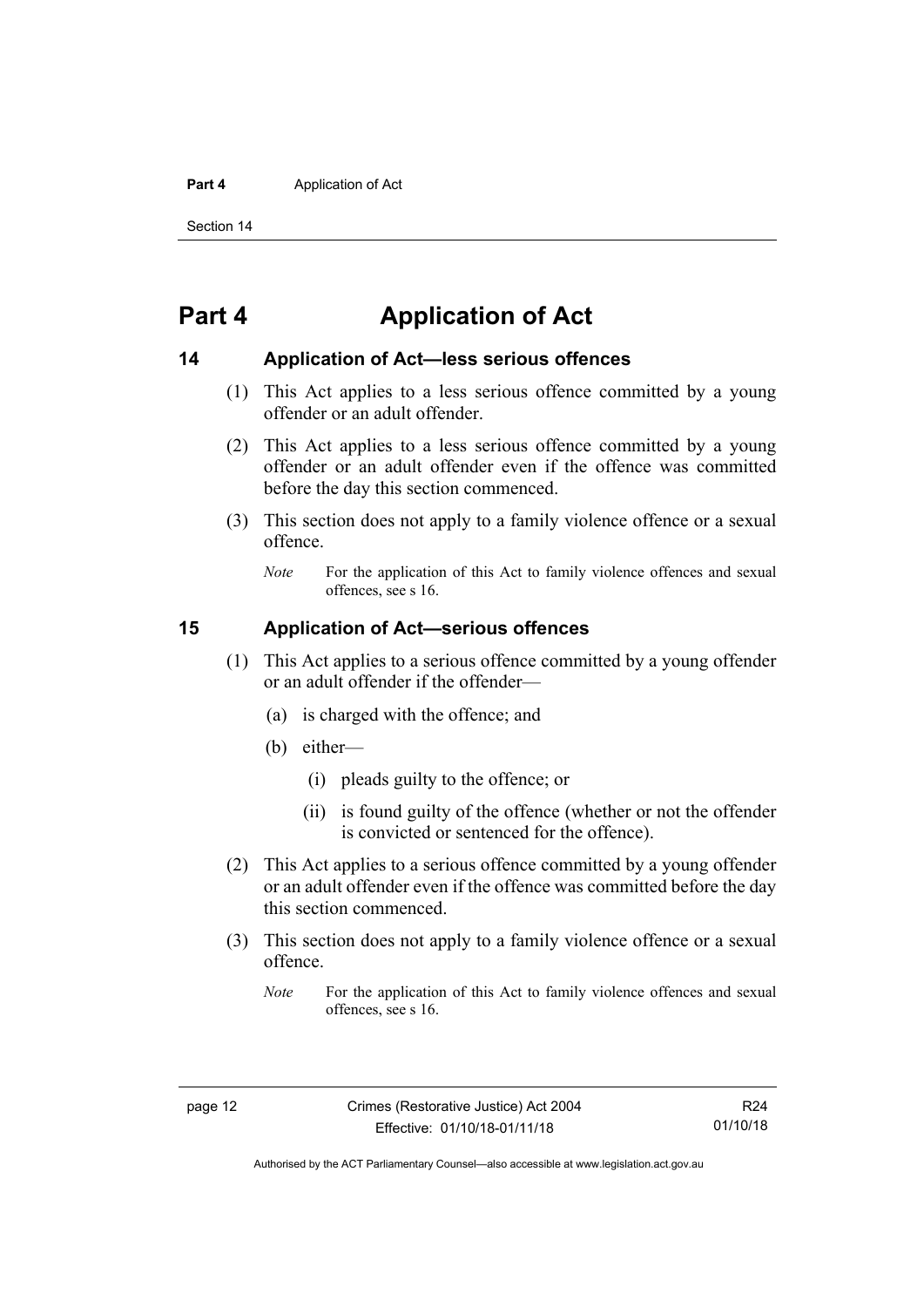# <span id="page-20-0"></span>**16 Application of Act—family violence offences and sexual offences**

- (1) This Act applies to a less serious family violence offence or a less serious sexual offence committed by a young offender or an adult offender.
- (2) Subsection (1) applies whether or not the young offender or adult offender is charged with the offence.
	- *Note 1* An offence may have been *committed* if it is alleged that the offence was committed (see s 12, def *commission*).
	- *Note 2* For the director-general to decide that a less serious family violence offence or a less serious sexual offence committed by a young offender or an adult offender is suitable for restorative justice under pt 7 before the offender pleads guilty to the offence or is found guilty of the offence, the director-general must be satisfied that exceptional circumstances exist for the calling of a restorative justice conference (see s 33 (2)).
- (3) This Act applies to a serious family violence offence or a serious sexual offence committed by a young offender or an adult offender if—
	- (a) the offender is charged with the offence; and
	- (b) either—
		- (i) the offender pleads guilty to the offence; or
		- (ii) the offender is found guilty of the offence (whether or not the offender is convicted or sentenced for the offence).
- (4) However, subsections (1) to (3) may apply to a family violence offence or a sexual offence even if the offence was committed before the phase 3 application day.
- (5) Subsections (1) to (4) do not apply before a day declared by the Minister (the *phase 3 application day*).

page 13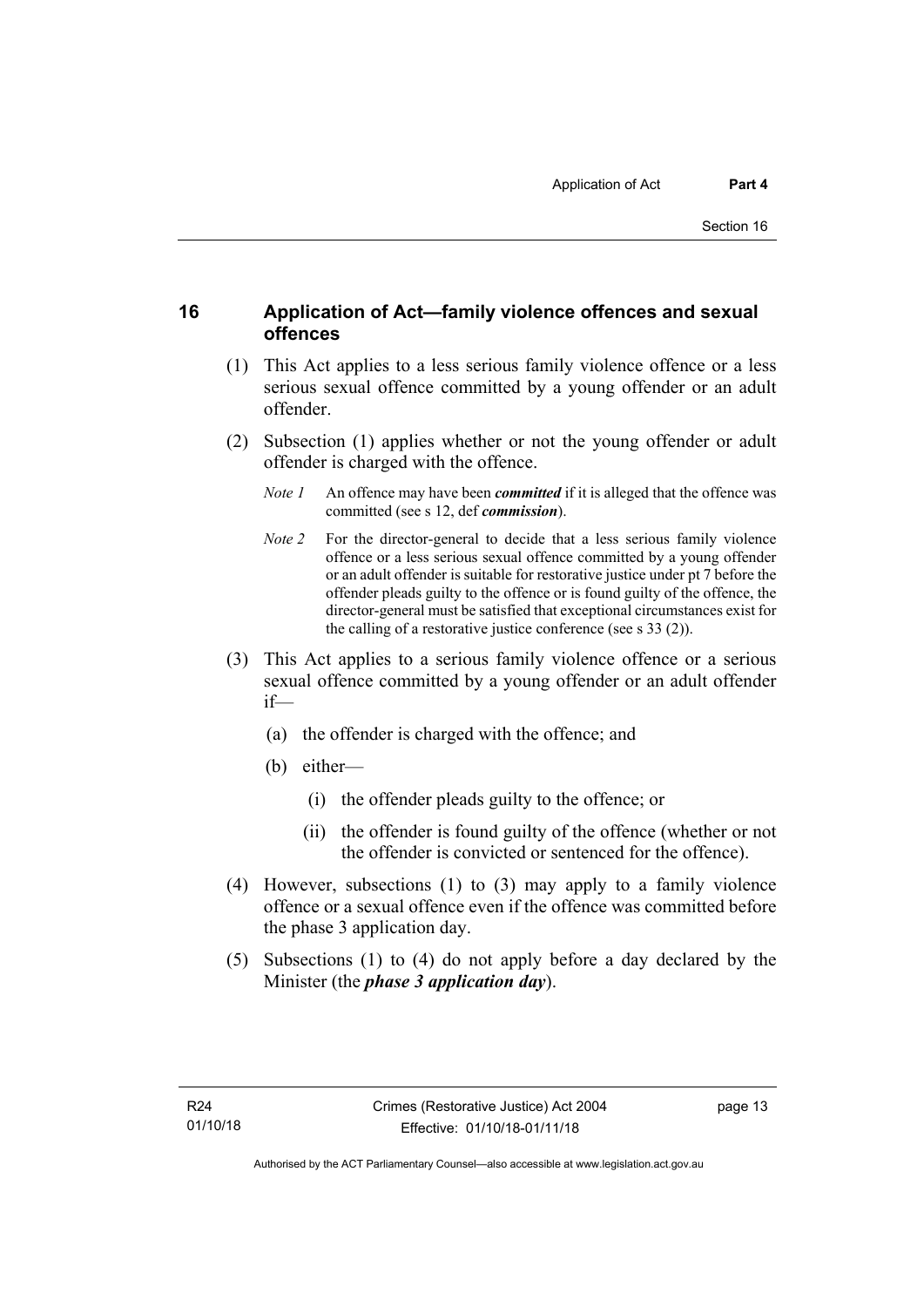#### **Part 4** Application of Act

Section 16

- (6) To remove any doubt, the [Legislation Act,](http://www.legislation.act.gov.au/a/2001-14) section 79 (Automatic commencement of postponed law) does not apply to subsections (1) to (4).
	- *Note* If th[e Legislation](http://www.legislation.act.gov.au/a/2001-14) Act, s 79 applied to ss (1) to (4), the subsections would automatically commence 6 months after the day this Act commences (apart from s 1 and s 2) if it had not already been effectively commenced by the declaration of the phase 3 application day.
- (7) Subsections (5) and (6) are laws to which th[e Legislation Act,](http://www.legislation.act.gov.au/a/2001-14) section 88 (Repeal does not end effect of transitional laws etc) applies.
- (8) Subsections (5) to (7) and this subsection expire on the phase 3 application day.
	- *Note* A provision of an Act expires at the end of the day fixed for its expiry (se[e Legislation Act,](http://www.legislation.act.gov.au/a/2001-14) s 85 (3); *repeal* in s 85 includes expiry—see s 82).

page 14 Crimes (Restorative Justice) Act 2004 Effective: 01/10/18-01/11/18

R24 01/10/18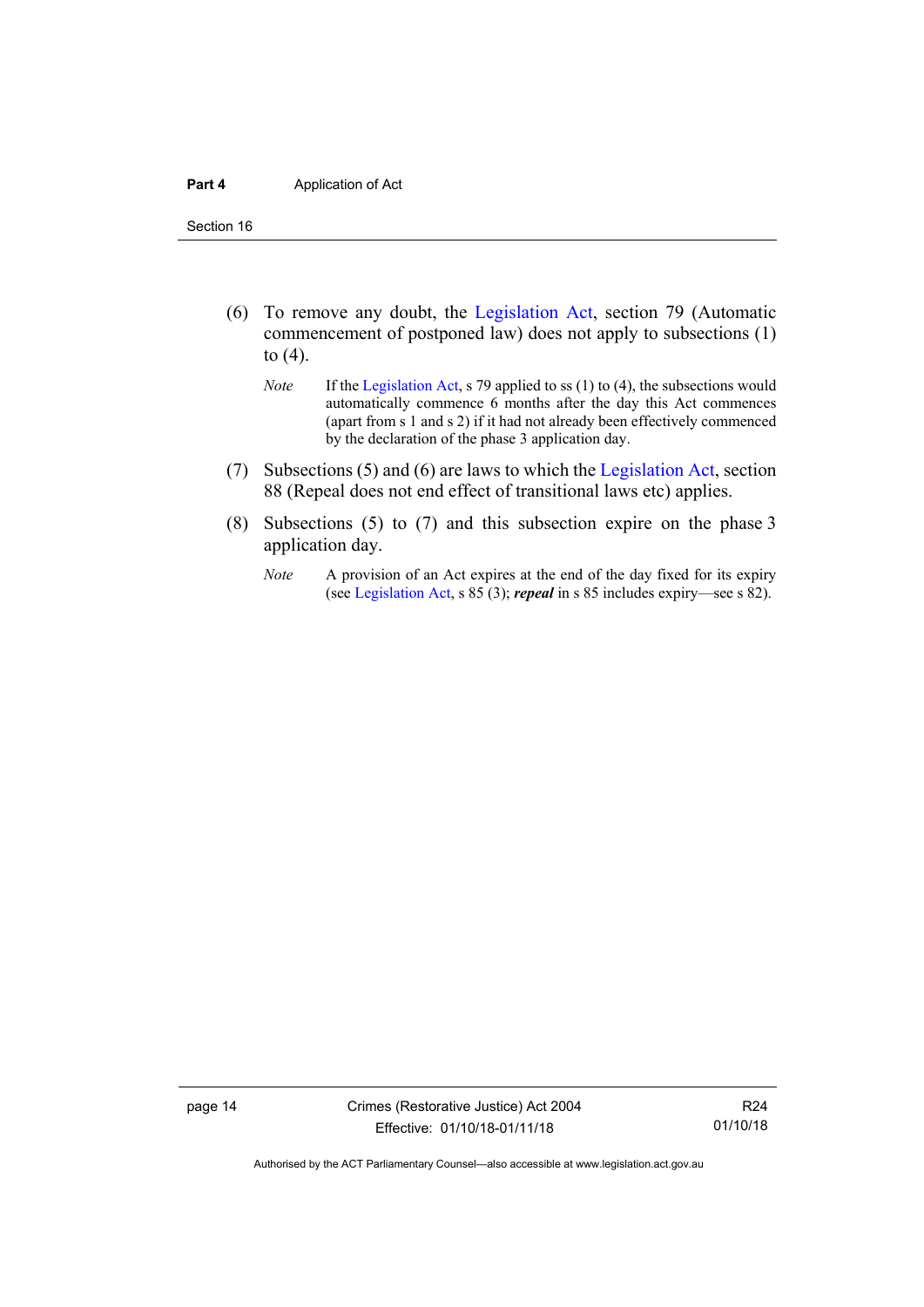# <span id="page-22-0"></span>**Part 5 Eligibility for restorative justice**

# <span id="page-22-1"></span>**17 Eligible victims**

- (1) A victim of an offence is eligible for restorative justice in relation to the offence if—
	- (a) this Act applies to the offence and the offender under part 4; and
	- (b) the victim is at least 10 years old.
- (2) If a victim of an offence is younger than 10 years old, an immediate family member of the victim is eligible for restorative justice in relation to the offence if—
	- (a) this Act applies to the offence and the offender under part 4; and
	- (b) the immediate family member is at least 10 years old.
	- *Note* Alternatively, a parent of a child victim of an offence may take part in restorative justice as an invited participant (see s 44).
- (3) For this Act, a victim of an offence, or an immediate family member of a victim of an offence, is an *eligible victim* in relation to the offence if the victim or immediate family member is eligible for restorative justice under this section.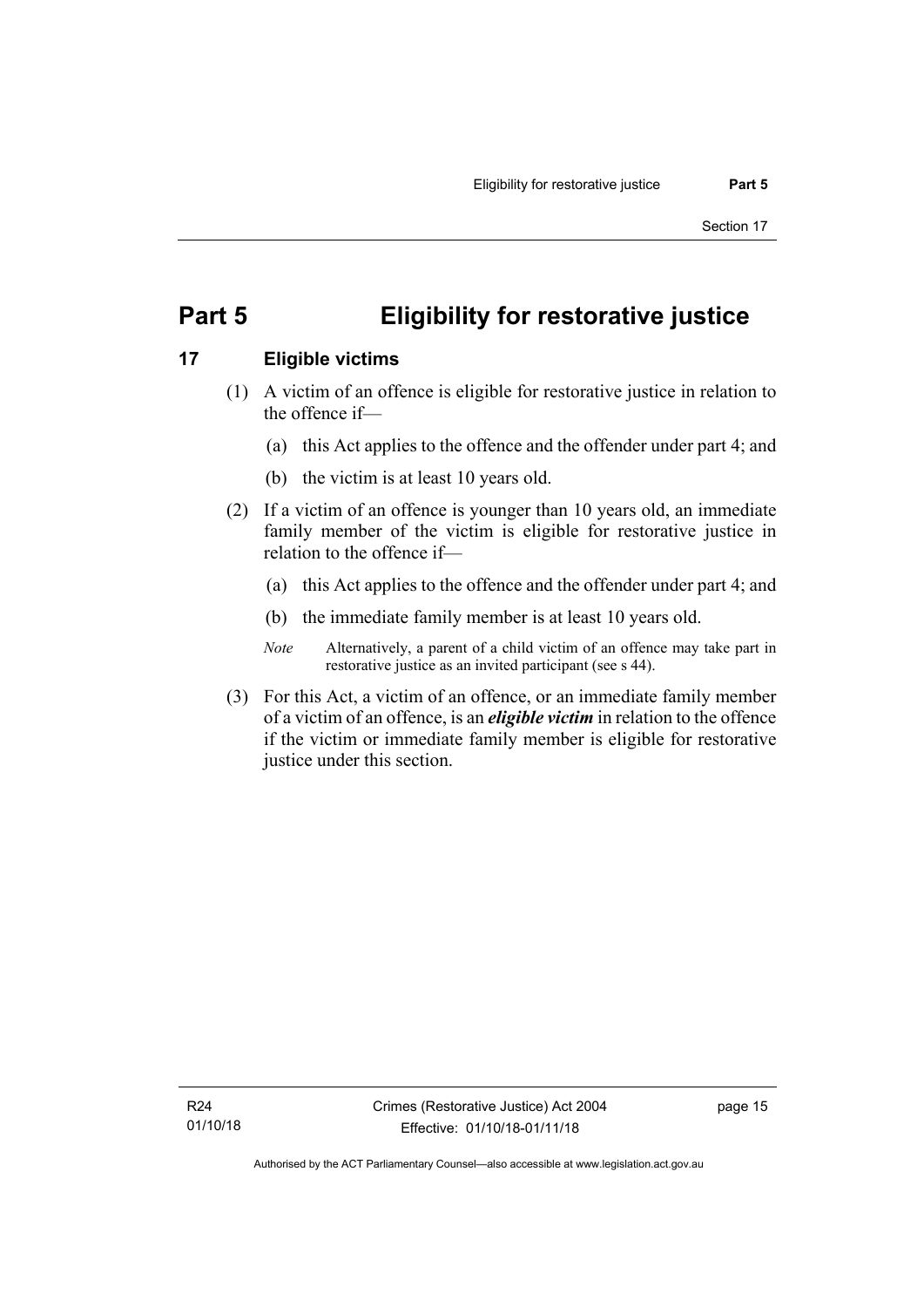Section 18

(4) In this section:

*immediate family member*, in relation to a victim of an offence, means a person who was, at the time the offence was committed—

- (a) a parent of the victim; or
- (b) a sibling of the victim.

#### **Examples of siblings**

- 1 brother or sister
- 2 half-brother or half-sister
- 3 step-brother or step-sister
- 4 someone who has the same guardian or foster parent as the victim
- *Note* An example is part of the Act, is not exhaustive and may extend, but does not limit, the meaning of the provision in which it appears (se[e Legislation Act,](http://www.legislation.act.gov.au/a/2001-14) s 126 and s 132).

## <span id="page-23-0"></span>**18 Eligible parents**

- (1) A parent of a child victim of an offence (no matter how old the child victim is) is eligible for restorative justice in relation to the offence if—
	- (a) this Act applies to the offence and the offender under part 4; and
	- (b) the child victim is incapable of adequately understanding or responding to the experience of the offence, or has died.
- (2) For this Act, a parent of a child victim of an offence is an *eligible parent* in relation to the offence if the parent is eligible for restorative justice under this section.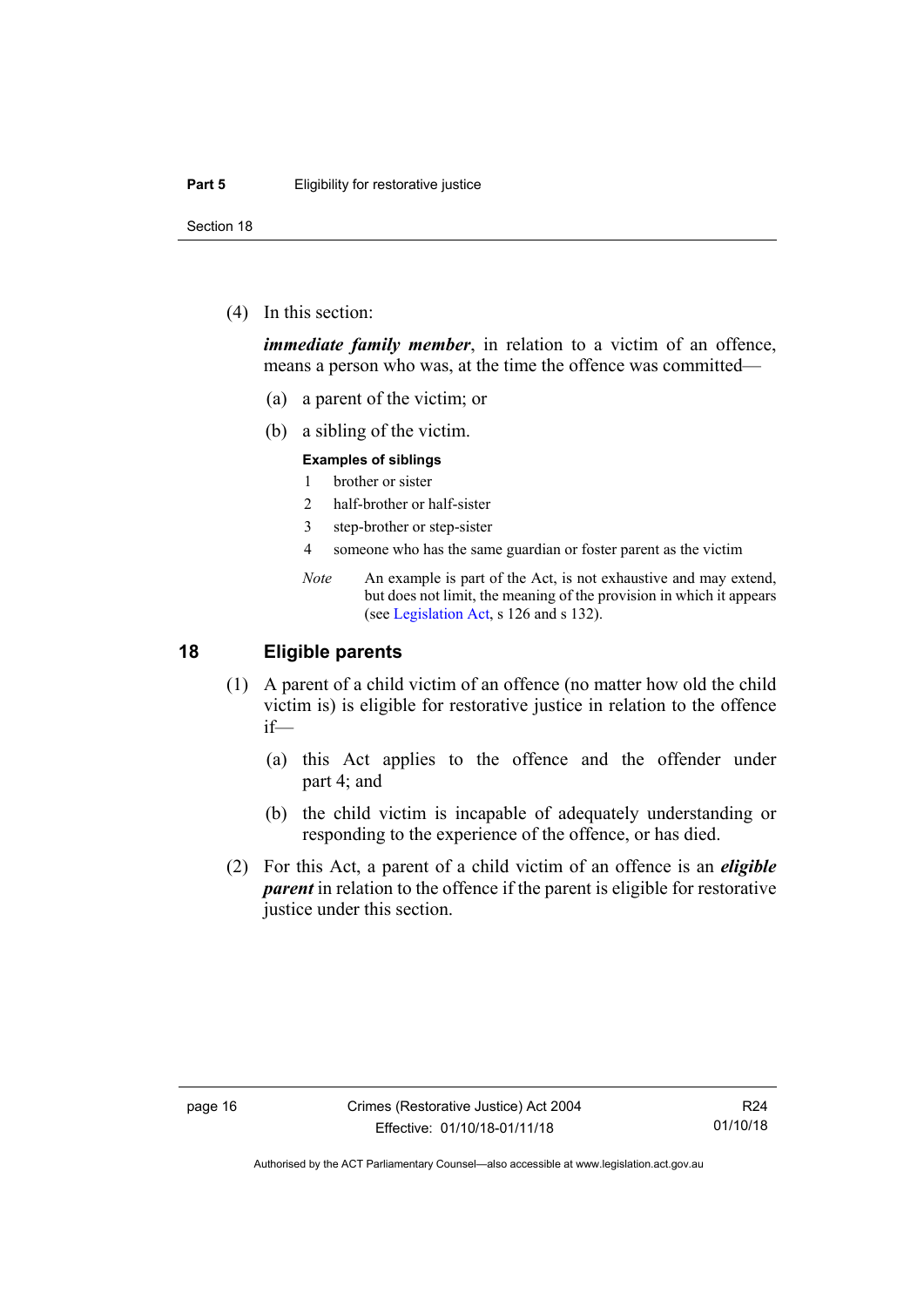# <span id="page-24-0"></span>**19 Eligible offenders**

- (1) An offender who commits an offence is eligible for restorative justice if—
	- (a) this Act applies to the offence and the offender under part 4; and
	- (b) the offender—
		- (i) either—
			- (A) accepts responsibility for the commission of the offence; or
			- (B) if the offender is a young offender and the offence is a less serious offence—does not deny responsibility for the commission of the offence; and
		- (ii) was at least 10 years old when the offence was committed, or was allegedly committed; and
		- (iii) agrees to take part in restorative justice.
- (2) For this Act an offender is an *eligible offender* in relation to the offence if the offender is eligible for restorative justice under this section.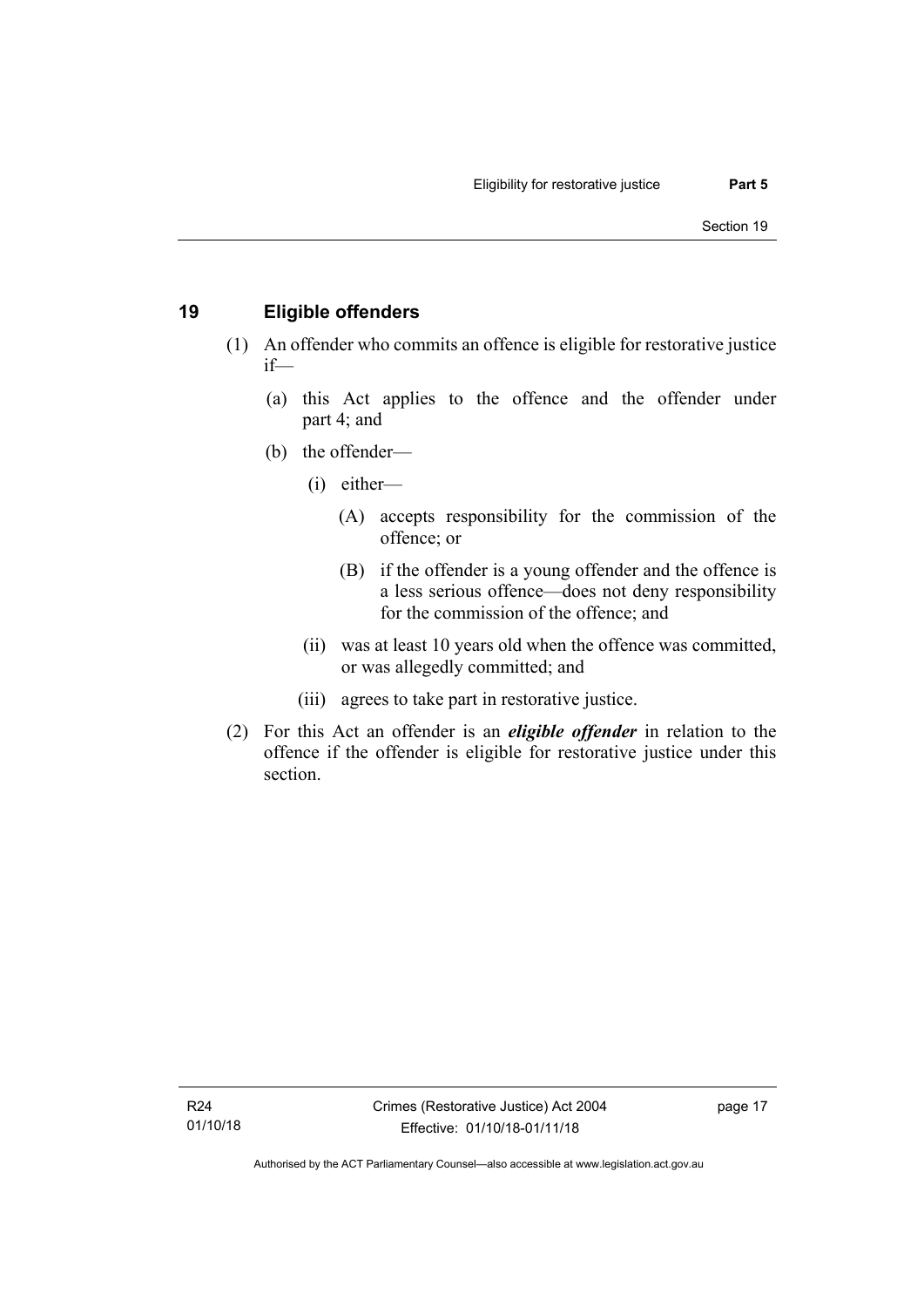Section 20

#### <span id="page-25-0"></span>**20 Accepting or not denying responsibility for offences**

- (1) This Act does not prevent an offender from pleading not guilty to an offence only because section 19 (1) (b) (i) applies to the offender.
- (2) A court is not required to reduce the severity of any sentence it may impose on an offender or young offender because the court is aware section 19 (1) (b) (i) applies to the offender.
	- *Note 1* To be eligible to take part in restorative justice, an offender must accept responsibility for the commission of the offence or, if the offender is a young offender and the offence is a less serious offence, must not deny responsibility for the commission of the offence (see s 19).
	- *Note 2* The *[Crimes \(Sentencing\) Act 2005](http://www.legislation.act.gov.au/a/2005-58)*, section 33 (1) (y) provides that, in deciding how an offender or young offender should be sentenced (if at all) for an offence, the matters known to the court that it must consider include whether this Act, s 19 (1) (b) (i) applies to the offender.

However, the *[Crimes \(Sentencing\) Act 2005](http://www.legislation.act.gov.au/a/2005-58)*, section 34 (1) (h) provides that a court must not increase the severity of the sentence that it would otherwise impose on a person for an offence because the offender (including a young offender) has chosen not to take part, or to continue to take part, in restorative justice for the offence.

page 18 Crimes (Restorative Justice) Act 2004 Effective: 01/10/18-01/11/18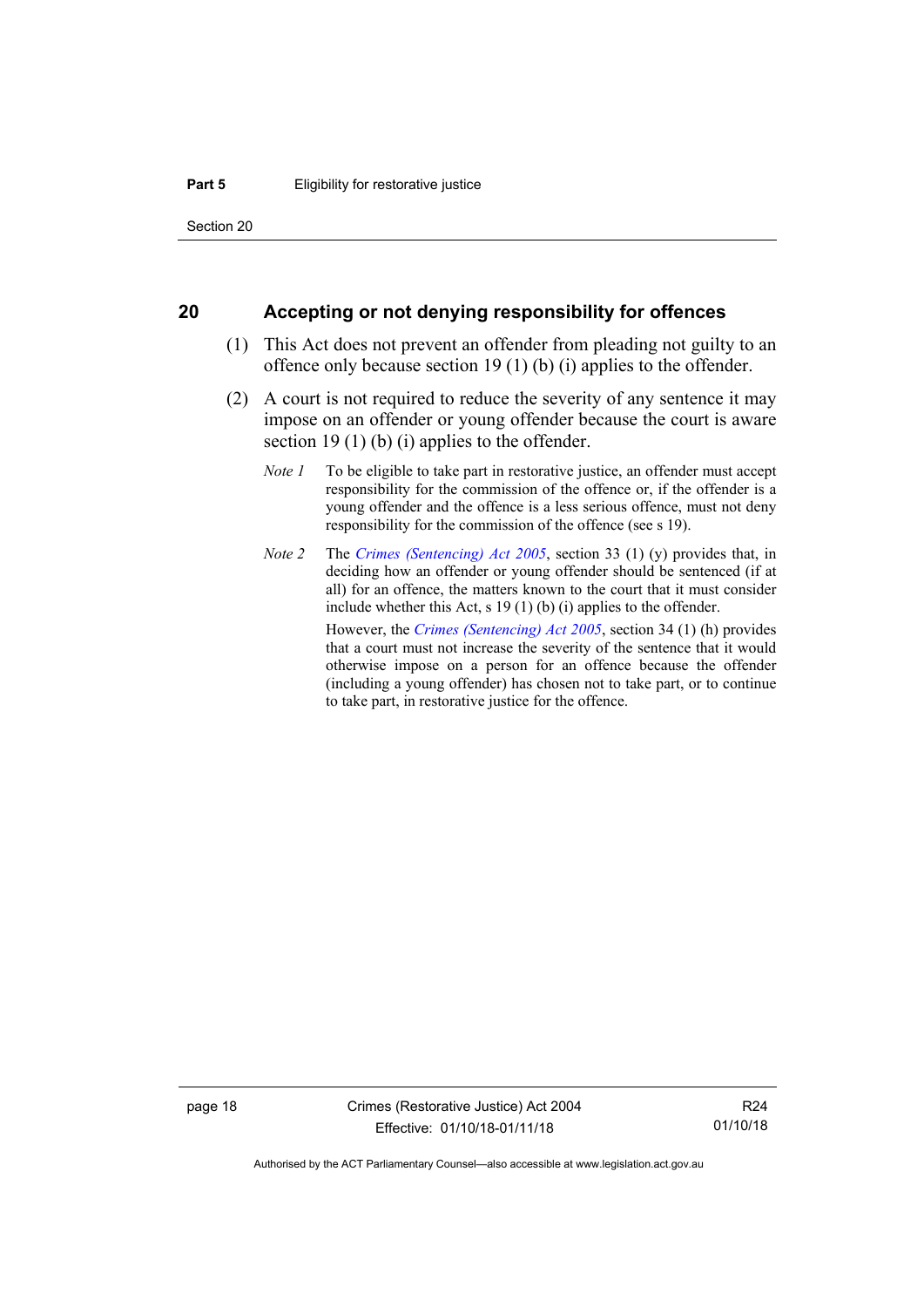<span id="page-26-0"></span>**Part 6 Referral for restorative justice**

# <span id="page-26-1"></span>**Division 6.1 Preliminary**

# <span id="page-26-2"></span>**21 Definitions—referral**

In this Act:

*director-general (children and young people)*—see section 22 (2). *director-general (corrections)*—see section 22 (2). *director-general (restorative justice)*—see section 22 (2). *court referral order*—see section 27 (2). *Note Referred* is defined in s 10. *referring entity*—see section 22. *section 24 referral conditions*—see section 24.

# <span id="page-26-3"></span>**Division 6.2 General**

# <span id="page-26-4"></span>**22 Referring entities**

- (1) An entity mentioned in table 22, column 2 (a *referring entity*) may refer an offence for restorative justice at the stage of the criminal justice process described for the entity in column 3 in relation to the offence.
- (2) In table 22:

*director-general (children and young people)* means the director-general of the administrative unit responsible for the administration of the *[Children and Young People Act 2008](http://www.legislation.act.gov.au/a/2008-19)*, acting in that capacity.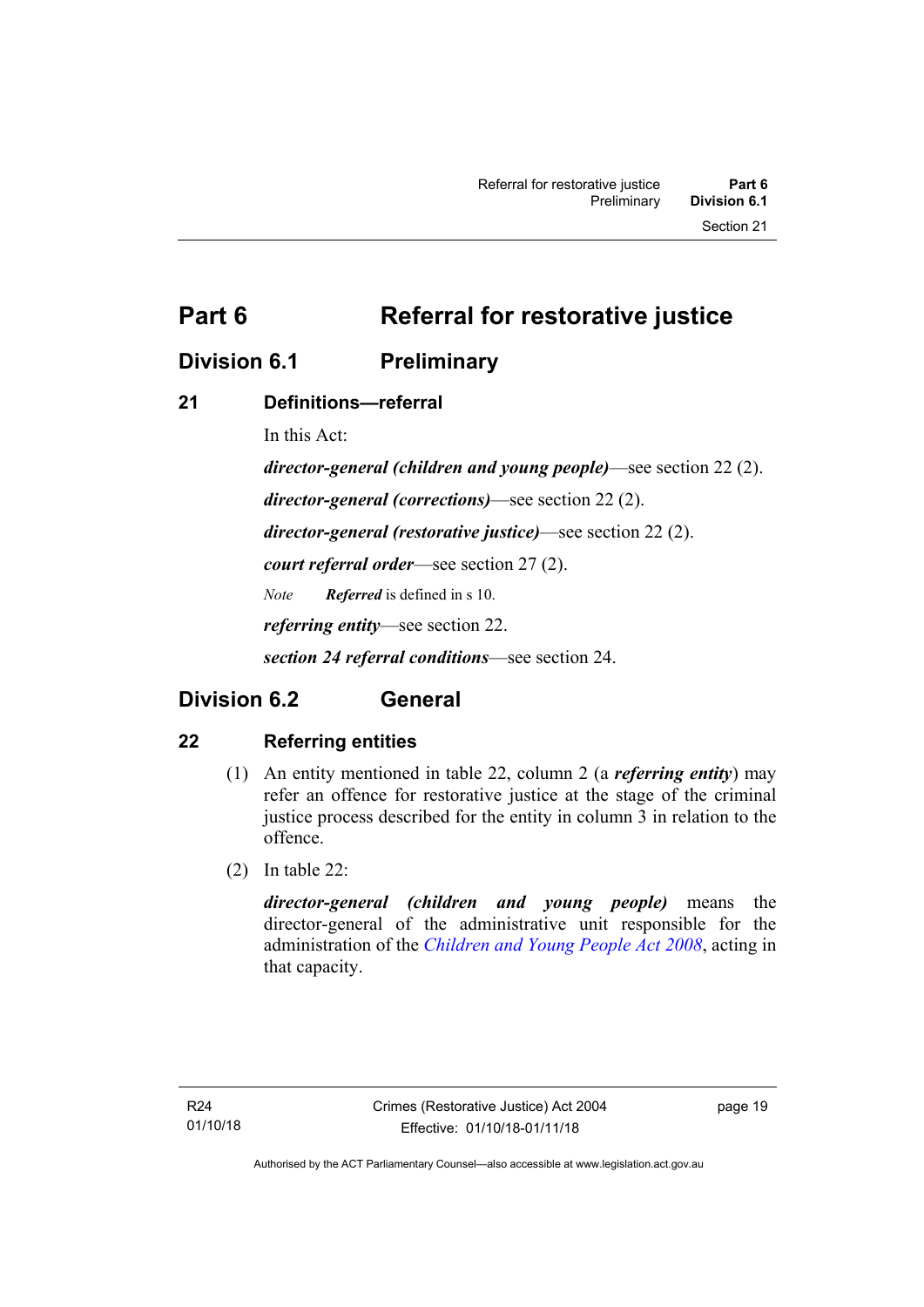*director-general (corrections)*, in relation to an offender for whom a sentence-related order is made, means the director-general of the administrative unit responsible for the administration of the order, acting in that capacity.

*director-general (restorative justice)* means the director-general of the administrative unit responsible for the administration of this Act, acting in that capacity.

#### **Example (definitions of all directors-general)**

For this example, the administrative unit responsible for the administration of sentence-related orders (for both young and adult offenders) is also the administrative unit responsible for the administration of this Act and the *[Children](http://www.legislation.act.gov.au/a/2008-19)  [and Young People Act 2008](http://www.legislation.act.gov.au/a/2008-19)*. The administrative unit has a single director-general. That director-general, in different capacities corresponding to those different responsibilities, may be differently described as follows:

- The director-general is the *director-general (children and young people)*  while exercising a function in relation to an offence allegedly committed by a child who is the subject of a care and protection order under the *[Children and](http://www.legislation.act.gov.au/a/2008-19)  [Young People Act 2008](http://www.legislation.act.gov.au/a/2008-19)*.
- The director-general is the *director-general (corrections)* while exercising a function in relation to a young or adult offender who is the subject of a sentence-related order.
- The director-general is the *director-general (restorative justice)* while exercising a function relating to the administration of this Act.
- *Note 1* If this Act refers simply to *the director-general* (without a tag) this is a reference to the director-general of the administrative unit responsible for the administration of this Act (see [Legislation Act,](http://www.legislation.act.gov.au/a/2001-14) s 163).
- *Note 2* A director-general may delegate any powers given to the director-general under this Act under the *[Public Sector Management Act](http://www.legislation.act.gov.au/a/1994-37) 1994*, s 20.
- *Note 3* An example is part of the Act, is not exhaustive and may extend, but does not limit, the meaning of the provision in which it appears (see [Legislation Act,](http://www.legislation.act.gov.au/a/2001-14) s 126 and s 132).

*prosecution referral*, for an offender, means referral of the offender for prosecution by any of the following:

(a) a voluntary agreement to attend court;

Authorised by the ACT Parliamentary Counsel—also accessible at www.legislation.act.gov.au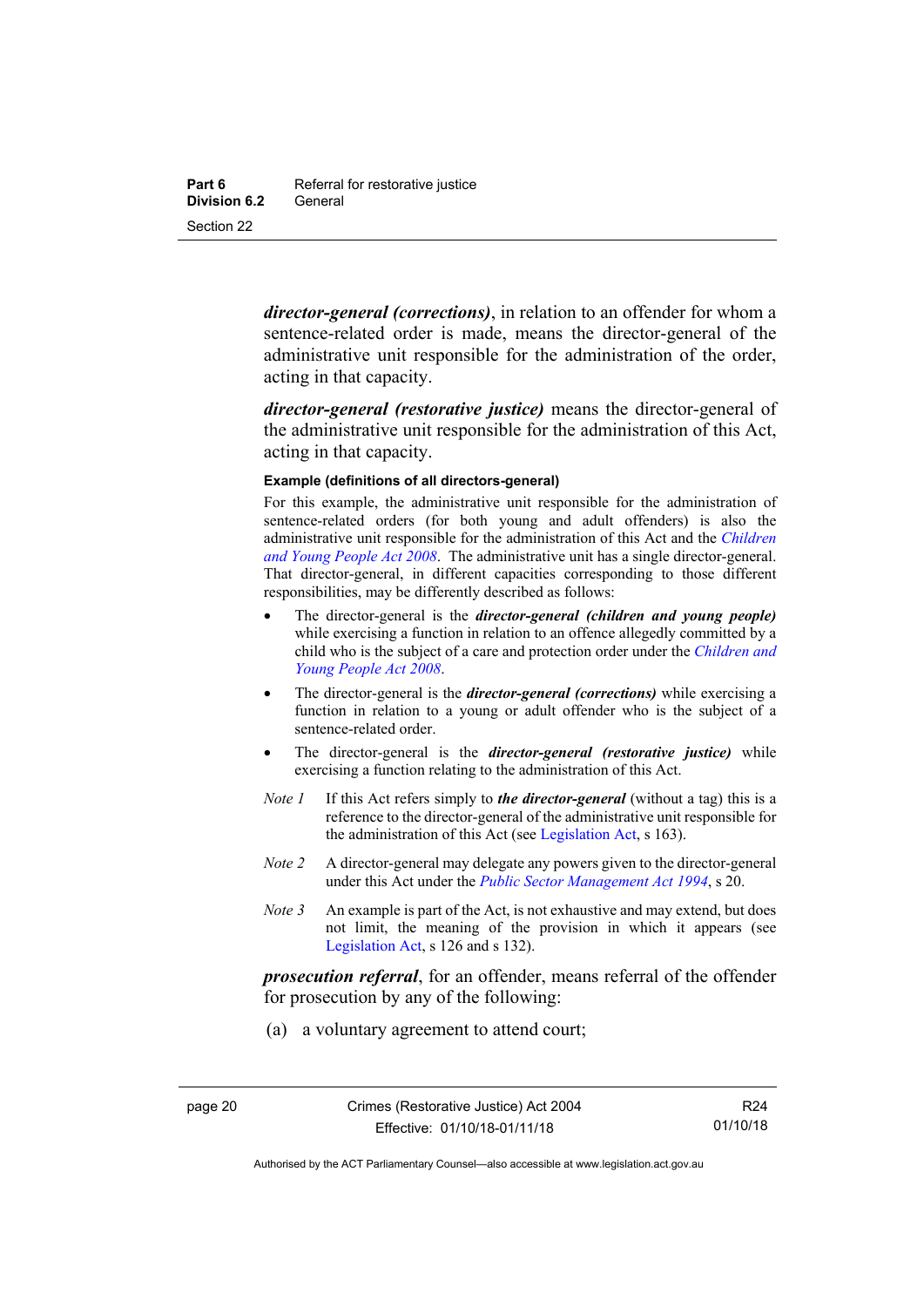- (b) a court attendance notice under the *[Magistrates Court Act](http://www.legislation.act.gov.au/a/1930-21) 1930*.
- (c) a summons;
- (d) the arrest and charging of the offender.

*victims of crime commissioner* means the victims of crime commissioner appointed under the *[Victims of Crime Act 1994](http://www.legislation.act.gov.au/a/1994-83)*.

| Table 22<br>column 1<br>item | <b>Referring entities</b><br>column <sub>2</sub><br>referring entity                                                              | column 3                                                        | stage of criminal justice process                                                    |
|------------------------------|-----------------------------------------------------------------------------------------------------------------------------------|-----------------------------------------------------------------|--------------------------------------------------------------------------------------|
| 1                            | chief police officer<br>director-general                                                                                          | (a)                                                             | after the offender is cautioned or<br>apprehended; and                               |
|                              | (restorative justice)<br>director-general<br>(children and<br>young people)<br>police officer<br>victims of crime<br>commissioner | (b)                                                             | before a prosecution referral is<br>made for the offender                            |
| 2                            | director of public<br>prosecutions                                                                                                | (a)                                                             | after a prosecution referral is<br>made for the offender; and                        |
|                              |                                                                                                                                   | (b)                                                             | before a second mention hearing<br>for the offence by a court has<br>begun           |
| 3                            | <b>Magistrates Court</b><br>(including the<br>Childrens Court)<br>Supreme Court                                                   | unless, or until, the offender pleads guilty to<br>the offence- |                                                                                      |
|                              |                                                                                                                                   | (a)                                                             | after a second mention hearing for<br>the offence has begun; and                     |
|                              |                                                                                                                                   | (b)                                                             | before the end of a pre-hearing<br>mention or case status inquiry for<br>the offence |
|                              |                                                                                                                                   |                                                                 |                                                                                      |

R24 01/10/18 Crimes (Restorative Justice) Act 2004 Effective: 01/10/18-01/11/18

page 21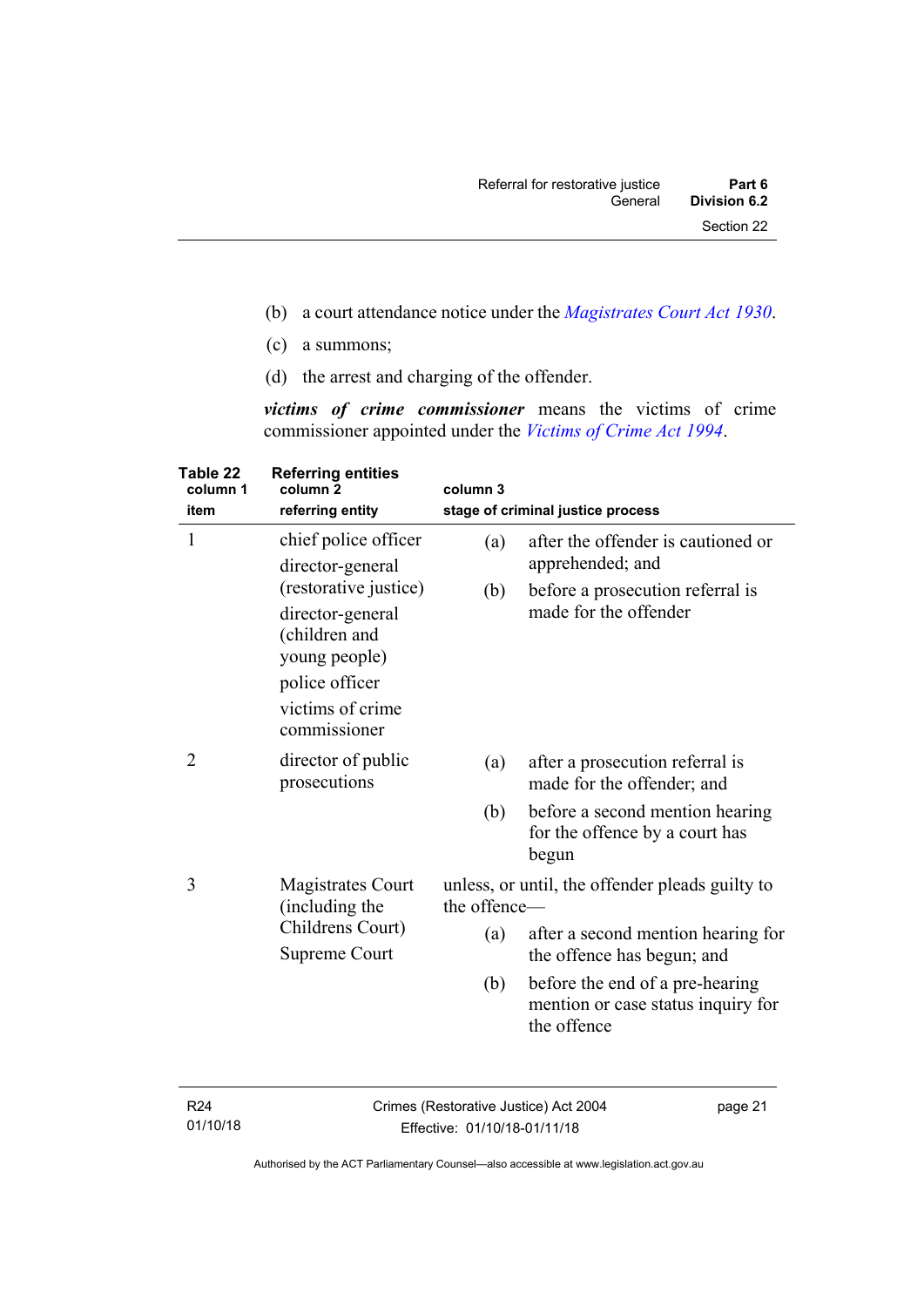| Part 6              | Referral for restorative justice |
|---------------------|----------------------------------|
| <b>Division 6.2</b> | General                          |
| Section 22          |                                  |

| column 1<br>item | column <sub>2</sub><br>referring entity                                                                                                                                                                         | column 3<br>stage of criminal justice process                     |                                                                                                                                                                                                                                          |
|------------------|-----------------------------------------------------------------------------------------------------------------------------------------------------------------------------------------------------------------|-------------------------------------------------------------------|------------------------------------------------------------------------------------------------------------------------------------------------------------------------------------------------------------------------------------------|
| 4                | <b>Magistrates Court</b><br>(including the<br>Childrens Court)<br>Supreme Court                                                                                                                                 | guilty of, the offence—<br>(a)<br>(b)                             | if the offender pleads guilty to, or is found<br>after the offender pleads guilty to,<br>or is found guilty of, the offence<br>(whether or not the offender has<br>been convicted or sentenced); and<br>before the end of the proceeding |
| 5                | director-general<br>(children and<br>young people)<br>director-general<br>(corrections)<br>director-general<br>(restorative justice)<br>sentence<br>administration<br>board<br>victims of crime<br>commissioner | (a)<br>(b)                                                        | after a court has made a sentence-<br>related order in relation to the<br>offender; and<br>before the end of the term of the<br>sentence-related order or the<br>sentence (if any) of which it forms<br>part (whichever is later)        |
| 6                | referring entity<br>prescribed by<br>regulation                                                                                                                                                                 | stage of the criminal justice process<br>prescribed by regulation |                                                                                                                                                                                                                                          |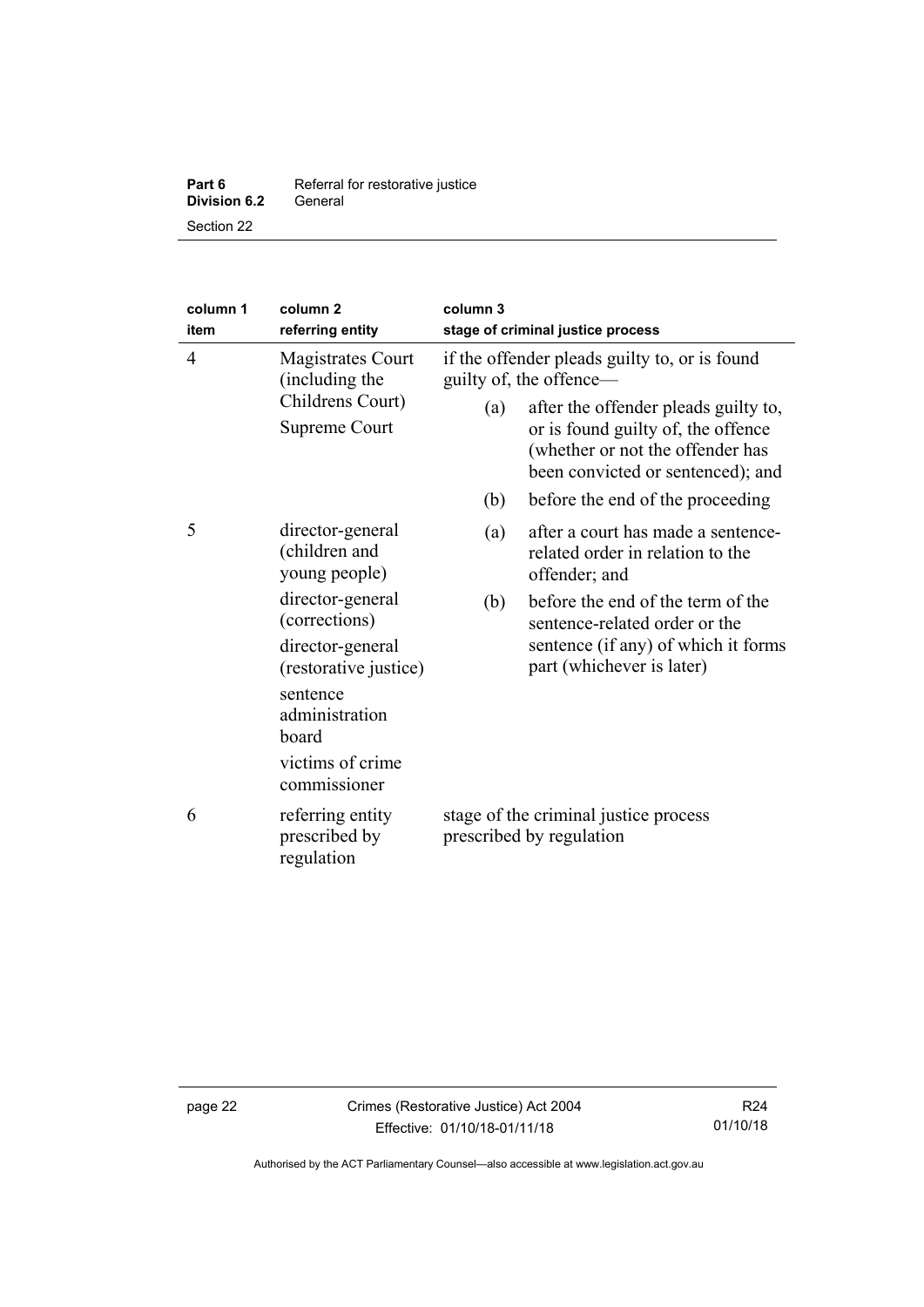# <span id="page-30-0"></span>**23 Referral—procedure**

- (1) The referring entity must give a referral to the director-general (restorative justice).
	- *Note* Section 72 deals with what happens if the referring entity is the same director-general as the director-general (restorative justice), but the referral is made by the director-general as director-general (corrections) or director-general (children and young people).

That section provides that the director-general must ensure that appropriate administrative arrangements are made for the referral to be given by a delegate of the director-general as director-general (corrections) or director-general (children and young people) to a delegate of the director-general as director-general (restorative justice).

- (2) The referral—
	- (a) must be in writing, stating the grounds for referral; and
	- (b) if the referring entity is a court—may be in the form of a court referral order or sentence-related order, or as a condition of a bail order.
	- *Note* If a form is approved under s 73 for this provision, the form must be used.
- (3) This section does not apply if the referring entity is the director-general (restorative justice).
	- *Note* The referring entity may be the director-general (restorative justice) under table 22, item 1 or 5.

# <span id="page-30-1"></span>**24 Referral power**

- (1) A referring entity may refer an offence for restorative justice if the entity is satisfied that all the following conditions (the *section 24 referral conditions*) apply:
	- (a) the offender is an eligible offender;
	- (b) there is an eligible victim or parent in relation to the offence;

page 23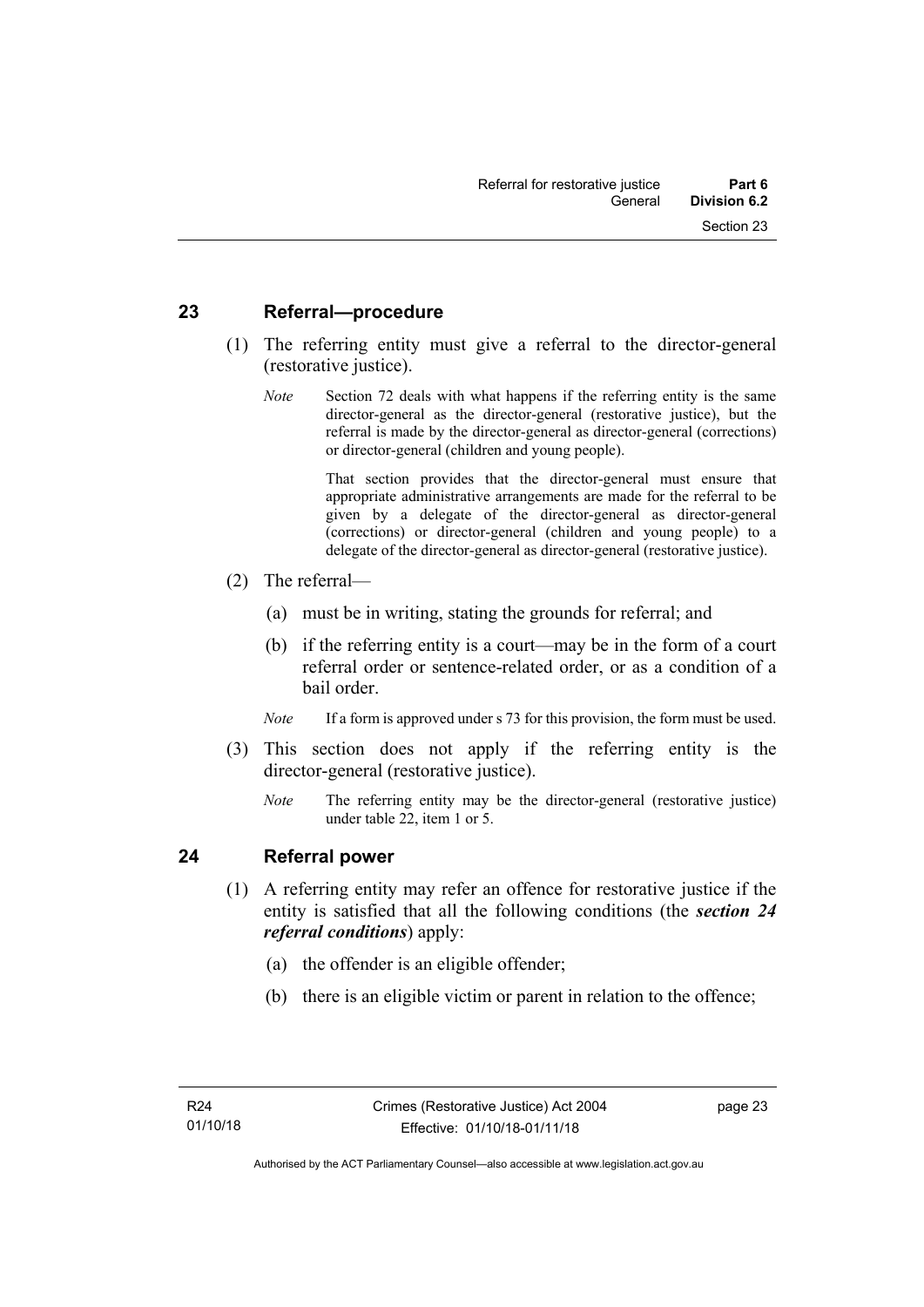- (c) an explanation has been given under section 25 to the eligible offender, before the offender agrees to take part in restorative justice.
- *Note* The conditions under which a victim, parent or offender may be eligible are set out in s 17, s 18 and s 19.
- (2) The restorative justice guidelines may prescribe procedures for making decisions about referrals under subsection (1).
- (3) This section is subject to the following sections:
	- (a) section 26 (Referral by DPP—less serious family violence offences and less serious sexual offences);
	- (b) section 27 (Referral during court proceeding—before offender enters plea).
- (4) This section does not apply to a referral under section 28A (Referrals not requiring offender notification—post-sentence stage).

## <span id="page-31-0"></span>**25 Explanation of restorative justice**

Before an offence is referred for restorative justice, the referring entity must ensure that reasonable steps are taken to explain to the eligible offender (in language that the offender can readily understand)––

- (a) the purpose of restorative justice generally and for the particular offence; and
- (b) the nature of restorative justice, including the following:
	- (i) the nature of a restorative justice conference;
	- (ii) who may take part in a restorative justice conference;
	- (iii) the nature of a restorative justice agreement; and
- (c) that the offender may seek independent legal advice about taking part in restorative justice; and

R24 01/10/18

Authorised by the ACT Parliamentary Counsel—also accessible at www.legislation.act.gov.au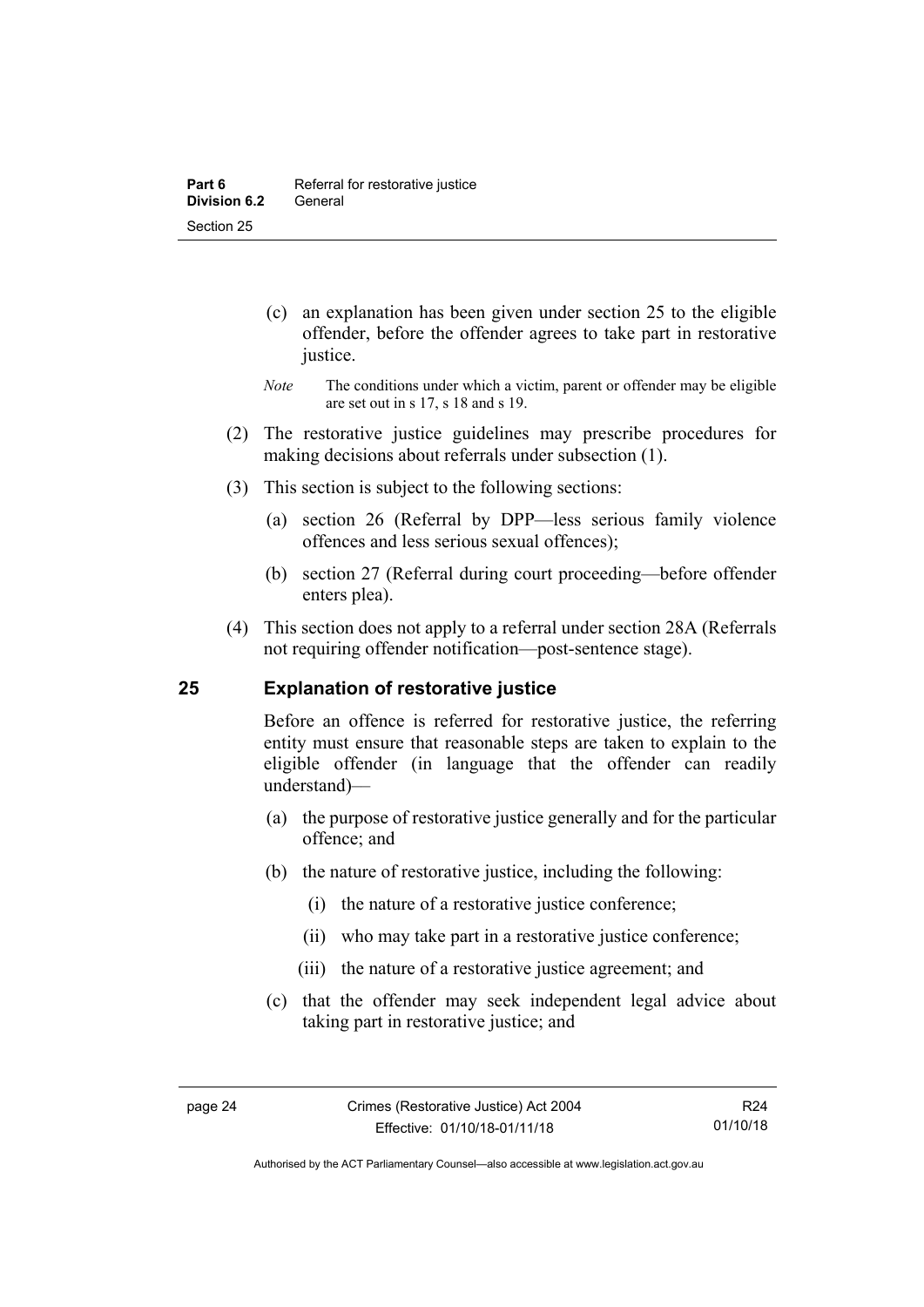- (d) that no-one is under an obligation to take part, or continue to take part, in restorative justice after it has started; and
- (e) if the offender has not entered a plea in relation to the offence that the offender is not prevented from pleading not guilty to the offence only because section 19 (1) (b) (i) applies to the offender; and
- (f) if a sentence-related order has not been made for the offender that, if the offender is found guilty of the offence, a court, in sentencing the offender—
	- (i) may consider whether section 19 (1) (b) (i) applies to the offender, but is not required to reduce the severity of any sentence as a result; and
	- (ii) must not consider whether the offender has chosen not to take part, or not to continue to take part, in restorative justice.

# <span id="page-32-0"></span>**26 Referral by DPP—less serious family violence offences and less serious sexual offences**

- (1) This section applies if the director of public prosecutions is the referring entity for a less serious family violence offence or a less serious sexual offence allegedly committed by a young offender or an adult offender.
- (2) The director of public prosecutions may refer the offence for restorative justice if-
	- (a) the section 24 referral conditions apply; and
	- (b) the director has consulted each person who could be an eligible victim or parent for the offence.
- (3) Subsections (1) and (2) do not apply before the phase 3 application day.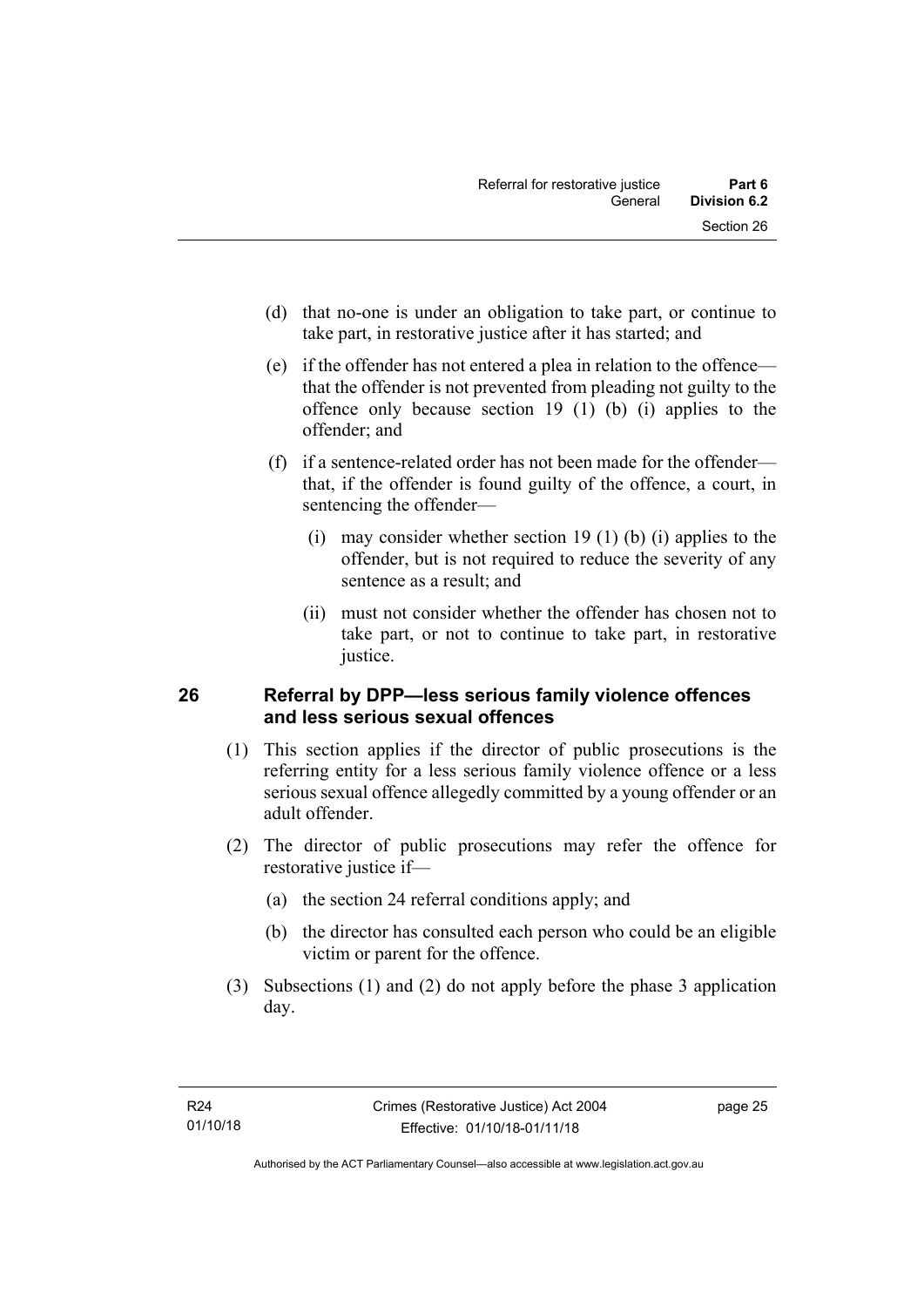- (4) However, subsections (1) and (2) may apply to an offence even if the offence was allegedly committed before the phase 3 application day.
- (5) To remove any doubt, the [Legislation Act,](http://www.legislation.act.gov.au/a/2001-14) section 79 (Automatic commencement of postponed law) does not apply to subsection (1) or (2).
	- *Note* If th[e Legislation Act,](http://www.legislation.act.gov.au/a/2001-14) s 79 applied to subsection (1) or (2), the subsection would automatically commence 6 months after the commencement of this Act (apart from s 1 and s 2) if it had not already been effectively commenced by the declaration of the phase 3 application day.
- (6) Subsections (3) to (8) (including this subsection) expire on the phase 3 application day.
	- *Note* A provision of an Act expires at the end of the day fixed for its expiry (se[e Legislation Act,](http://www.legislation.act.gov.au/a/2001-14) s 85 (3); *repeal* in s 85 includes expiry—see s 82).
- (7) Subsections (3) to (8) (including this subsection) are laws to which the [Legislation Act,](http://www.legislation.act.gov.au/a/2001-14) section 88 (Repeal does not end effect of transitional laws etc) applies.
- (8) In this section:

*phase 3 application day*—see section 16 (5).

# <span id="page-33-0"></span>**Division 6.3 Referral by courts**

# <span id="page-33-1"></span>**27 Referral during court proceeding—before offender enters plea**

- (1) This section applies if—
	- (a) a court is the referring entity for an offence under table 22, item 3; and
	- (b) the prosecution and any lawyer representing the offender agree that the offence should be referred for restorative justice; and

Authorised by the ACT Parliamentary Counsel—also accessible at www.legislation.act.gov.au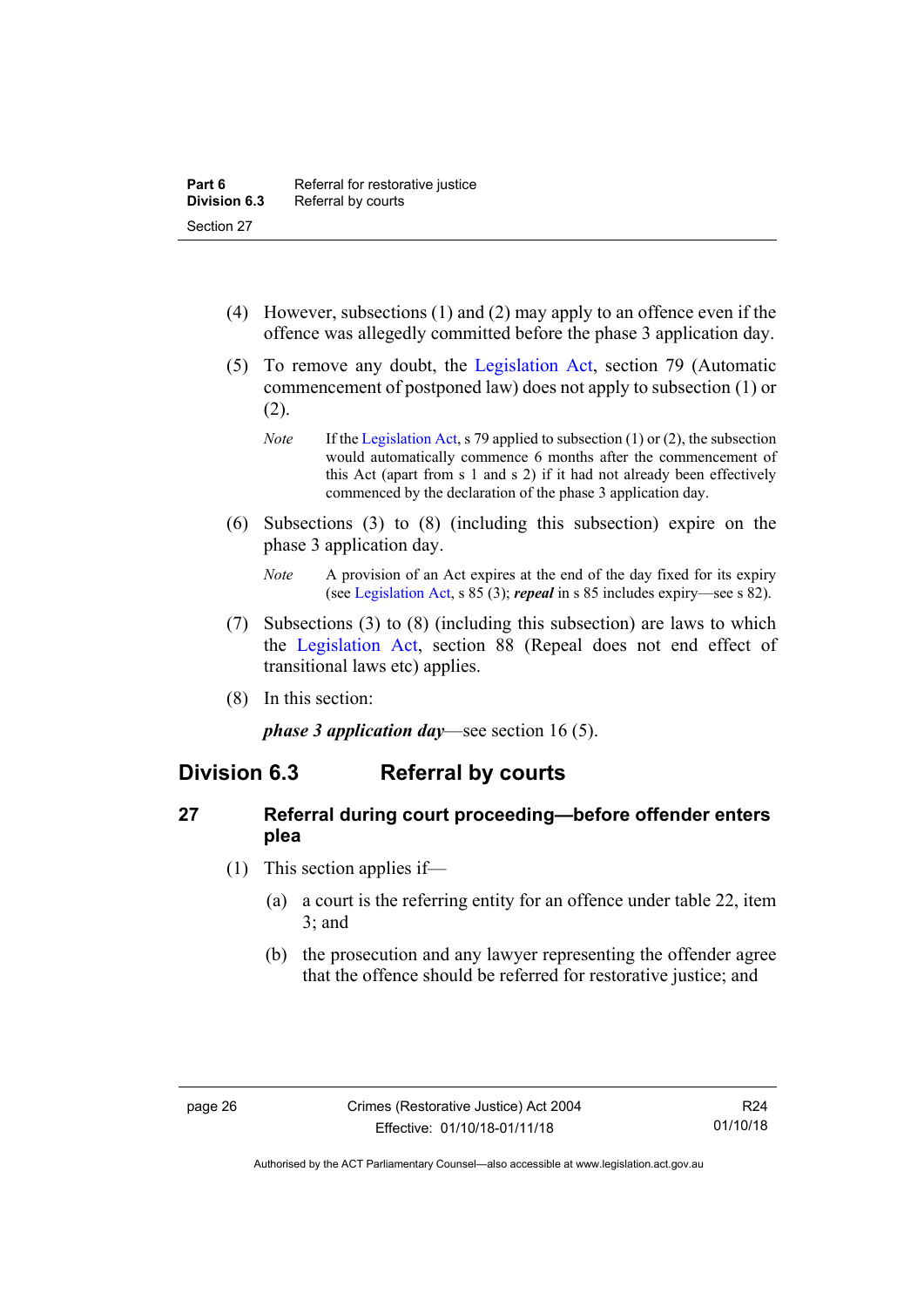- (c) either—
	- (i) the court is satisfied that the section 24 referral conditions apply; or
	- (ii) the court considers that it is appropriate to refer the offence for restorative justice, and the court has ensured that an explanation has been given under section 25 (Explanation of restorative justice) to the offender.
- (2) The court may by order (a *court referral order*) adjourn the proceeding for a stated period, and refer the offence for restorative justice, on the application of—
	- (a) the director of public prosecutions; or
	- (b) the offender's legal representative.
- (3) The court must ensure that a copy of the court referral order is given to—
	- (a) the director-general (restorative justice); and
	- (b) the director of public prosecutions; and
	- (c) any lawyer representing the offender.
- (4) The director-general (restorative justice) must ensure that a copy of the court referral order received under section  $(3)$  (a) is given to-
	- (a) each person who could be an eligible victim or eligible parent in relation to the offence; and
	- (b) the offender.

page 27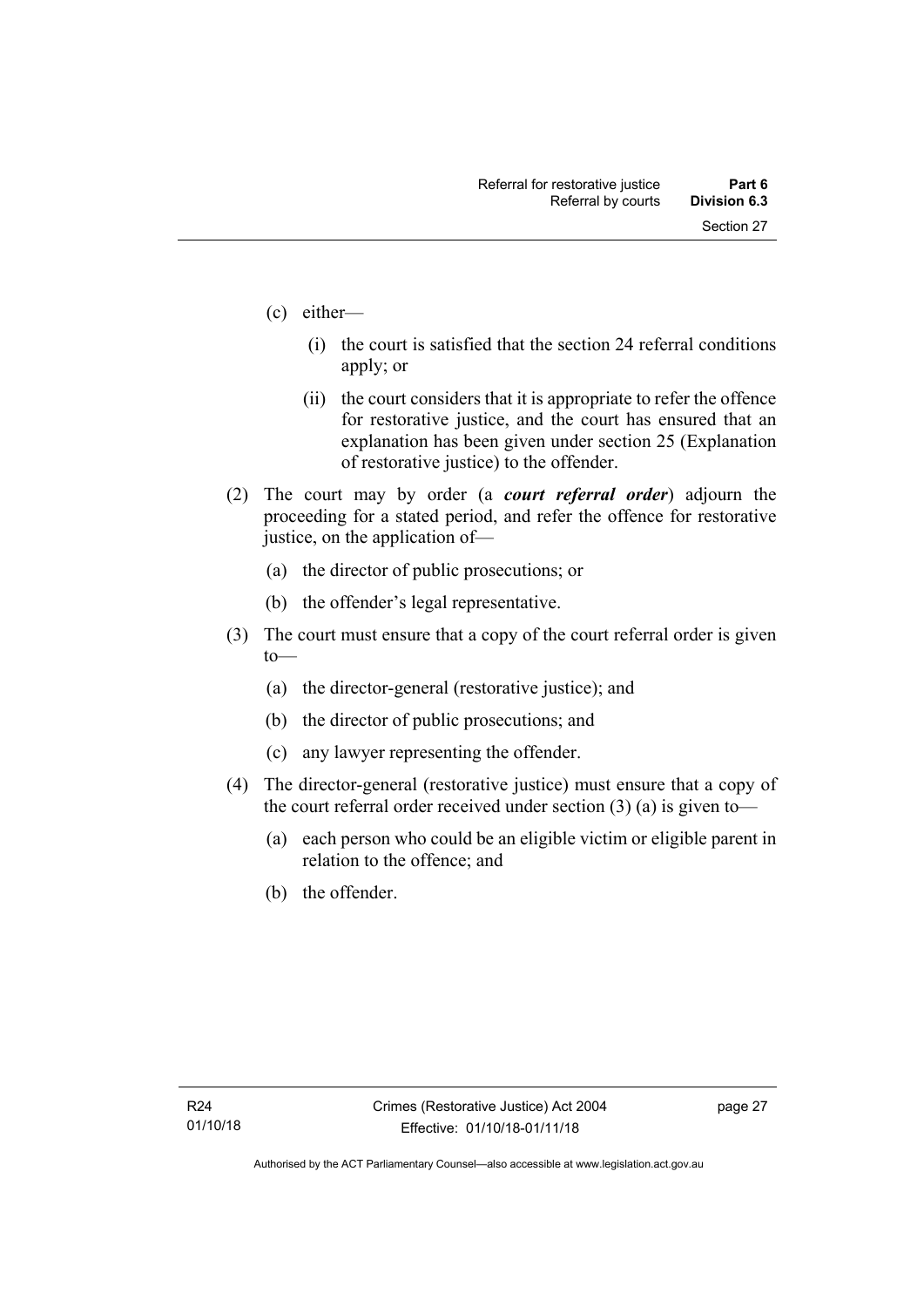- (5) For the referral of a less serious family violence offence or a less serious sexual offence alleged to have been committed by a young offender or an adult offender, the court may make a court referral order, before the offender pleads guilty to the offence or is found guilty of the offence, only if it considers that exceptional circumstances exist to justify the referral.
	- *Note* This Act does not apply to a serious family violence offence or a serious sexual offence unless the offender pleads guilty to the offence, or is found guilty of the offence (see s 16).
- (6) Subsection (5) does not apply before the phase 3 application day.
- (7) However, subsection (5) may apply to an offence even if the offence was allegedly committed before the phase 3 application day.
- (8) To remove any doubt, the [Legislation Act,](http://www.legislation.act.gov.au/a/2001-14) section 79 (Automatic commencement of postponed law) does not apply to subsection (5).
	- *Note* If the [Legislation Act,](http://www.legislation.act.gov.au/a/2001-14) s 79 applied to the subsection, it would automatically commence 6 months after the commencement of this Act (apart from s 1 and s 2) if it had not already been effectively commenced by the declaration of the phase 3 application day.
- (9) Subsections (6) to (11) (including this subsection) expire on the phase 3 application day.
	- *Note* A provision of an Act expires at the end of the day fixed for its expiry (se[e Legislation Act,](http://www.legislation.act.gov.au/a/2001-14) s 85 (3); *repeal* in s 85 includes expiry—see s 82).
- (10) Subsections (6) to (11) (including this subsection) are laws to which the [Legislation Act,](http://www.legislation.act.gov.au/a/2001-14) section 88 (Repeal does not end effect of transitional laws etc) applies.
- (11) In this section:

*phase 3 application day*—see section 16 (5).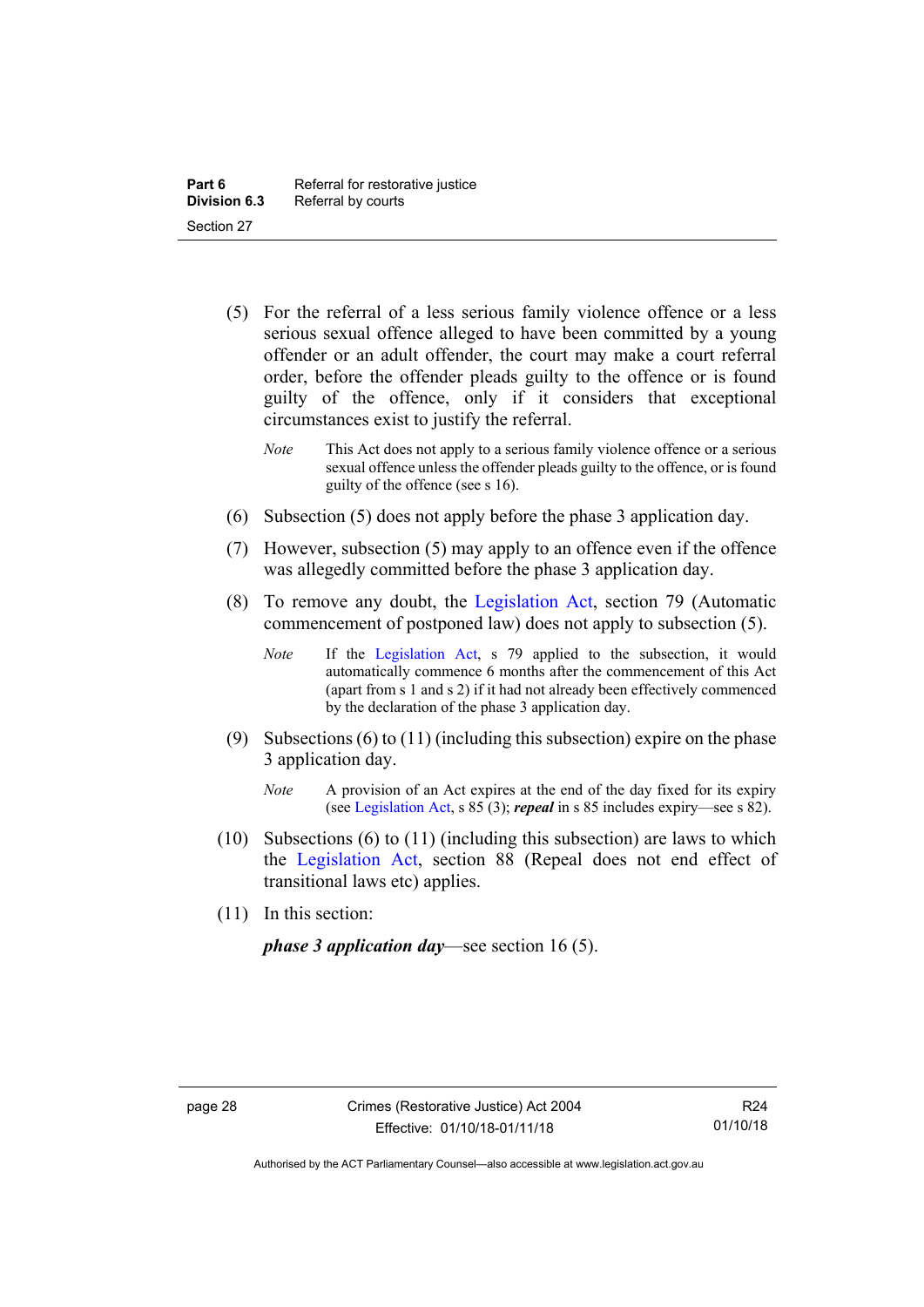### **28 Court referral orders—reports**

- (1) This section applies if a court makes a court referral order for section 27 in relation to a proceeding for an offence.
- (2) The director-general must give the court a written report about the outcome of restorative justice for the offence within the period for which the proceeding is adjourned under the order.
- (3) The report must include a statement of the following:
	- (a) whether the director-general is satisfied that, in relation to the offence—
		- (i) there is an eligible victim or eligible parent in relation to the offence; and
		- (ii) there is an eligible offender in relation to the offence; and
		- (iii) the offence is a suitable offence for restorative justice;
	- (b) whether a restorative justice conference was held;
	- (c) if a restorative justice conference was held—
		- (i) the extent to which the conference met the objects of this Act; and
		- (ii) whether a restorative justice agreement was reached at the conference.
- (4) If a restorative justice agreement was reached at a restorative justice conference for the offence, the report must include a copy of the agreement.
- (5) The director-general must give a copy of the report to—
	- (a) each person who is a required participant in a restorative justice conference under section 42 (Required participants); and
	- (b) the director of public prosecutions; and
	- (c) any lawyer representing the offender.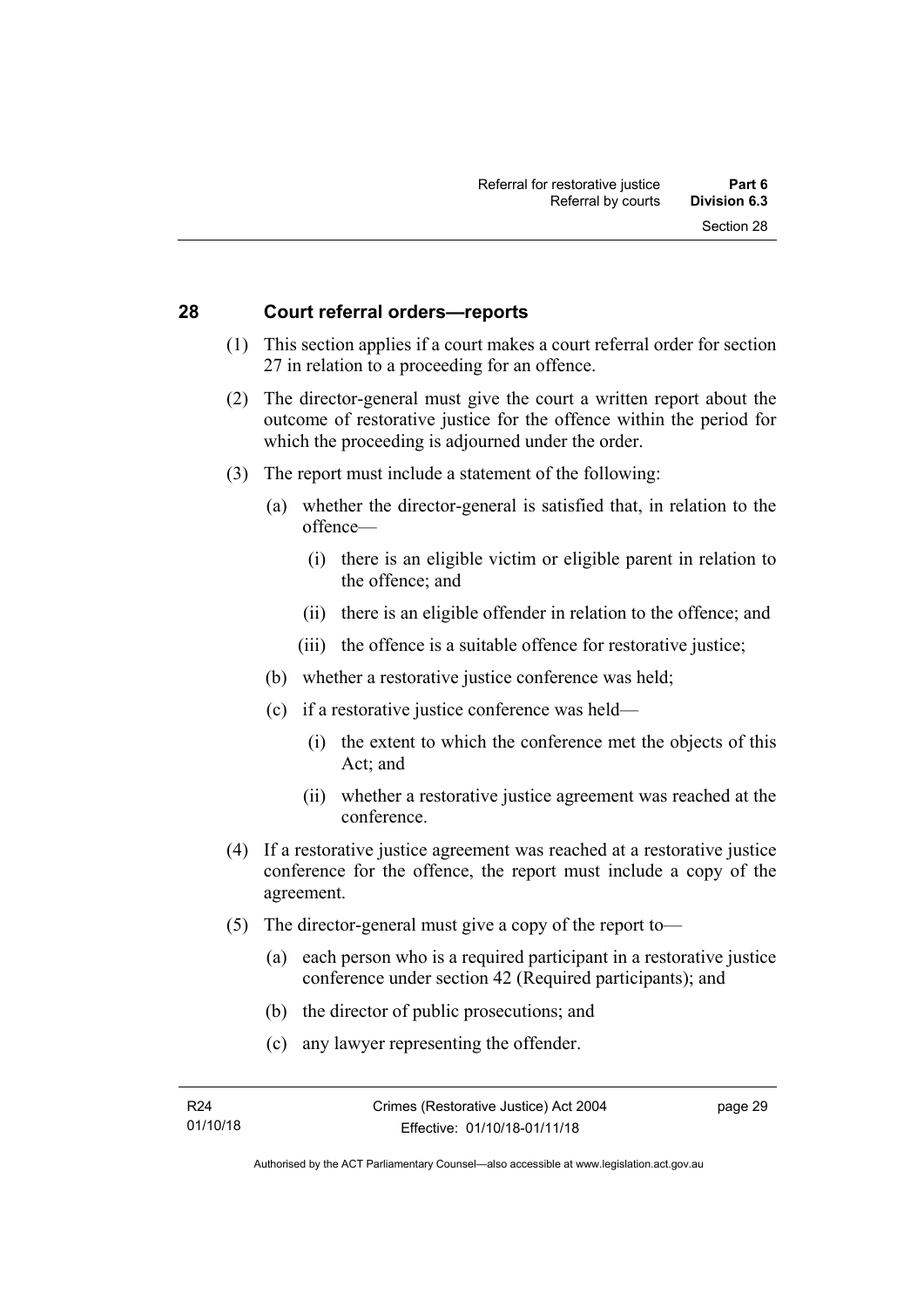# **Division 6.4 Referrals not requiring offender notification**

### **28A Referrals not requiring offender notification post-sentence stage**

- (1) A post-sentence referring entity may refer an offence for restorative justice if—
	- (a) the entity is satisfied there is an eligible victim or eligible parent in relation to the offence; and
	- (b) the offender—
		- (i) was at least 10 years old when the offence was committed; and
		- (ii) is in the post-sentence stage in relation to the offence; and
	- (c) the entity is satisfied, having regard to the objects of this Act, that it is not appropriate, or it is not reasonably practicable in the circumstances, to notify the offender that the offence is being considered for restorative justice.
	- *Note* For a referral under this section, the referring entity is not required to be satisfied the offender is an eligible offender. However, the director-general must be satisfied of that before deciding the offence is suitable for restorative justice (see s 30 (b)).
- (2) The restorative justice guidelines may prescribe procedures for how a post-sentence referring entity must make decisions about referrals under subsection (1).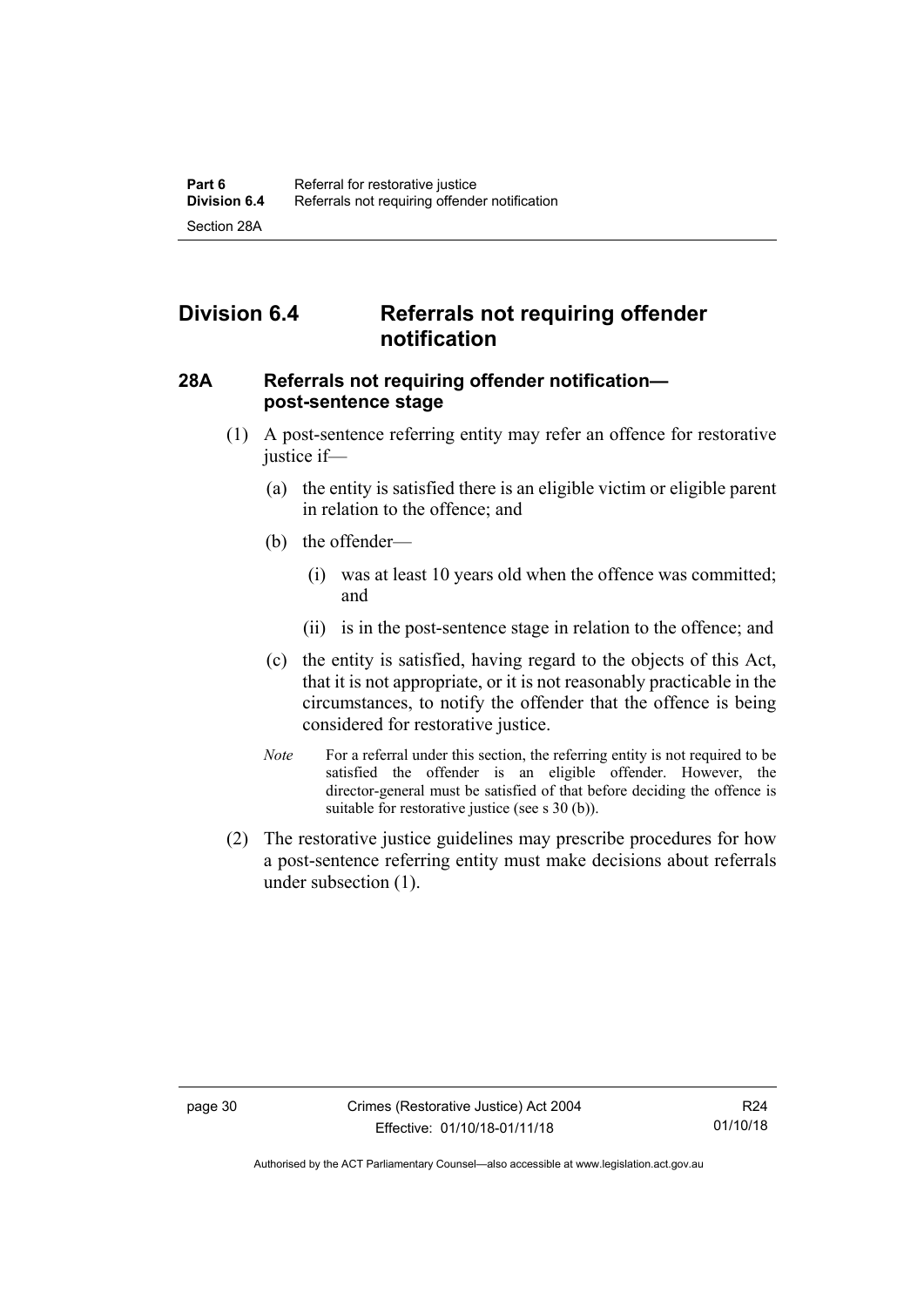*post-sentence referring entity* means an entity mentioned in table 22, item 5, column 2.

*post-sentence stage*, in relation to an offence for which the offender is found guilty, means—

- (a) after a court has made a sentence-related order for the offender; and
- (b) before the end of the term of the sentence-related order or the sentence (if any) of which it forms part (whichever is later).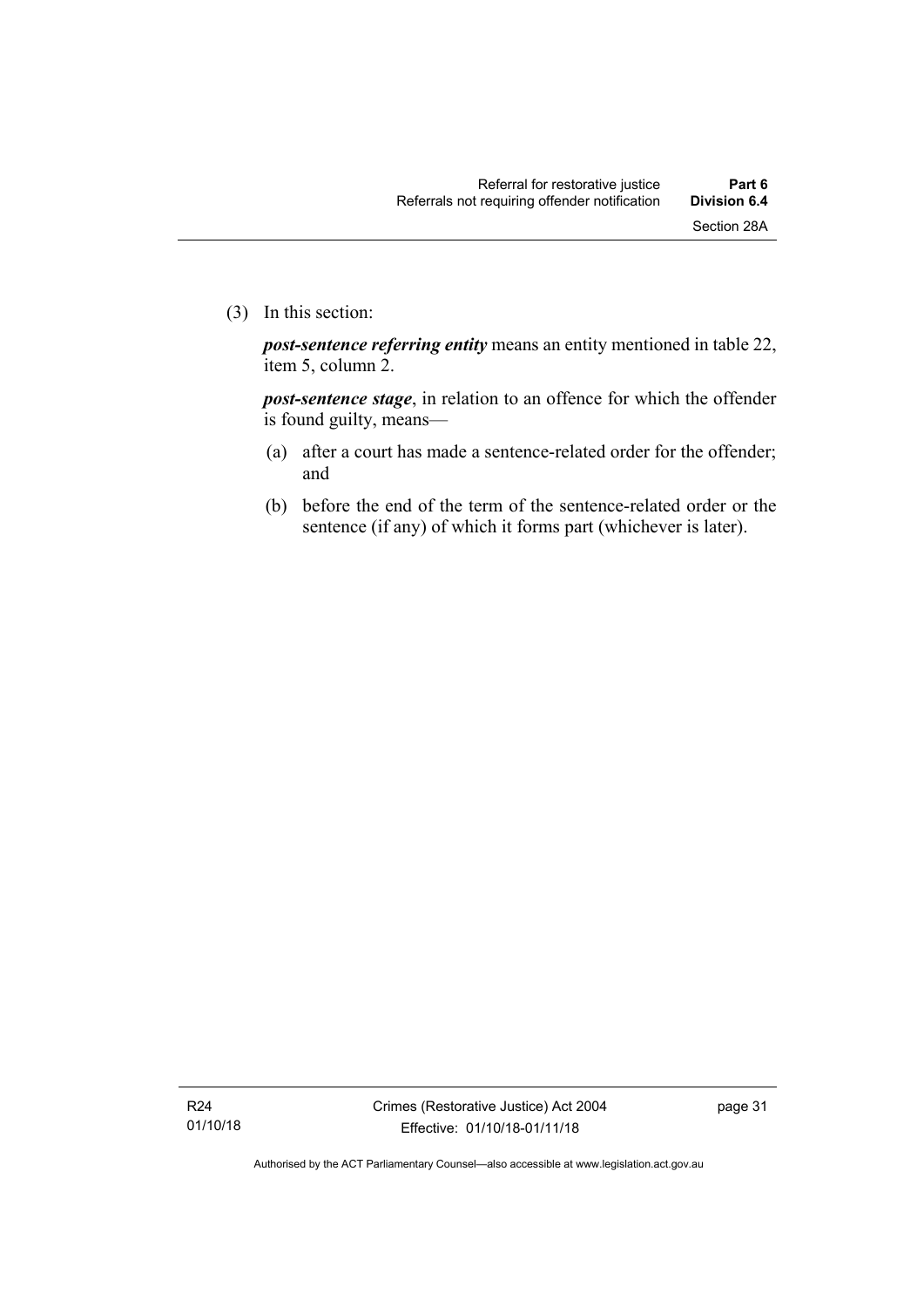Section 29

# **Part 7 Suitability for restorative justice**

### **29 Meaning of** *personal characteristics*

In this Act:

*personal characteristics*, of a victim, or a parent of a child victim, or offender, means personal characteristics of the victim, parent or offender that might affect—

- (a) the capability of the victim, parent or offender to agree to take part in restorative justice; or
- (b) the outcome of restorative justice for the relevant offence.

#### **Examples**

- age
- gender
- social or cultural background
- *Note* An example is part of the Act, is not exhaustive and may extend, but does not limit, the meaning of the provision in which it appears (see [Legislation Act,](http://www.legislation.act.gov.au/a/2001-14) s 126 and s 132).

### **30 Suitability—eligibility requirement**

The director-general may decide that an offence is suitable for restorative justice only if satisfied that—

- (a) there is an eligible victim or eligible parent for the offence; and
- (b) the offender is an eligible offender.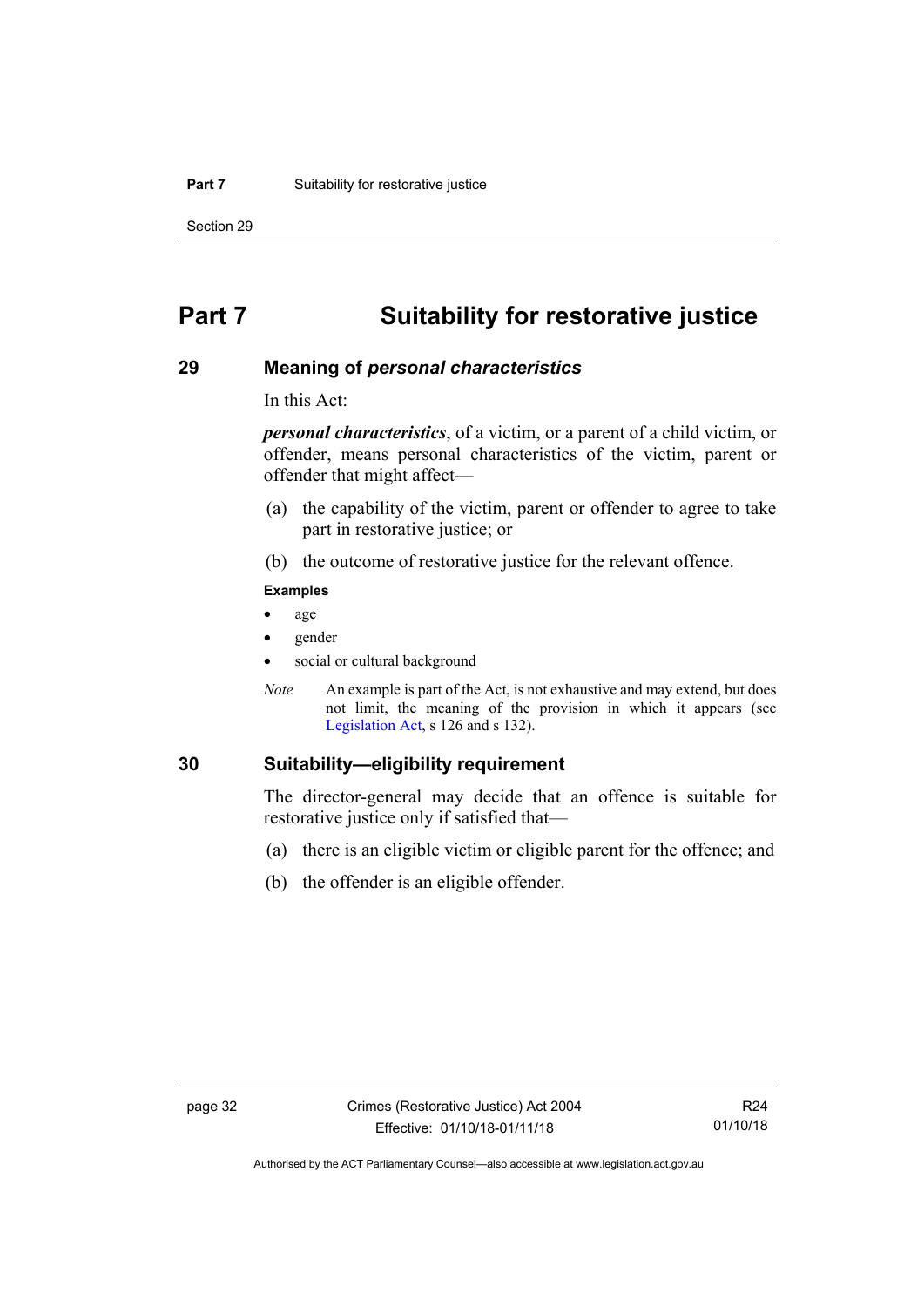# **31 Finding of eligibility by referring entity**

- (1) This section applies if, in a referral under section 23 (Referral procedure) or section 28A (Referrals not requiring offender notification—post-sentence stage), a referring entity states that a person is an eligible victim, parent, or offender and gives grounds for that statement.
	- *Note* For a referral under s 28A, the referring entity is not required to be satisfied that the offender is an eligible offender.
- (2) For this part, the referring entity's statement—
	- (a) is sufficient for the director-general to be satisfied of the fact of eligibility; but
	- (b) does not prevent the director-general from being satisfied that a victim, parent or offender is not eligible for restorative justice.

## **32 Suitability—decision**

- (1) The director-general is responsible for deciding whether restorative justice is suitable for an offence.
- (2) The director-general may decide whether restorative justice is suitable for an offence only after considering the following:
	- (a) the general considerations mentioned in section 33;
	- (b) suitability for the eligible victim or parent under section 34 or section 35:
	- (c) suitability for the offender under section 36.
- (3) Subject to section 32A, if the director-general decides that restorative justice is suitable for an offence, the director-general must ask the following for written consent for a restorative justice conference to be called for the offence:
	- (a) the eligible victim or parent, or both (if there is an eligible victim and an eligible parent);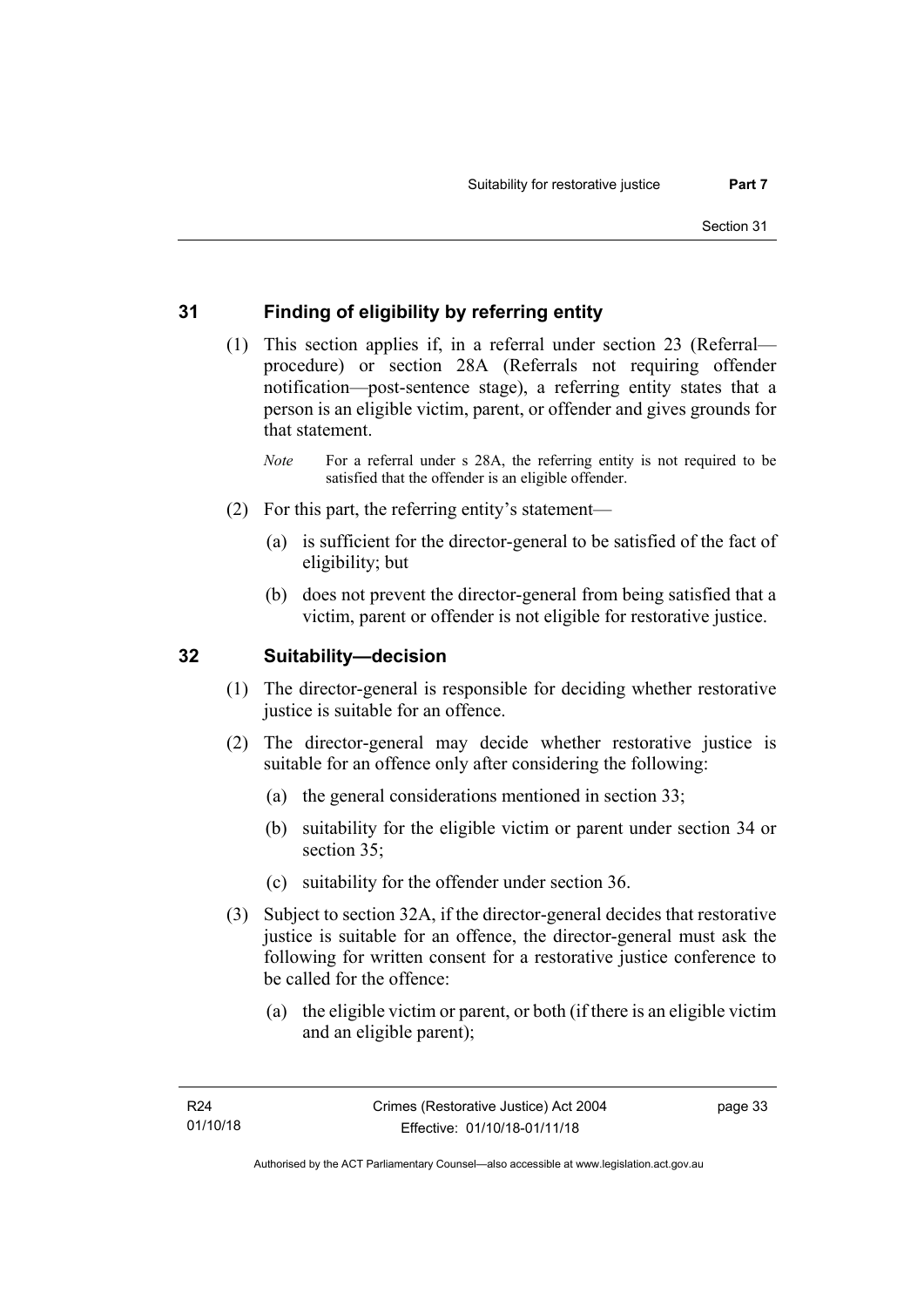Section 32A

- (b) the eligible offender.
- *Note* If a form is approved under s 73 for this provision, the form must be used.
- (4) In this section:

*written consent* includes oral or other consent, if a written record of the consent is made by a person who was with the person giving the consent when it was given.

#### **Example**

Royce is an eligible victim who has an acquired brain injury that limits his ability to write and speak. Royce is able to indicate his consent by using a communication board. Royce's mother is with Royce when he consents and makes a written record of his actions.

*Note* An example is part of the Act, is not exhaustive and may extend, but does not limit, the meaning of the provision in which it appears (see [Legislation Act,](http://www.legislation.act.gov.au/a/2001-14) s 126 and s 132).

### **32A Explanation of restorative justice––before consent**

Before obtaining written consent under section 32 (3), the director-general must ensure that reasonable steps are taken to explain to each eligible victim and parent, and the offender (in language that the victim, parent or offender can readily understand)—

- (a) the purpose of restorative justice generally and for the particular offence; and
- (b) the nature of restorative justice, including the following:
	- (i) the nature of a restorative justice conference;
	- (ii) who may take part in a restorative justice conference;
	- (iii) the nature of a restorative justice agreement; and
- (c) that the person may seek independent legal advice about taking part in restorative justice; and
- (d) that no-one is under an obligation to take part, or continue to take part, in restorative justice after it has started; and

R24 01/10/18

Authorised by the ACT Parliamentary Counsel—also accessible at www.legislation.act.gov.au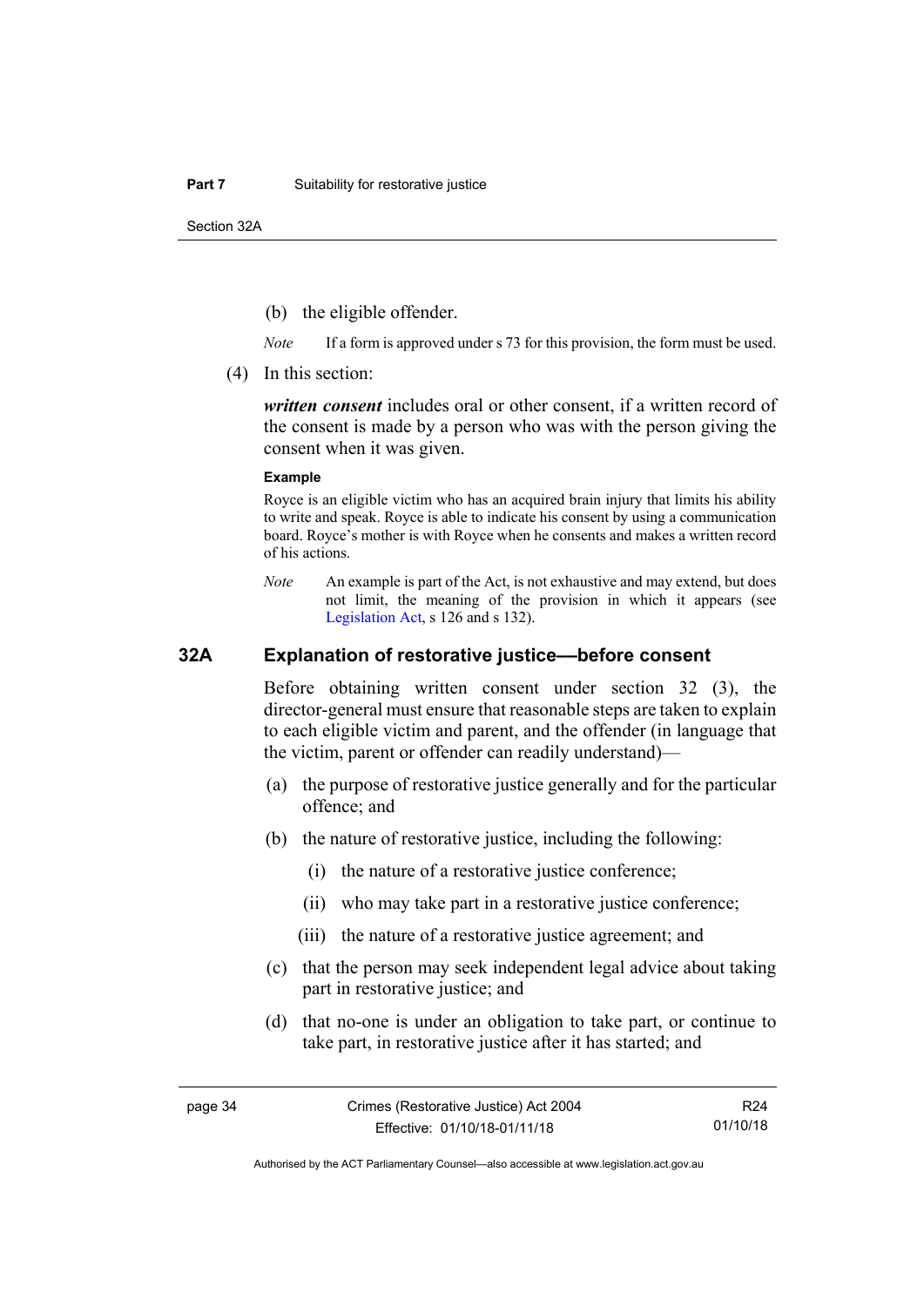- (e) if the offender has not entered a plea in relation to the offence that the offender is not prevented from pleading not guilty to the offence only because section 19 (1) (b) (i) applies to the offender; and
- (f) if a sentence-related order has not been made for the offender that, if the offender is found guilty of the offence, a court, in sentencing the offender—
	- (i) may consider whether section 19 (1) (b) (i) applies to the offender, but is not required to reduce the severity of any sentence as a result; and
	- (ii) must not consider whether the offender has chosen not to take part, or not to continue to take part, in restorative justice.

# **33 Suitability—general considerations**

- (1) In deciding whether restorative justice is suitable for an offence, the director-general must consider the following:
	- (a) any government or administrative policy relating to the treatment of offences of the relevant kind;
	- (b) the nature of the offence, including the level of harm caused by or violence involved in its commission or alleged commission;
	- (c) the appropriateness of restorative justice at the current stage of the criminal justice process in relation to the offence;
	- (d) any potential power imbalance between the people who are to take part in restorative justice for the offence;
	- (e) the physical and psychological safety of anyone who is to take part in restorative justice for the offence.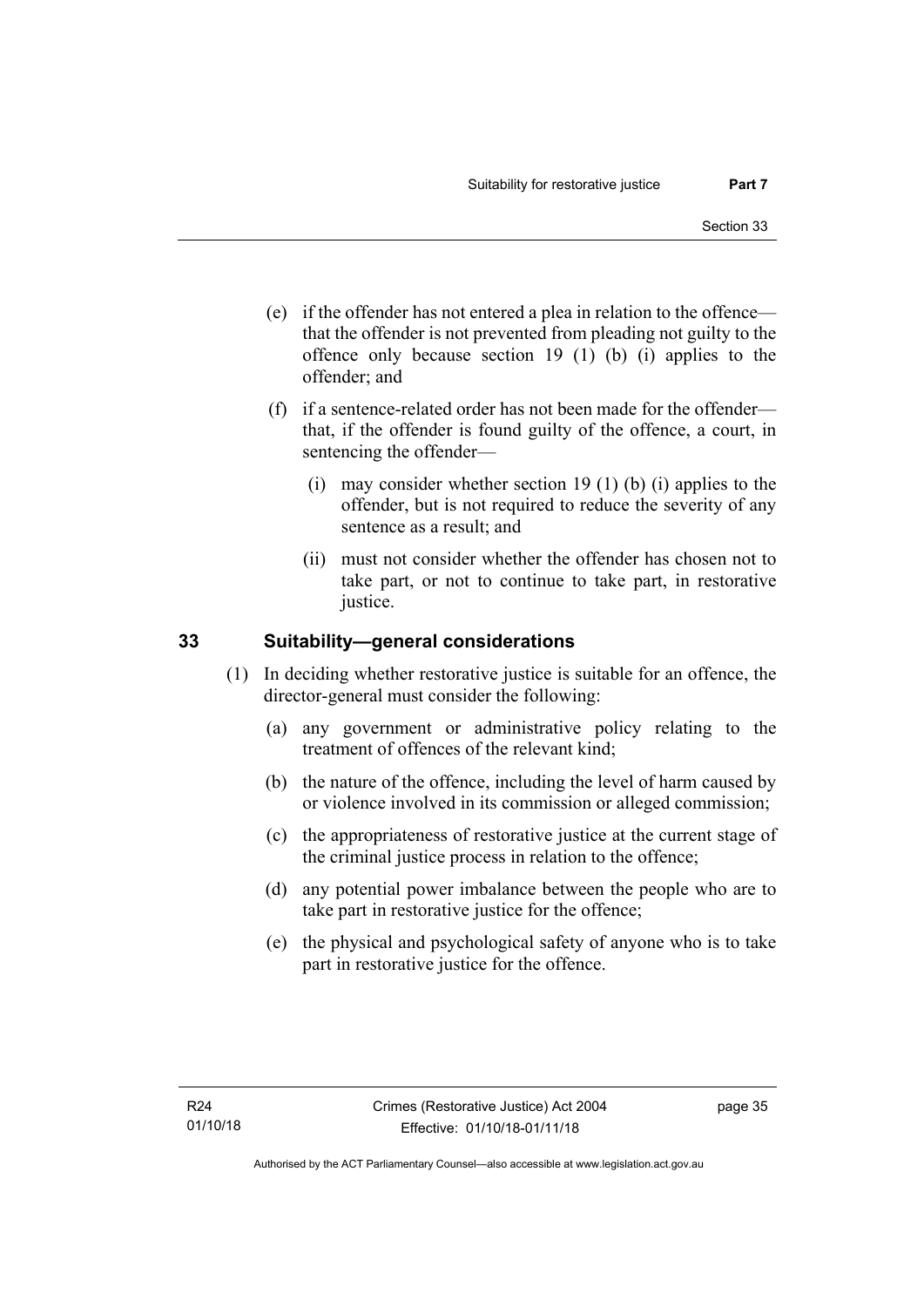Section 34

- (2) The director-general may decide that restorative justice is suitable for a less serious family violence offence or a less serious sexual offence committed by a young offender or an adult offender before the offender pleads guilty to the offence or is found guilty of the offence only if satisfied that exceptional circumstances exist to justify the calling of a restorative justice conference for the offence.
- (3) Subsection (2) does not apply before the phase 3 application day.
- (4) However, subsection (2) may apply to an offence even if the offence was committed before the phase 3 application day.
- (5) To remove any doubt, the [Legislation Act,](http://www.legislation.act.gov.au/a/2001-14) section 79 (Automatic commencement of postponed law) does not apply to subsection (2).
	- *Note* If the [Legislation Act,](http://www.legislation.act.gov.au/a/2001-14) s 79 applied to the subsection, it would automatically commence 6 months after the commencement of this Act (apart from s 1 and s 2) if it had not already been effectively commenced by the declaration of the phase 3 application day.
- (6) Subsections (3) to (8) (including this subsection) expire on the phase 3 application day.
	- *Note* A provision of an Act expires at the end of the day fixed for its expiry (se[e Legislation Act,](http://www.legislation.act.gov.au/a/2001-14) s 85 (3); *repeal* in s 85 includes expiry—see s 82).
- (7) Subsections (3) to (8) (including this subsection) are laws to which the [Legislation Act,](http://www.legislation.act.gov.au/a/2001-14) section 88 (Repeal does not end effect of transitional laws etc) applies.
- (8) In this section:

*phase 3 application day*—see section 16 (5).

### **34 Suitability—victims**

- (1) In deciding whether restorative justice is suitable for an eligible victim, the director-general must consider the following:
	- (a) the victim's personal characteristics;
	- (b) the victim's motivation for taking part in restorative justice;

R24 01/10/18

Authorised by the ACT Parliamentary Counsel—also accessible at www.legislation.act.gov.au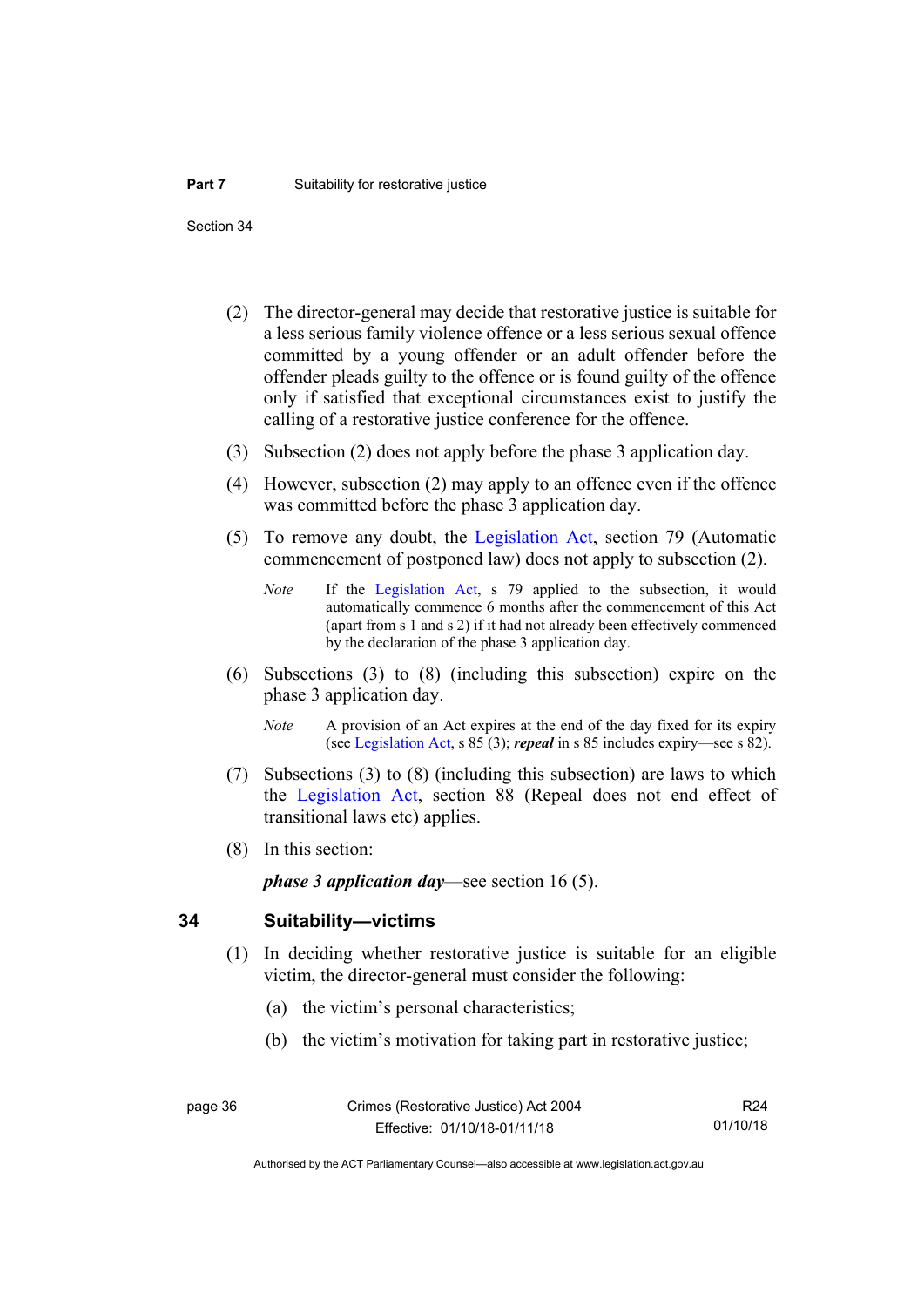- (c) the impact of the offence as perceived by the victim.
- (2) For this Act, an eligible victim is a *suitable victim* if the director-general decides under section 32 that the victim is suitable for restorative justice.

# **35 Suitability—eligible parents**

- (1) In deciding whether restorative justice is suitable for an eligible parent of a child victim, the director-general must consider the following:
	- (a) the relationship between the parent and the child;
	- (b) the parent's and the child victim's personal characteristics;
	- (c) the parent's and the child victim's motivation for taking part in restorative justice;
	- (d) the impact of the offence as perceived by the parent and the child victim.
- (2) For this Act, an eligible parent is a *suitable parent* if the director-general decides under section 32 that the parent is suitable for restorative justice.

# **36 Suitability—offenders**

In deciding whether restorative justice is suitable for an offender, the director-general must consider the following:

- (a) the extent (if any) of the offender's contrition or remorse for the offence;
- (b) the offender's personal characteristics;
- (c) the offender's motivation for taking part in restorative justice;
- (d) the impact of the offence as perceived by the offender.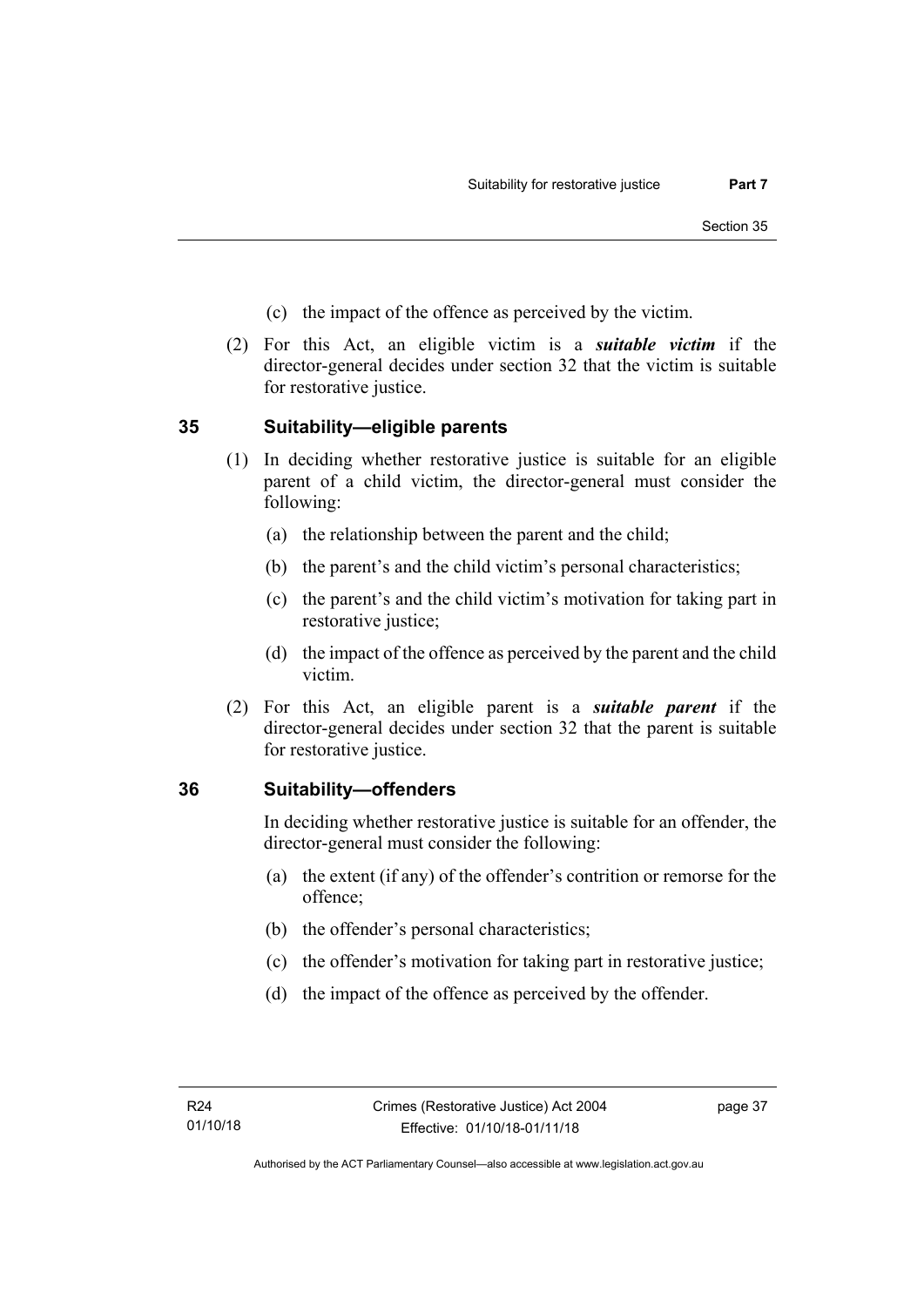# **Part 8 Restorative justice conferences and agreements**

# **Division 8.1 General**

## **37 Definitions—pt 8**

In this part:

*referring entity*—see section 38.

*required participant*, in a restorative justice conference—see section 42.

*restorative justice agreement*—see section 50.

*substitute participant*—see section 43.

*suitable parent*—see section 35.

*suitable victim*—see section 34.

### **38 Meaning of** *referring entity***—pt 8**

(1) In this part:

*referring entity*—see section 22.

(2) However, if an offence is referred for restorative justice by a court in making a sentence-related order, *referring entity* means the director-general (corrections).

# **39 Decision to call conference**

- (1) The director-general may require a restorative justice conference to be called for an offence if—
	- (a) the director-general decides, under section 32 (Suitability decision) that restorative justice is suitable for the offence; and

R24 01/10/18

Authorised by the ACT Parliamentary Counsel—also accessible at www.legislation.act.gov.au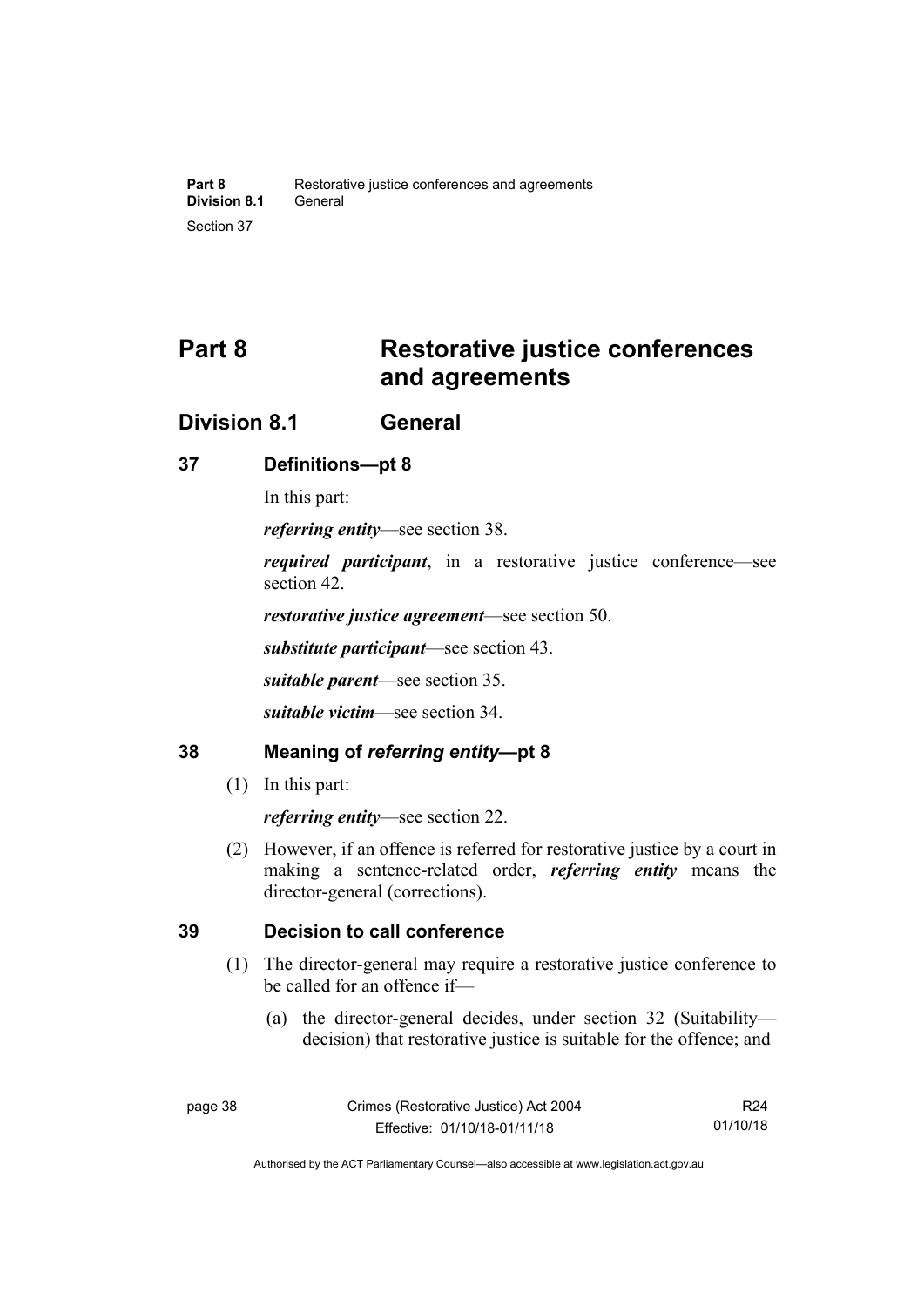- (b) the eligible victim or parent, and the eligible offender, gives consent under section 32 (3) for the conference to be called.
- (2) The director-general must assign a convenor to a conference called under this section.
- (3) The director-general must ensure, before the conference begins, that the convenor has received sufficient legal training to—
	- (a) advise the participants of their rights and duties at law and under this Act; and
	- (b) otherwise exercise the functions of a convenor under this Act.

# **Division 8.2 Convenors**

## **40 Appointment of convenors**

- (1) The director-general may appoint a person as a convenor for this part.
	- *Note 1* For the making of appointments (including acting appointments), see the [Legislation Act,](http://www.legislation.act.gov.au/a/2001-14) pt 19.3.
	- *Note 2* In particular, an appointment may be made by naming a person or nominating the occupant of a position (see [Legislation Act,](http://www.legislation.act.gov.au/a/2001-14) s 207).
- (2) The director-general may appoint a person as convenor only if—
	- (a) the person has the qualifications and experience prescribed by regulation; and
	- (b) if the person is not a lawyer—the director-general is satisfied that the convenor has received, or has the capacity to receive, sufficient legal training—
		- (i) to advise those who take part in restorative justice of their rights and duties in relation to restorative justice under this Act; and
		- (ii) otherwise to exercise the functions of a convenor for this Act.

page 39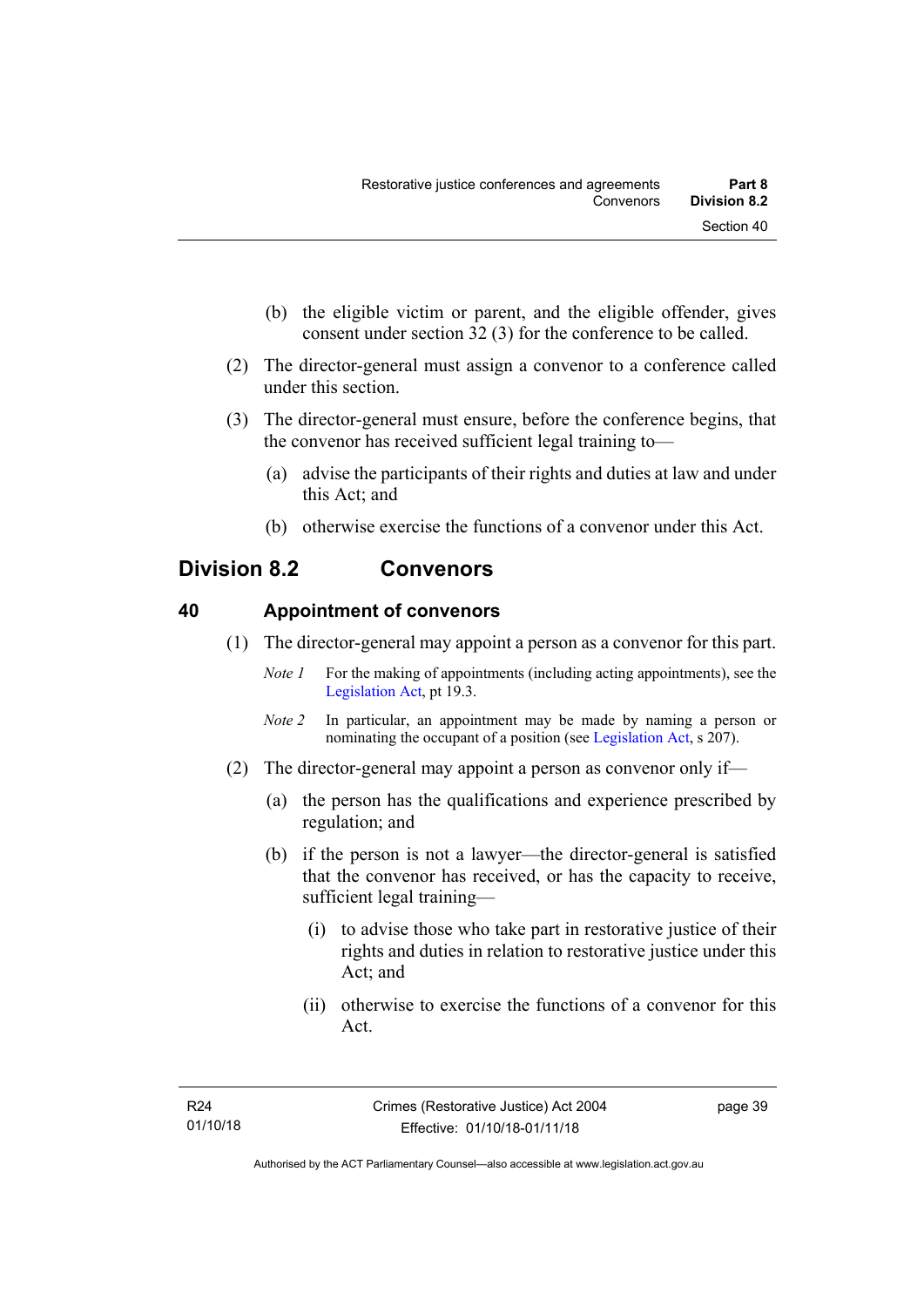(3) Subsection (2) (b) does not prevent a regulation being made requiring a convenor to be a lawyer.

### **41 What a convenor does**

- (1) The convenor of a restorative justice conference, subject to this part, may do anything necessary or desirable to be done in relation to calling the conference, including the following:
	- (a) consulting a person with knowledge of or experience in a particular culture;
	- (b) inviting a person to take part in the conference;
	- (c) deciding whether the conference should require the participants to meet in person, or to communicate in any other way;
	- (d) fixing a time for the conference, and for any continuation of the conference;
	- (e) fixing a venue for the conference, if the participants are to meet in person;
	- (f) identifying the issues that should be addressed at the conference;
	- (g) facilitating the conference;
	- (h) warning participants about the potentially incriminating nature of any statement to be made, or being made, at the conference;
	- (i) facilitating an agreement between the participants;
	- (j) ensuring that this Act is complied with in relation to the conference and any agreement;
	- (k) any other function required by regulation.
- (2) The convenor must carry out the functions mentioned in subsection (1) in a way that ensures that no-one's safety, rights or dignity is compromised.

Authorised by the ACT Parliamentary Counsel—also accessible at www.legislation.act.gov.au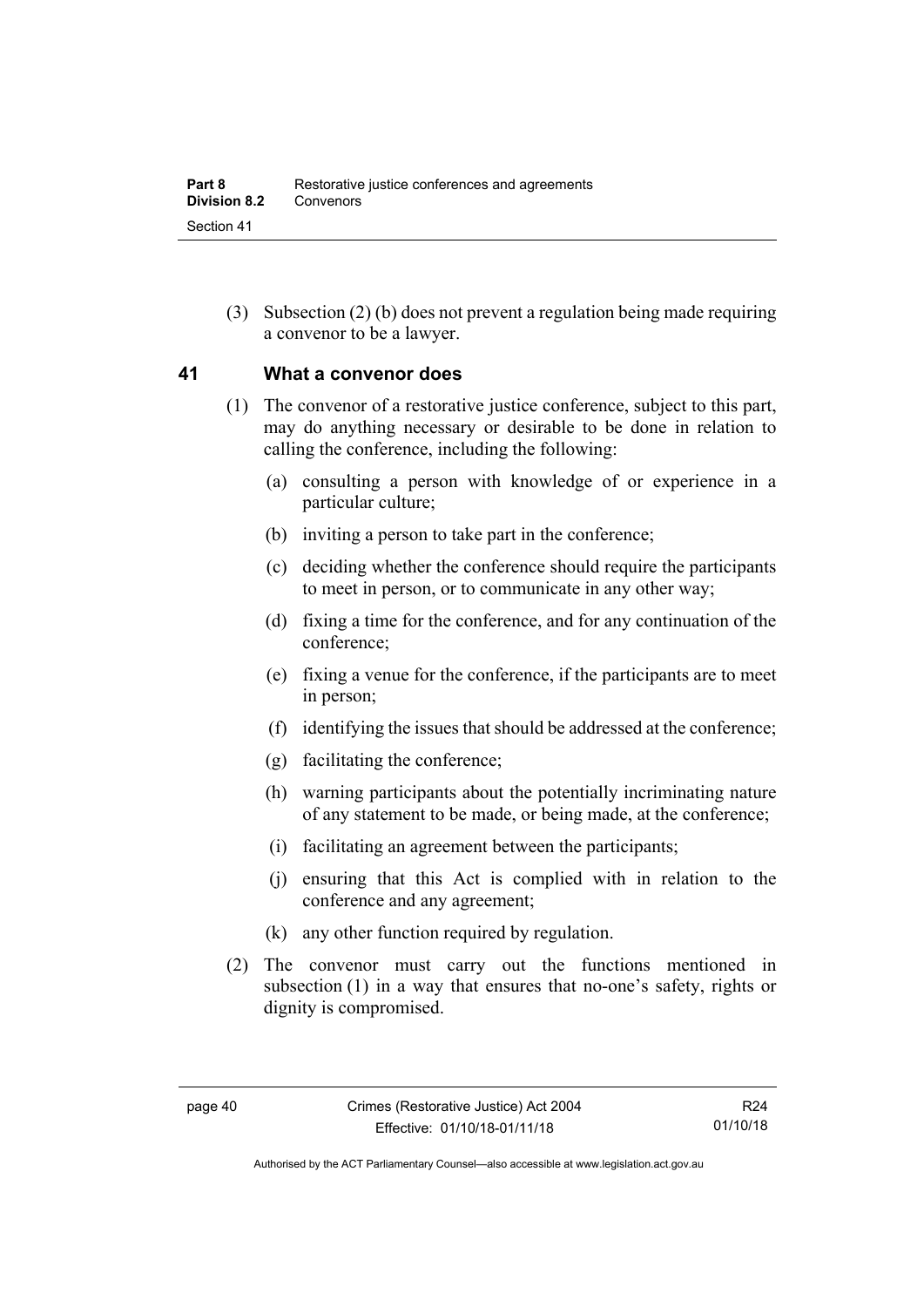# **Division 8.3 Conduct of conference**

# **42 Required participants**

- (1) A restorative justice conference for an offence must not proceed unless each of the following takes part in the conference:
	- (a) a suitable victim or parent, or a substitute participant for a suitable victim or parent;
	- (b) the offender.
- (2) A person mentioned in subsection (1) who takes part (or who is to take part) in a restorative justice conference for an offence is a *required participant* in the conference for this part.
	- *Note* The convenor may invite supporters of the offender and victim to take part in the conference, and the informant police officer (see s 44).

### **43 Substitute participants**

A person (a *substitute participant*) acting for a suitable victim or parent may take part in a restorative justice conference instead of the victim or parent if—

- (a) the victim or parent asks for, or agrees to, the substitution; and
- (b) the convenor agrees to the substitution.
- *Note* If the conference results in a restorative justice agreement, the substitute participant for the victim or parent must sign the agreement, and is taken to do so on behalf of the victim or parent (see s 52).

### **44 Invited participants**

- (1) Any of the following may take part in a restorative justice conference if invited by the convenor:
	- (a) the police officer who is the informant for the offence;
	- (b) a parent of a suitable victim or the offender;

page 41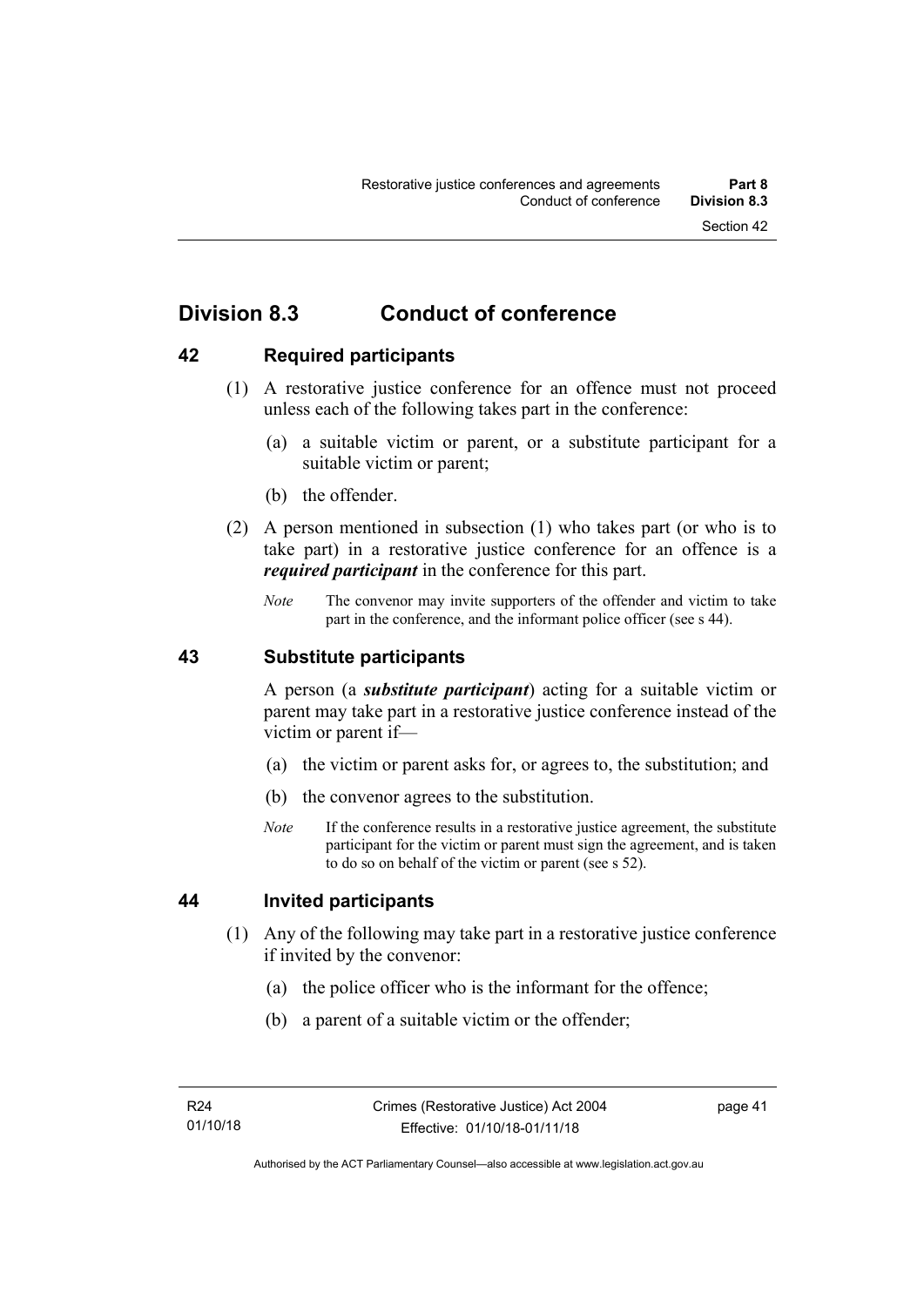- (c) a family member or domestic partner of a suitable victim, a suitable parent or the offender;
- (d) a person in a domestic relationship with a suitable victim, a suitable parent or the offender;
- (e) anyone else, if—
	- (i) a suitable victim or parent, or the offender, considers the person can provide emotional or practical support for the victim, parent or offender; or
	- (ii) the convenor considers that the participation of the person would help to promote the objects of this Act in relation to the conference.
- (2) If a required participant asks the convenor to invite a person mentioned in subsection (1) to take part in the conference, the convenor must not refuse the request unless the convenor considers, on reasonable grounds, that to invite the participant would be significantly detrimental to the objects of this Act in relation to the conference.
- (3) If a participant in a restorative justice conference is represented by someone acting for the participant in a professional capacity, the representative may not take part in the conference in that capacity.

#### **Examples of people acting for participants in a professional capacity**

- 1 lawyers
- 2 victim intercessors
- 3 offender intercessors
- *Note* An example is part of the Act, is not exhaustive and may extend, but does not limit, the meaning of the provision in which it appears (see [Legislation Act,](http://www.legislation.act.gov.au/a/2001-14) s 126 and s 132).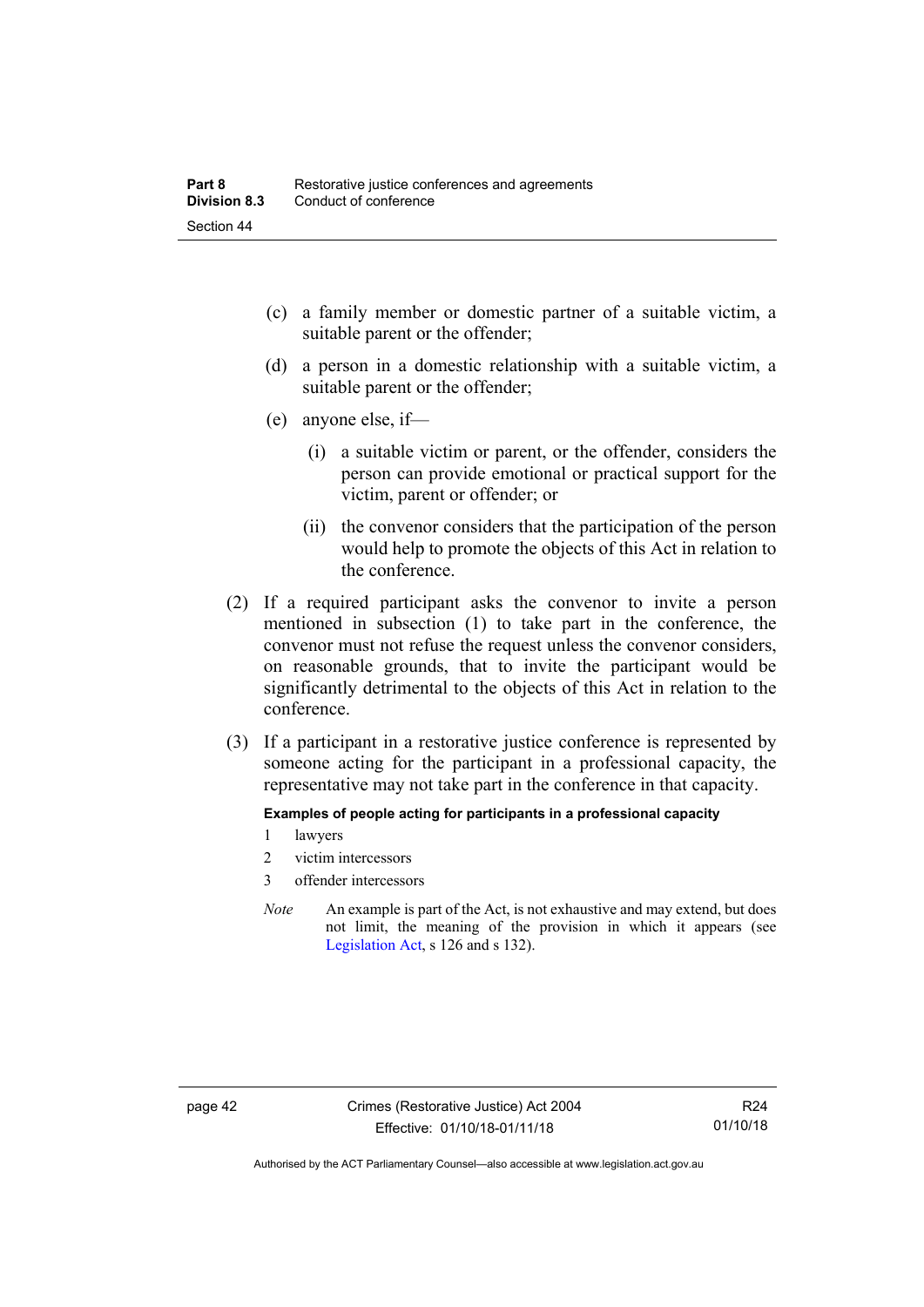(4) In this section:

*domestic relationship*—see the *[Domestic Relationships Act 1994](http://www.legislation.act.gov.au/a/1994-28)*, section 3.

*Note* For the meaning of *domestic partner*, see [Legislation Act,](http://www.legislation.act.gov.au/a/2001-14) s 169.

## **45 Explanation for participants**

Before a restorative justice conference begins, the convenor must ensure that reasonable steps are taken to explain to each person who is to take part in the conference (in language that each can readily understand)—

- (a) the objects of this Act in relation to the conference, including the purpose of restorative justice generally and for the particular offence; and
- (b) the nature of restorative justice, including the following:
	- (i) the nature of a restorative justice conference;
	- (ii) who may take part in a restorative justice conference;
	- (iii) the nature of a restorative justice agreement; and
- (c) that the person may, before and after the conference is called, seek independent legal advice about taking part in a restorative justice conference and about the effect of any restorative justice agreement reached at a conference; and
- (d) that no-one is under an obligation to take part in the conference, or to continue to take part in conference after it has started; and
- (e) if the offender has not entered a plea in relation to the offence that the offender is not prevented from pleading not guilty to the offence only because section 19 (1) (b) (i) applies to the offender; and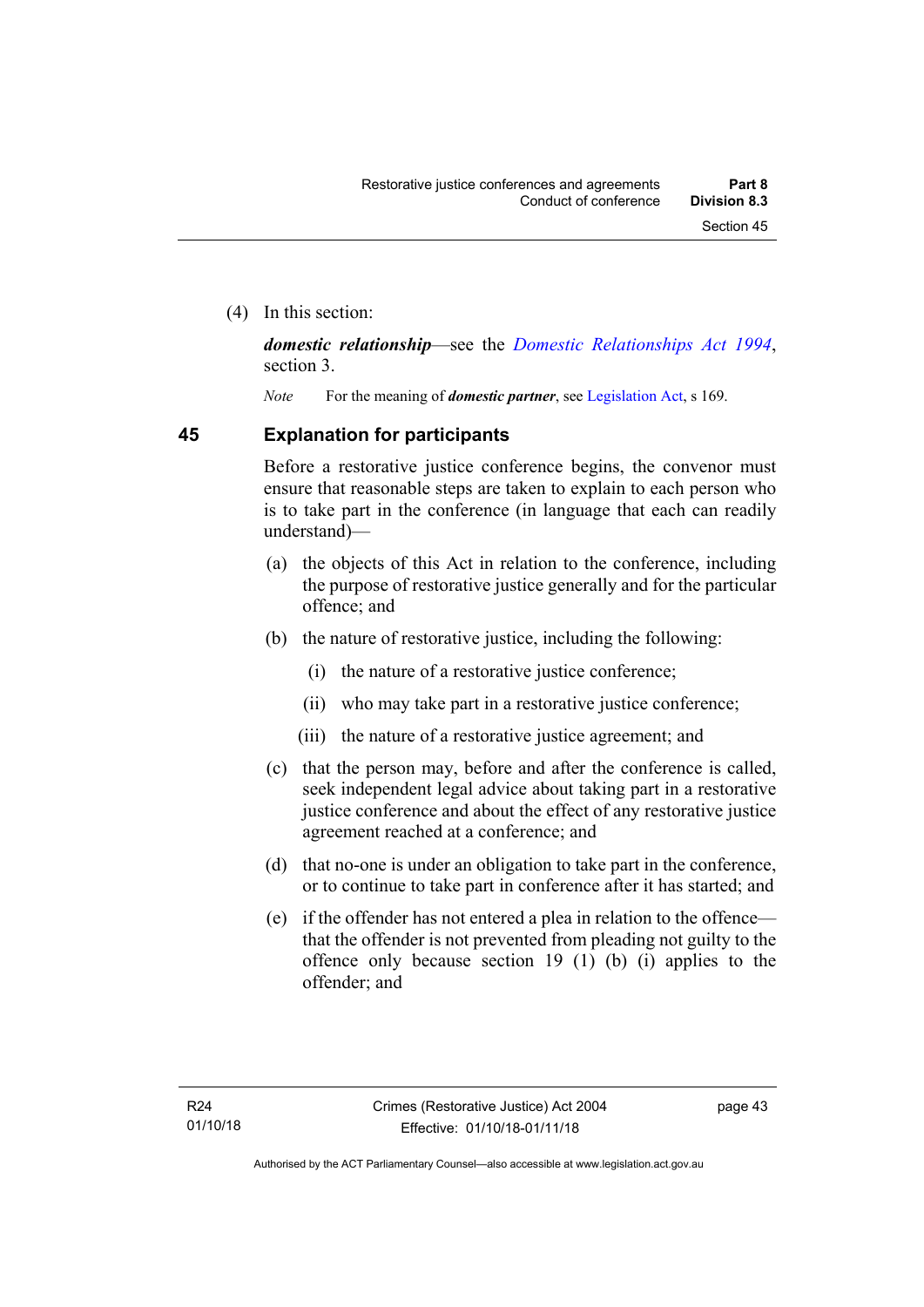- (f) if a sentence-related order has not been made for the offender that, if the offender is found guilty of the offence, a court, in sentencing the offender—
	- (i) may consider whether section 19 (1) (b) (i) applies to the offender, but is not required to reduce the severity of any sentence as a result; and
	- (ii) must not consider whether the offender has chosen not to take part, or not to continue to take part, in restorative justice.

### **46 Form of conference**

The convenor of a restorative justice conference may conduct the conference in any form (or combination of forms) consistent with the restorative justice guidelines that would, in the convenor's opinion, best facilitate—

- (a) interaction between the participants; and
- (b) the promotion of the objects of this Act in relation to the conference.

#### **Examples of conference forms**

- 1 face-to-face meeting
- 2 exchange of written or emailed statements between participants
- 3 exchange of prerecorded videos between participants
- 4 teleconferencing
- 5 videoconferencing
- *Note* An example is part of the Act, is not exhaustive and may extend, but does not limit, the meaning of the provision in which it appears (see [Legislation Act,](http://www.legislation.act.gov.au/a/2001-14) s 126 and s 132).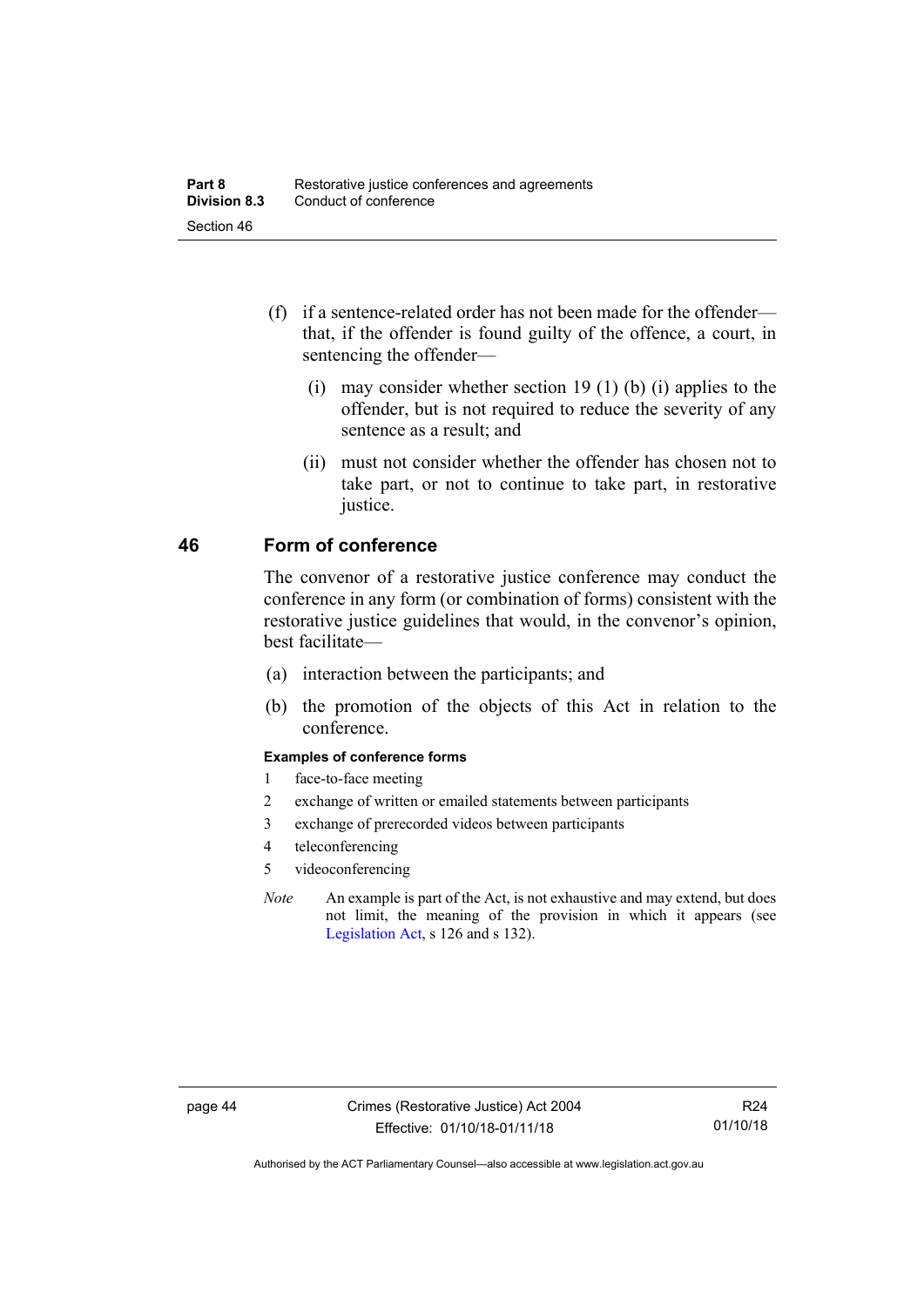## **47 Discontinuance of restorative justice**

- (1) The convenor of a restorative justice conference may decide to—
	- (a) cancel the conference before it is conducted; or
	- (b) discontinue the conference at any time after it has started.
- (2) The convenor may cancel or discontinue the conference only if, in the convenor's opinion based on reasonable grounds, there is no significant prospect of promoting the objects of this Act by conducting, or continuing to conduct, the conference.
- (3) Without limiting subsection (2), the convenor must cancel or discontinue the conference if, in the convenor's opinion based on reasonable grounds, before or during the conference—
	- (a) a suitable victim or parent has withdrawn his or her agreement to take part in the conference, and there is no other suitable victim or parent (or substitute participant for a suitable victim or parent) who agrees to take part in the conference; or
	- (b) the offender has withdrawn his or her agreement to take part in the conference.
- (4) If the convenor decides to cancel or discontinue the conference, the convenor must give notice of the decision to—
	- (a) each required participant in the conference; and
	- (b) the referring entity for the offence.

# **48 Report to referring entity about outcome**

- (1) After the end of a restorative justice conference, the convenor must give a report about the outcome of the conference to the referring entity for the offence.
- (2) The report about the outcome of the conference must include the following information:
	- (a) details of the conference and when it ended; and

page 45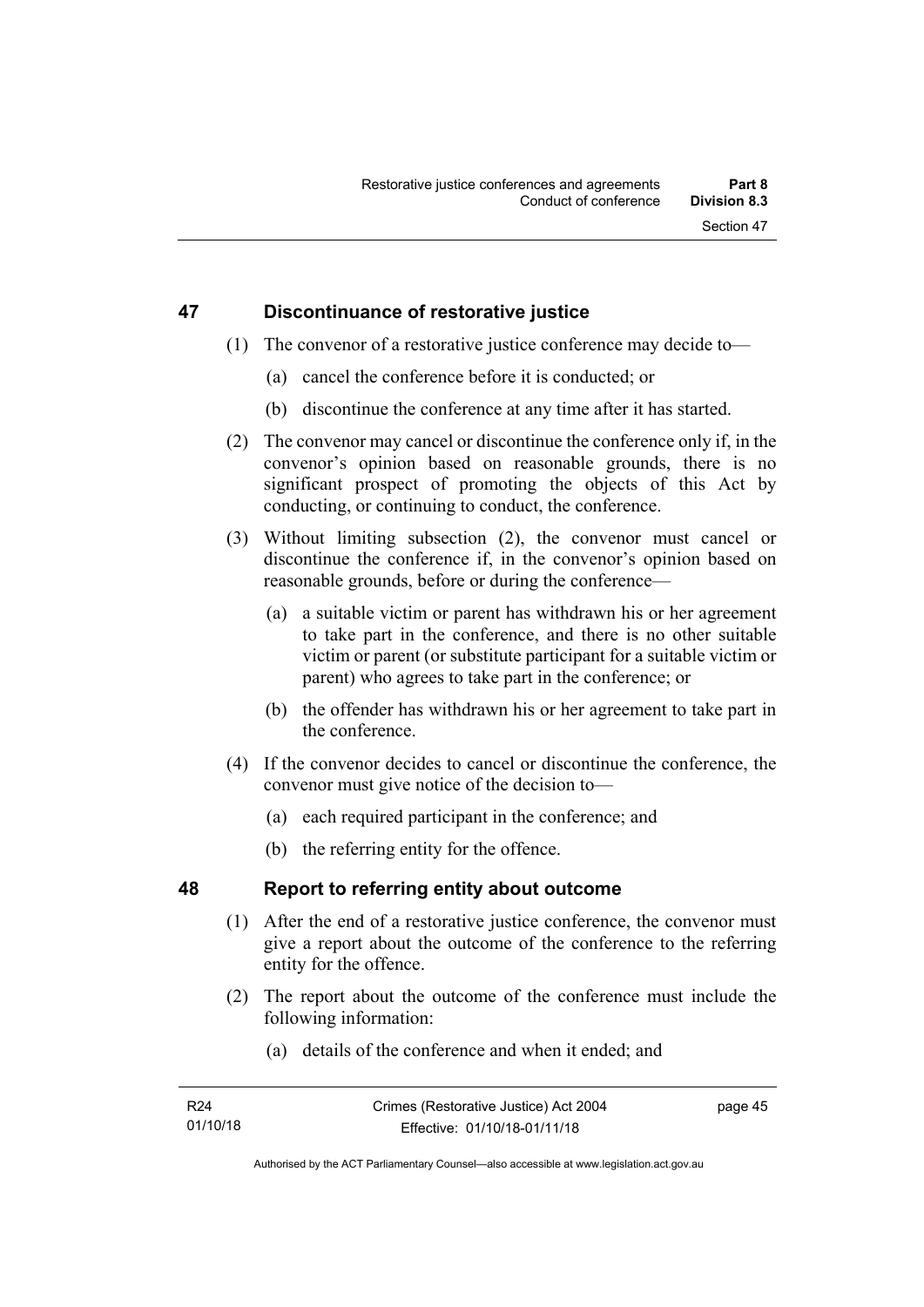- (b) whether the conference resulted in a restorative justice agreement.
- *Note* If the conference resulted in an agreement, the convenor must give a copy of the agreement to the referring entity as well (see s 54).

# **Division 8.4 Restorative justice agreements**

### **49 Application—div 8.4**

This division applies in relation to a restorative justice agreement that results from (or that may result from) a restorative justice conference.

## **50 Agreement as object of conference**

A restorative justice conference has as a primary object the formation of an agreement under this division (a *restorative justice agreement*) between each required participant in the conference.

### **51 Nature of agreement**

- (1) A restorative justice agreement in relation to an offence must include measures intended to repair the harm caused by the offence.
- (2) The agreement may include 1 or more of the following:
	- (a) an apology by the offender to any victim or parent of a victim;
	- (b) a plan to address the offending behaviour of the offender;
	- (c) a work plan to be carried out by the offender for the benefit of any victim or parent of a victim;
	- (d) a work plan to be carried out by the offender for the benefit of the community or a part of the community;
	- (e) financial reparation to be paid by the offender to any victim or parent of a victim;

Authorised by the ACT Parliamentary Counsel—also accessible at www.legislation.act.gov.au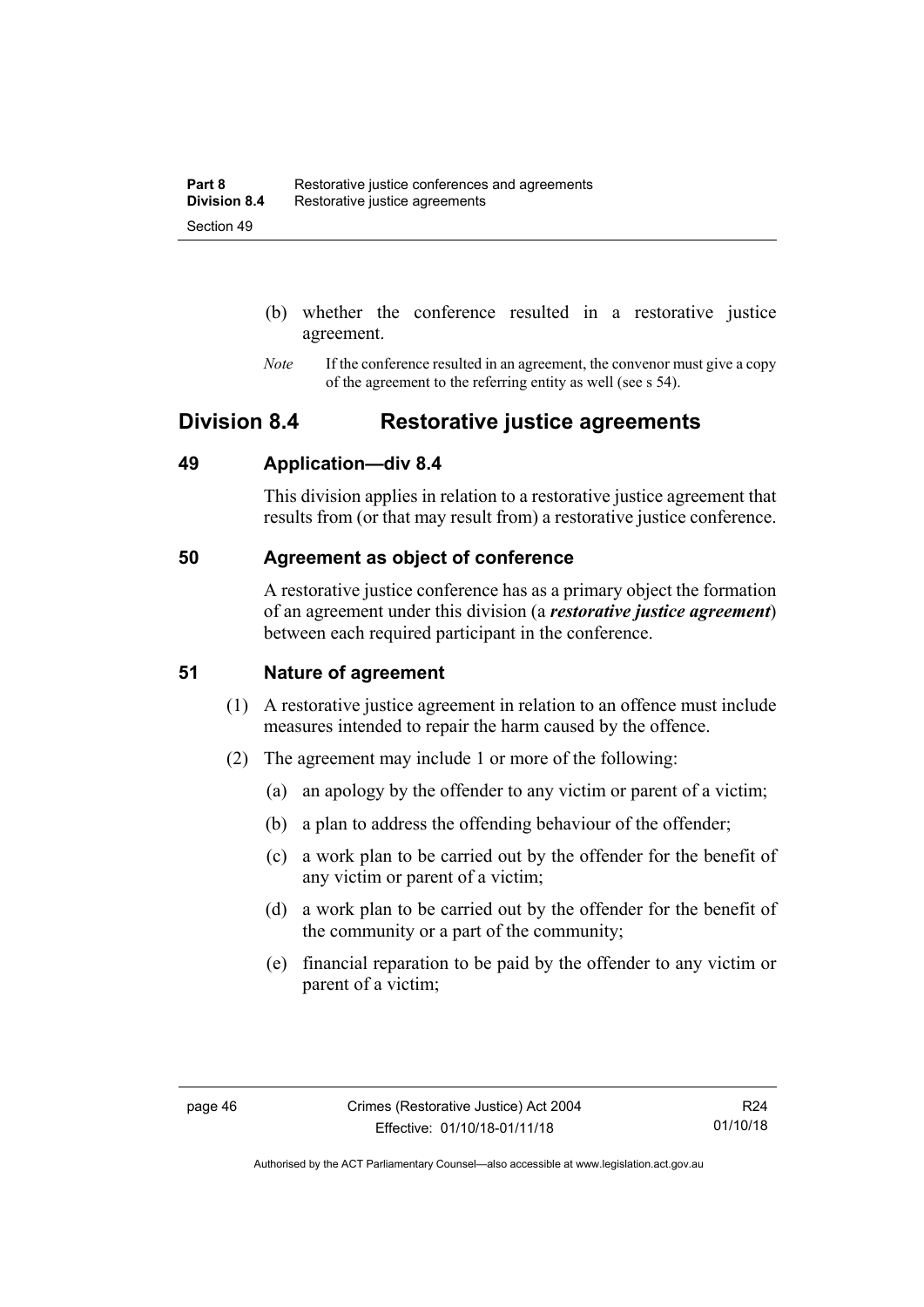- (f) anything else that each required participant and substitute participant in the conference agree would help repair the harm
- (3) The agreement must be fair and, in the opinion of each required participant and substitute participant in the conference and the convenor, reasonably able to be carried out by the offender.
- (4) The agreement must not require the offender or anyone else to do anything that would—
	- (a) be unlawful; or

caused by the offence.

- (b) require the detention of the offender (whether full-time or for any period); or
- (c) be degrading or humiliating to the offender or anyone else; or
- (d) cause distress to the offender or anyone else.
- (5) The agreement must be for a term of no longer than 6 months, starting on—
	- (a) the date the agreement is made; or
	- (b) if a later starting date is stated in the agreement—the later date.
	- *Note* The term of the agreement may be extended beyond this period, or reduced, by an amendment under s 55.

# **52 Form of agreement**

- (1) A restorative justice agreement must be—
	- (a) in writing; and
	- (b) signed by each required participant in the conference.
- (2) If a substitute participant for a suitable victim or parent signs a restorative justice agreement—
	- (a) the substitute participant is taken to sign the agreement on behalf of the victim or parent; and

page 47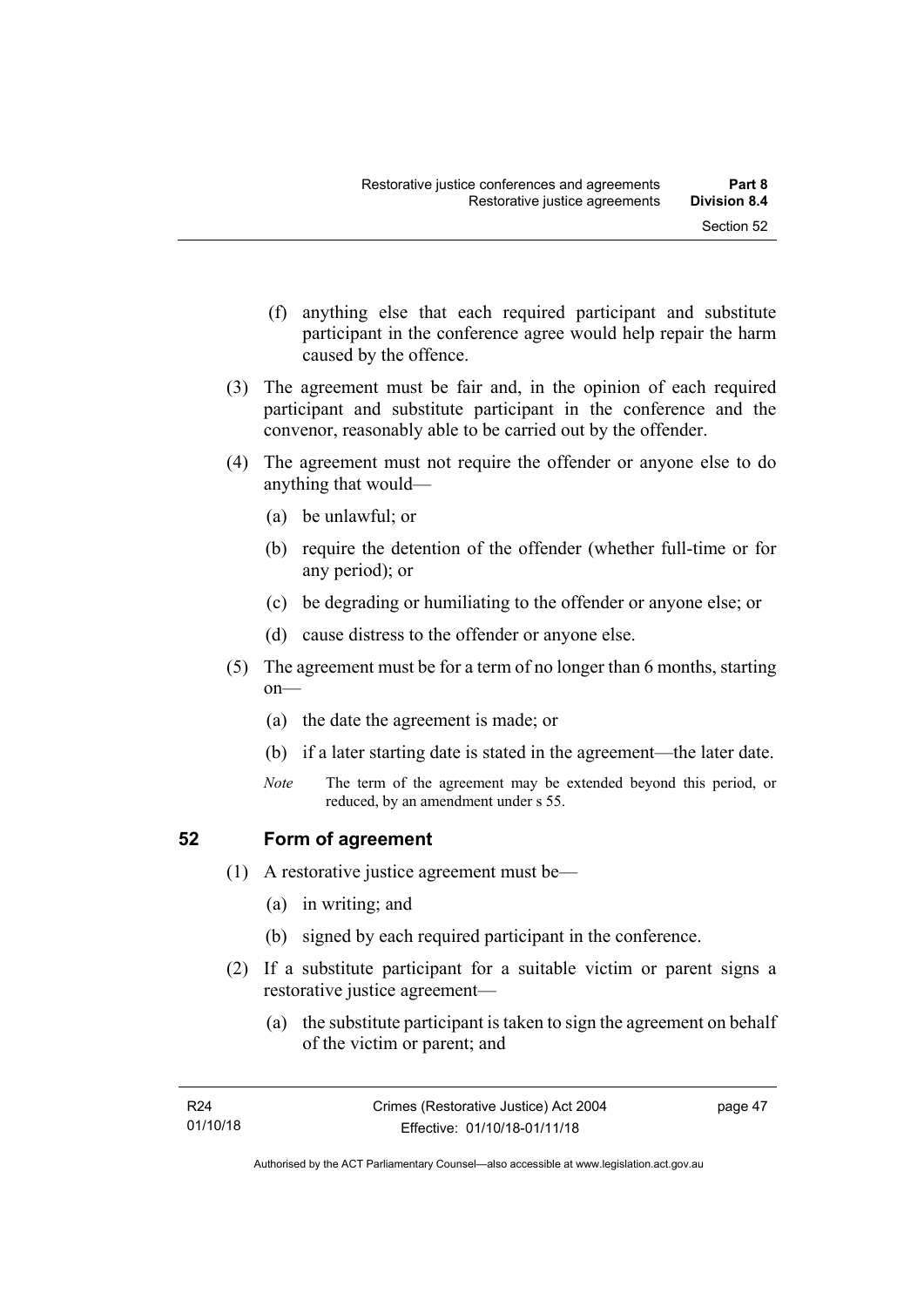- (b) the victim or parent is taken to have consented to the agreement.
- *Note* If there is a substitute victim or parent for a restorative justice conference under s 43, the substitute is a *required participant* in the conference (see s 42), and so may sign a restorative justice agreement under s (1) (b).
- (3) If a required participant is not able to sign a restorative justice agreement but has given oral or other consent to the agreement, the director-general must ensure that a written record of the consent is—
	- (a) made by a person who was with the person giving the consent when it was given; and
	- (b) kept with the restorative justice agreement.

## **53 Explanation of effect of agreement**

Before a restorative justice agreement is signed, the convenor must ensure that reasonable steps are taken to explain to each required participant in the conference (in language that each can readily understand)—

- (a) the nature, purpose and effect of the agreement; and
- (b) that no-one is under an obligation to sign the agreement; and
- (c) that the participant may, before signing the agreement, seek independent legal advice about the effect of the proposed agreement; and
- (d) if the offender has not entered a plea in relation to the offence that the offender is not prevented from pleading not guilty to the offence only because section 19 (1) (b) (i) applies to the offender; and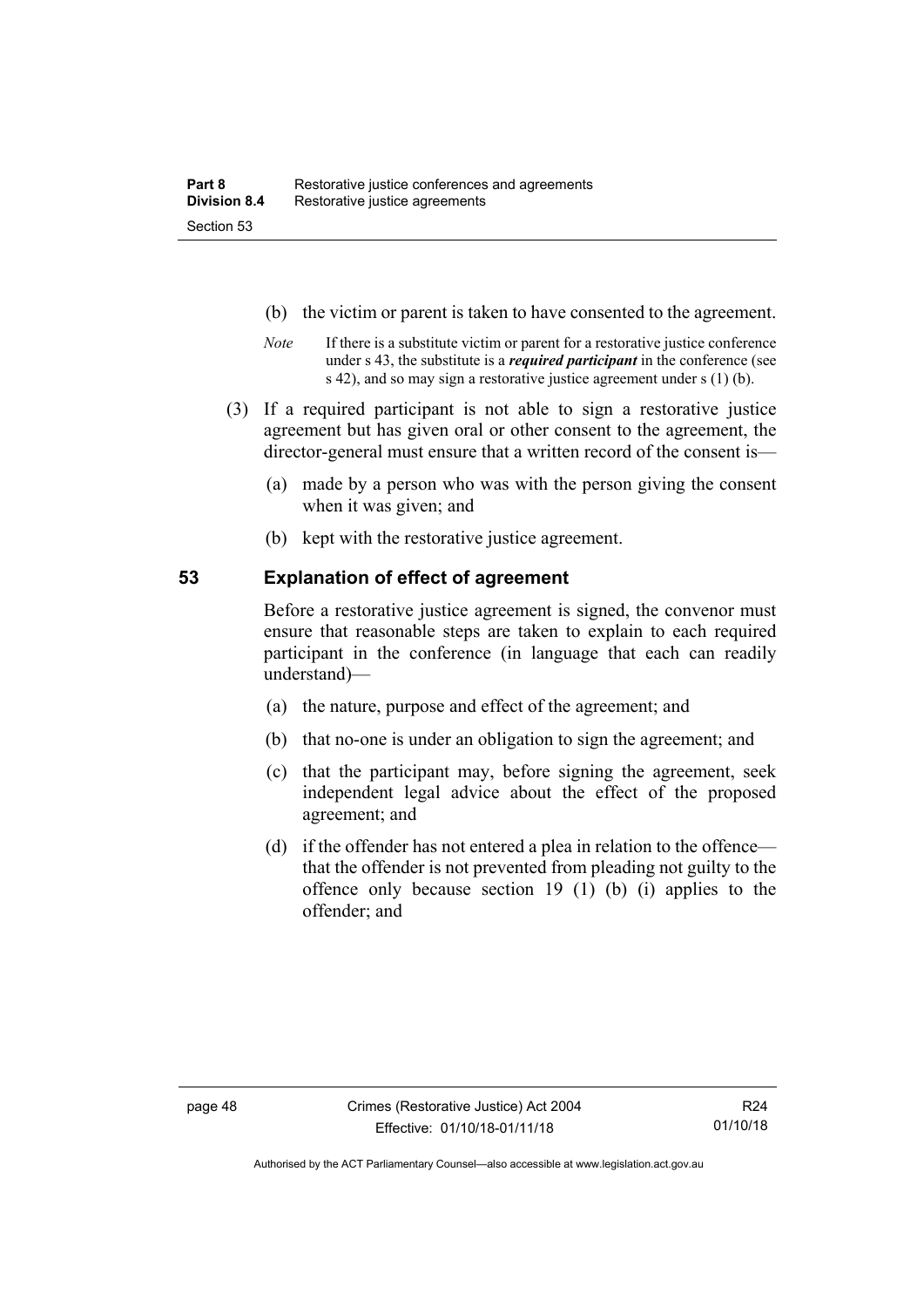- (e) if a sentence-related order has not been made for the offender that, if the offender is found guilty of the offence, a court, in sentencing the offender—
	- (i) may consider whether section 19 (1) (b) (i) applies to the offender, but is not required to reduce the severity of any sentence as a result; and
	- (ii) must not consider whether the offender has chosen not to take part, or not to continue to take part, in restorative justice.

# **54 Notice of agreement**

The convenor must give a copy of a restorative justice agreement to—

- (a) each required participant in the conference; and
- (b) the referring entity for the offence.

# **55 Amendment of agreement**

- (1) The convenor may amend a restorative justice agreement on the application of a required participant in the conference, or the convenor's initiative, if the convenor considers that the amendment is necessary or desirable—
	- (a) to respond to a change in the situation of any suitable victim or parent, or the offender; or
	- (b) to correct an error.
- (2) Without limiting subsection (1), the convenor may amend a restorative justice agreement under the subsection in response to a change in the situation of any suitable victim or parent, or the offender—
	- (a) to increase the term of the agreement, including an increase that would provide for the agreement to end more than 6 months after the day it started under section 51 (5); or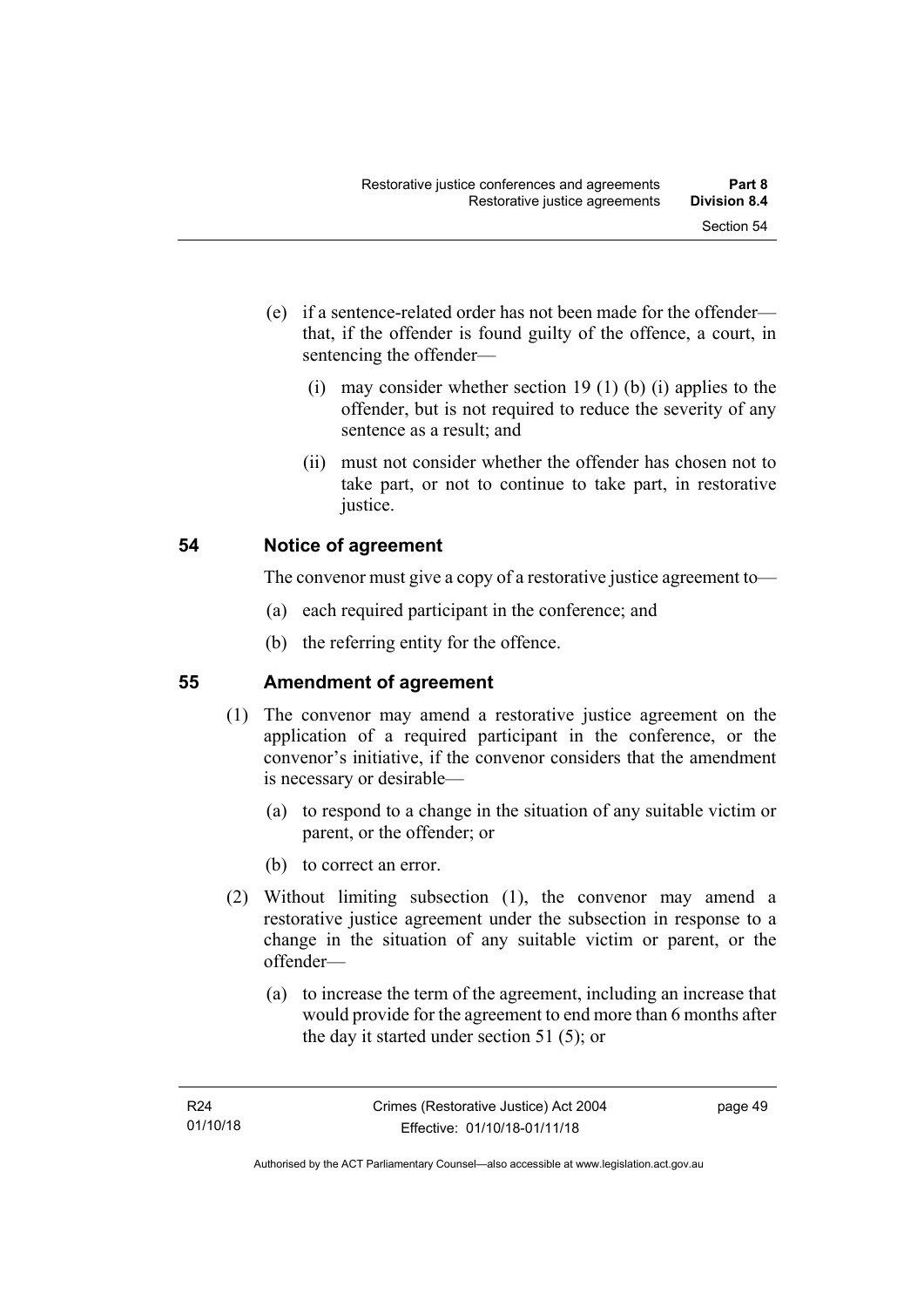#### (b) to reduce the term of the agreement.

#### **Example**

Sam is an offender, and Bella is a victim of Sam's offence. Sam is found guilty of the offence but, under the *[Crimes \(Sentencing\) Act 2005](http://www.legislation.act.gov.au/a/2005-58)*, section 17 (Non-conviction orders—general), the charge is dismissed and no conviction is recorded. After taking part in a restorative justice conference, Sam and Bella sign a restorative justice agreement under which Sam agrees to work in Bella's garden every Saturday for 6 months.

However, 4 months after the start of the agreement, the company Sam works for moves its head office from Canberra to Brisbane, and Sam is required to move there before the 6 months is over to keep his job. Sam has until then complied fully with the agreement.

The convenor may consider, because of Sam's history of compliance with the agreement, and the change in Sam's situation, there is a change in Sam's situation that would justify an amendment to the agreement to reduce its term so that it will end when Sam has to move to Brisbane.

- *Note 1* See s (5), def *change in the situation*. The definition excludes a change in the offender's, victim's or parent's attitude to compliance with the restorative justice agreement.
- *Note 2* An example is part of the Act, is not exhaustive and may extend, but does not limit, the meaning of the provision in which it appears (see [Legislation Act,](http://www.legislation.act.gov.au/a/2001-14) s 126 and s 132).
- (3) However, any amendment of a restorative justice agreement to respond to a change in the situation of any suitable victim or parent, or the offender, may only be made after the convenor has consulted each required participant in the conference who is a suitable victim or parent, or a substitute participant for a suitable victim or parent.
- (4) If the convenor amends a restorative justice agreement under this section, the convenor must give notice of the amendment and a copy of the agreement, as amended, to—
	- (a) each required participant in the conference; and
	- (b) the referring entity for the offence.

Authorised by the ACT Parliamentary Counsel—also accessible at www.legislation.act.gov.au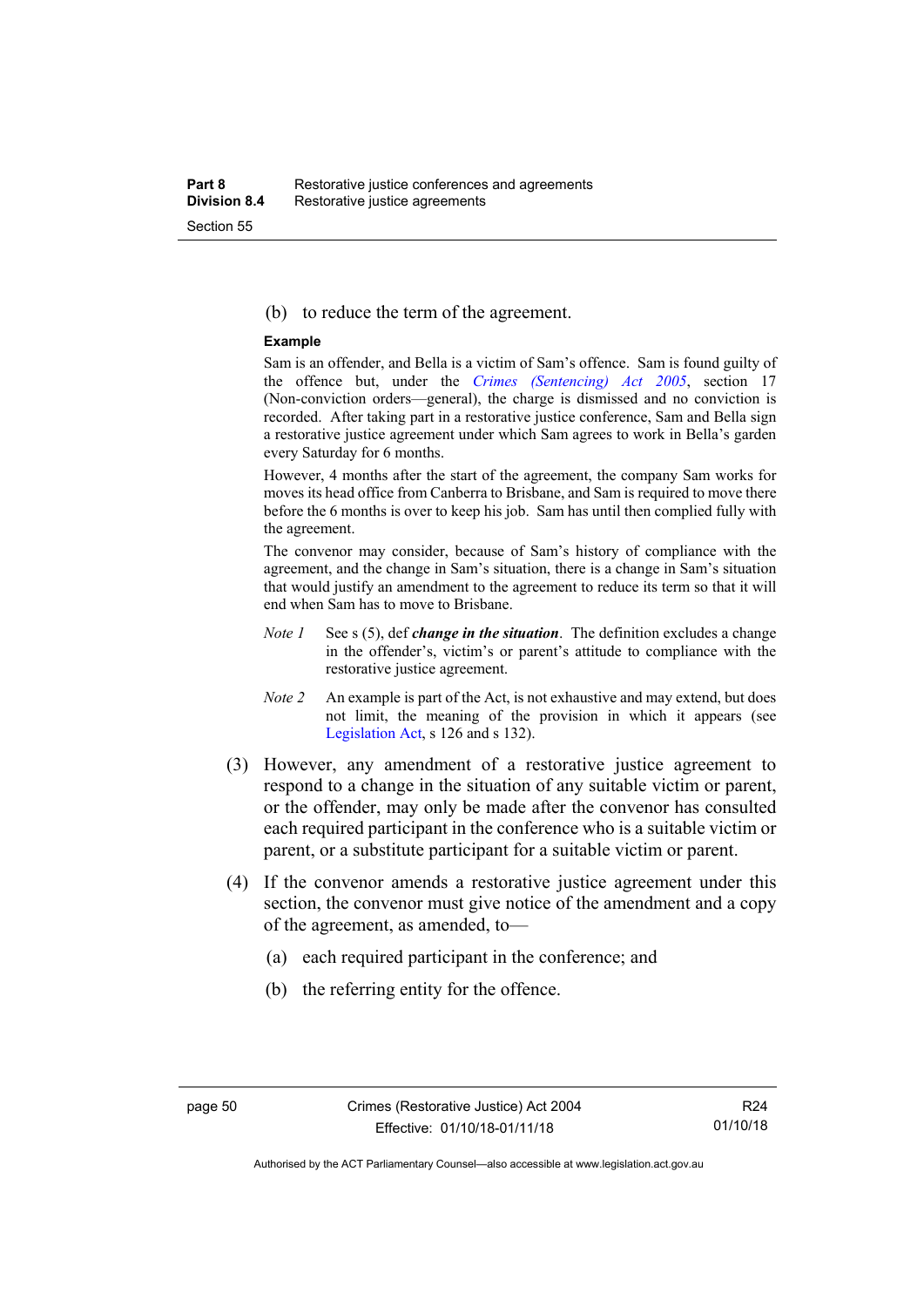- 
- (5) In this section:

*change in the situation*, of a victim, parent or offender in relation to a restorative justice agreement, does not include a change in the victim's, parent's or offender's attitude to complying with the agreement.

# **Division 8.5 Monitoring compliance with restorative justice agreements**

### **56 Application—div 8.5**

This division applies to a restorative justice agreement for an offence that is referred for restorative justice by a referring entity.

## **57 Monitoring compliance—director-general (restorative justice)**

(1) The director-general (restorative justice) may do anything reasonable to check whether the restorative justice agreement is being complied with

#### **Example**

Alex has been convicted and sentenced for an offence. As a condition of the sentence, Alex has taken part in restorative justice. After a restorative justice conference, Alex signed a restorative justice agreement with the victim agreeing to perform 50 hours unpaid work for a charity service organisation. The director-general (restorative justice) may, under this subsection, contact the organisation at reasonable intervals to make sure that Alex performs the work satisfactorily.

- *Note* An example is part of the Act, is not exhaustive and may extend, but does not limit, the meaning of the provision in which it appears (see [Legislation Act,](http://www.legislation.act.gov.au/a/2001-14) s 126 and s 132).
- (2) If the director-general (restorative justice) is satisfied on reasonable grounds that there has been a significant failure to comply with the restorative justice agreement, the director-general must report the noncompliance to the referring entity.

page 51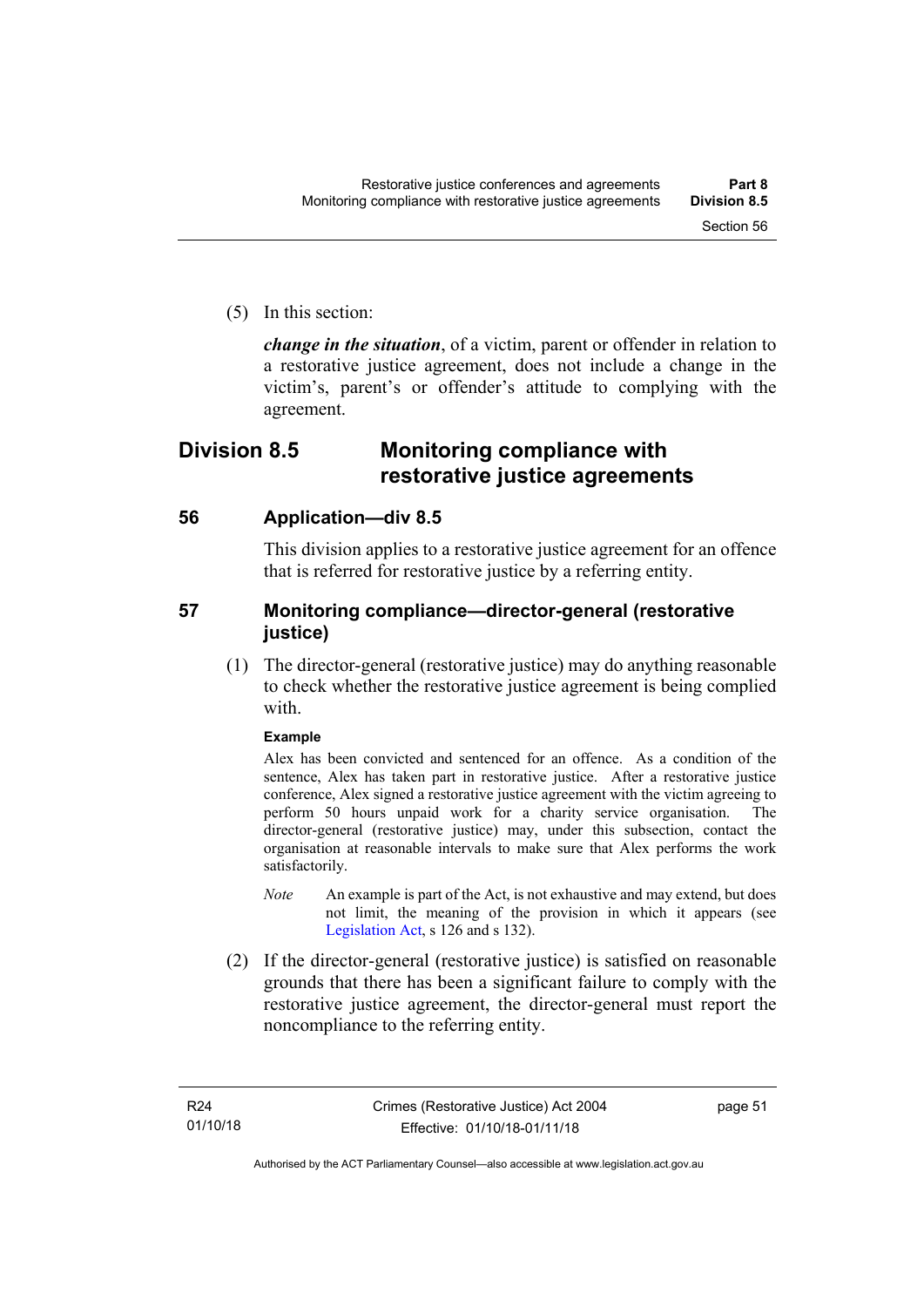- (3) If the director-general (restorative justice) is satisfied on reasonable grounds that the restorative justice agreement has been substantially or fully complied with, the director-general must report the compliance to the referring entity.
- (4) Subsections (2) and (3) do not apply if the referring entity is the director-general (restorative justice).
	- *Note 1* The referring entity may be the director-general (restorative justice) under table 22, item 1 or 5.
	- *Note 2* Section 72 deals with what happens if the referring entity is the same director-general as the director-general (restorative justice), but the referring entity is the director-general in his or her capacity as director-general (corrections) or director-general (children and young people).

That section provides that the director-general must ensure that appropriate administrative arrangements are made for the report to be given by a delegate of the director-general as director-general (restorative justice) to a delegate of the director-general as director-general (corrections) or director-general (children and young people).

### **58 Monitoring compliance—referring entities**

(1) The referring entity may do anything reasonable to check whether the agreement is being complied with.

### **Example**

The example for section 57 (1) applies in relation to the checking of compliance by the referring entity.

- *Note* An example is part of the Act, is not exhaustive and may extend, but does not limit, the meaning of the provision in which it appears (see [Legislation Act,](http://www.legislation.act.gov.au/a/2001-14) s 126 and s 132).
- (2) If the referring entity is satisfied on reasonable grounds that there has been a significant failure to comply with the restorative justice agreement, the referring entity must report the noncompliance to the director-general (restorative justice).

Authorised by the ACT Parliamentary Counsel—also accessible at www.legislation.act.gov.au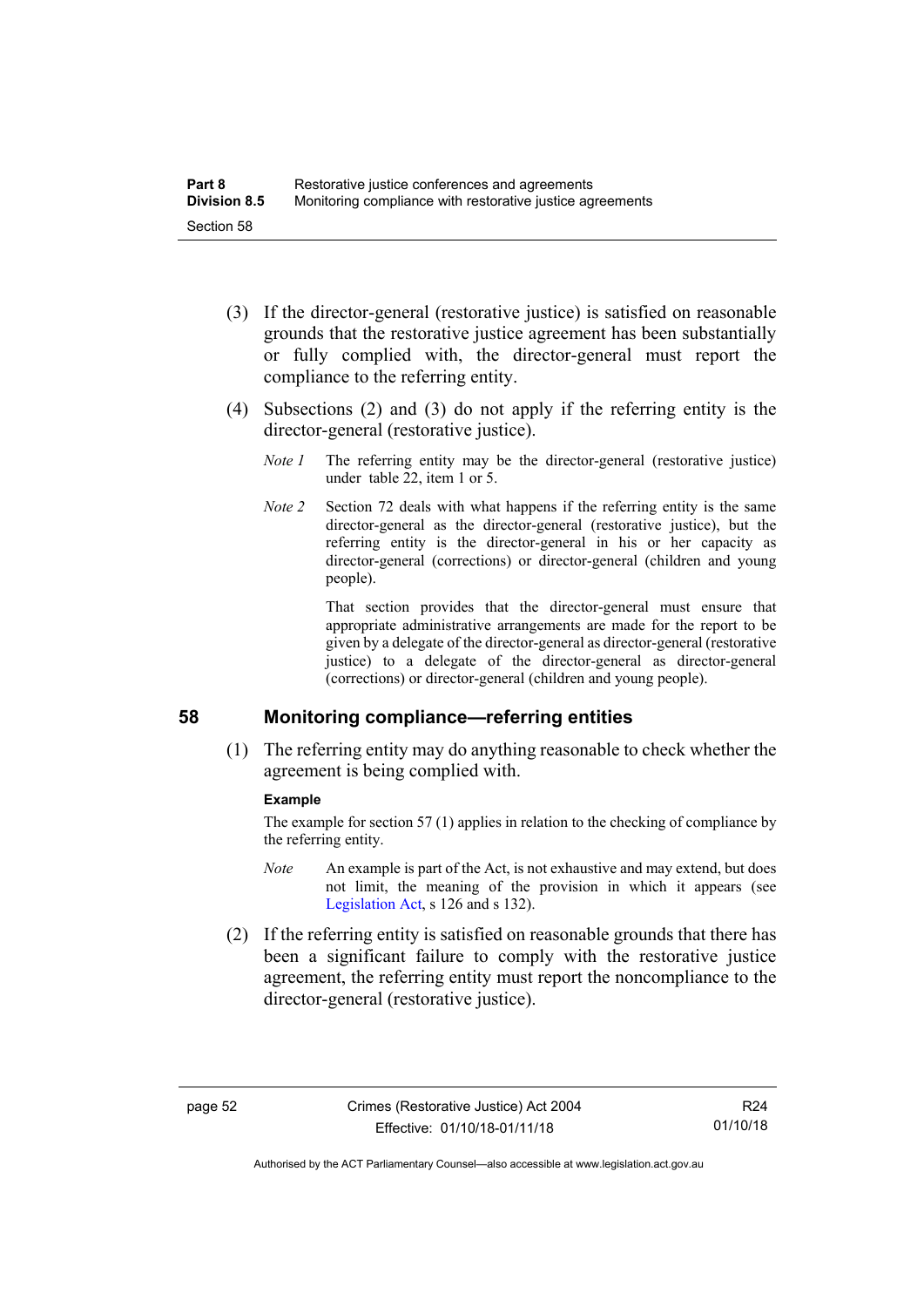- (3) If the referring entity is satisfied on reasonable grounds that the restorative justice agreement has been substantially or fully complied with, the referring entity must report the compliance to the director-general (restorative justice).
- (4) Subsections (2) and (3) do not apply if the referring entity is the director-general (restorative justice).
	- *Note 1* The referring entity may be the director-general (restorative justice) under s 22, table 22, item 1 or 5.
	- *Note 2* Section 72 deals with what happens if the referring entity is the same director-general as the director-general (restorative justice), but the referring entity is the director-general in his or her capacity as director-general (corrections) or director-general (children and young people).

That section provides that the director-general must ensure that appropriate administrative arrangements are made for the report to be given by a delegate of the director-general as director-general (corrections) or director-general (children and young people) to a delegate of the director-general as director-general (restorative justice).

# **Division 8.6 Evidence of statements made at conferences**

# **59 Evidence of offences**

- (1) This section applies if a statement is made by an offender (the *conference offender*) during a restorative justice conference, or in a restorative justice agreement, in relation to an offence (the *conference offence*) that has been committed by anyone (including the conference offender).
- (2) Evidence of the statement may not be admitted in court in a proceeding in relation to a less serious offence (including the conference offence, if that is a less serious offence), whether or not the conference offender is accused of the offence.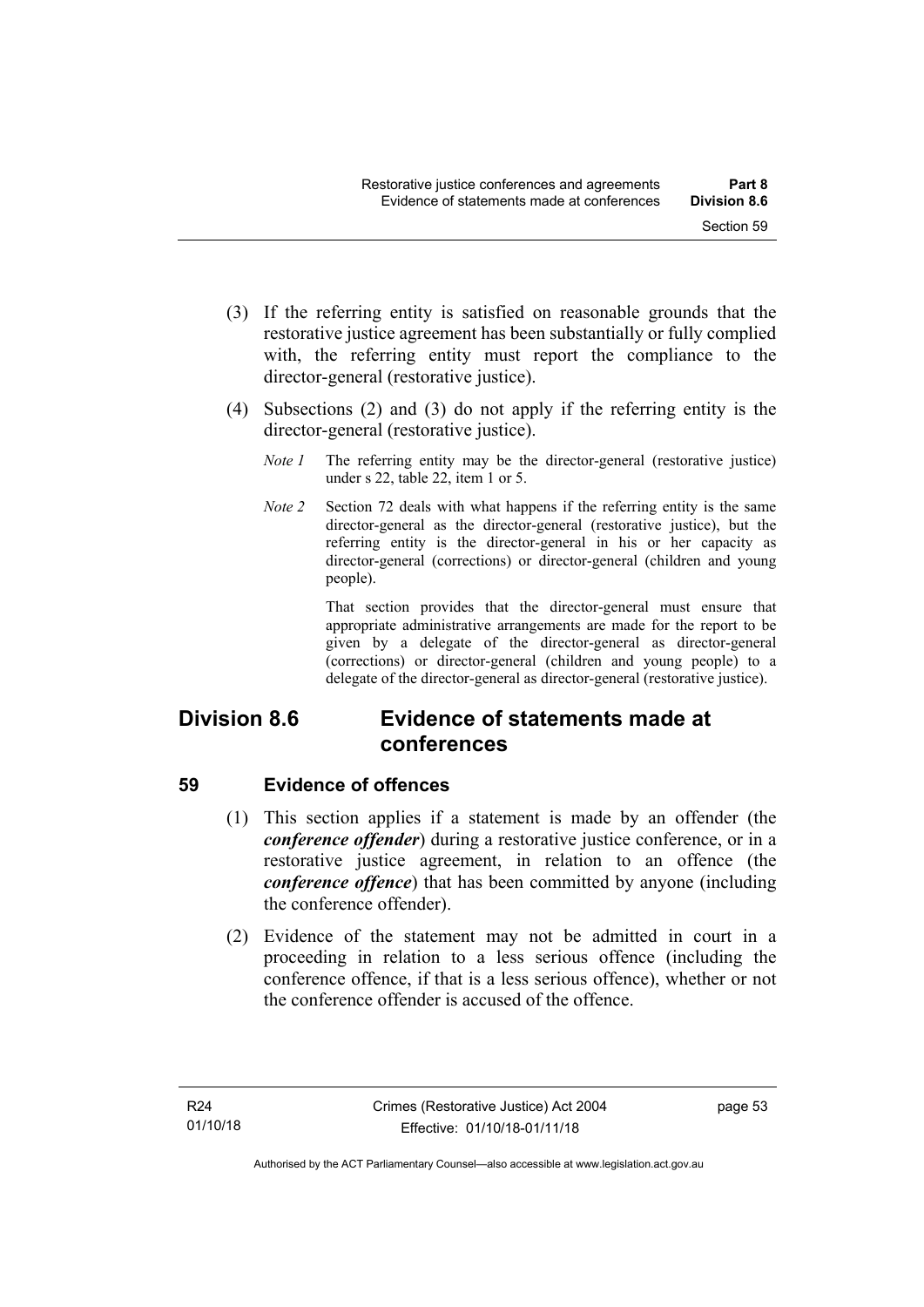- (3) However, subsection (2) does not prevent a court, in sentencing an offender for an offence (whether the offence is a less serious offence or a serious offence), from considering a statement made by the offender during a restorative justice conference, or in a restorative justice agreement, in relation to the offence or any other offence.
	- *Note* There may be circumstances in which evidence of the statement is admissible in court in a proceeding in relation to a serious offence, whether or not the conference offence is a serious offence, or the conference offender is accused of the offence. Territory law that deals generally with the admission of evidence in criminal proceedings would apply.

## **60 Evidence of future offences**

- (1) This section applies if a statement is made by an offender (the *conference offender*) during a restorative justice conference, or in a restorative justice agreement, in relation to an offence (the *conference future offence*) proposed to be committed after the time of the conference or agreement by anyone (including the conference offender).
- (2) This Act does not prevent evidence of the statement being admitted in court in a proceeding in relation to the conference future offence—
	- (a) whether or not the offence is a serious offence; and
	- (b) whether or not the conference offender intends to commit, or is alleged to have committed, the offence.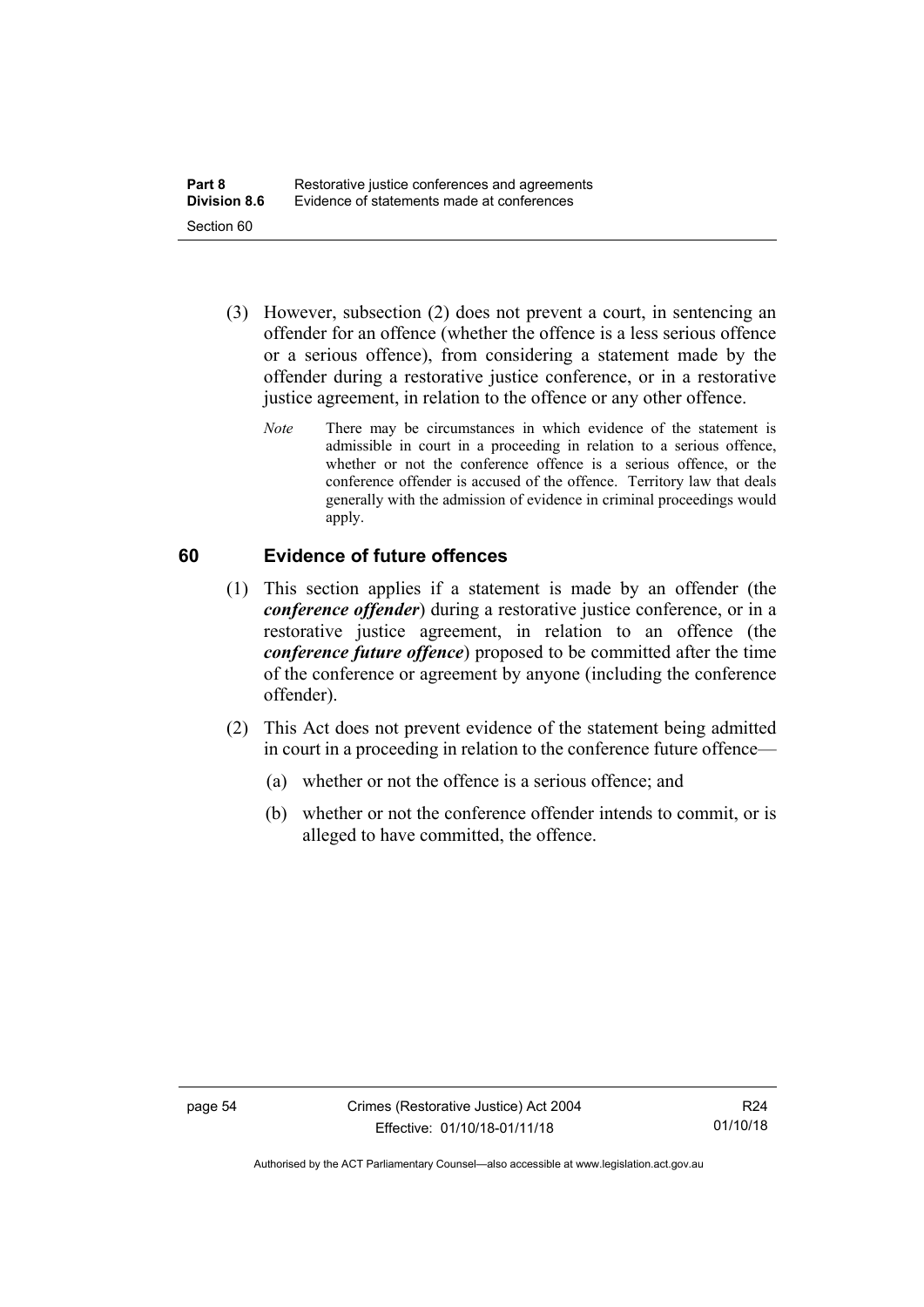Section 61

# **Part 9 Administration**

# **Division 9.1 General administration**

# **61 Restorative justice guidelines**

- (1) The director-general may issue guidelines (*restorative justice guidelines*) outlining procedures for the following:
	- (a) the referral of offences for restorative justice, including procedures for making decisions about referrals;
	- (b) the management of restorative justice;
	- (c) the conduct of restorative justice conferences;
	- (d) monitoring the progress of restorative justice;
	- (e) monitoring compliance with restorative justice agreements;
	- (f) any other aspect of the administration of this Act.
- (2) Restorative justice guidelines—
	- (a) may deal with matters also dealt with elsewhere under this Act; but
	- (b) must not be inconsistent with this Act.
- (3) Restorative justice guidelines are disallowable instruments.

(4) A referring entity for an offence must comply with the guidelines.

# **62 Police participation in restorative justice**

The director-general may make arrangements with the chief police officer—

(a) for the participation of police officers in the administration of this Act; and

| R24      | Crimes (Restorative Justice) Act 2004 | page 55 |
|----------|---------------------------------------|---------|
| 01/10/18 | Effective: 01/10/18-01/11/18          |         |

*Note* A disallowable instrument must be notified, and presented to the Legislative Assembly, under the [Legislation Act.](http://www.legislation.act.gov.au/a/2001-14)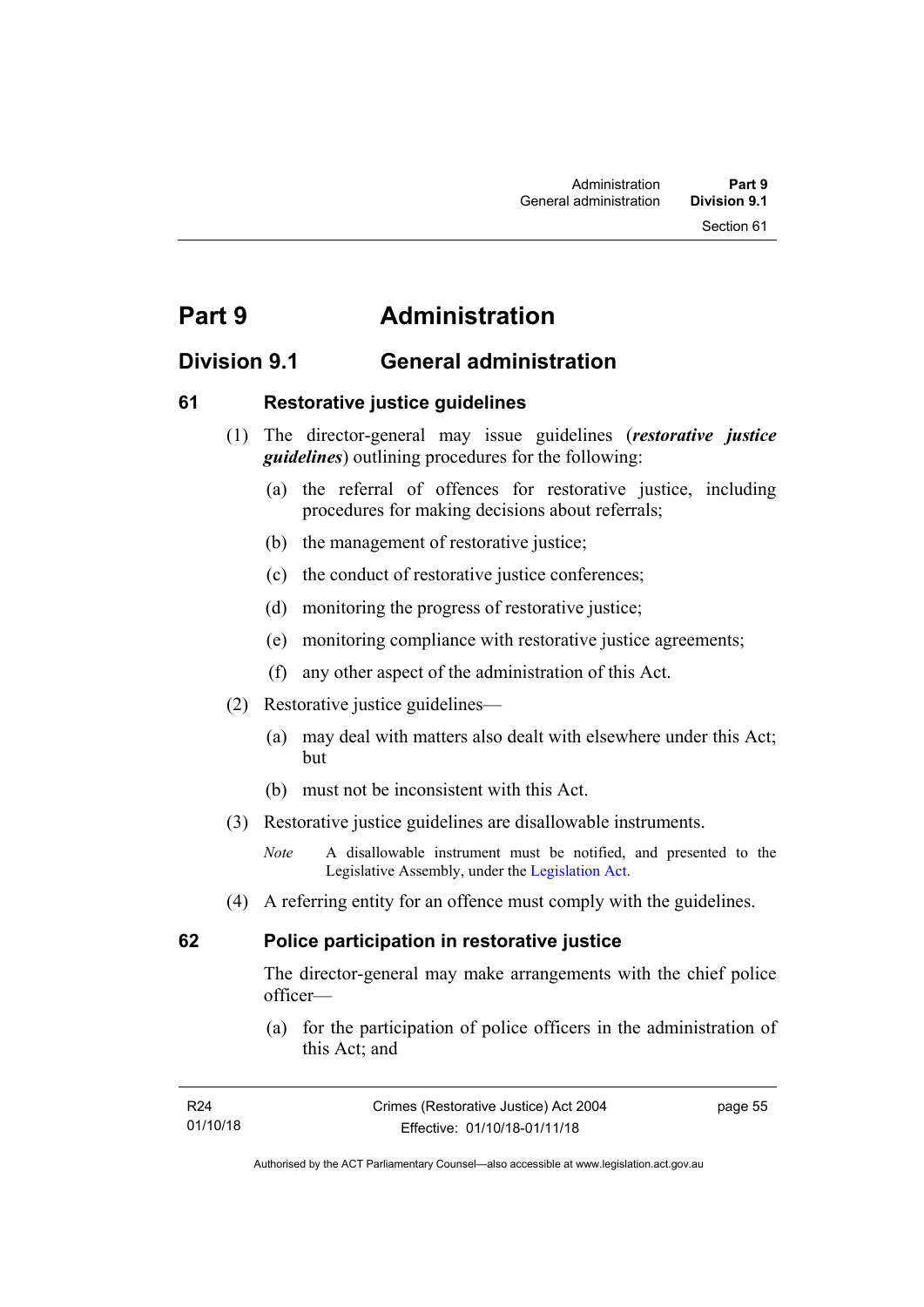(b) for the appointment of police officers to call restorative justice conferences, subject to this Act.

### **63 Information sharing**

- (1) The director-general may ask a referring entity to give the director-general information about a victim, the parent of a victim, an offender or anyone else if the information is necessary for the administration of this Act.
- (2) A referring entity must do everything reasonable to comply with a request under subsection (1).

# **64 Secrecy**

(1) In this section:

### *protected information*—

- (a) means information about a person that is disclosed to, or obtained by, a secret-keeper because of the exercise of a function by the secret-keeper under this Act; but
- (b) does not include—
	- (i) information in a restorative justice agreement; or
	- (ii) information disclosing who attended a restorative justice conference; or
	- (iii) a written record of consent made under section 52 (3).

#### **Examples of protected information**

- 1 information obtained by a referring entity or the director-general in assessing the eligibility of a victim, parent or offender for restorative justice
- 2 information obtained by the convenor of a restorative justice conference in preparing the conference
- 3 a transcript (or other record) of what is said during a restorative justice conference that is kept by the convenor or the director-general

Authorised by the ACT Parliamentary Counsel—also accessible at www.legislation.act.gov.au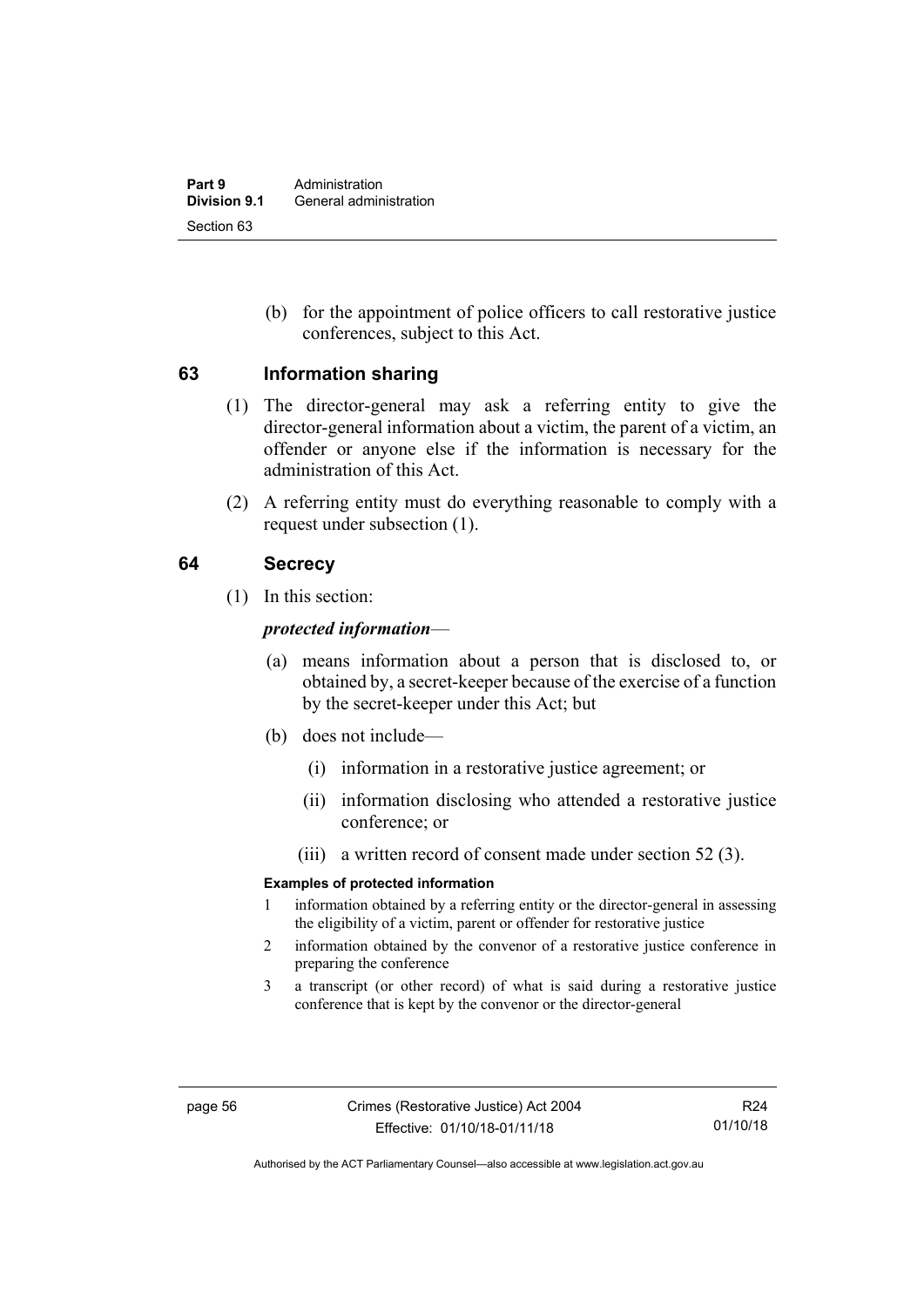*secret-keeper* means a person who is exercising, or has exercised, a function under this Act.

#### **Examples**

- 1 a referring entity, or the delegate of a referring entity, if the referring entity or delegate is considering whether to refer an offence for restorative justice
- 2 the director-general, or a delegate of the director-general, if the director-general or delegate is considering whether an offence is suitable for restorative justice, or whether a restorative justice conference for an offence should be called
- 3 the convenor of a restorative justice conference, if the convenor is making preparations for a restorative justice conference
- 4 a staff member of an administrative unit, if the staff member is assisting a secret-keeper mentioned in examples 1, 2 or 3 in carrying out the functions mentioned in those examples
- *Note* An example is part of the Act, is not exhaustive and may extend, but does not limit, the meaning of the provision in which it appears (see [Legislation Act,](http://www.legislation.act.gov.au/a/2001-14) s 126 and s 132).
- (2) A secret-keeper commits an offence if the secret-keeper—
	- (a) makes a record of protected information; or
	- (b) directly or indirectly discloses or communicates protected information about someone to someone else.

Maximum penalty: 50 penalty units, imprisonment for 6 months or both.

- (3) Subsection (2) does not apply if the record is made, or the information is disclosed or communicated—
	- (a) under this or any other Act; or
	- (b) in relation to the exercise of a function, as a secret-keeper, under this or any other Act.
- (4) Subsection (2) does not prevent a secret-keeper from divulging or communicating protected information about someone with that person's consent.

page 57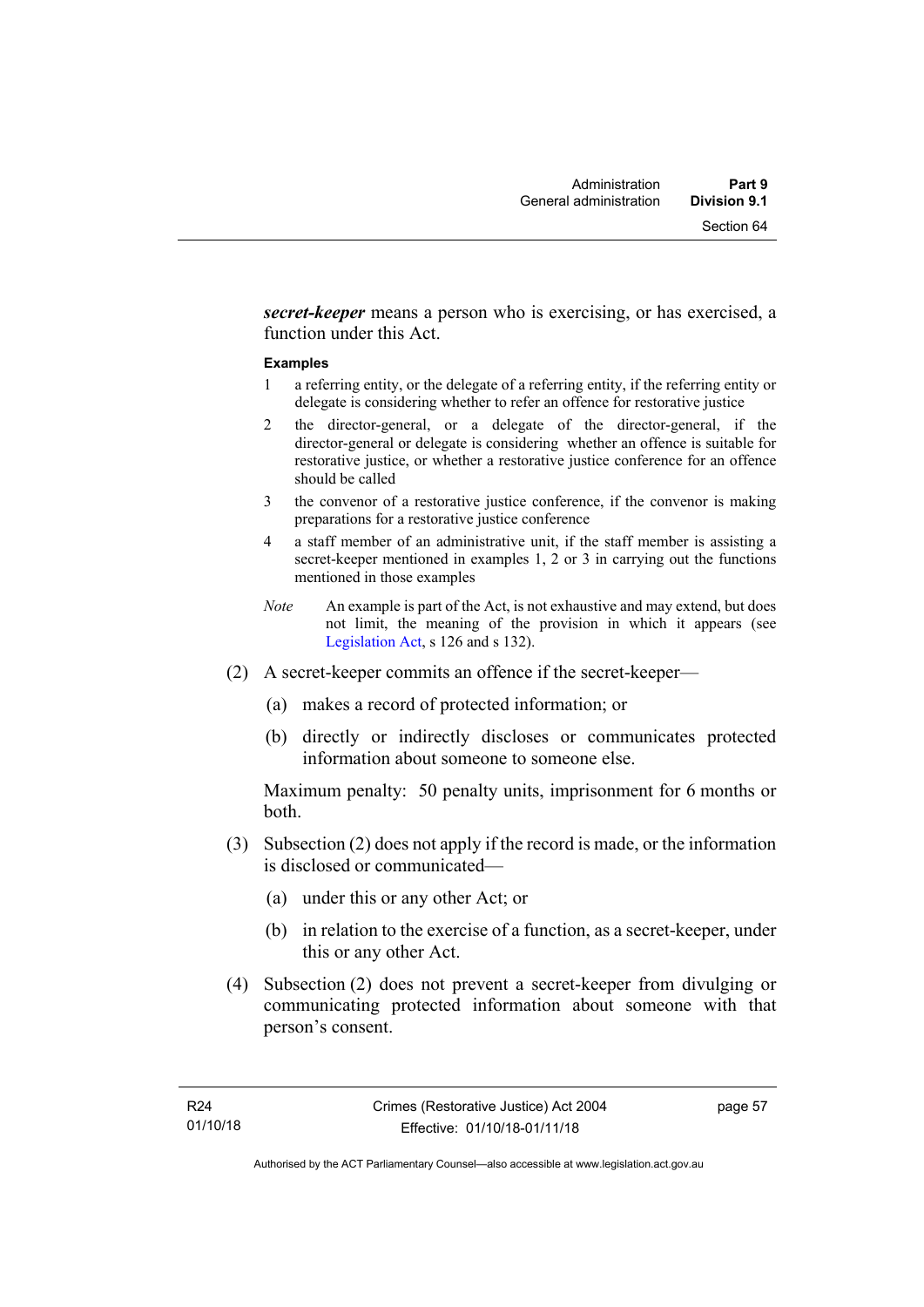- (5) For a civil proceeding, a secret-keeper must not—
	- (a) disclose or communicate protected information to a court; or
	- (b) produce or permit access to a document containing protected information to a court.
- (6) For a criminal proceeding, unless it is necessary to do so to comply with this Act, any other territory law or a law of the Commonwealth, a secret-keeper is not required—
	- (a) to disclose or communicate protected information to a court; or
	- (b) to produce or permit access to a document containing protected information to a court.

## **65 Secrecy about information acquired under other Acts**

- (1) The provisions of another Act imposing restrictions or obligations of secrecy or nondisclosure of information acquired in the administration of that Act apply to a person who, in the exercise of functions under this Act, has access to the information because of the information having been acquired in the administration of the other Act.
- (2) For subsection (1), the person who has access to the information in the exercise of functions under this Act is taken to be a person engaged in the administration of the other Act.
- (3) Subsection (1) does not prevent—
	- (a) the giving of access to records under this Act; or
	- (b) the preparation and dissemination of guides and aids to finding information contained in the records.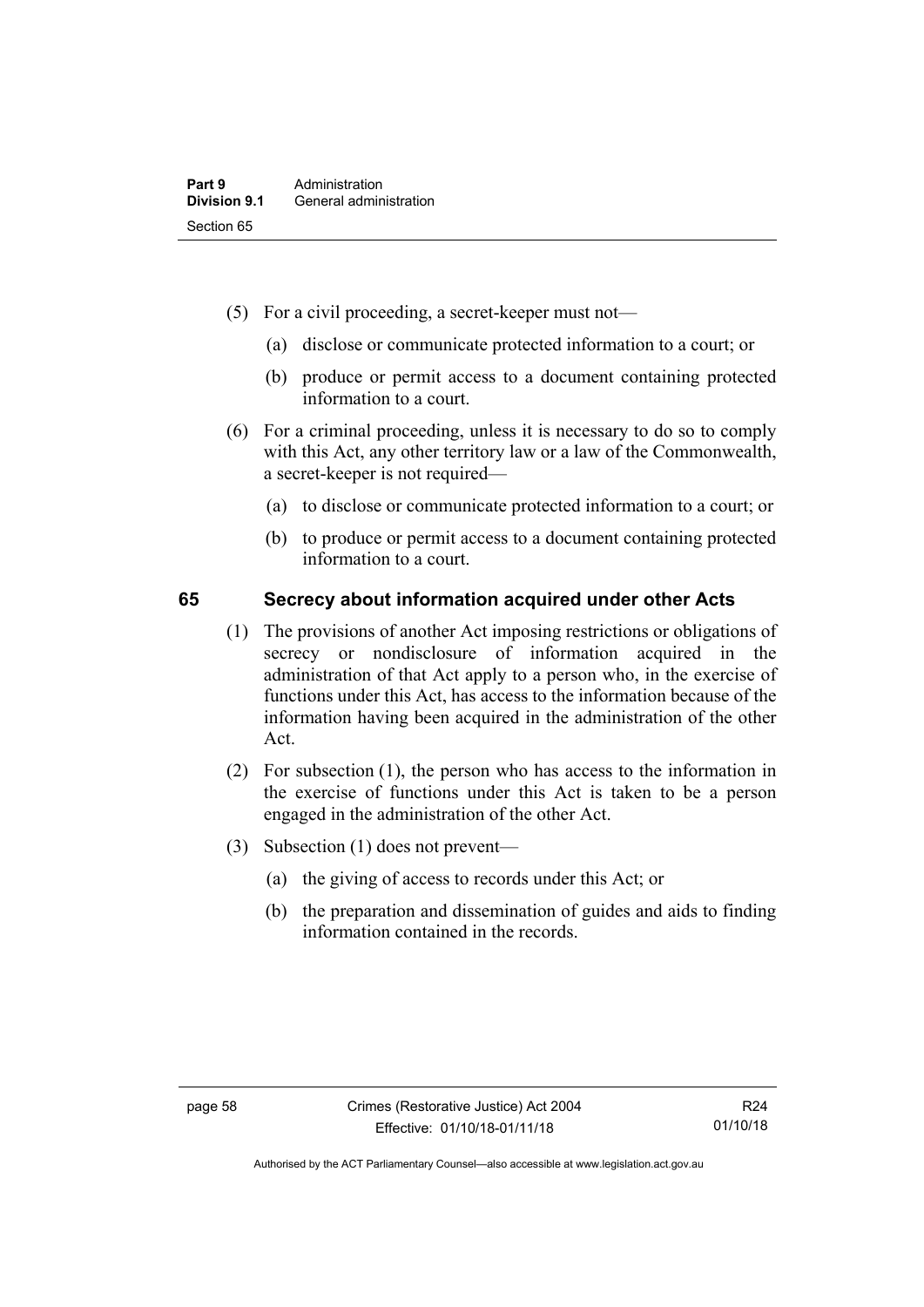### **66 Protection from liability**

- (1) A person is not personally liable for anything done or omitted to be done honestly and without negligence—
	- (a) in the exercise of a function under this Act; or
	- (b) in the reasonable belief that the act or omission was in the exercise of a function under this Act.
- (2) Any liability that, apart from subsection (1), would attach to a person attaches instead to the Territory.

# **Division 9.2 Reporting and records**

# **67 Meaning of** *referring entity—***div 9.2**

(1) In this division:

*referring entity*, in relation to an offence—see section 22.

(2) However, if an offence is referred for restorative justice by a court in making a sentence-related order, *referring entity* means the director-general (corrections).

# **68 Quarterly reporting by director-general**

- (1) This section applies in relation to a quarter of a year if—
	- (a) an offence is referred for restorative justice before the start of, or during, the quarter; and
	- (b) restorative justice—
		- (i) has not ended for the offence; or
		- (ii) ended for the offence during the quarter.
	- *Note* **Quarter** is defined in the [Legislation Act,](http://www.legislation.act.gov.au/a/2001-14) dict, pt 1 to mean the 3 months following 1 January, 1 April, 1 July or 1 October in any year.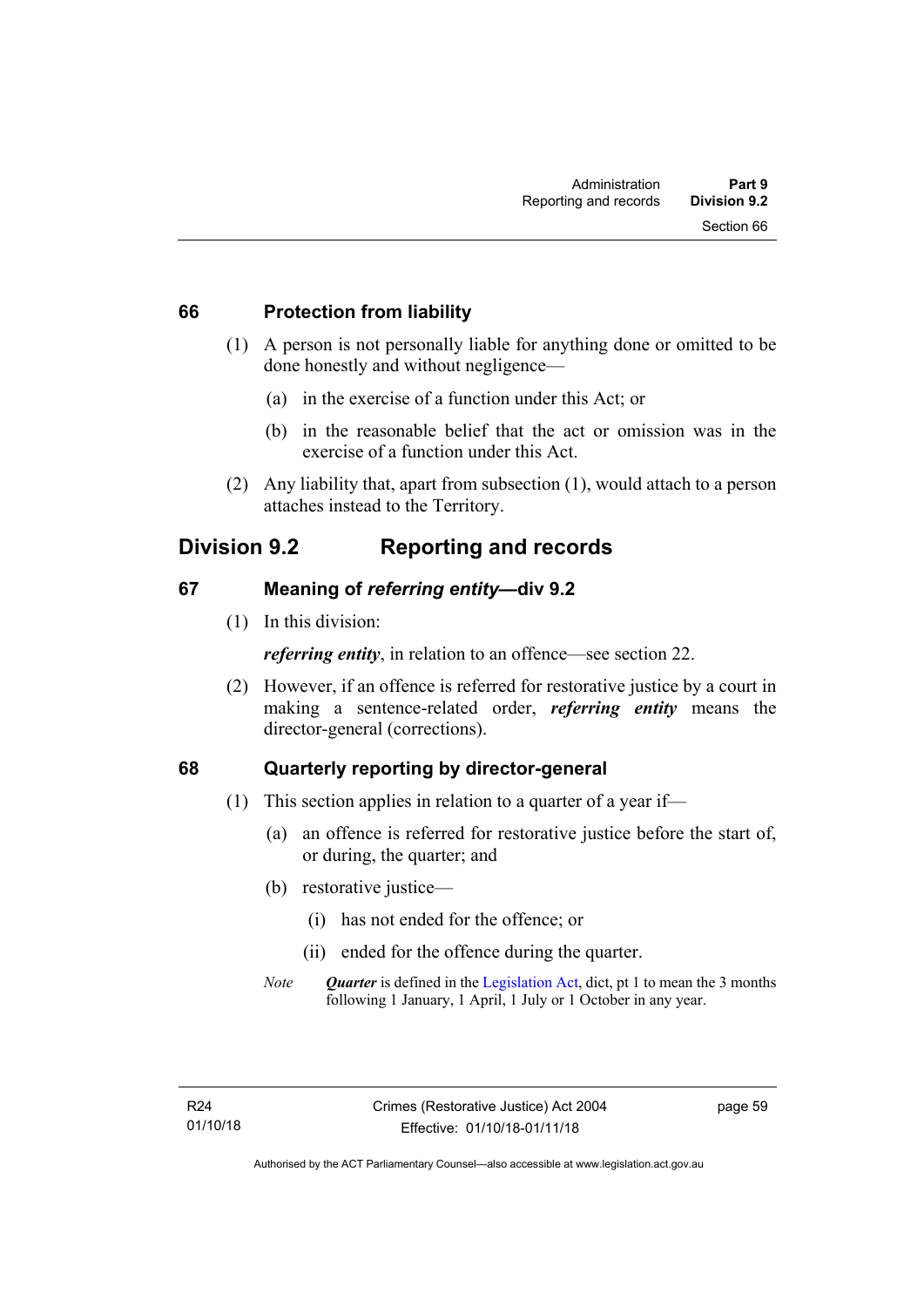- (2) Within 14 days after the last day of the quarter, the director-general (restorative justice) must report to the referring entity on the progress of restorative justice for the offence during the quarter.
	- *Note* Section 72 deals with what happens if the referring entity is the same director-general as the director-general (restorative justice), but the referring entity is the director-general in his or her capacity as director-general (corrections) or director-general (children and young people).

That section provides that the director-general must ensure that appropriate administrative arrangements are made for the report to be given by a delegate of the director-general as director-general (restorative justice) to a delegate of the director-general as director-general (corrections) or director-general (children and young people).

- (3) This section does not apply if the referring entity is the director-general (restorative justice).
	- *Note* The referring entity may be the director-general (restorative justice) under table 22, item 1 or 5.
- (4) In this section:

*ends*—restorative justice *ends* for an offence if—

- (a) the director-general decides that restorative justice is not suitable for the offence; or
- (b) the convenor of a restorative justice conference for the offence discontinues the conference under section 47; or
- (c) a restorative justice conference for the offence is concluded.
- *Note Restorative justice* means the process of restorative justice provided under this Act, including a restorative justice conference (see s 10). Restorative justice, apart from the process provided under this Act that is mentioned in the definition, does not necessarily end as provided in the definition of *ends* for this section.

Authorised by the ACT Parliamentary Counsel—also accessible at www.legislation.act.gov.au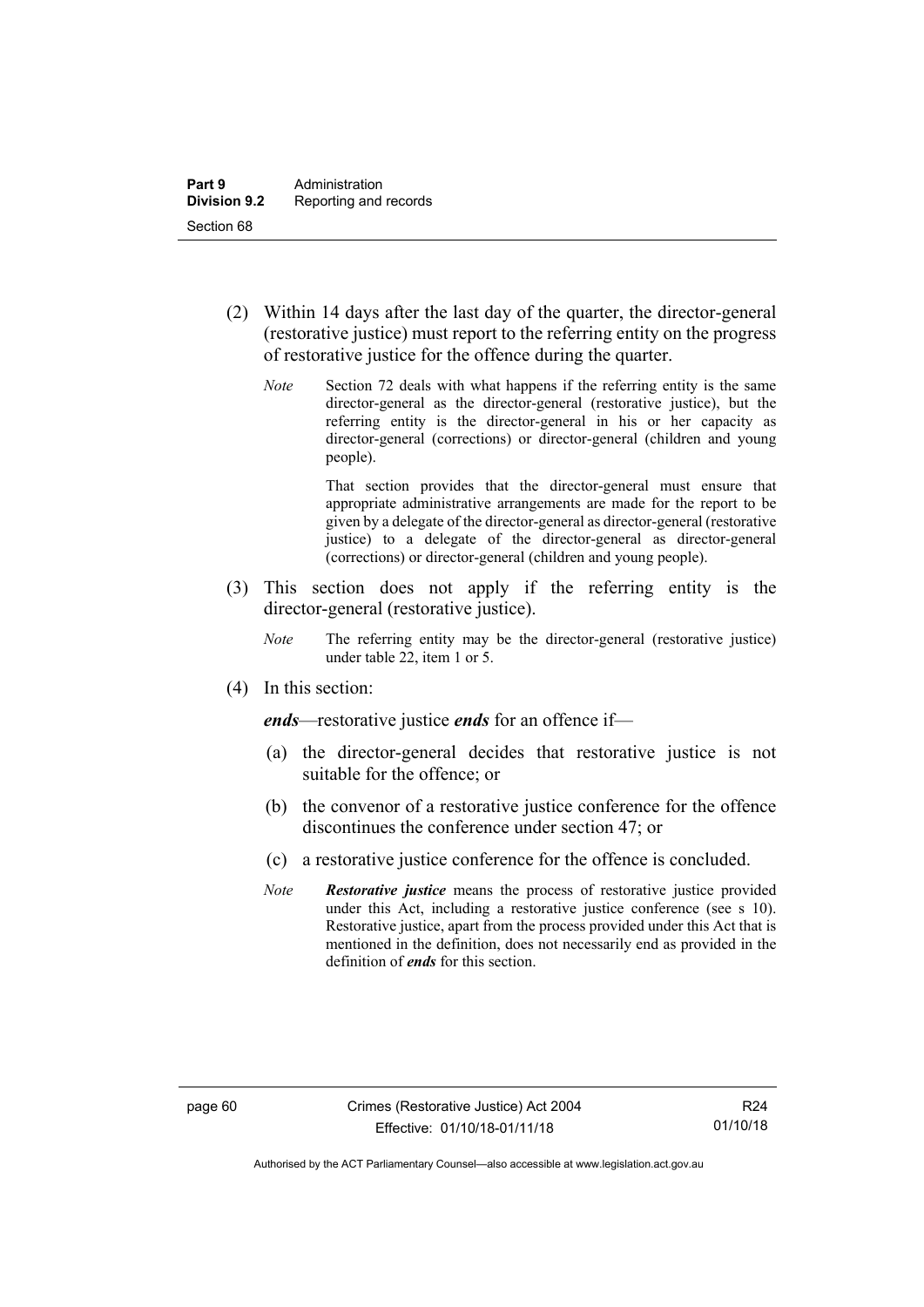## **69 Record-keeping by referring entities**

- (1) If an offence is referred to the director-general for restorative justice, the referring entity must ensure that appropriate records are kept in relation to—
	- (a) the circumstances in which the referral was made; and
	- (b) the progress of restorative justice for the offence; and
	- (c) the outcome of restorative justice for the offence.
- (2) The referring entity must also ensure that a copy of any restorative justice agreement for the offence (as amended, if at all, under section 55) is kept as part of the records.
- (3) The records mentioned in subsection (1) must be kept as part of the administrative or court records normally kept by the referring entity in relation to the offence.

# **70 Record-keeping by director-general**

- (1) The director-general must keep records of—
	- (a) each referral of an offence to the director-general for restorative justice; and
	- (b) any assessment of suitability for restorative justice under part 7, whether because of a referral of an offence for restorative justice or in other circumstances; and
	- (c) each offence for which a restorative justice conference is called; and
	- (d) each restorative justice conference that is conducted; and
	- (e) each restorative justice conference that is cancelled or discontinued; and
	- (f) each restorative justice agreement that is reached at a conference; and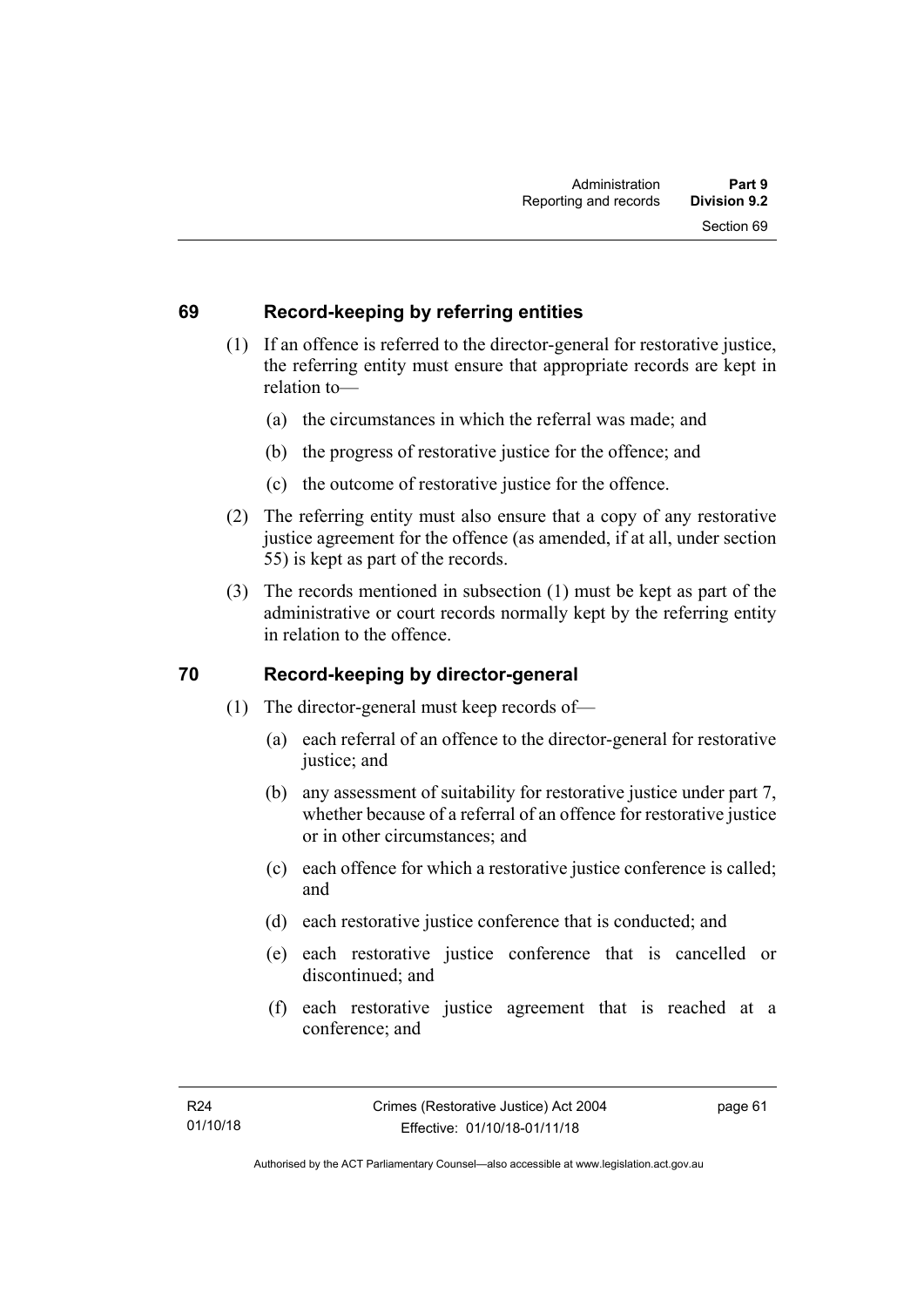- (g) the offender's compliance with each restorative justice agreement.
- (2) The records mentioned in subsection (1) (g) must be kept in consultation with the relevant referring entity.
- (3) A record of an offence for which a restorative justice agreement is reached must include a copy of the restorative justice agreement (as amended, if at all, under section 55).

# **71 Restorative justice database**

- (1) The director-general must ensure that a database is kept of information in the records required to be kept under section 70 to enable research, analysis and evaluation of restorative justice.
- (2) The database must be kept as required by regulation.
- (3) A regulation made for this section—
	- (a) may allow access to the information in the database by anyone for research, analysis and evaluation of restorative justice; but
	- (b) must not allow access to the information in the database in any form that would allow the identity of anyone taking part in restorative justice to be worked out.

Authorised by the ACT Parliamentary Counsel—also accessible at www.legislation.act.gov.au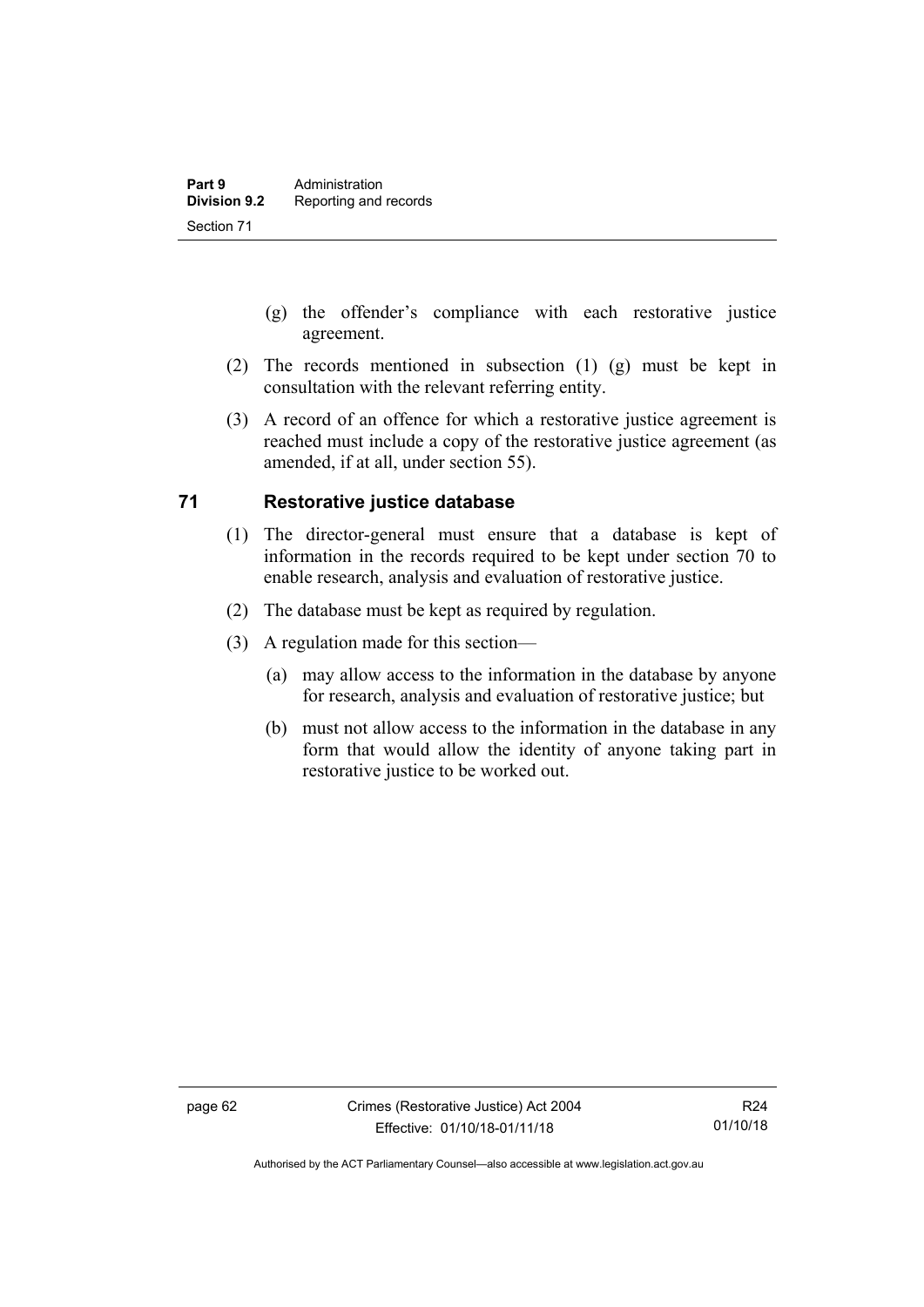# **Part 10 Miscellaneous**

### **72 Exercise of functions by director-general**

- (1) This section applies if—
	- (a) section 23, section 57, section 58 or section 68 requires a director-general, in the director-general's capacity as responsible for a particular matter (the *first capacity*) to give a referral or report to a director-general, in the director-general's capacity as responsible for another matter (the *second capacity*); and
	- (b) a single director-general acts in both the first and second capacities.
- (2) A director-general mentioned in subsection (1) must ensure that administrative arrangements are made for a delegate of the director-general in the first capacity to give the referral or report to a delegate of the director-general in the second capacity who is a different person from the delegate in the first capacity.

#### **Example**

Pat has been found guilty of an offence but, without convicting Pat, the court makes a good behaviour order under the *[Crimes \(Sentencing\) Act 2005](http://www.legislation.act.gov.au/a/2005-58)*, section 17 (Nonconviction orders—general). The offence is referred for restorative justice by the director-general (corrections).

After a restorative justice conference, Pat enters into a restorative justice agreement with the victim of the offence. Under the agreement, Pat promises to attend a rehabilitation program on a particular night of the week for 3 months. However, after 2 weeks, Pat breaches the agreement by stopping to attend the program.

The director-general (restorative justice) becomes aware of the breach of the agreement. Under section 57 (2), the director-general (restorative justice) must report the breach to the referring entity, the director-general (corrections). However, the director-general (restorative justice) is the same person as the director-general (corrections).

page 63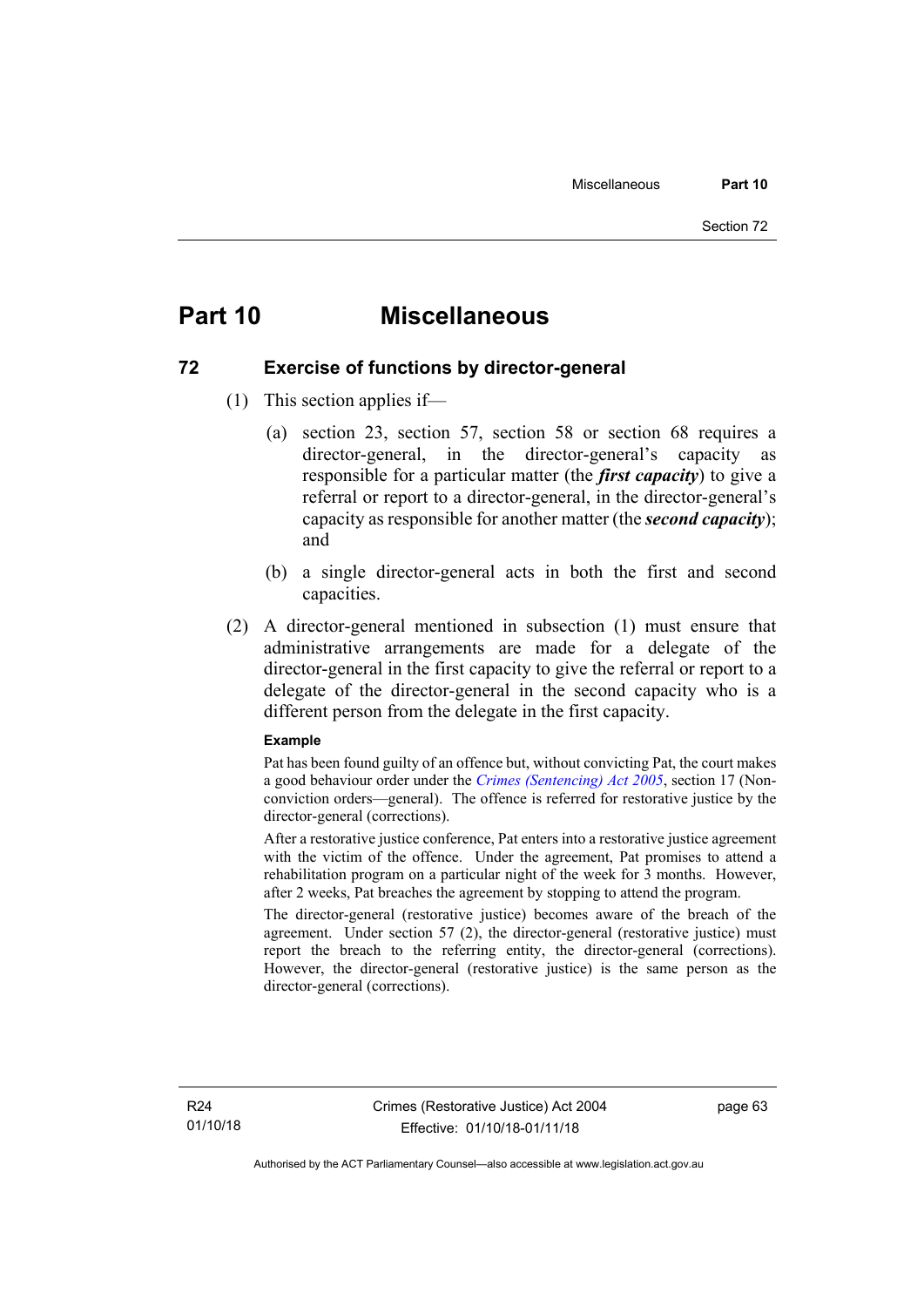#### **Part 10** Miscellaneous

Section 73

This section requires the director-general to ensure that administrative arrangements are made for the report to be given by a delegate of the director-general in the director-general's capacity as administering this Act to someone else who is a delegate of the director-general in the director-general's capacity as administering sentence-related orders such as the order for Pat.

*Note* An example is part of the Act, is not exhaustive and may extend, but does not limit, the meaning of the provision in which it appears (see [Legislation Act,](http://www.legislation.act.gov.au/a/2001-14) s 126 and s 132).

## **73 Approved forms**

- (1) The Minister may approve forms for this Act.
- (2) If the Minister approves a form for a particular purpose, the form must be used for that purpose.

*Note* For other provisions about forms, see th[e Legislation Act,](http://www.legislation.act.gov.au/a/2001-14) s 255.

(3) An approved form is a notifiable instrument.

*Note* A notifiable instrument must be notified under the [Legislation Act.](http://www.legislation.act.gov.au/a/2001-14)

### **74 Regulation-making power**

- (1) The Executive may make regulations for this Act.
	- *Note* A regulation must be notified, and presented to the Legislative Assembly, under the [Legislation Act.](http://www.legislation.act.gov.au/a/2001-14)
- (2) A regulation may make provision in relation to the following:
	- (a) referring entities for table 22, item 6;
	- (b) the qualifications and experience of convenors, for section 40 $(2)$  $(a)$ ;
	- (c) the functions of convenors, for section 41 (1) (k);
	- (d) the keeping of a database of restorative justice information, for section 71.

Authorised by the ACT Parliamentary Counsel—also accessible at www.legislation.act.gov.au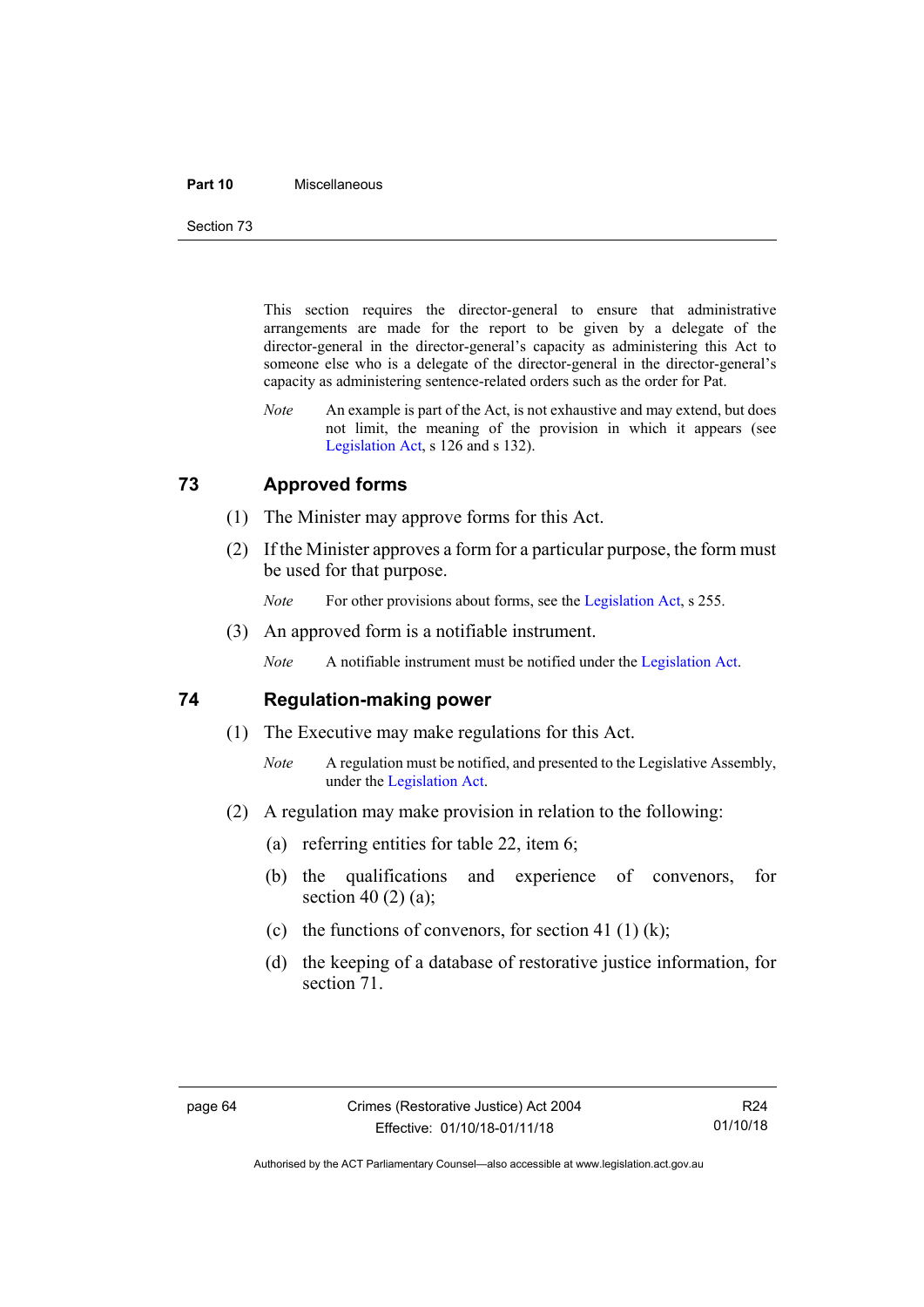# **Dictionary**

 $(see s 3)$ 

*Note 1* The [Legislation Act](http://www.legislation.act.gov.au/a/2001-14) contains definitions and other provisions relevant to this Act.

*Note 2* For example, the [Legislation Act,](http://www.legislation.act.gov.au/a/2001-14) dict, pt 1 defines the following terms:

- ACT
- adult
- amend
- chief police officer
- child
- Childrens Court
- director-general (see s 163)
- director of public prosecutions (or DPP)
- domestic partner (see s  $169(1)$ )
- found guilty (of an offence)
- Legislative Assembly
- Magistrates Court
- property
- quarter
- sentence administration board
- Supreme Court
- the Territory.

*adult offender*—see section 12.

*child victim*—see section 11.

*commission*, of an offence that is alleged to have been committed see section 12.

*convenor* means a person appointed as a convenor for part 8 (Restorative justice conferences and agreements) under section 40.

*court referral order*—see section 27 (2).

*director-general (children and young people)*—see section 22 (2).

R24 01/10/18 page 65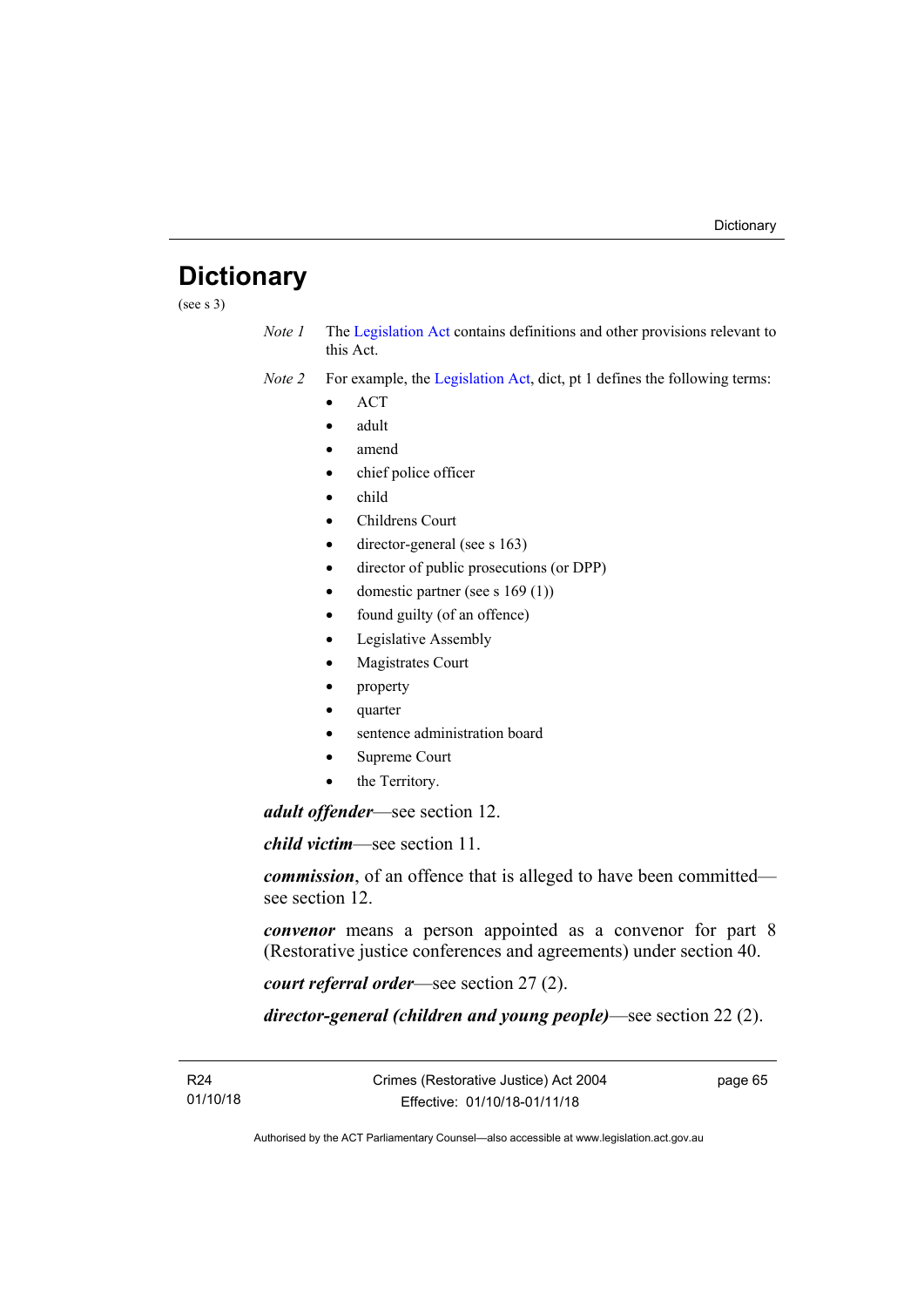*director-general (corrections)*—see section 22 (2).

*director-general (restorative justice)*—see section 22 (2).

*Note* If the Act refers simply to *the director-general*, this is a reference to the director-general of the administrative unit responsible for the administration of this Act (se[e Legislation Act,](http://www.legislation.act.gov.au/a/2001-14) s 163).

*eligible offender*—see section 19.

*eligible parent*—see section 18.

*eligible victim*—see section 17.

*less serious family violence offence*—see section 12.

*less serious offence*— see section 12.

*less serious sexual offence*—see section 12.

*objects*, of this Act—see section 6.

*offence*—see section 12.

*offender*—see section 12.

*parent*—see section 11.

*personal characteristics*, of a victim, or a parent of a child victim, or offender—see section 29.

*referred*—see section 10.

*referring entity*—

- (a) see section 22; but
- (b) for part 8 (Restorative justice conferences and agreements)—see section 38; and
- (c) for division 9.2 (Reporting and records)—see section 67.

*required participant*, in a restorative justice conference, for part 8 (Restorative justice conferences and agreements)—see section 42.

*restorative justice*—see section 10.

R24 01/10/18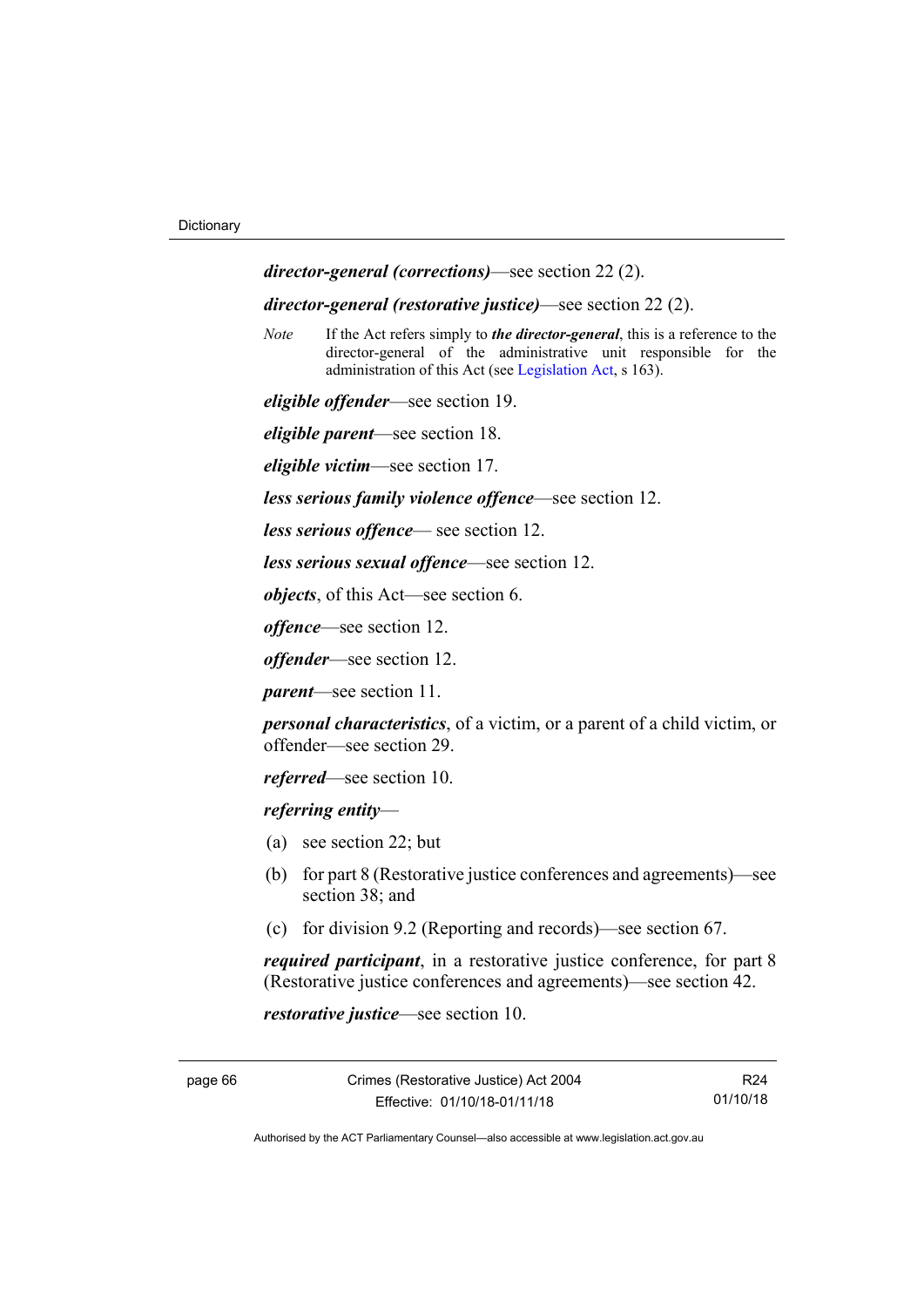*restorative justice agreement*—see section 50.

*restorative justice conference* means a conference called for part 8 (Restorative justice conferences and agreements).

*restorative justice guidelines*—see section 61.

*section 24 referral conditions*—see section 24.

*sentence-related order*, for an offender who is found guilty of an offence—see section 13.

*serious family violence offence*—see section 12.

*serious offence*—see section 12.

*serious sexual offence*—see section 12.

*sexual offence*—see section 12.

*substitute participant*, for part 8 (Restorative justice conferences and agreements)—see section 43.

*suitable*—section 10.

*suitable parent*—see section 35.

*suitable victim*—see section 34.

*victim*—see section 11.

*young offender*—see section 12.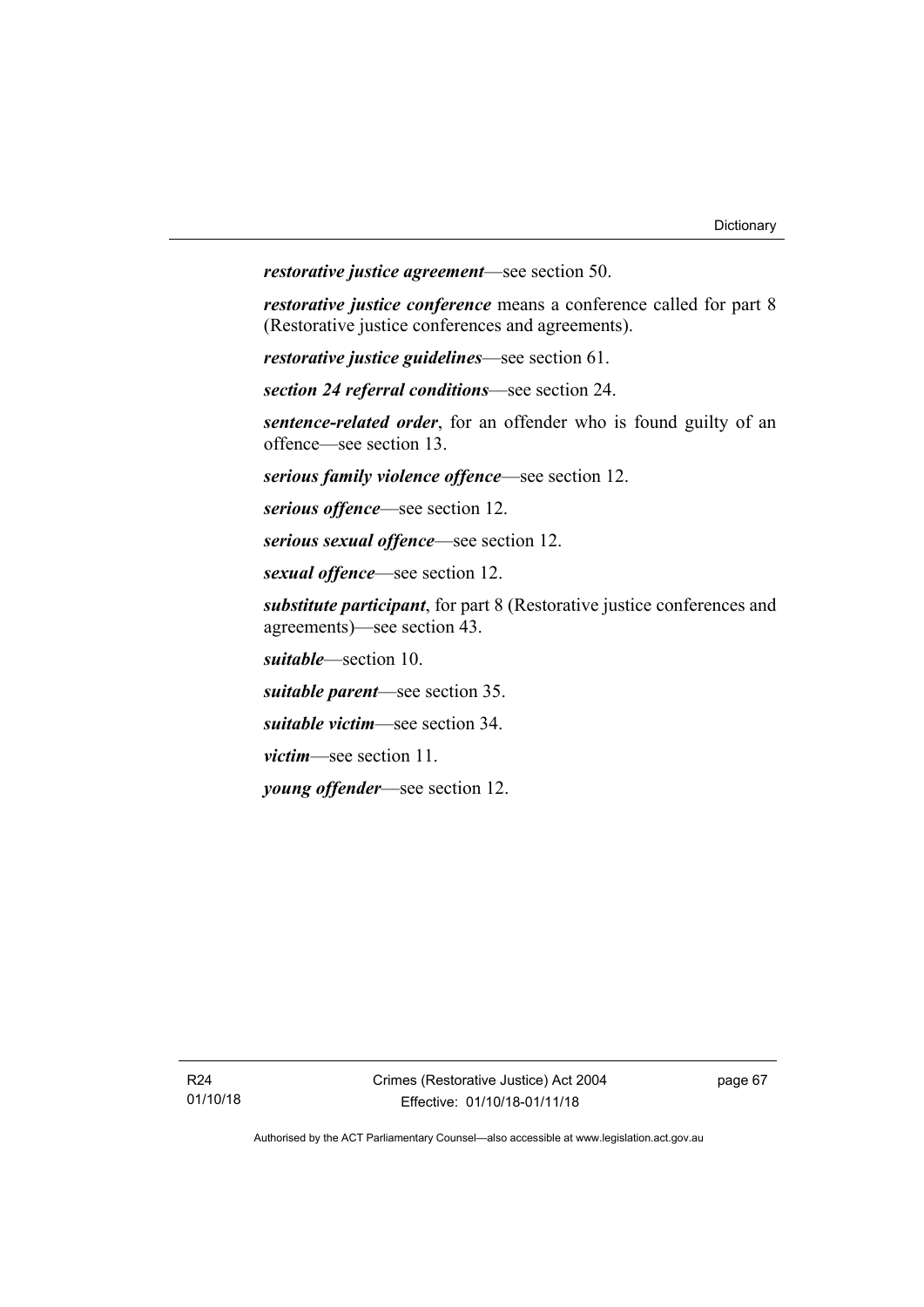1 About the endnotes

# **Endnotes**

### **1 About the endnotes**

Amending and modifying laws are annotated in the legislation history and the amendment history. Current modifications are not included in the republished law but are set out in the endnotes.

Not all editorial amendments made under the *[Legislation Act 2001](http://www.legislation.act.gov.au/a/2001-14)*, part 11.3 are annotated in the amendment history. Full details of any amendments can be obtained from the Parliamentary Counsel's Office.

Uncommenced amending laws are not included in the republished law. The details of these laws are underlined in the legislation history. Uncommenced expiries are underlined in the legislation history and amendment history.

If all the provisions of the law have been renumbered, a table of renumbered provisions gives details of previous and current numbering.

The endnotes also include a table of earlier republications.

| $A = Act$                                  | $NI = Notifiable$ instrument              |
|--------------------------------------------|-------------------------------------------|
| $AF =$ Approved form                       | $o = order$                               |
| $am = amended$                             | om = omitted/repealed                     |
| $amdt = amendment$                         | $ord = ordinance$                         |
| AR = Assembly resolution                   | orig = original                           |
| $ch = chapter$                             | par = paragraph/subparagraph              |
| $CN =$ Commencement notice                 | pres = present                            |
| $def = definition$                         | $prev = previous$                         |
| $DI = Disallowable instrument$             | $(\text{prev}) = \text{previously}$       |
| $dict = dictionary$                        | $pt = part$                               |
| disallowed = disallowed by the Legislative | $r = rule/subrule$                        |
| Assembly                                   | $reloc = relocated$                       |
| $div =$ division                           | $renum = renumbered$                      |
| $exp = expires/expired$                    | $R[X]$ = Republication No                 |
| $Gaz = gazette$                            | $R1$ = reissue                            |
| $hdg =$ heading                            | s = section/subsection                    |
| $IA = Interpretation Act 1967$             | $sch = schedule$                          |
| ins = inserted/added                       | $sdiv = subdivision$                      |
| $LA =$ Legislation Act 2001                | SL = Subordinate law                      |
| $LR =$ legislation register                | $sub =$ substituted                       |
| LRA = Legislation (Republication) Act 1996 | underlining = whole or part not commenced |
| $mod = modified/modification$              | or to be expired                          |
|                                            |                                           |

## **2 Abbreviation key**

page 68 Crimes (Restorative Justice) Act 2004 Effective: 01/10/18-01/11/18

R24 01/10/18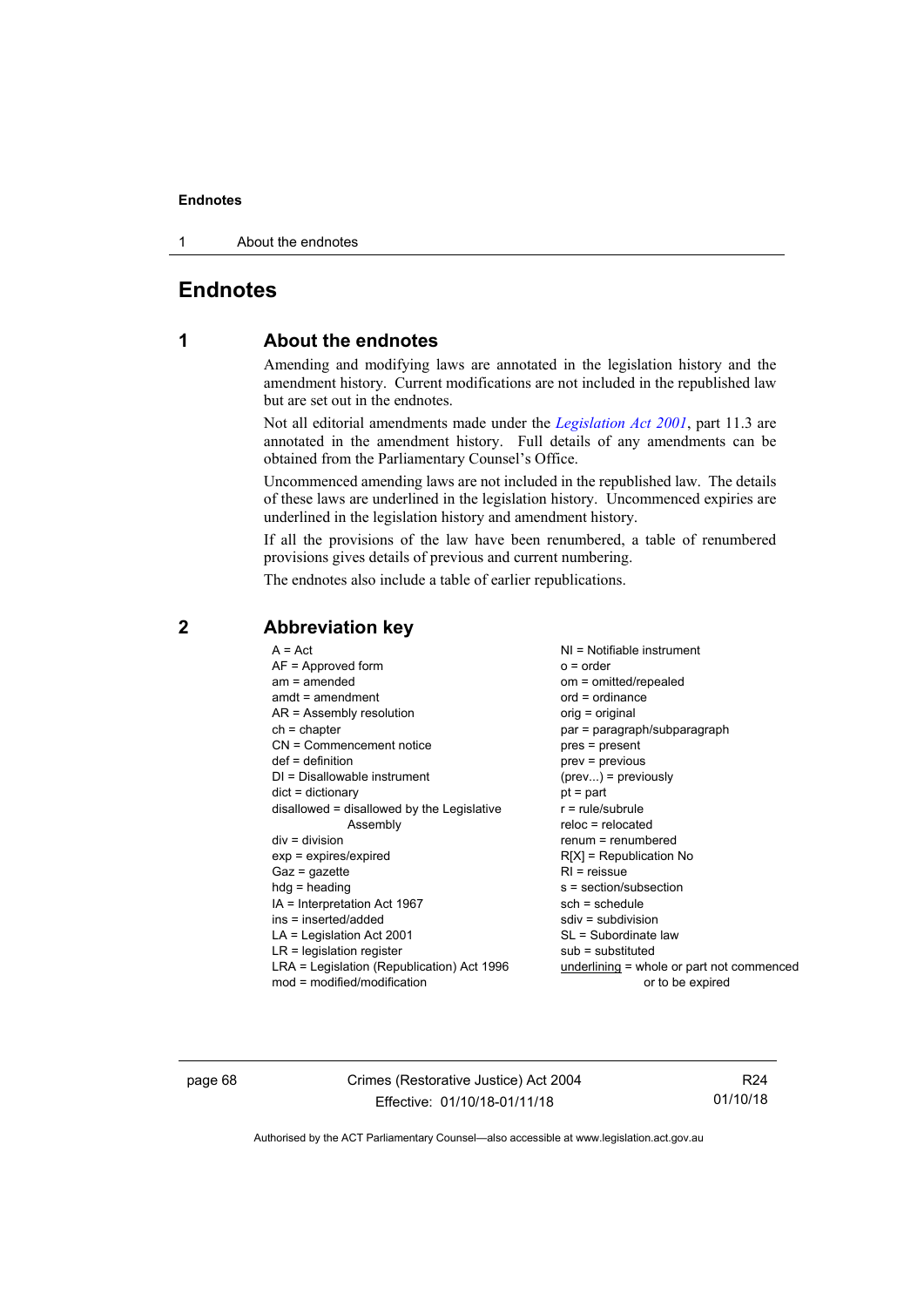### **3 Legislation history**

#### **Crimes (Restorative Justice) Act 2004 A2004-65**

notified LR 6 September 2004

s 1, s 2 commenced 6 September 2004 (LA s 75 (1))

remainder commenced 31 January 2005 (s 2 and [CN2004-28\)](http://www.legislation.act.gov.au/cn/2004-28/default.asp)

as amended by

### **[Domestic Violence and Protection Orders Amendment Act 2005](http://www.legislation.act.gov.au/a/2005-13) A2005-13 sch 1 pt 1.5**

notified LR 24 March 2005

s 1, s 2 commenced 24 March 2005 (LA s 75 (1))

sch 1 pt 1.5 commenced 25 March 2005 (s 2)

#### **[Justice and Community Safety Legislation Amendment Act 2005](http://www.legislation.act.gov.au/a/2005-60)  [\(No](http://www.legislation.act.gov.au/a/2005-60) 4) A2005-60 sch 1 pt 1.12**

notified LR 1 December 2005

s 1, s 2 taken to have commenced 23 November 2005 (LA s 75 (2)) sch 1 pt 1.12 commenced 22 December 2005 (s 2 (4))

#### **[Civil Unions Act 2006](http://www.legislation.act.gov.au/a/2006-22) A2006-22 sch 1 pt 1.8**

notified LR 19 May 2006 s 1, s 2 commenced 19 May 2006 (LA s 75 (1))

sch 1 pt 1.8 never commenced

*Note* Act repealed by disallowance 14 June 2006 (see Cwlth Gaz 2006 No S93)

### **[Sentencing Legislation Amendment Act 2006](http://www.legislation.act.gov.au/a/2006-23) A2006-23 sch 1 pt 1.10**

notified LR 18 May 2006 s 1, s 2 commenced 18 May 2006 (LA s 75 (1)) sch 1 pt 1.10 commenced 2 June 2006 (s 2 (1) and see Crimes [\(Sentence Administration\) Act 2005](http://www.legislation.act.gov.au/a/2005-59) A2005-59 s 2, [Crimes](http://www.legislation.act.gov.au/a/2005-58)  [\(Sentencing\) Act 2005](http://www.legislation.act.gov.au/a/2005-58) A2005-58, s 2 and LA s 79)

### **[Statute Law Amendment Act 2007](http://www.legislation.act.gov.au/a/2007-3) A2007-3 sch 3 pt 3.26**

notified LR 22 March 2007

s 1, s 2 taken to have commenced 1 July 2006 (LA s 75 (2)) sch 3 pt 3.26 commenced 12 April 2007 (s 2 (1))

R24 01/10/18 Crimes (Restorative Justice) Act 2004 Effective: 01/10/18-01/11/18

page 69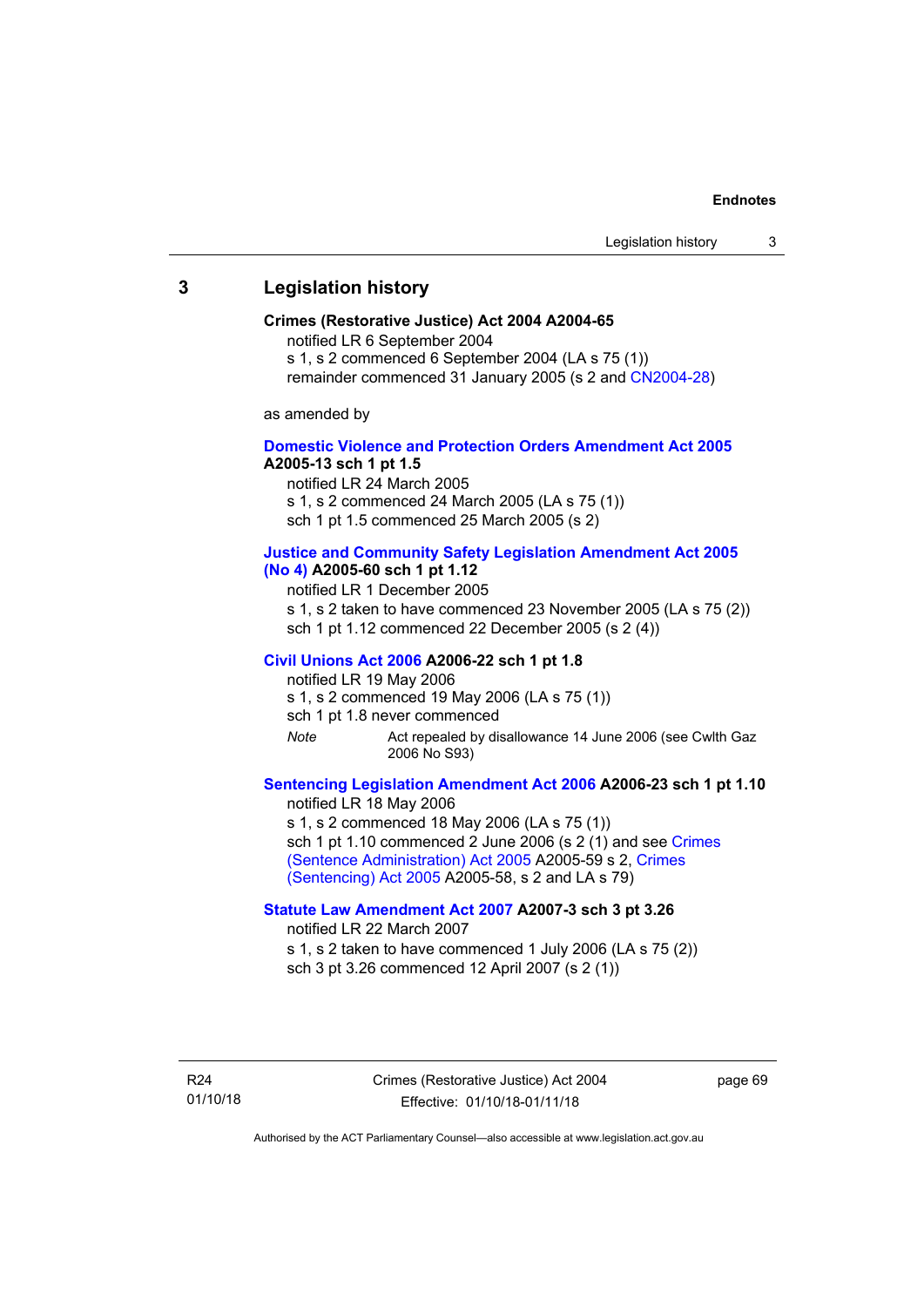3 Legislation history

### **[Children and Young People \(Consequential Amendments\) Act 2008](http://www.legislation.act.gov.au/a/2008-20) A2008-20 sch 3 pt 3.8, sch 4 pt 4.10**

notified LR 17 July 2008

s 1, s 2 commenced 17 July 2008 (LA s 75 (1))

s 3 commenced 18 July 2008 (s 2 (1))

sch 3 pt 3.8 commenced 27 October 2008 (s 2 (4) and see [Children](http://www.legislation.act.gov.au/a/2008-19)  [and Young People Act 2008](http://www.legislation.act.gov.au/a/2008-19) A2008-19, s 2 and [CN2008-13\)](http://www.legislation.act.gov.au/cn/2008-13/default.asp) sch 4 pt 4.10 commenced 27 February 2009 (s 2 (5) and see [Children](http://www.legislation.act.gov.au/a/2008-19)  [and Young People Act 2008](http://www.legislation.act.gov.au/a/2008-19) A2008-19, s 2 and [CN2008-17 \(](http://www.legislation.act.gov.au/cn/2008-17/default.asp)and see [CN2008-13\)](http://www.legislation.act.gov.au/cn/2008-13/default.asp))

### **[Justice and Community Safety Legislation Amendment Act 2008](http://www.legislation.act.gov.au/a/2008-22)  [\(No](http://www.legislation.act.gov.au/a/2008-22) 2) A2008-22 sch 1 pt 1.3**

notified LR 8 July 2008 s 1, s 2 commenced 8 July 2008 (LA s 75 (1)) sch 1 pt 1.3 commenced 29 July 2008 (s 2)

#### **[Justice and Community Safety Legislation Amendment](http://www.legislation.act.gov.au/a/2008-29)  Act [2008](http://www.legislation.act.gov.au/a/2008-29) (No 3) A2008-29 sch 1 pt 1.6**

notified LR 13 August 2008 s 1, s 2 commenced 13 August 2008 (LA s 75 (1)) sch 1 pt 1.6 commenced 27 August 2008 (s 2)

### **[Court Legislation Amendment Act 2008](http://www.legislation.act.gov.au/a/2008-42) A2008-42 pt 2**

notified LR 8 September 2008 s 1, s 2 commenced 8 September 2008 (LA s 75 (1)) pt 2 commenced 8 March 2009 (s 2 and LA s 79)

### **[Domestic Violence and Protection Orders Act 2008](http://www.legislation.act.gov.au/a/2008-46) A2008-46 sch 3 pt 3.5**

notified LR 10 September 2008 s 1, s 2 commenced 10 September 2008 (LA s 75 (1)) sch 3 pt 3.5 commenced 30 March 2009 (s 2)

### **[Statute Law Amendment Act 2009 \(No 2\)](http://www.legislation.act.gov.au/a/2009-49) A2009-49 sch 3 pt 3.16**

notified LR 26 November 2009

s 1, s 2 commenced 26 November 2009 (LA s 75 (1)) sch 3 pt 3.16 commenced 17 December 2009 (s 2)

R24 01/10/18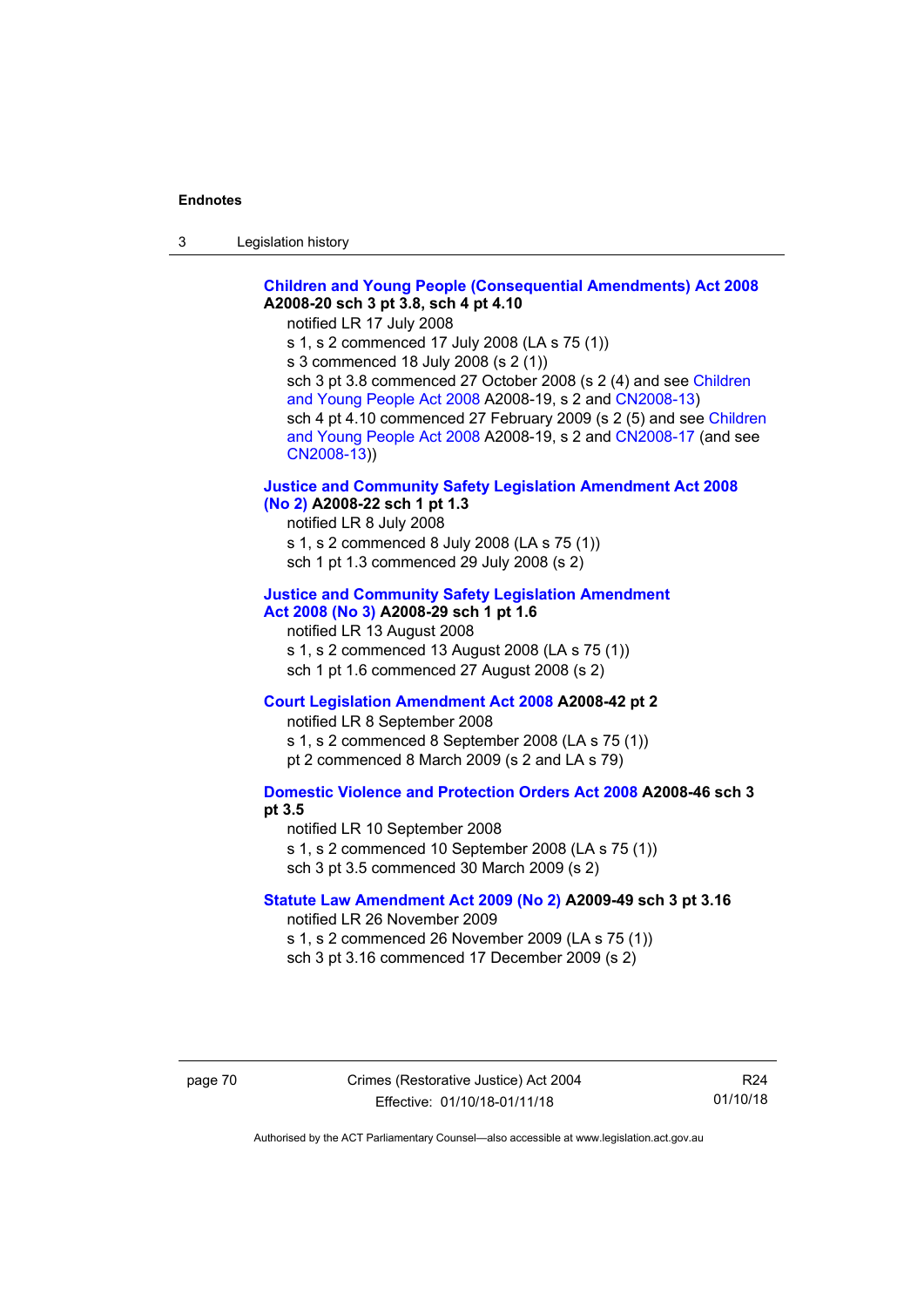Legislation history 3

### **[Administrative \(One ACT Public Service Miscellaneous Amendments\)](http://www.legislation.act.gov.au/a/2011-22)  Act [2011](http://www.legislation.act.gov.au/a/2011-22) A2011-22 sch 1 pt 1.43**

notified LR 30 June 2011 s 1, s 2 commenced 30 June 2011 (LA s 75 (1)) sch 1 pt 1.43 commenced 1 July 2011 (s 2 (1))

#### **[Statute Law Amendment Act 2012](http://www.legislation.act.gov.au/a/2012-21) A2012-21 sch 3 pt 3.10**

notified LR 22 May 2012 s 1, s 2 commenced 22 May 2012 (LA s 75 (1)) sch 3 pt 3.10 commenced 5 June 2012 (s 2 (1))

#### **[Statute Law Amendment Act 2014](http://www.legislation.act.gov.au/a/2014-18) A2014-18 sch 3 pt 3.6**

notified LR 20 May 2014 s 1, s 2 commenced 20 May 2014 (LA s 75 (1)) sch 3 pt 3.6 commenced 10 June 2014 (s 2 (1))

#### **[Crimes \(Sentencing and Restorative Justice\) Amendment Act 2016](http://www.legislation.act.gov.au/a/2016-4/default.asp) A2016-4 pt 4, sch 1 pt 1.8**

notified LR 24 February 2016 s 1, s 2 commenced 24 February 2016 (LA s 75 (1)) pt 4 commenced 25 February 2016 (s 2 (2)) sch 1 pt 1.8 commenced 2 March 2016 (s 2 (1))

#### **[Family Violence Act 2016](http://www.legislation.act.gov.au/a/2016-42/default.asp) A2016-42 sch 3 pt 3.6 (as am by [A2017-10](http://www.legislation.act.gov.au/a/2017-10/default.asp) s 7)**

notified LR 18 August 2016 s 1, s 2 commenced 18 August 2016 (LA s 75 (1)) sch 3 pt 3.6 commenced 1 May 2017 (s 2 (2) as am by [A2017-10](http://www.legislation.act.gov.au/a/2017-10/default.asp) s 7)

**[Public Sector Management Amendment Act 2016](http://www.legislation.act.gov.au/a/2016-52/default.asp) A2016-52 sch 1** 

### **pt 1.17**

notified LR 25 August 2016 s 1, s 2 commenced 25 August 2016 (LA s 75 (1)) sch 1 pt 1.17 commenced 1 September 2016 (s 2)

#### **[Freedom of Information Act 2016](http://www.legislation.act.gov.au/a/2016-55/default.asp) A2016-55 sch 4 pt 4.7 (as am by [A2017-14](http://www.legislation.act.gov.au/a/2017-14) s 19)**

notified LR 26 August 2016

s 1, s 2 commenced 26 August 2016 (LA s 75 (1))

sch 4 pt 4.7 commenced 1 January 2018 (s 2 as am by [A2017-14](http://www.legislation.act.gov.au/a/2017-14) s 19)

R24 01/10/18 Crimes (Restorative Justice) Act 2004 Effective: 01/10/18-01/11/18

page 71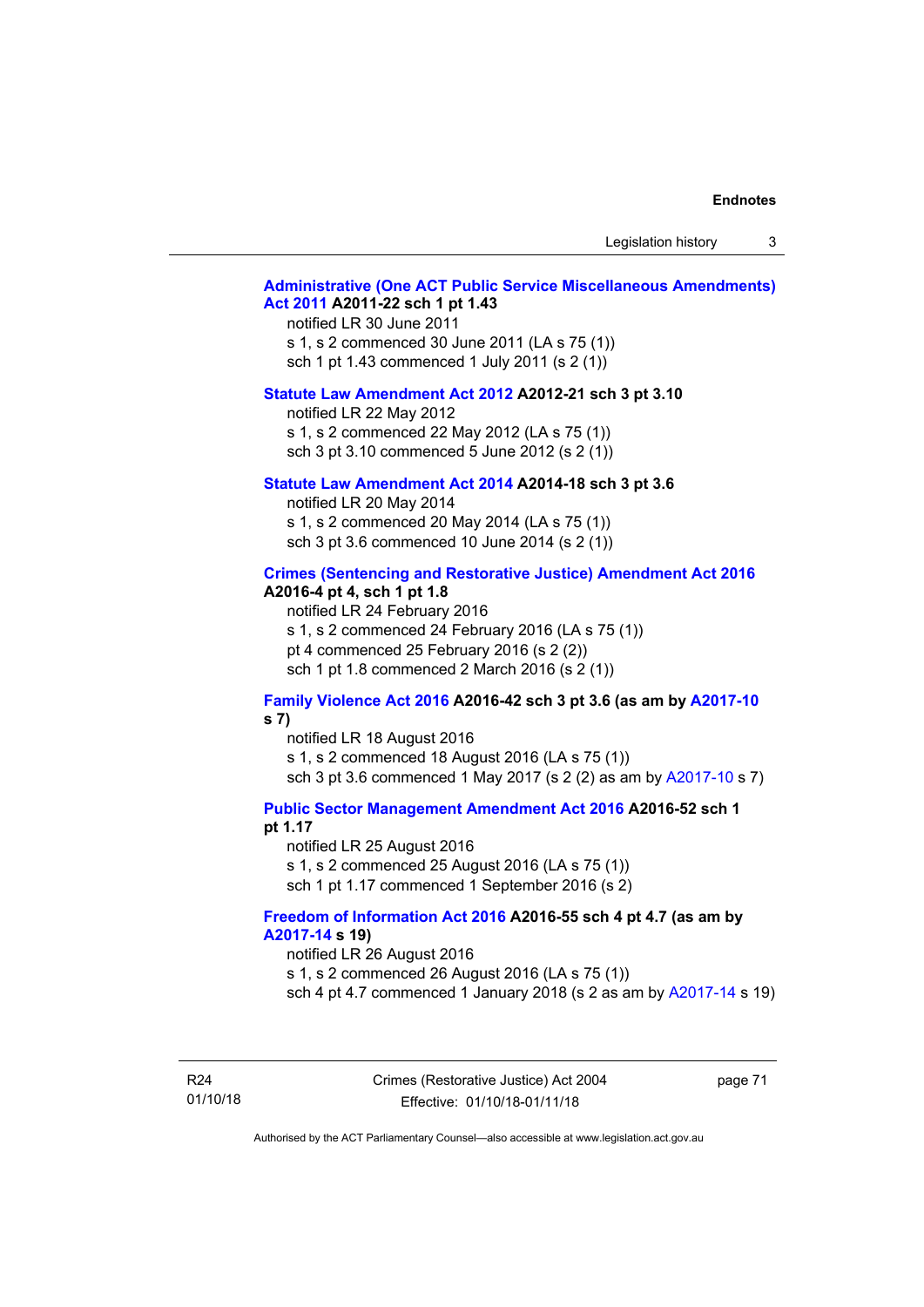3 Legislation history

**[Family and Personal Violence Legislation Amendment Act 2017](http://www.legislation.act.gov.au/a/2017-10/default.asp) A2017-10 s 7**

notified LR 6 April 2017

s 1, s 2 commenced 6 April 2017 (LA s 75 (1))

s 7 commenced 30 April 2017 (s 2 (1))

*Note* This Act only amends the Family Violence Act 2016 [A2016-42.](http://www.legislation.act.gov.au/a/2016-42/default.asp)

### **[Justice and Community Safety Legislation Amendment Act 2017](http://www.legislation.act.gov.au/a/2017-14/default.asp)  [\(No](http://www.legislation.act.gov.au/a/2017-14/default.asp) 2) A2017-14 s 19**

notified LR 17 May 2017

s 1, s 2 commenced 17 May 2017 (LA s 75 (1))

s 19 commenced 24 May 2017 (s 2 (1))

*Note* This Act only amends the Freedom of Information Act 2016 [A2016-55.](http://www.legislation.act.gov.au/a/2016-55/default.asp)

#### **[Justice and Community Safety Legislation Amendment Act 2018](http://www.legislation.act.gov.au/a/2018-12/default.asp) A2018-12 pt 4**

notified LR 18 April 2018 s 1, s 2 commenced 18 April 2018 (LA s 75 (1)) pt 4 commenced 25 April 2018 (s 2)

### **[Crimes \(Restorative Justice\) Amendment Act 2018](http://www.legislation.act.gov.au/a/2018-34/default.asp) A2018-34**

notified LR 26 September 2018

s 1, s 2 commenced 26 September 2018 (LA s 75 (1)) remainder commenced 1 October 2018 (s 2)

page 72 Crimes (Restorative Justice) Act 2004 Effective: 01/10/18-01/11/18

R24 01/10/18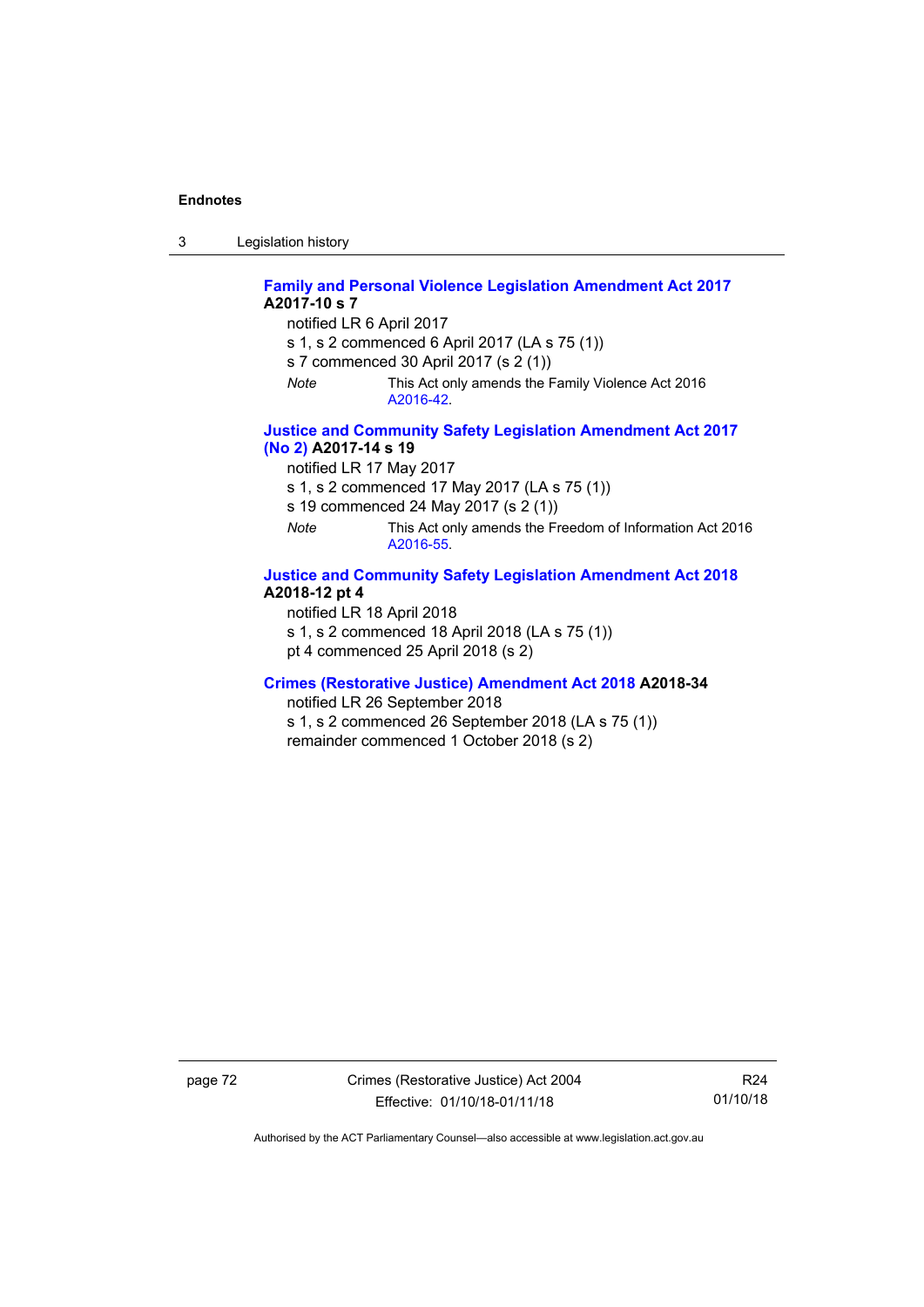Amendment history 4

#### **4 Amendment history**

**Commencement** om LA s 89 (4) **When restorative justice is available** s 8 am [A2011-22](http://www.legislation.act.gov.au/a/2011-22) amdt 1.135 **Definitions—restorative justice**<br>s 10<br>**Configurer** s 10 def *suitable* a[m A2011-22](http://www.legislation.act.gov.au/a/2011-22) amdt 1.135 **Definitions—***child victim***,** *parent* **and** *victim* s 11 def *parent* am [A2008-20](http://www.legislation.act.gov.au/a/2008-20) amdt 3.17 **Definitions—offences and offenders**<br>s 12 def commission a s 12 def *commission* am [A2009-49](http://www.legislation.act.gov.au/a/2009-49) amdt 3.35 def *domestic violence offence* am [A2005-13](http://www.legislation.act.gov.au/a/2005-13) amdt 1.28; [A2008-46](http://www.legislation.act.gov.au/a/2008-46) amdt 3.14 sub [A2016-4](http://www.legislation.act.gov.au/a/2016-4/default.asp) s 89 om [A2016-42](http://www.legislation.act.gov.au/a/2016-42/default.asp) amdt 3.31 def *family violence offence* in[s A2016-42](http://www.legislation.act.gov.au/a/2016-42/default.asp) amdt 3.32 def *less serious domestic violence offence* in[s A2016-4](http://www.legislation.act.gov.au/a/2016-4/default.asp) s 90 om [A2016-42](http://www.legislation.act.gov.au/a/2016-42/default.asp) amdt 3.33 def *less serious family violence offence* ins [A2016-42](http://www.legislation.act.gov.au/a/2016-42/default.asp) amdt 3.34 def *less serious sexual offence* ins [A2016-4](http://www.legislation.act.gov.au/a/2016-4/default.asp) s 90 def *relevant person* in[s A2016-4](http://www.legislation.act.gov.au/a/2016-4/default.asp) s 90 om [A2016-42](http://www.legislation.act.gov.au/a/2016-42/default.asp) amdt 3.35 def *relevant relationship* in[s A2016-4](http://www.legislation.act.gov.au/a/2016-4/default.asp) s 90 om [A2016-42](http://www.legislation.act.gov.au/a/2016-42/default.asp) amdt 3.35 def *serious domestic violence offence* ins [A2016-4](http://www.legislation.act.gov.au/a/2016-4/default.asp) s 90 om [A2016-42](http://www.legislation.act.gov.au/a/2016-42/default.asp) amdt 3.35 def *serious family violence offence* ins [A2016-42](http://www.legislation.act.gov.au/a/2016-42/default.asp) amdt 3.36 def *serious sexual offence* in[s A2016-4](http://www.legislation.act.gov.au/a/2016-4/default.asp) s 90 def *sexual offence* ins [A2016-4](http://www.legislation.act.gov.au/a/2016-4/default.asp) s 90 **Definition—***sentence-related order* s 13 sub [A2006-23](http://www.legislation.act.gov.au/a/2006-23) amdt 1.100[; A2008-20](http://www.legislation.act.gov.au/a/2008-20) amdt 4.30; [A2016-4](http://www.legislation.act.gov.au/a/2016-4/default.asp) amdt 1.16 **Application of Act—less serious offences** s 14 sub [A2016-4](http://www.legislation.act.gov.au/a/2016-4/default.asp) s 91 am [A2016-42](http://www.legislation.act.gov.au/a/2016-42/default.asp) amdt 3.37 **Application of Act—serious offences** am [A2014-18](http://www.legislation.act.gov.au/a/2014-18) amdt 3.20 sub [A2016-4](http://www.legislation.act.gov.au/a/2016-4/default.asp) s 91 am [A2016-42](http://www.legislation.act.gov.au/a/2016-42/default.asp) amdt 3.37

R24 01/10/18 Crimes (Restorative Justice) Act 2004 Effective: 01/10/18-01/11/18

page 73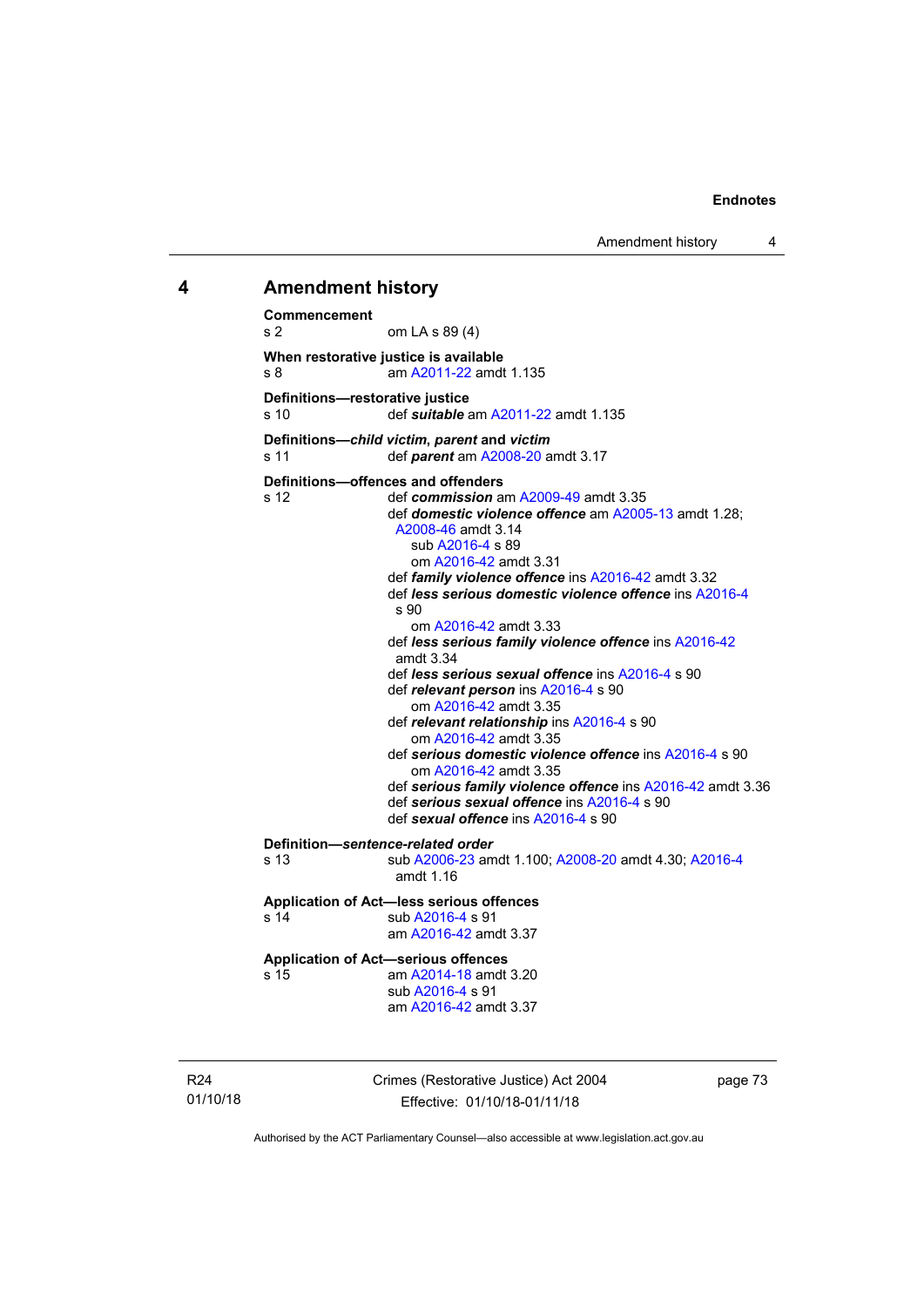4 Amendment history

| am A2011-22 amdt 1.135<br>sub A2016-4 s 91<br>am A2016-42 amdt 3.37<br>$(5)-(8)$ exp on the <i>phase 3 application day</i> $(s 16(8))$<br>am A2018-34 s 4<br>am A2018-34 s 5<br>am A2018-34 s 6<br>Accepting or not denying responsibility for offences<br>am A2006-23 amdt 1.101<br>sub A2018-34 s 7<br>Definitions-referral<br>def chief executive (children and young people) om<br>A2011-22 amdt 1.127<br>def chief executive (restorative justice) om A2011-22<br>amdt 1.127<br>def court referral order am A2014-18 amdt 3.21<br>def director-general (children and young people) ins |
|---------------------------------------------------------------------------------------------------------------------------------------------------------------------------------------------------------------------------------------------------------------------------------------------------------------------------------------------------------------------------------------------------------------------------------------------------------------------------------------------------------------------------------------------------------------------------------------------|
| def chief executive (corrections) om A2011-22 amdt 1.127                                                                                                                                                                                                                                                                                                                                                                                                                                                                                                                                    |
|                                                                                                                                                                                                                                                                                                                                                                                                                                                                                                                                                                                             |
|                                                                                                                                                                                                                                                                                                                                                                                                                                                                                                                                                                                             |
|                                                                                                                                                                                                                                                                                                                                                                                                                                                                                                                                                                                             |
|                                                                                                                                                                                                                                                                                                                                                                                                                                                                                                                                                                                             |
|                                                                                                                                                                                                                                                                                                                                                                                                                                                                                                                                                                                             |
|                                                                                                                                                                                                                                                                                                                                                                                                                                                                                                                                                                                             |
|                                                                                                                                                                                                                                                                                                                                                                                                                                                                                                                                                                                             |
|                                                                                                                                                                                                                                                                                                                                                                                                                                                                                                                                                                                             |
|                                                                                                                                                                                                                                                                                                                                                                                                                                                                                                                                                                                             |
|                                                                                                                                                                                                                                                                                                                                                                                                                                                                                                                                                                                             |
|                                                                                                                                                                                                                                                                                                                                                                                                                                                                                                                                                                                             |
|                                                                                                                                                                                                                                                                                                                                                                                                                                                                                                                                                                                             |
|                                                                                                                                                                                                                                                                                                                                                                                                                                                                                                                                                                                             |
|                                                                                                                                                                                                                                                                                                                                                                                                                                                                                                                                                                                             |
|                                                                                                                                                                                                                                                                                                                                                                                                                                                                                                                                                                                             |
|                                                                                                                                                                                                                                                                                                                                                                                                                                                                                                                                                                                             |
|                                                                                                                                                                                                                                                                                                                                                                                                                                                                                                                                                                                             |
| A2011-22 amdt 1.128                                                                                                                                                                                                                                                                                                                                                                                                                                                                                                                                                                         |
| def director-general (corrections) ins A2011-22 amdt 1.128<br>def director-general (restorative justice) ins A2011-22<br>amdt 1.128                                                                                                                                                                                                                                                                                                                                                                                                                                                         |
| def section 24 referral conditions am A2014-18 amdt 3.22                                                                                                                                                                                                                                                                                                                                                                                                                                                                                                                                    |
|                                                                                                                                                                                                                                                                                                                                                                                                                                                                                                                                                                                             |
| am A2005-60 amdt 1.53; A2008-22 amdt 1.17; A2008-20<br>amdt 4.31, amdt 4.32; A2008-42 s 4; A2011-22 amdt 1.129,<br>amdt 1.135; A2014-18 amdt 3.23; A2016-4 ss 92-94;<br>A2016-52 amdt 1.57; A2018-34 s 8                                                                                                                                                                                                                                                                                                                                                                                    |
| Referral-procedure                                                                                                                                                                                                                                                                                                                                                                                                                                                                                                                                                                          |
| am A2011-22 amdt 1.135                                                                                                                                                                                                                                                                                                                                                                                                                                                                                                                                                                      |
|                                                                                                                                                                                                                                                                                                                                                                                                                                                                                                                                                                                             |
| am A2008-29 amdt 1.14; A2016-4 s 95; A2016-42 amdt 3.37;<br>A2018-34 s 9, s 10                                                                                                                                                                                                                                                                                                                                                                                                                                                                                                              |
| <b>Explanation of restorative justice</b>                                                                                                                                                                                                                                                                                                                                                                                                                                                                                                                                                   |
| am A2008-29 amdt 1.15, amdt 1.16; A2009-49 amdt 3.36;<br>A2018-34 s 11, s 12                                                                                                                                                                                                                                                                                                                                                                                                                                                                                                                |
|                                                                                                                                                                                                                                                                                                                                                                                                                                                                                                                                                                                             |

page 74 Crimes (Restorative Justice) Act 2004 Effective: 01/10/18-01/11/18

R24 01/10/18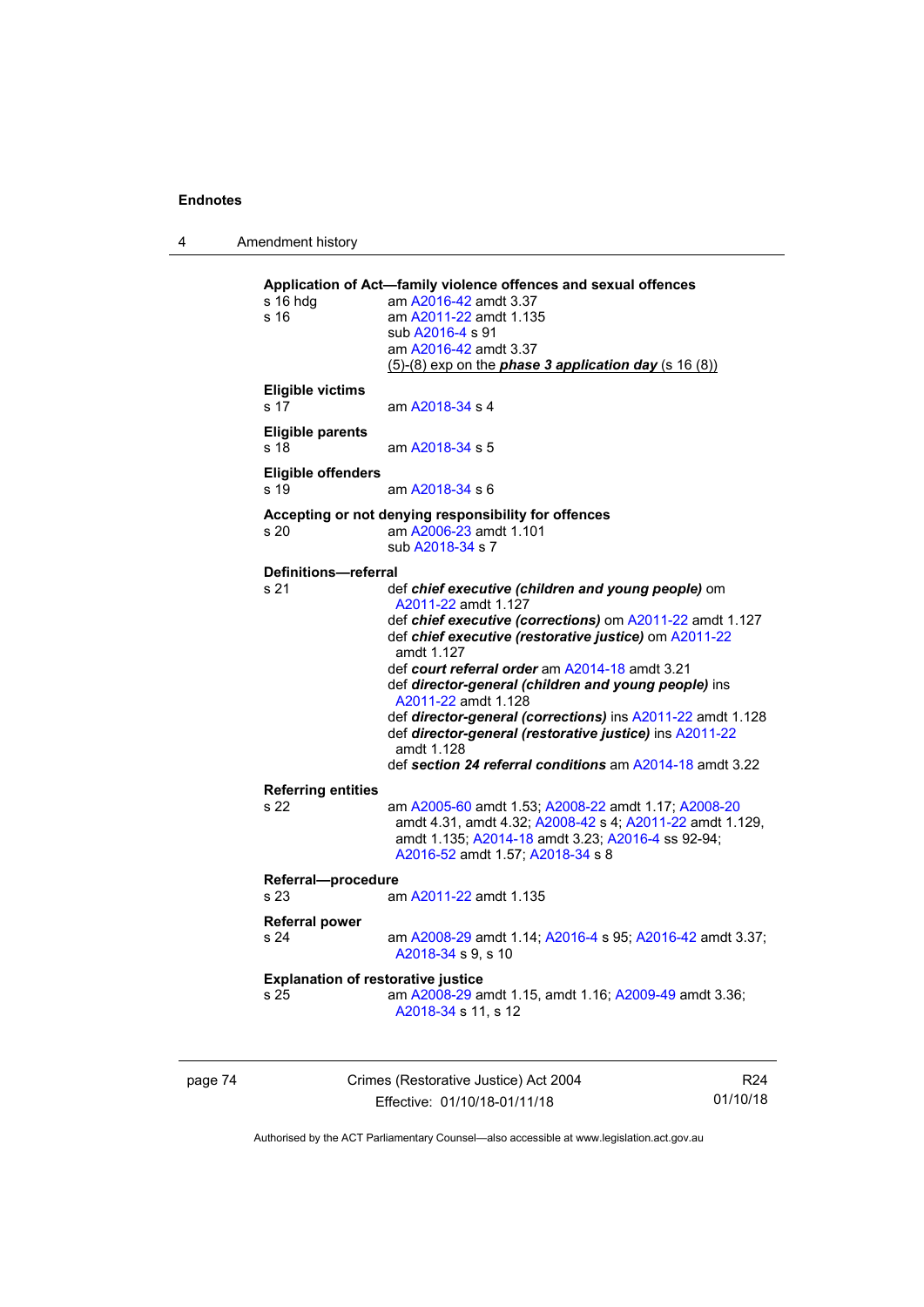| sexual offences                      | Referral by DPP-less serious family violence offences and less serious                                                                                                                                                    |
|--------------------------------------|---------------------------------------------------------------------------------------------------------------------------------------------------------------------------------------------------------------------------|
| s 26 hda                             | sub A2016-4 s 96<br>am A2016-42 amdt 3.37                                                                                                                                                                                 |
| s 26                                 | am A2016-4 ss 97-100; A2016-42 amdt 3.37<br>$(3)-(8)$ exp on the <i>phase 3 application day</i> $(s 26(6))$                                                                                                               |
|                                      | Referral during court proceeding-before offender enters plea                                                                                                                                                              |
| s 27 hdg<br>s <sub>27</sub>          | sub A2018-34 s 13<br>am A2008-29 amdt 1.17; A2011-22 amdt 1.135; A2016-4<br>ss 101-104; A2016-42 amdt 3.37; A2018-34 s 14; ss renum<br><b>R24 LA</b><br>$(6)-(11)$ exp on the <i>phase 3 application day</i> $(s 27 (9))$ |
| <b>Court referral orders-reports</b> |                                                                                                                                                                                                                           |
| s 28                                 | am A2008-29 amdt 1.18; A2011-22 amdt 1.135; A2018-34<br>s 15, s 16                                                                                                                                                        |
| div 6.4 hdg                          | Referrals not requiring offender notification<br>ins A2018-34 s 17                                                                                                                                                        |
| s 28A                                | Referrals not requiring offender notification-post-sentence stage<br>ins A2018-34 s 17                                                                                                                                    |
| s 29                                 | <b>Meaning of personal characteristics</b><br>sub A2018-34 s 18                                                                                                                                                           |
| s 30                                 | Suitability-eligibility requirement<br>am A2011-22 amdt 1.135                                                                                                                                                             |
| s 31                                 | Finding of eligibility by referring entity<br>am A2011-22 amdt 1.135; A2018-34 s 19, s 20                                                                                                                                 |
| Suitability-decision<br>s 32         | am A2008-29 amdt 1.19; A2011-22 amdt 1.135; A2018-34<br>s 21                                                                                                                                                              |
|                                      | Explanation of restorative justice-before consent                                                                                                                                                                         |
| s 32A                                | ins A2008-29 amdt 1.20<br>am A2011-22 amdt 1.135; A2018-34 s 22, s 23                                                                                                                                                     |
|                                      | Suitability-general considerations                                                                                                                                                                                        |
| s 33                                 | am A2011-22 amdt 1.135; A2016-4 ss 105-107; A2016-42<br>amdt 3.37                                                                                                                                                         |
|                                      | $(3)-(8)$ exp on the <b>phase 3 application day</b> $(s\ 33(6))$                                                                                                                                                          |
| Suitability-victims                  |                                                                                                                                                                                                                           |
| s 34                                 | am A2011-22 amdt 1.135                                                                                                                                                                                                    |
| Suitability-eligible parents<br>s 35 | am A2011-22 amdt 1.135                                                                                                                                                                                                    |
|                                      |                                                                                                                                                                                                                           |

R24 01/10/18 Crimes (Restorative Justice) Act 2004 Effective: 01/10/18-01/11/18

page 75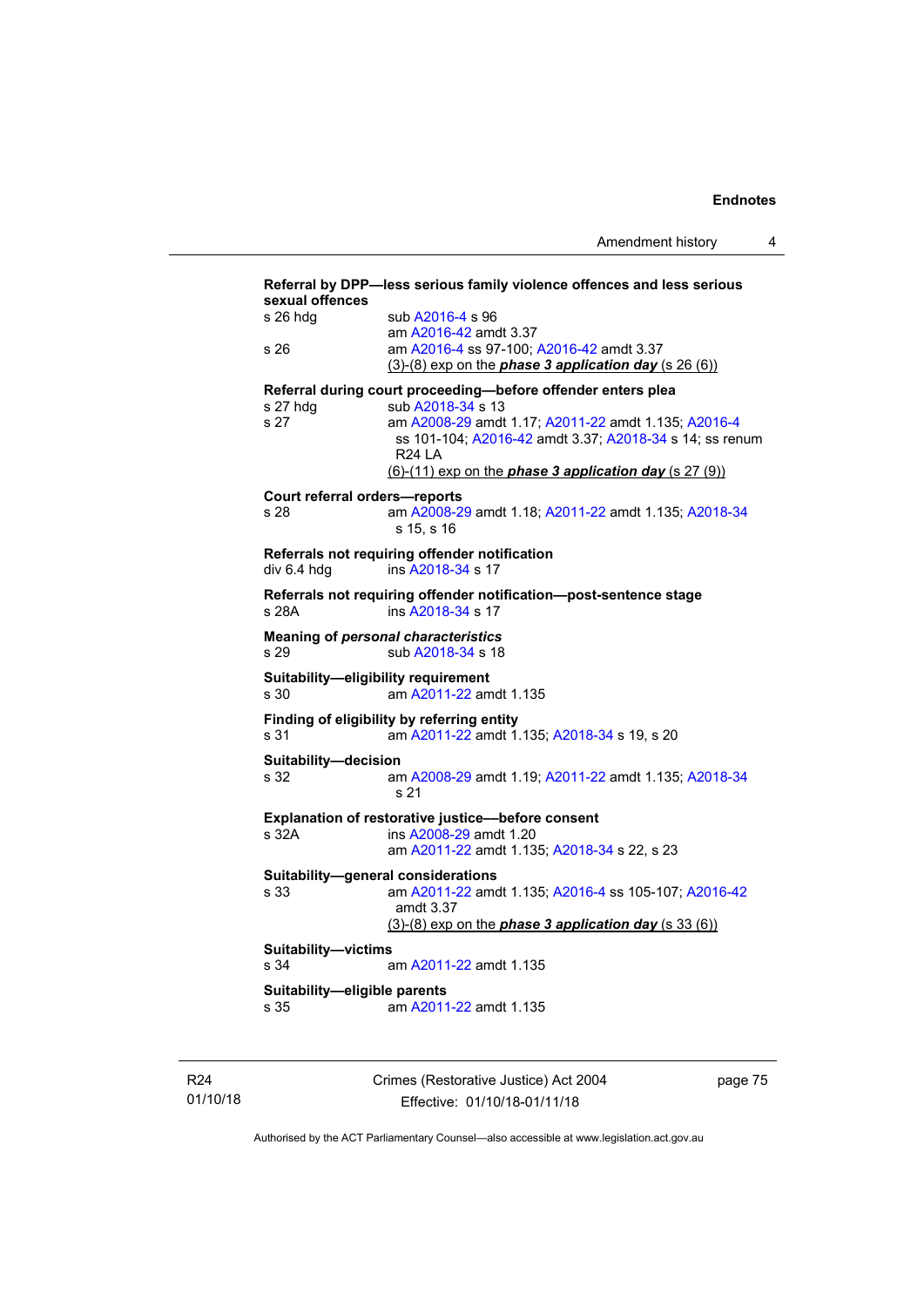4 Amendment history

```
Suitability—offenders
                   A2011-22 amdt 1.135
Definitions—pt 8
s 37 def referring entity ins A2008-22 amdt 1.18
Meaning of referring entity—pt 8<br>s 38 am A2011-22 am
                   A2011-22 amdt 1.135
Decision to call conference
s 39 am A2008-22 amdt 1.19; A2011-22 amdt 1.135
Appointment of convenors<br>s 40 am A200
                  A2008-22 A2008-29 amdt 1.21;
                   A2011-22 amdt 1.135
Invited participants
                   A2006-22(A2006-22 rep before
                   commenced by disallowance (see Cwlth Gaz 2006 No S93)); 
                   A2007-3 amdt 3.135
Explanation for participants<br>s 45 am A2018
                   A2018-34 s 24, s 25
Form of agreement
s 52 am A2018-34 s 26
Explanation of effect of agreement
s 53  A2018-34 s 27, s 28
Amendment of agreement<br>s 55 am A200
                  A2006-23 amdt 1.102
Monitoring compliance—director-general (restorative justice)<br>s 57 hdg am A2011-22 amdt 1.135
 A2011-22 amdt 1.135<br>s 57 am A2011-22 amdt 1.135
                  A2011-22 amdt 1.135
Monitoring compliance—referring entities
s 58 am A2011-22 amdt 1.135
Restorative justice guidelines
                   A2011-22 amdt 1.135
Police participation in restorative justice
s 62 am A2011-22 amdt 1.135
Information sharing
                  A2011-22 amdt 1.135
Secrecy<br>s 64
                 A2011-22 A2016-55 A2018-34 s 29
Meaning of referring entity—div 9.2<br>s 67 am A2011-22 amo
                   A2011-22 amdt 1.135
```
page 76 Crimes (Restorative Justice) Act 2004 Effective: 01/10/18-01/11/18

R24 01/10/18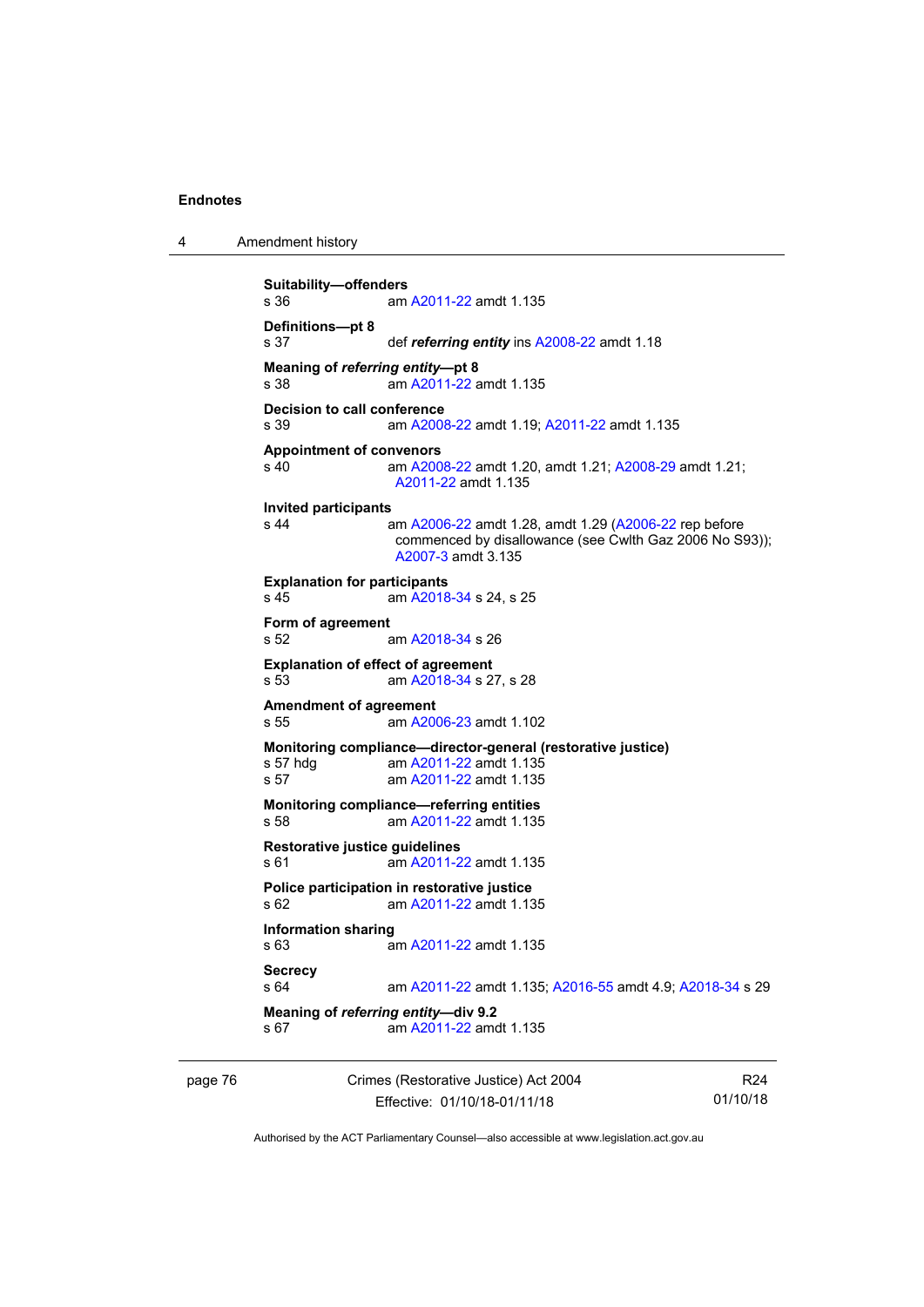Amendment history 4

**Quarterly reporting by director-general**<br>s 68 hdg am A2011-22 amdt 1. am [A2011-22](http://www.legislation.act.gov.au/a/2011-22) amdt 1.135 s 68 am [A2011-22](http://www.legislation.act.gov.au/a/2011-22) amdt 1.135; [A2018-12](http://www.legislation.act.gov.au/a/2018-12/default.asp) s 6 **Record-keeping by referring entities**<br>s 69 am A2011-22 amd am [A2011-22](http://www.legislation.act.gov.au/a/2011-22) amdt 1.135 **Record-keeping by director-general**<br>s 70 hdg am A2011-22 amd s 70 hdg <sup>c</sup> am [A2011-22](http://www.legislation.act.gov.au/a/2011-22) amdt 1.135<br>s 70 cam A2011-22 amdt 1.135 am [A2011-22](http://www.legislation.act.gov.au/a/2011-22) amdt 1.135 **Restorative justice database** am [A2011-22](http://www.legislation.act.gov.au/a/2011-22) amdt 1.135 **Exercise of functions by director-general**<br>s 72 hdg am A2011-22 amdt 1.13 am [A2011-22](http://www.legislation.act.gov.au/a/2011-22) amdt 1.135 s 72 am [A2006-23](http://www.legislation.act.gov.au/a/2006-23) amdt 1.103; [A2011-22](http://www.legislation.act.gov.au/a/2011-22) amdt 1.130, amdt 1.135 **Approved forms** s 73 am [A2012-21](http://www.legislation.act.gov.au/a/2012-21) amdt 3.35 **Regulation-making power**<br>s 74 am A20 am [A2012-21](http://www.legislation.act.gov.au/a/2012-21) amdt 3.36 **Ministerial reviews** s 75 exp 1 July 2008 (s 75 (4) (LA s 88 declaration applies)) **Administrative Decisions (Judicial Review) Act 1989, schedule 1, new clause 9** om LA s 89 (3) **Crimes Act 1900, section 342 (1) (u)** s 77 om LA s 89 (3) **Crimes Act 1900, section 344 (1) (f)**<br>s 78 om LA s 89 (3) om LA s 89 (3) **Crimes Act 1900, section 364 (1) (k)**<br>s 79 om LA s 89 (3) om LA s 89 (3) **Dictionary** am [A2011-22](http://www.legislation.act.gov.au/a/2011-22) amdt 1.131, amdt 1.132; [A2014-18](http://www.legislation.act.gov.au/a/2014-18) amdt 3.24 def *chief executive (children and young people)* om [A2011-22](http://www.legislation.act.gov.au/a/2011-22) amdt 1.133 def *chief executive (corrections)* o[m A2011-22](http://www.legislation.act.gov.au/a/2011-22) amdt 1.133 def *chief executive (restorative justice)* om [A2011-22](http://www.legislation.act.gov.au/a/2011-22) amdt 1.133 def *court referral order* am [A2014-18](http://www.legislation.act.gov.au/a/2014-18) amdt 3.25 def *director-general (children and young people)* ins [A2011-22](http://www.legislation.act.gov.au/a/2011-22) amdt 1.134 def *director-general (corrections)* in[s A2011-22](http://www.legislation.act.gov.au/a/2011-22) amdt 1.134

R24 01/10/18 Crimes (Restorative Justice) Act 2004 Effective: 01/10/18-01/11/18

page 77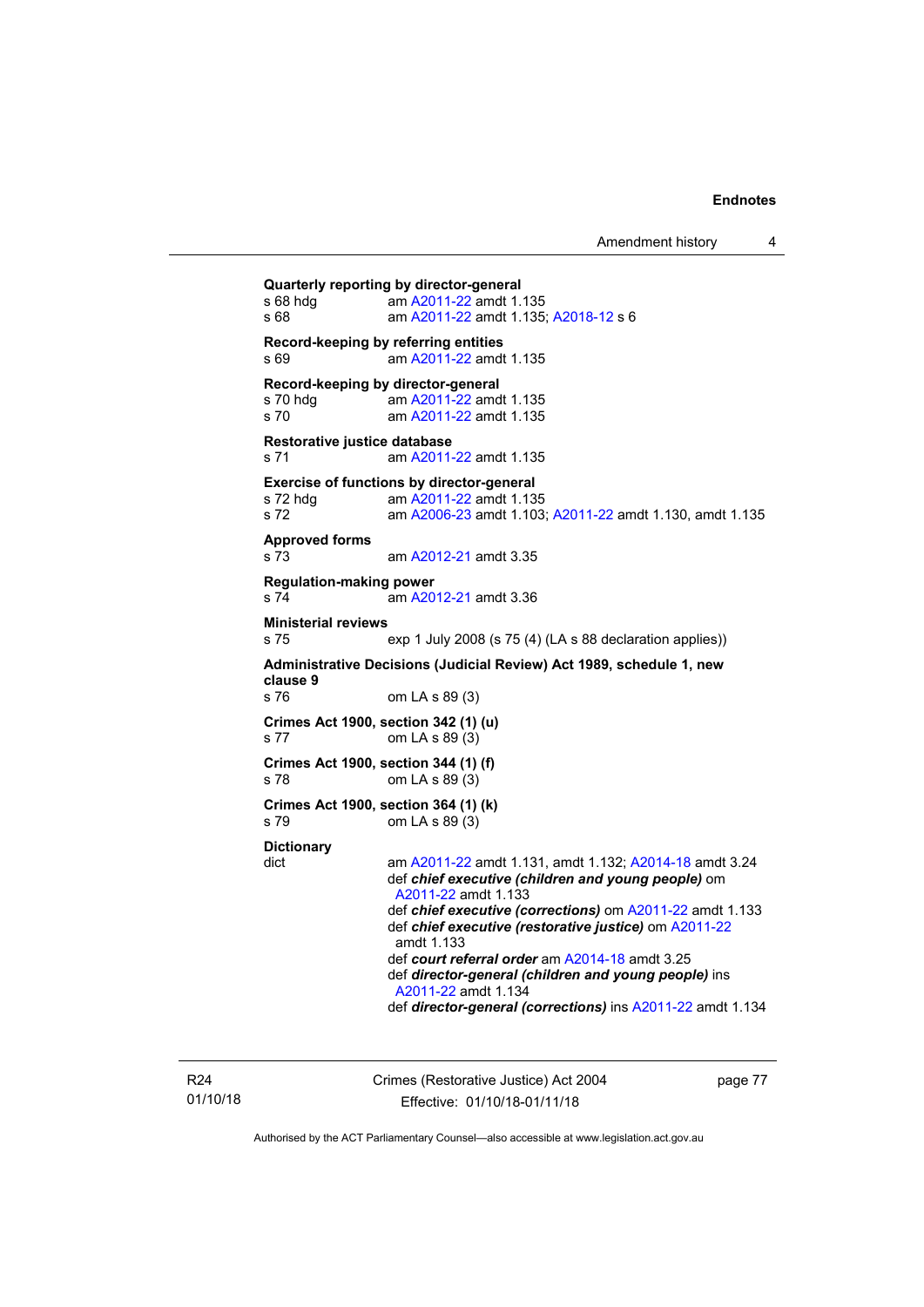4 Amendment history

def *director-general (restorative justice)* in[s A2011-22](http://www.legislation.act.gov.au/a/2011-22) amdt 1.134 def *domestic violence offence* om [A2016-4](http://www.legislation.act.gov.au/a/2016-4/default.asp) s 108 def *less serious domestic violence offence* in[s A2016-4](http://www.legislation.act.gov.au/a/2016-4/default.asp) s 109 om [A2016-42](http://www.legislation.act.gov.au/a/2016-42/default.asp) amdt 3.38 def *less serious family violence offence* ins [A2016-42](http://www.legislation.act.gov.au/a/2016-42/default.asp) amdt 3.39 def *less serious sexual offence* in[s A2016-4](http://www.legislation.act.gov.au/a/2016-4/default.asp) s 109 def *personal characteristics* sub [A2018-34](http://www.legislation.act.gov.au/a/2018-34/default.asp) s 30 def *relevant person* in[s A2016-4](http://www.legislation.act.gov.au/a/2016-4/default.asp) s 109 om [A2016-42](http://www.legislation.act.gov.au/a/2016-42/default.asp) amdt 3.40 def *relevant relationship* in[s A2016-4](http://www.legislation.act.gov.au/a/2016-4/default.asp) s 109 om [A2016-42](http://www.legislation.act.gov.au/a/2016-42/default.asp) amdt 3.40 def *restorative justice agreement* a[m A2014-18](http://www.legislation.act.gov.au/a/2014-18) amdt 3.26 def *section 24 referral conditions* am [A2014-18](http://www.legislation.act.gov.au/a/2014-18) amdt 3.27 def *serious domestic violence offence* in[s A2016-4](http://www.legislation.act.gov.au/a/2016-4/default.asp) s 109 om [A2016-42](http://www.legislation.act.gov.au/a/2016-42/default.asp) amdt 3.40 def *serious family violence offence* ins [A2016-42](http://www.legislation.act.gov.au/a/2016-42/default.asp) amdt 3.41 def *serious sexual offence* in[s A2016-4](http://www.legislation.act.gov.au/a/2016-4/default.asp) s 109 def *sexual offence* ins [A2016-4](http://www.legislation.act.gov.au/a/2016-4/default.asp) s 109

page 78 Crimes (Restorative Justice) Act 2004 Effective: 01/10/18-01/11/18

R24 01/10/18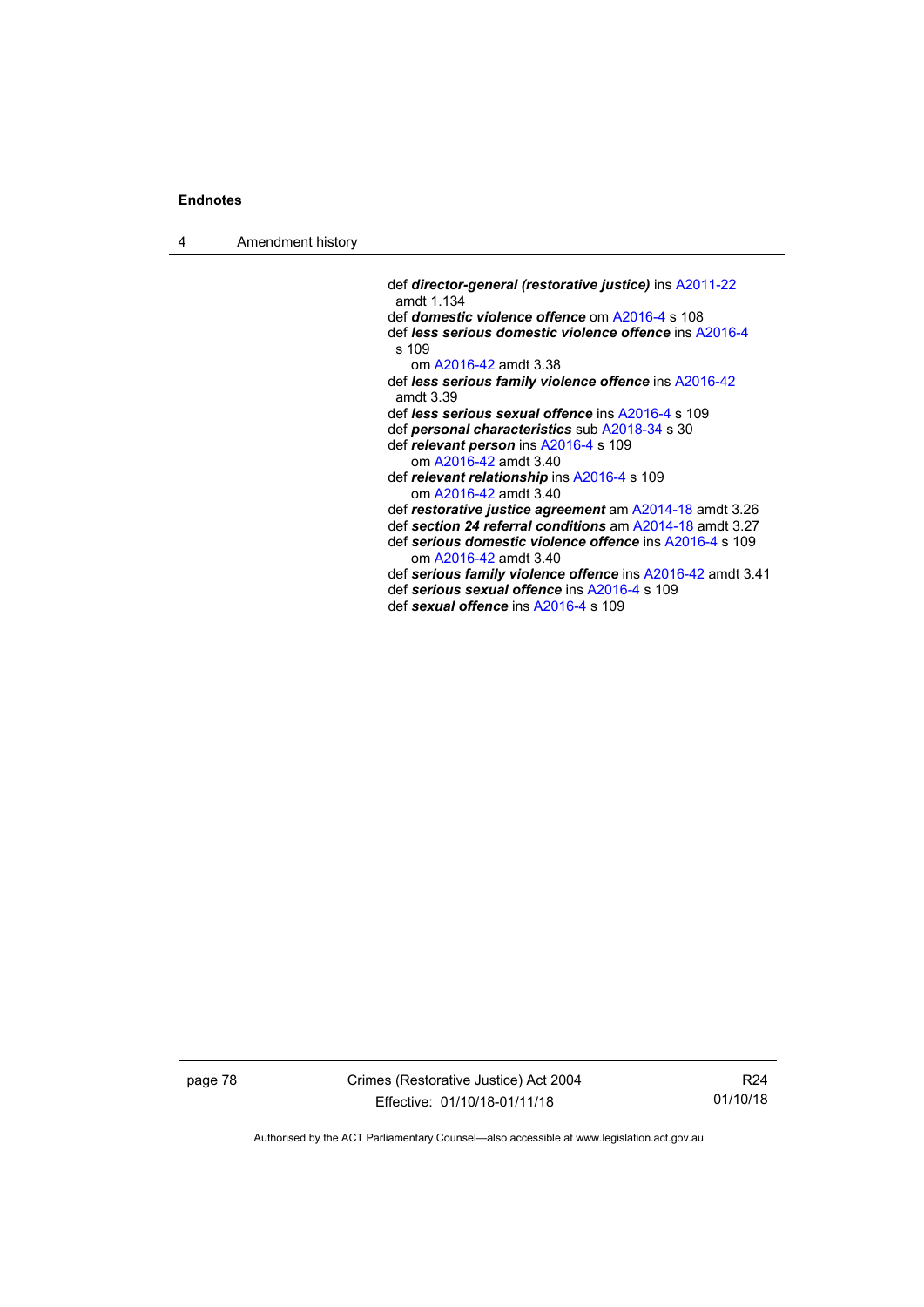### **5 Earlier republications**

Some earlier republications were not numbered. The number in column 1 refers to the publication order.

Since 12 September 2001 every authorised republication has been published in electronic pdf format on the ACT legislation register. A selection of authorised republications have also been published in printed format. These republications are marked with an asterisk (\*) in column 1. Electronic and printed versions of an authorised republication are identical.

| <b>Republication</b><br>No and date | <b>Effective</b>             | Last<br>amendment<br>made by | <b>Republication</b><br>for |
|-------------------------------------|------------------------------|------------------------------|-----------------------------|
| R <sub>1</sub><br>31 Jan 2005       | 31 Jan 2005-<br>24 Mar 2005  | not amended                  | new Act                     |
| R <sub>2</sub>                      | 25 Mar 2005-                 | A2005-13                     | amendments by               |
| 25 Mar 2005                         | 21 Dec 2005                  |                              | A2005-13                    |
| R <sub>3</sub>                      | 22 Dec 2005-                 | A2005-60                     | amendments by               |
| 22 Dec 2005                         | 1 June 2006                  |                              | A2005-60                    |
| R <sub>4</sub>                      | 2 June 2006-                 | A2006-23                     | amendments by               |
| 2 June 2006                         | 11 Apr 2007                  |                              | A2006-23                    |
| R <sub>5</sub>                      | 12 Apr 2007-                 | A2007-3                      | amendments by               |
| 12 Apr 2007                         | 1 July 2008                  |                              | A2007-3                     |
| R <sub>6</sub><br>2 July 2008       | 2 July 2008-<br>28 July 2008 | A2007-3                      | commenced expiry            |
| R7                                  | 29 July 2008-                | A2008-22                     | amendments by               |
| 29 July 2008                        | 26 Aug 2008                  |                              | A2008-22                    |
| R <sub>8</sub>                      | 27 Aug 2008-                 | A2008-29                     | amendments by               |
| 27 Aug 2008                         | 26 Oct 2008                  |                              | A2008-29                    |
| R <sub>9</sub>                      | 27 Oct 2008-                 | A2008-46                     | amendments by               |
| 27 Oct 2008                         | 26 Feb 2009                  |                              | A2008-20                    |
| R <sub>10</sub>                     | 27 Feb 2009-                 | A2008-46                     | amendments by               |
| 27 Feb 2009                         | 7 Mar 2009                   |                              | A2008-20                    |
| R <sub>11</sub>                     | 8 Mar 2009-                  | A2008-46                     | amendments by               |
| 8 Mar 2009                          | 29 Mar 2009                  |                              | A2008-42                    |
| R <sub>12</sub>                     | 30 Mar 2009-                 | A2008-46                     | amendments by               |
| 30 Mar 2009                         | 16 Dec 2009                  |                              | A2008-46                    |

#### R24 01/10/18

Crimes (Restorative Justice) Act 2004 Effective: 01/10/18-01/11/18

page 79